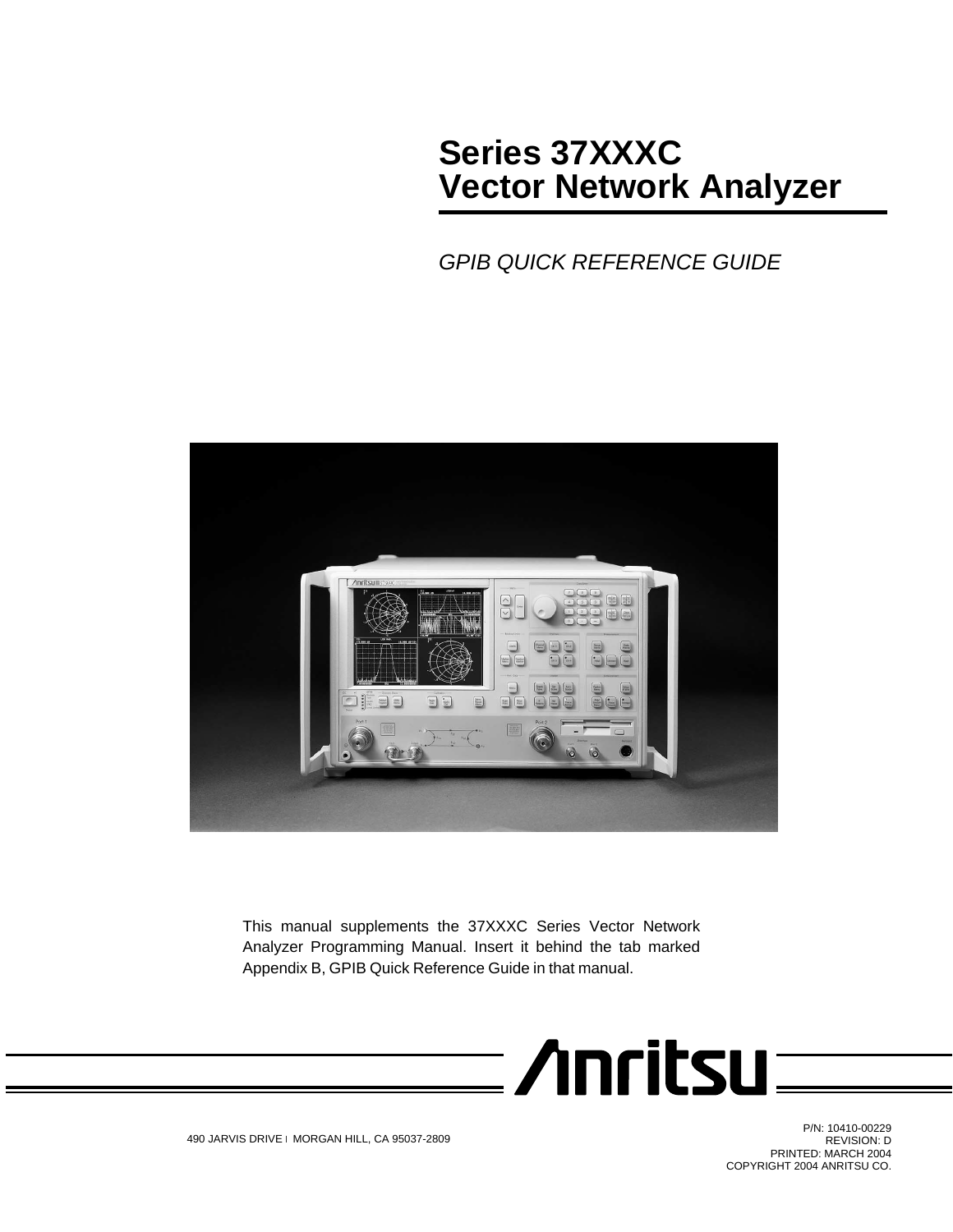#### **WARRANTY**

The ANRITSU product(s) listed on the title page is (are) warranted against defects in materials and workmanship for one year from the date of shipment.

ANRITSU's obligation covers repairing or replacing products which prove to be defective during the warranty period. Buyers shall prepay transportation charges for equipment returned to ANRITSU for warranty repairs. Obligation is limited to the original purchaser. ANRITSU is not liable for consequential damages.

#### **LIMITATION OF WARRANTY**

The foregoing warranty does not apply to ANRITSU connectors that have failed due to normal wear. Also, the warranty does not apply to defects resulting from improper or inadequate maintenance by the Buyer, unauthorized modification or misuse, or operation outside of the environmental specifications of the product. No other warranty is expressed or implied, and the remedies provided herein are the Buyer's sole and exclusive remedies.

#### **TRADEMARK ACKNOWLEDGEMENTS**

V Connector and K Connector are registered trademarks of ANRITSU Company. Windows and Excel are registered trademarks of Microsoft Corporation.

#### **NOTICE**

ANRITSU Company has prepared this manual for use by ANRITSU Company personnel and customers as a guide for the proper installation, operation and maintenance of ANRITSU Company equipment and computer programs. The drawings, specifications, and information contained herein are the property of ANRITSU Company, and any unauthorized use or disclosure of these drawings, specifications, and information is prohibited; they shall not be reproduced, copied, or used in whole or in part as the basis for manufacture or sale of the equipment or software programs without the prior written consent of ANRITSU Company.

#### **UPDATES**

Updates to this manual, if any, may be downloaded from the Anritsu Internet site at: *http://www.anritsu.com*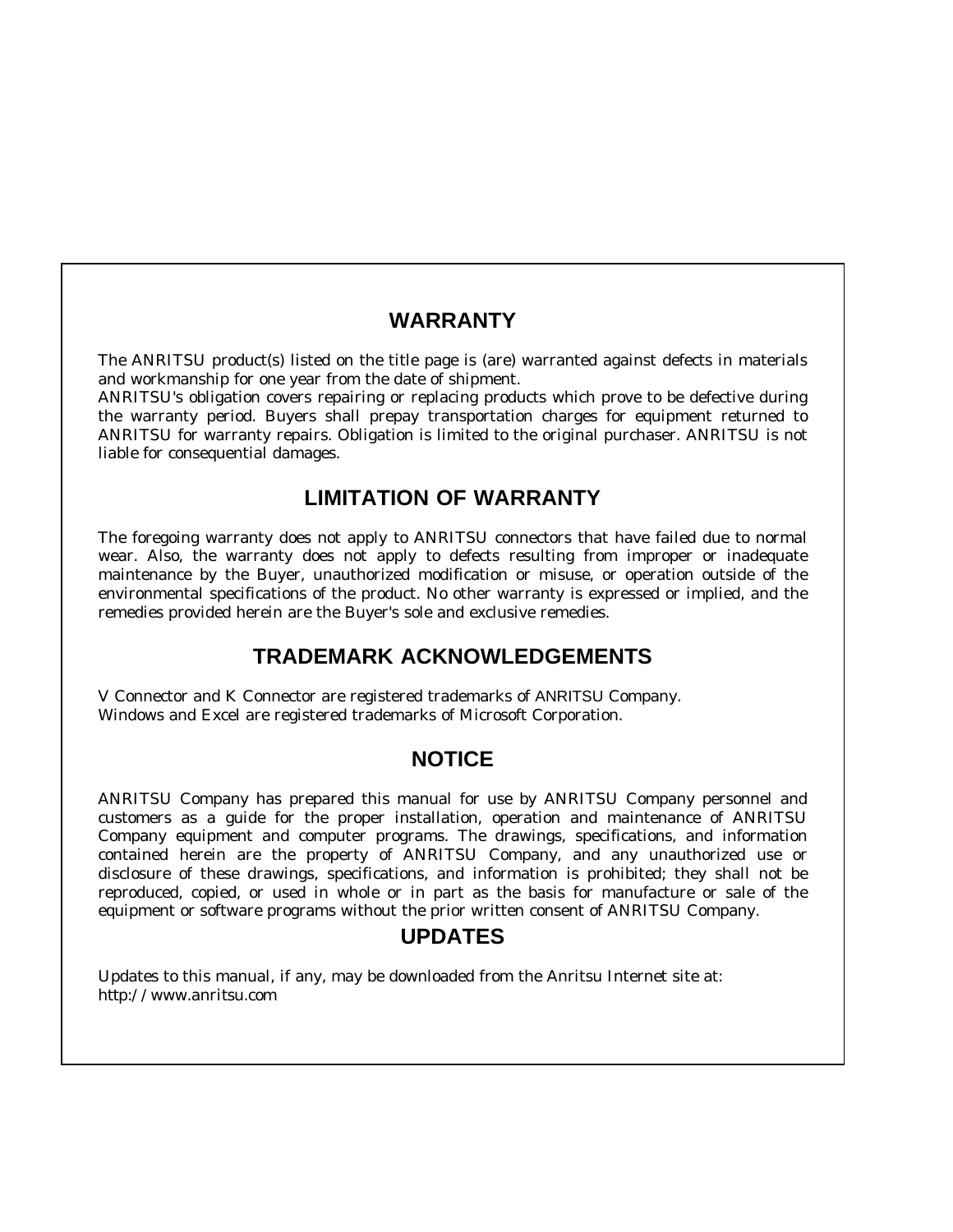# <span id="page-2-0"></span>*37XXXC VNA GPIB Quick Reference Guide*

## *Table of Contents*

|    | INTRODUCTION $\ldots \ldots \ldots \ldots \ldots \ldots \ldots$ |
|----|-----------------------------------------------------------------|
| 2. |                                                                 |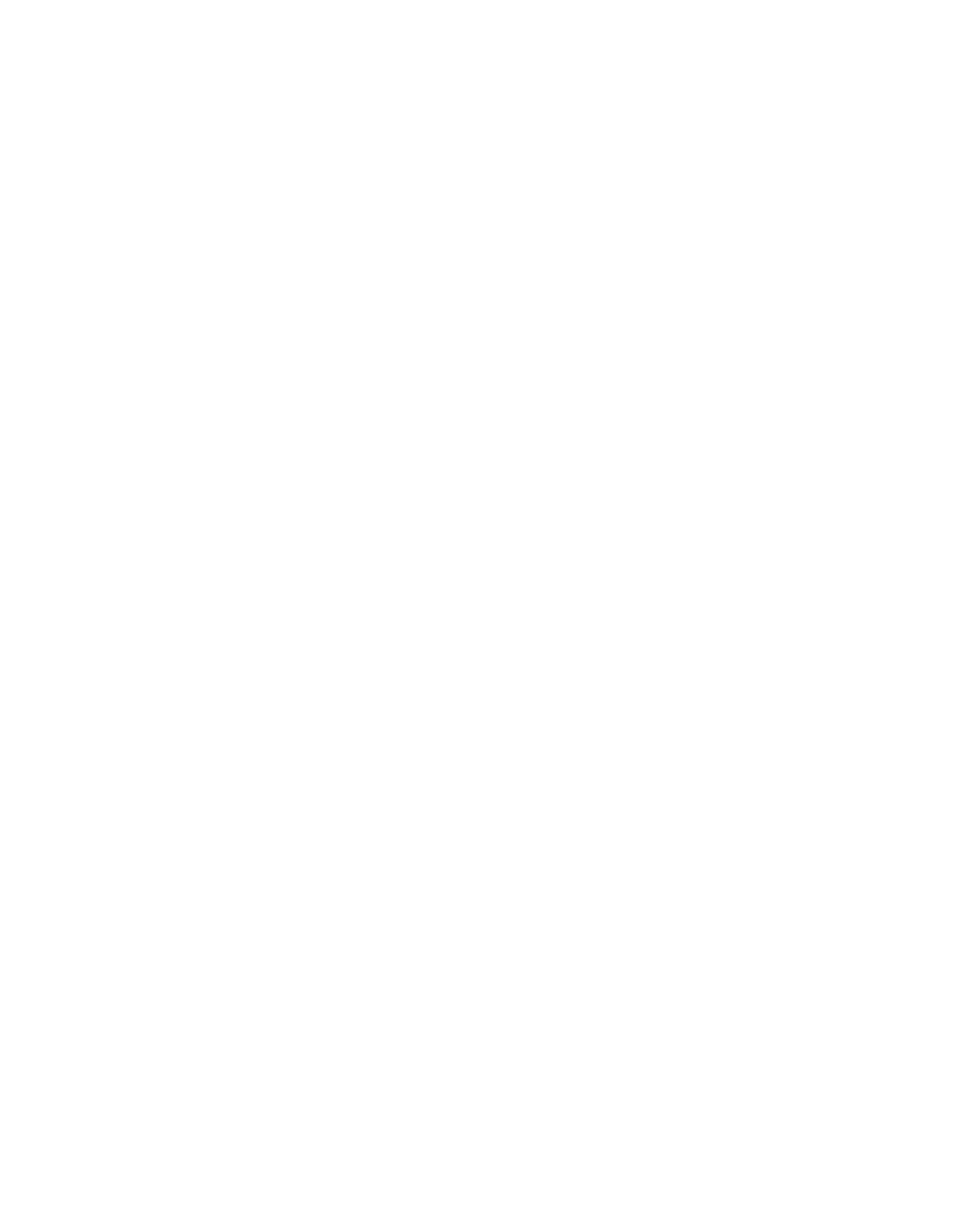# *37XXXC VNA GPIB Quick Reference Guide*

| <b>INTRODUCTION</b> | This appendix provides a quick reference to the 37XXXC GPIB Pro-<br>gramming commands.                                                                                                                                                                                                                                                                                    |
|---------------------|---------------------------------------------------------------------------------------------------------------------------------------------------------------------------------------------------------------------------------------------------------------------------------------------------------------------------------------------------------------------------|
| <b>GENERAL</b>      | This guide is divided into two listings: alphabetical and functional.<br>The alphabetical listing begins on page 5 and lists the commands al-<br>phabetically with a brief description. The functional listing begins on<br>page 39 and lists the commands, a brief description, and the functional<br>group with the list sorted alphabetically by the functional group. |
|                     | All of these commands are described in detail in Chapter 10 of the<br>37XXXC Programming Manual.                                                                                                                                                                                                                                                                          |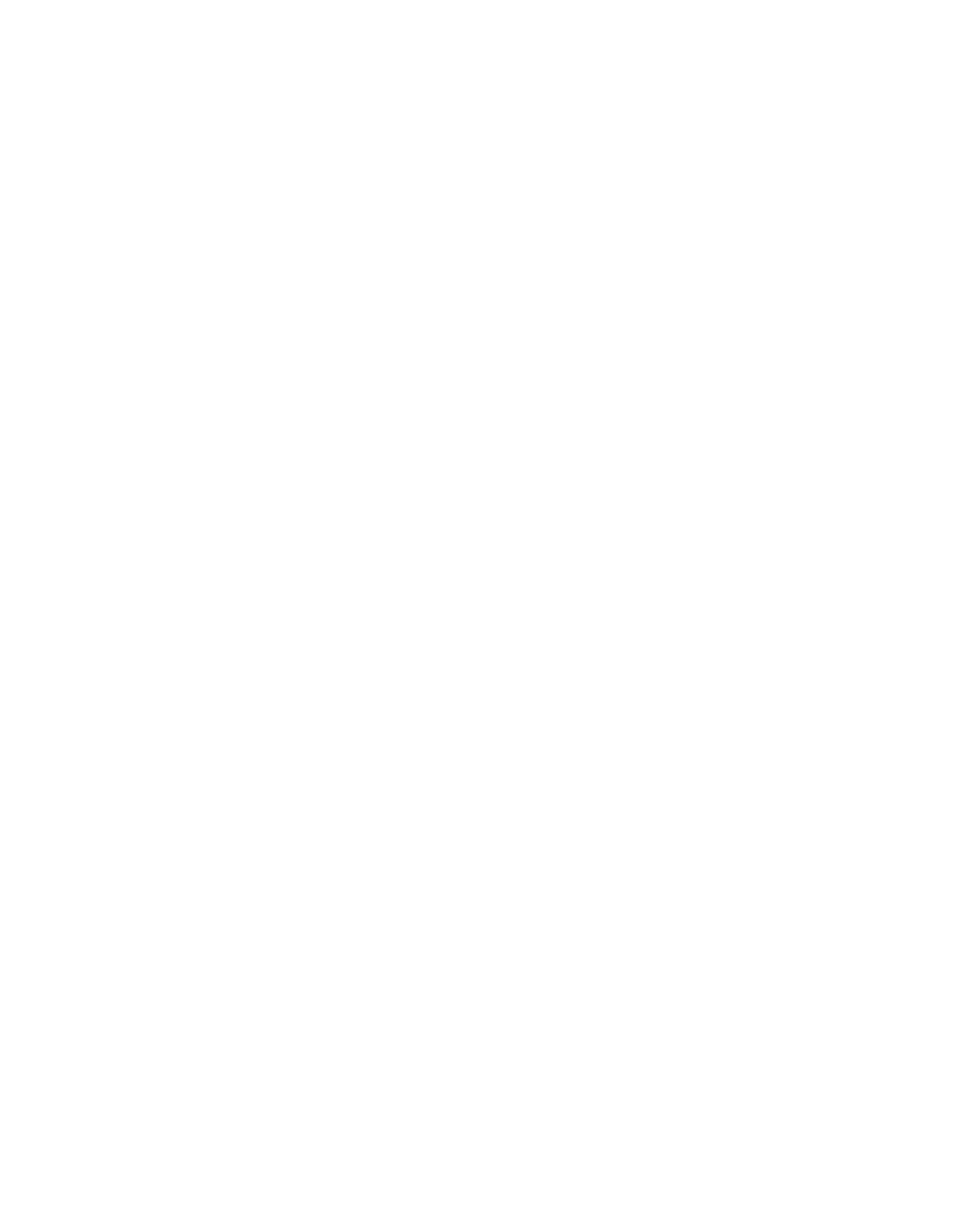| <b>Command</b>  | <b>Description</b>                                               |
|-----------------|------------------------------------------------------------------|
| *CLS            | Clear status bytes and structures                                |
| *DDT            | Enter the 488.2 Define Device Trigger command string             |
| *DDT?           | Output the 488.2 Define Device Trigger command string            |
| *ESE            | Enter the 488.2 Standard Event Status Enable mask                |
| *ESE?           | Output the 488.2 Standard Event Status Enable mask               |
| *ESR?           | Output the 488.2 Standard Event Status Register value            |
| *IDN?           | Output the 488.2 instrument identification string                |
| *IST?           | Output the value of the ist message                              |
| *OPC            | Initiate the 488.2 Operation Complete sequence                   |
| *OPC?           | Initiate the 488.2 Operation Complete Query sequence             |
| *OPT?           | Output the 488.2 options installed string                        |
| *PRE            | Enter the 488.2 Parallel Poll Register Enable mask               |
| *PRE?           | Output the 488.2 Parallel Poll Register Enable mask              |
| *RST            | Instrument reset                                                 |
| *SRE            | Enter the 488.2 Service Request Enable mask                      |
| *SRE?           | Output the 488.2 Service Request Enable mask                     |
| *STB?           | Output the 488.2 Status Byte value                               |
| *TRG            | Initiate a Group Execute Trigger sequence                        |
| *TST?           | Perform self test and output status                              |
| *WAI            | Wait to continue                                                 |
| A12             | Simulate 12-term calibration                                     |
| A8R             | Simulate 1-path 2-port calibration reverse path                  |
| A8T             | Simulate 1-path 2-port calibration forward path                  |
| <b>ABORTCAL</b> | Abort calibration in progress and keep existing calibration data |
| <b>ABT</b>      | Simulate trans freq response calibration forward and reverse     |
| <b>ACAA</b>     | Set AutoCal standard to assurance                                |
| <b>ACADPL</b>   | Enter AutoCal adapter length                                     |
| ACADPL?         | Output AutoCal adapter length                                    |
| <b>ACADR</b>    | Set AutoCal type to adapter removal                              |
| ACAL1R2         | Set adapter removal port configuration to ADAPT & L=1 and R=2    |
| ACAR1L2         | Set adapter removal port configuration to ADAPT & R=1 and L=2    |
| ACARP?          | Output AutoCal adapter removal port configuration                |
| <b>ACDEF</b>    | Select default AutoCal isolation averaging factor                |
| ACF2P?          | Output AutoCal full 2 port configuration                         |
| ACF2TC          | Set AutoCal 2 port thru type to calibrator                       |
| ACF2TT          | Set AutoCal 2 port thru type to true thru                        |
| ACF2TX?         | Output AutoCal 2 port thru type selection                        |
| <b>ACHFD</b>    | Save AutoCal characterization data to floppy disk                |
| <b>ACHHD</b>    | Save AutoCal characterization data to hard disk                  |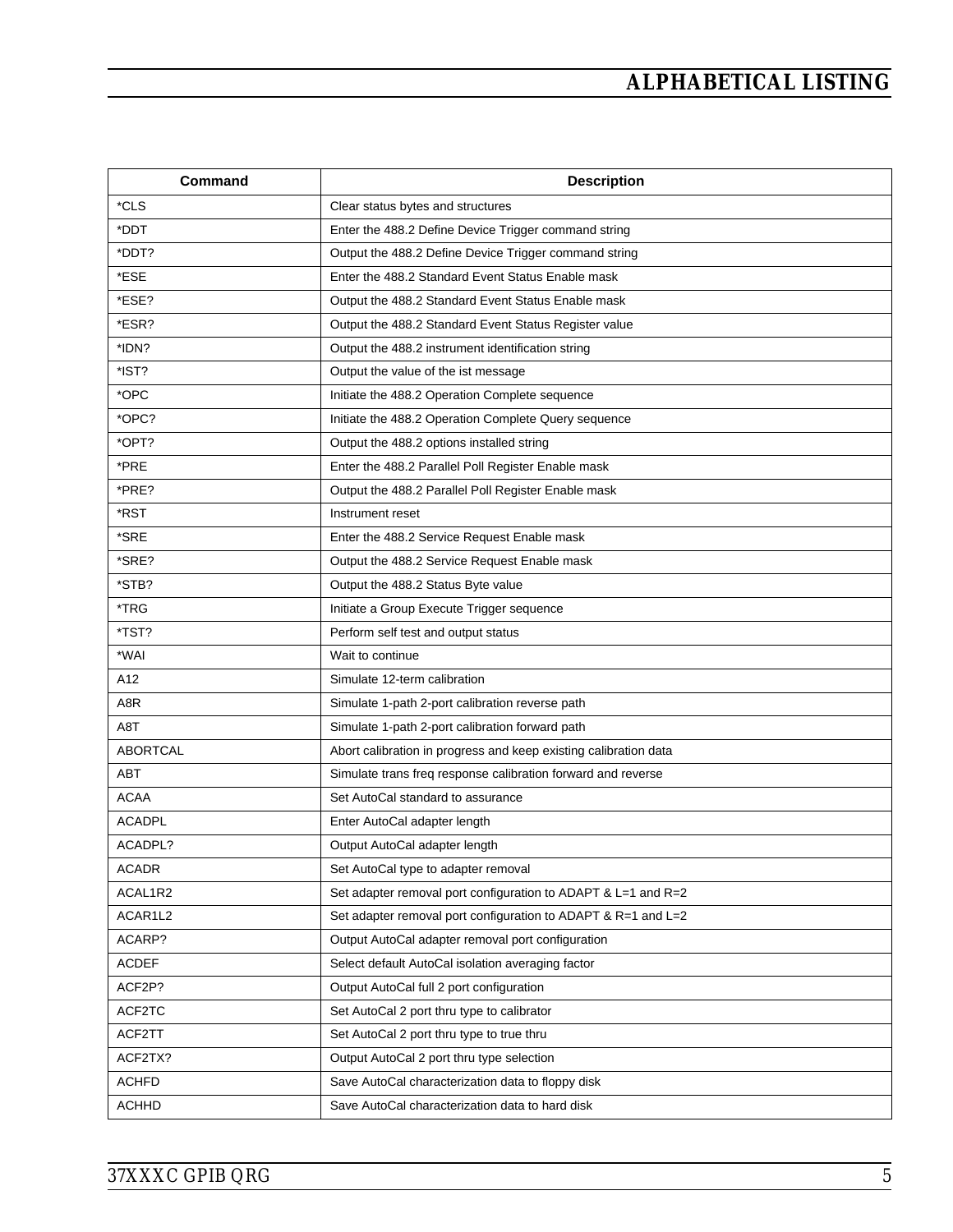| Command        | <b>Description</b>                                                    |
|----------------|-----------------------------------------------------------------------|
| <b>ACIAF</b>   | Enter user AutoCal isolation averaging factor                         |
| ACIAF?         | Output user AutoCal isolation averaging factor                        |
| ACIAX?         | Output AutoCal isolation averaging factor omit/default/user selection |
| <b>ACISO</b>   | Enter AutoCal isolation averaging number                              |
| ACISO?         | Output AutoCal isolation averaging number                             |
| ACL1AR2        | Set adapter removal port configuration to L=1 and ADAPT & R=2         |
| ACL1R2         | Set AutoCal full 2 port configuration to L=1 and R=2                  |
| <b>ACLO</b>    | Enter AutoCal load averaging number                                   |
| ACLO?          | Output AutoCal load averaging number                                  |
| <b>ACLOAD</b>  | Set AutoCal standard to load                                          |
| <b>ACOMIT</b>  | Omit using AutoCal isolation averaging factor                         |
| <b>ACOPEN</b>  | Set AutoCal standard to open                                          |
| ACP1?          | Output AutoCal S11 port configuration                                 |
| ACP1L          | Set AutoCal S11 port configuration to left                            |
| ACP1R          | Set AutoCal S11 port configuration to right                           |
| ACP2?          | Output AutoCal S22 port configuration                                 |
| ACP2L          | Set AutoCal S22 port configuration to left                            |
| ACP2R          | Set AutoCal S22 port configuration to right                           |
| <b>ACPL</b>    | Set AutoCal S11 port configuration to left                            |
| <b>ACPR</b>    | Set AutoCal S11 port configuration to right                           |
| ACR1AL2        | Set adapter removal port configuration to R=1 and ADAPT & L=2         |
| ACR1L2         | Set AutoCal full 2 port configuration to R=1 and L=2                  |
| <b>ACRFL</b>   | Enter AutoCal reflection averaging number                             |
| ACRFL?         | Output AutoCal reflection averaging number                            |
| ACS11          | Set AutoCal type to S11                                               |
| ACS22          | Set AutoCal type to S22                                               |
| ACSF2P         | Set AutoCal type to full 2 port                                       |
| <b>ACSHORT</b> | Set AutoCal standard to short                                         |
| ACSTD?         | Output AutoCal standard                                               |
| <b>ACSW</b>    | Enter AutoCal switch averaging number                                 |
| ACSW?          | Output AutoCal switch averaging number                                |
| <b>ACTHRU</b>  | Set AutoCal standard to thru                                          |
| <b>ACTU</b>    | Enter AutoCal thru averaging number                                   |
| ACTU?          | Output AutoCal thru averaging number                                  |
| <b>ACTUAVG</b> | Enter AutoCal thru update averaging number                            |
| ACTUAVG?       | Output AutoCal thru update averaging number                           |
| <b>ACTULS</b>  | Apply last thru update cal setup                                      |
| ACX?           | Output AutoCal type                                                   |
| ADD            | Select addition as trace math for active channel                      |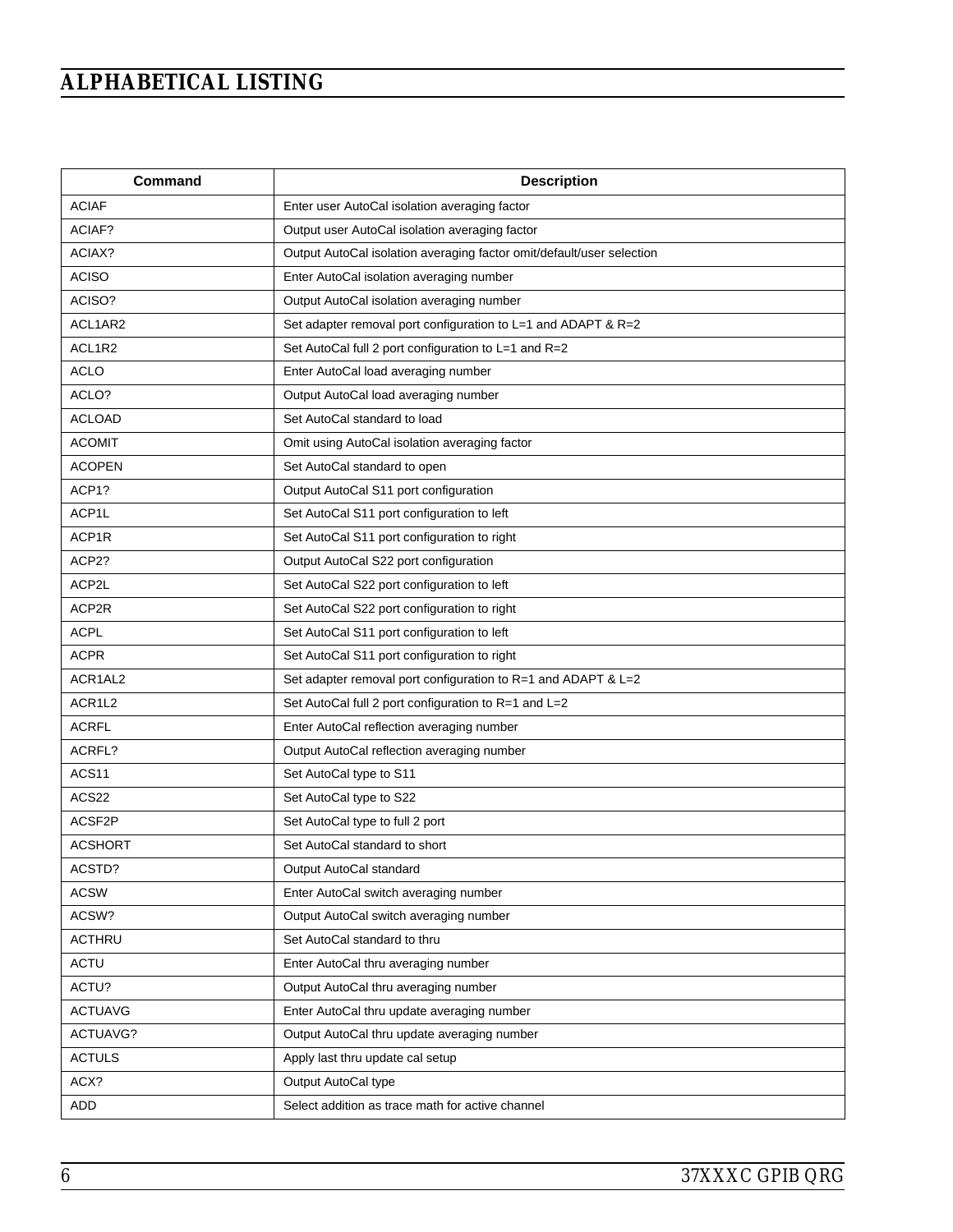| Command         | <b>Description</b>                                                |
|-----------------|-------------------------------------------------------------------|
| <b>ADDFC</b>    | Enter frequency counter GPIB address                              |
| ADDFC?          | Output frequency counter GPIB address                             |
| <b>ADDPLT</b>   | Enter plotter GPIB address                                        |
| ADDPLT?         | Output plotter GPIB address                                       |
| ADDPM           | Enter power meter GPIB address                                    |
| ADDPM?          | Output power meter GPIB address                                   |
| <b>ADPL</b>     | Enter electrical length for adapter removal                       |
| ADPL?           | Output electrical length for adapter removal                      |
| <b>ADRIVE</b>   | Select the floppy drive as the default drive                      |
| <b>AFT</b>      | Simulate transmission frequency response calibration forward path |
| AH <sub>0</sub> | Turn automatic DUT protection off                                 |
| AH1             | Turn automatic DUT protection on                                  |
| AHX?            | Output automatic DUT protection on/off status                     |
| <b>ALC</b>      | Perform ALC loop internal calibration                             |
| <b>AMKR</b>     | Select active marker on all channels marker mode                  |
| <b>ANNCOL</b>   | Enter the color number for annotation and menu text               |
| ANNCOL?         | Output the color number for annotation and menu text              |
| <b>AOF</b>      | Turn averaging off                                                |
| AOF?            | Output averaging on/off status                                    |
| AON             | Turn averaging on                                                 |
| <b>APR</b>      | Enter group delay aperture setting on active channel              |
| APR?            | Output group delay aperture setting on active channel             |
| ARB             | Simulate reflection only calibration both ports                   |
| <b>ARF</b>      | Simulate reflection only calibration port 1                       |
| <b>ARR</b>      | Simulate reflection only calibration port 2                       |
| <b>ART</b>      | Simulate trans freq response calibration reverse path             |
| <b>ASC</b>      | Autoscale the active channel display                              |
| <b>ASP</b>      | Enter polar stop sweep position angle                             |
| ASP?            | Output polar stop sweep position angle                            |
| <b>AST</b>      | Enter polar start sweep position angle                            |
| AST?            | Output polar start sweep position angle                           |
| <b>ATTN</b>     | Attach next segment and make the active segment                   |
| AVG             | Enter averaging count and turn on                                 |
| AVG?            | Output averaging count                                            |
| AVGCNT?         | Output the current sweep-by-sweep average sweep count             |
| <b>BBL</b>      | Select broadband load for calibration                             |
| <b>BBZ</b>      | Enter broadband load impedance for calibration                    |
| <b>BBZL</b>     | Enter broadband load inductance for calibration                   |
| BC <sub>0</sub> | Turn CRT display off (disabled)                                   |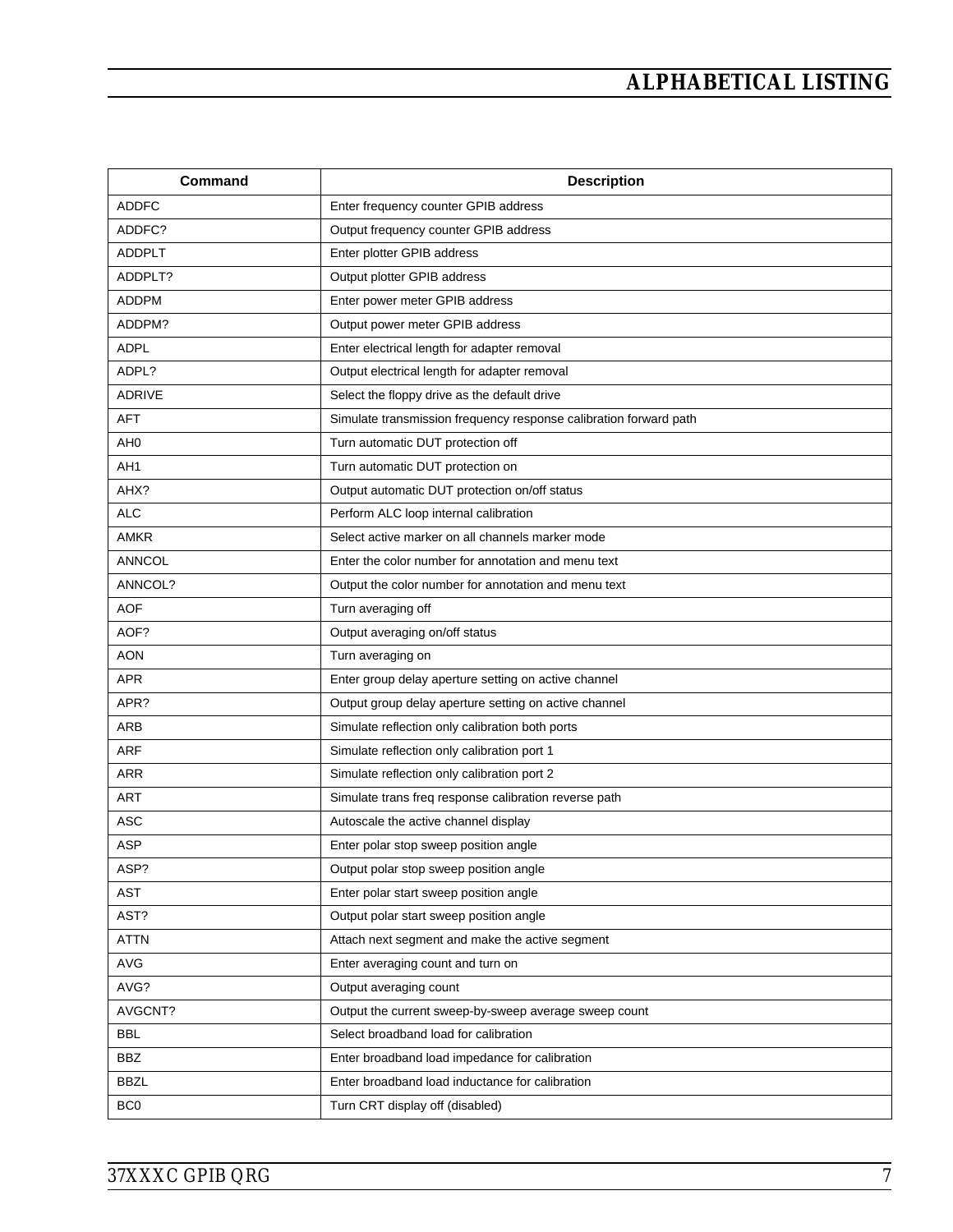| <b>Command</b>   | <b>Description</b>                                           |
|------------------|--------------------------------------------------------------|
| BC <sub>1</sub>  | Turn CRT display on (disabled)                               |
| <b>BCKCOL</b>    | Enter the color number for background                        |
| BCKCOL?          | Output the color number for background                       |
| BCX?             | Output CRT display on/off status                             |
| B <sub>D</sub> 1 | Select band 1 for definition                                 |
| B <sub>D</sub> 2 | Select band 2 for definition                                 |
| BD <sub>3</sub>  | Select band 3 for definition                                 |
| BD4              | Select band 4 for definition                                 |
| BD <sub>5</sub>  | Select band 5 for definition                                 |
| <b>BDMM</b>      | Define Millimeter Wave band equations                        |
| BEEP0            | Disable the instrument beeper on GPIB errors                 |
| BEEP1            | Enable the instrument beeper on GPIB errors                  |
| BEEPX?           | Output GPIB beep on error enable/disable status              |
| <b>BEG</b>       | Begin taking calibration data                                |
| <b>BEGAC</b>     | Start AutoCal                                                |
| <b>BEGCH</b>     | Start AutoCal characterization                               |
| <b>BEGN</b>      | Begin next segment and make it the active segment            |
| <b>BEGTU</b>     | Start AutoCal thru update                                    |
| BH <sub>0</sub>  | Turn bias off while in hold                                  |
| BH <sub>1</sub>  | Turn bias on while in hold                                   |
| BHX?             | Output bias on/off during hold status                        |
| <b>BMPB</b>      | Select Black on White as bitmap type                         |
| <b>BMPC</b>      | Select Color on White as bitmap type                         |
| <b>BMPT</b>      | Select true color as bitmap type                             |
| <b>BPF</b>       | Enter break point frequency for 3 line LRL calibration       |
| <b>BRILL</b>     | Activate color configuration Brilliant                       |
| <b>BSP</b>       | Enter band stop frequency                                    |
| BSP?             | Output band stop frequency                                   |
| BST              | Enter band start frequency                                   |
| BST?             | Output band start frequency                                  |
| BWL3             | Set bandwidth loss value to 3 dB                             |
| <b>BWLS</b>      | Enter bandwidth loss value                                   |
| BWLS?            | Output bandwidth loss value                                  |
| C12              | Select 12 term calibration                                   |
| C8R              | Select 1-path 2-port calibration reverse path                |
| C8T              | Select 1-path 2-port calibration forward path                |
| CALR             | Perform receiver cal for gain compression testing            |
| CAS              | Clear active segmented limit vertical/horizontal definitions |
| CBT              | Select trans freq response calibration forward and reverse   |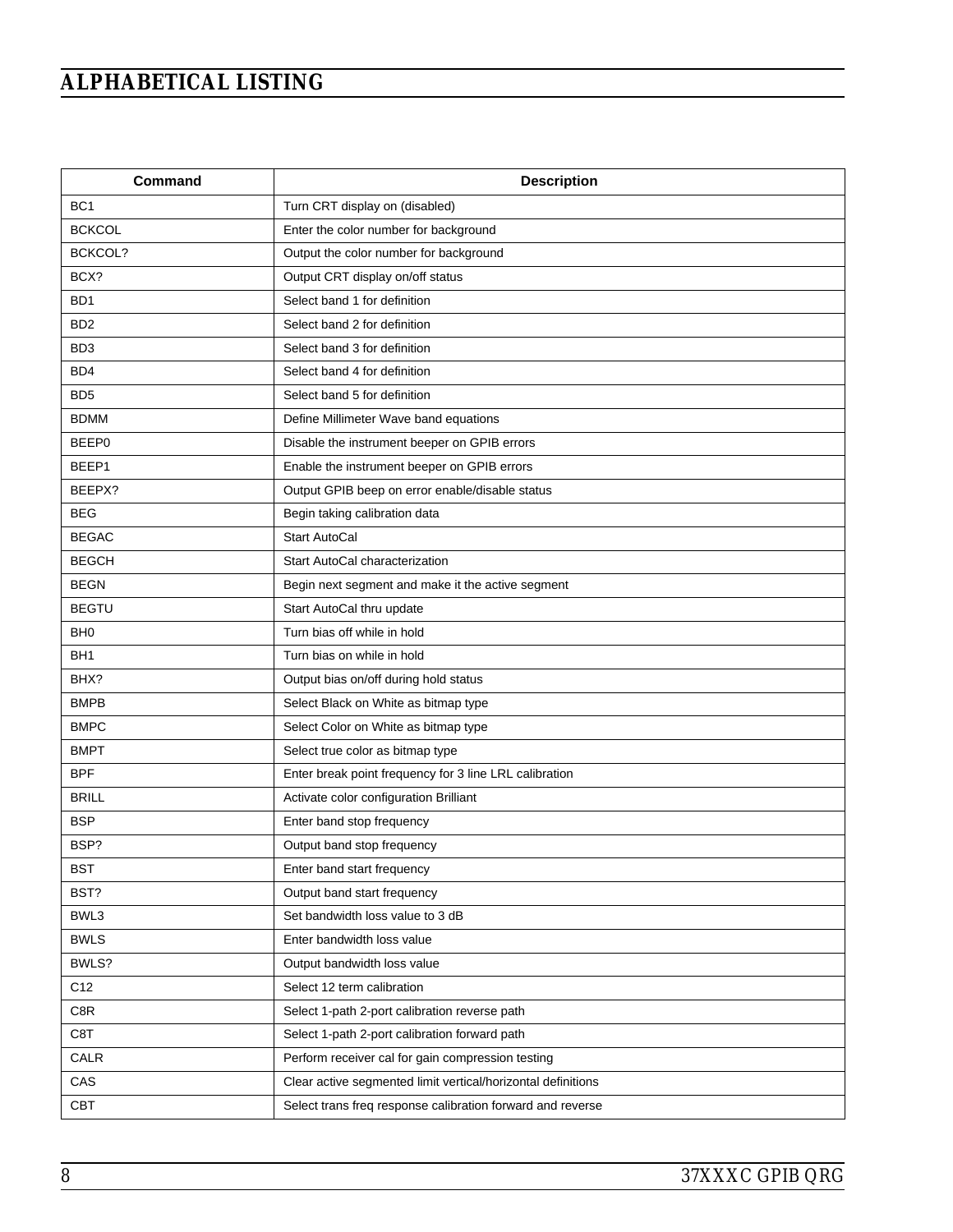| <b>Command</b>  | <b>Description</b>                                      |
|-----------------|---------------------------------------------------------|
| CC <sub>0</sub> | Enter capacitance coefficient 0 for open                |
| CC <sub>1</sub> | Enter capacitance coefficient 1 for open                |
| CC <sub>2</sub> | Enter capacitance coefficient 2 for open                |
| CC <sub>3</sub> | Enter capacitance coefficient 3 for open                |
| CCD             | Collect corrected data in an internal buffer            |
| <b>CD</b>       | Change default directory                                |
| <b>CDRIVE</b>   | Select the hard disk as the default drive               |
| CF <sub>1</sub> | Select female 1.0 mm connector for current port         |
| CF <sub>2</sub> | Select female 2.4mm connector for current port          |
| CF <sub>3</sub> | Select female GPC-3.5 connector for current port        |
| CF716           | Select female 7/16 connector for current port           |
| <b>CFC</b>      | Select female TNC connector for current port            |
| <b>CFD</b>      | Collect final data in an internal buffer                |
| <b>CFK</b>      | Select female K connector for current port              |
| <b>CFN</b>      | Select female Type N connector for current port         |
| CFN75           | Select Female type N 75-ohm connector for current port  |
| <b>CFS</b>      | Select female SMA connector for current port            |
| <b>CFSP</b>     | Select Special Female connector for current port        |
| <b>CFSPA</b>    | Select Band A special female connector for current port |
| <b>CFSPB</b>    | Select Band B special female connector for current port |
| <b>CFSPC</b>    | Select Band C special female connector for current port |
| <b>CFT</b>      | Select trans freq response calibration forward path     |
| <b>CFV</b>      | Select female V connector for current port              |
| CH <sub>1</sub> | Make channel 1 the active channel                       |
| CH <sub>2</sub> | Make channel 2 the active channel                       |
| CH <sub>3</sub> | Make channel 3 the active channel                       |
| CH <sub>4</sub> | Make channel 4 the active channel                       |
| CHX?            | Output active channel number                            |
| CL <sub>0</sub> | Enter inductive coefficient 0 for short                 |
| CL <sub>1</sub> | Enter inductive coefficient 1 for short                 |
| CL <sub>2</sub> | Enter inductive coefficient 2 for short                 |
| CL <sub>3</sub> | Enter inductive coefficient 3 for short                 |
| <b>CLASS</b>    | Activate color configuration Classic                    |
| <b>CLB</b>      | Clear all multiple source band definitions              |
| <b>CLBMM</b>    | Clear the new Millimeter Wave band definitions          |
| <b>CM</b>       | Suffix sets distance data type and scales by 1E-2       |
| CM <sub>1</sub> | Select male 1.0 mm connector for current port           |
| CM <sub>2</sub> | Select male 2.4mm connector for current port            |
| CM <sub>3</sub> | Select male GPC-3.5 connector for current port          |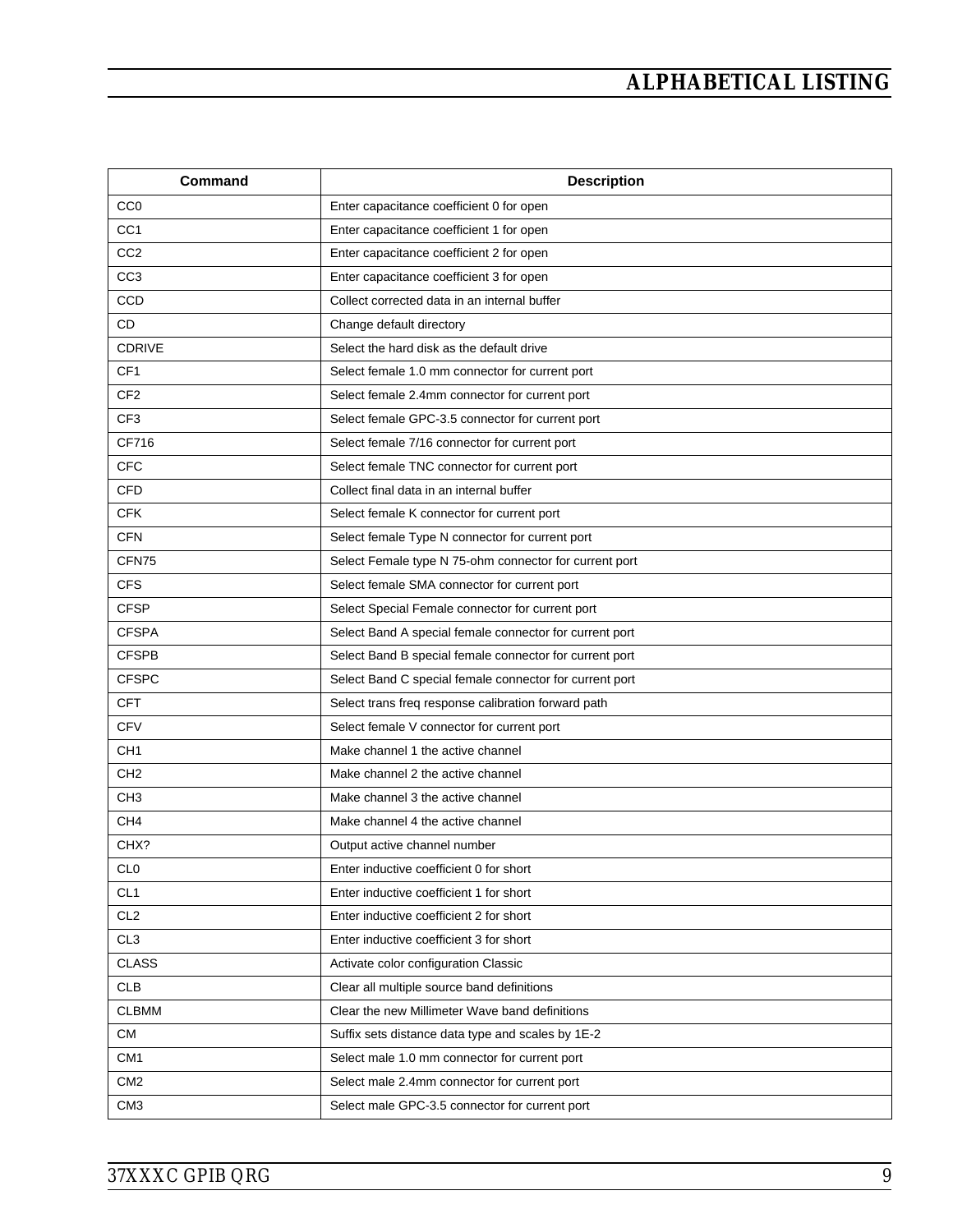| Command      | <b>Description</b>                                                        |
|--------------|---------------------------------------------------------------------------|
| CM716        | Select male 7/16 connector for current port                               |
| <b>CMC</b>   | Select male TNC connector for current port                                |
| <b>CMK</b>   | Select male K connector for current port                                  |
| <b>CMN</b>   | Select male N connector for current port                                  |
| CMN75        | Select Male type N 75-Ohm connector for current port                      |
| <b>CMS</b>   | Select male SMA connector for current port                                |
| <b>CMSP</b>  | Select Special Male connector for current port                            |
| <b>CMSPA</b> | Select Band A special male connector for current port                     |
| <b>CMSPB</b> | Select Band B special male connector for current port                     |
| <b>CMSPC</b> | Select Band C special male connector for current port                     |
| <b>CMT</b>   | Suffix sets distance data type and scales by 1E-2                         |
| <b>CMV</b>   | Select male V connector for current port                                  |
| CMX?         | Output calibration method                                                 |
| <b>CND</b>   | Select user specified connector for current port                          |
| <b>CNG</b>   | Select GPC-7 connector for current port                                   |
| <b>CNTR</b>  | Enter center frequency                                                    |
| CNTR?        | Output center frequency                                                   |
| <b>COF</b>   | Turn error correction off                                                 |
| CON          | Turn error correction on                                                  |
| CON?         | Output error correction on/off status                                     |
| COO          | Enter offset for open for user specified connector (Standard Calibration) |
| <b>COPY</b>  | Copy a files contents to another file                                     |
| COS          | Enter offset for short for user specified connector                       |
| <b>CRB</b>   | Select reflection only calibration both ports                             |
| CRD          | Collect raw data in an internal buffer                                    |
| <b>CRF</b>   | Select reflection only calibration port 1                                 |
| <b>CRR</b>   | Select reflection only calibration port 2                                 |
| <b>CRT</b>   | Select trans freq response calibration reverse path                       |
| <b>CSB</b>   | Clear status bytes and structures (same as *CLS)                          |
| CSF?         | Output cal start frequency                                                |
| CSL          | Clear service log                                                         |
| CTF?         | Output cal stop frequency                                                 |
| <b>CTN</b>   | Continue sweeping from current point                                      |
| <b>CWC</b>   | Select CW frequency calibration data points                               |
| CWD?         | Output current working directory string                                   |
| <b>CWDEC</b> | Subtract 1 from the current CW index                                      |
| <b>CWF</b>   | Enter CW frequency and turn CW on                                         |
| CWF2I?       | Output index for frequency given                                          |
| CWF?         | Output CW frequency                                                       |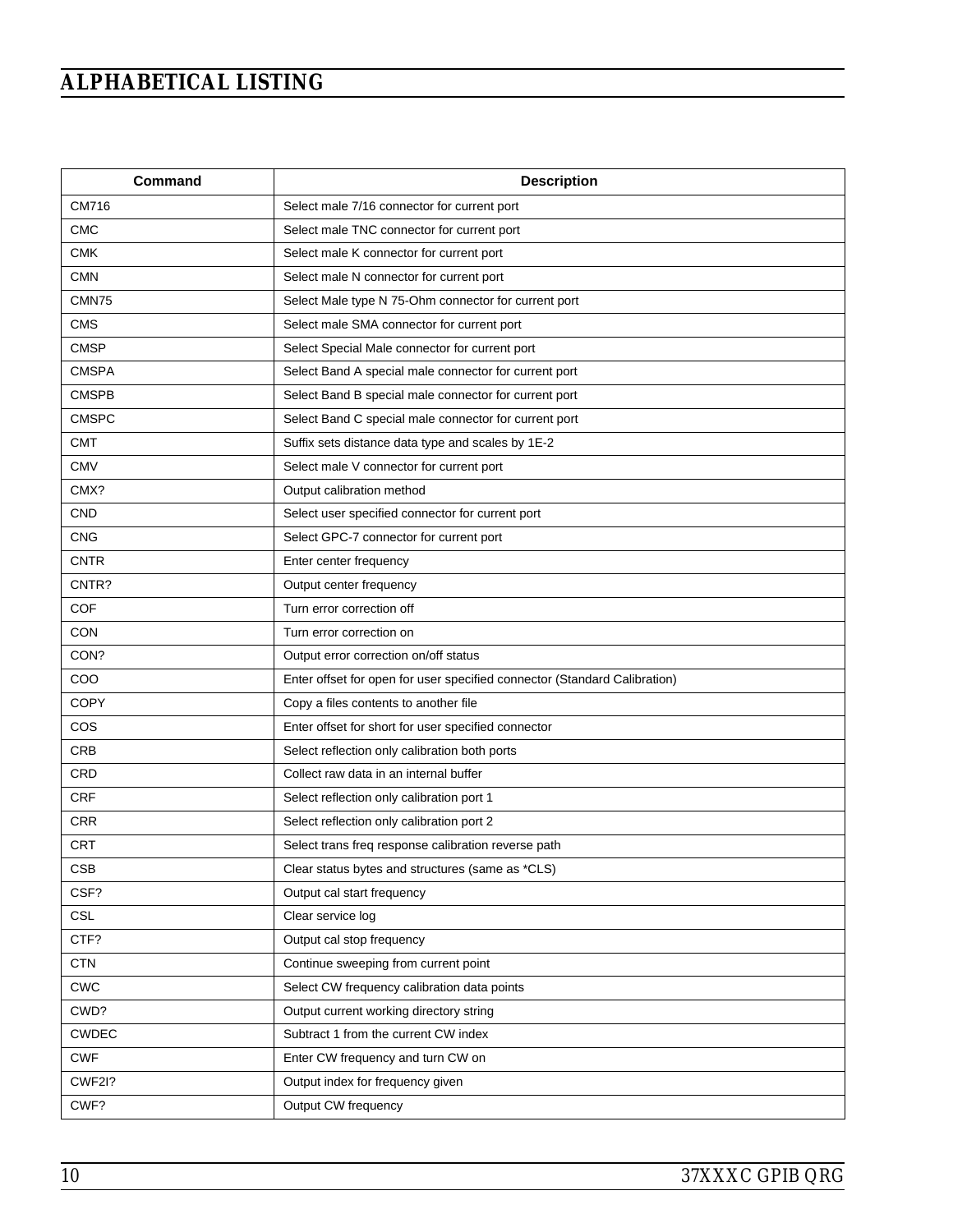| Command         | <b>Description</b>                                           |
|-----------------|--------------------------------------------------------------|
| CWI             | Enter index for CW frequency and turn CW on                  |
| CWI2F?          | Output frequency for index given                             |
| CWI?            | Output current index number                                  |
| <b>CWINC</b>    | Add 1 to the current CW index                                |
| CWN2I           | Add N to the current CW index                                |
| <b>CWON</b>     | Turn CW on at current CW frequency                           |
| CWON?           | Output CW on/off status                                      |
| <b>CWP</b>      | Enter number of points drawn in CW                           |
| CWP?            | Output number of points drawn in CW                          |
| <b>CWSRT</b>    | Set CW frequency to the start frequency                      |
| <b>CWSTP</b>    | Set CW frequency to the stop frequency                       |
| CXD?            | Output internal buffer data collection mode                  |
| CXX?            | Output calibration type                                      |
| D <sub>13</sub> | Display channels 1 & 3                                       |
| D <sub>14</sub> | Display all four channels                                    |
| D <sub>24</sub> | Select dual channel display with channels 2 & 4              |
| DA1             | Select a1 = Ra as denominator for parameter being defined    |
| DA <sub>2</sub> | Select a2 = Rb as denominator for parameter being defined    |
| <b>DAT</b>      | Display data only on active channel                          |
| DAT?            | Output trace memory display mode                             |
| <b>DATCOL</b>   | Enter the color number for data                              |
| DATCOL?         | Output the color number for data                             |
| <b>DATE</b>     | Enter the system date                                        |
| DATE?           | Output the system date                                       |
| DB              | Suffix sets power data type                                  |
| DB1             | Select b1 = Ta as denominator for parameter being defined    |
| DB <sub>2</sub> | Select b2 = Tb as denominator for parameter being defined    |
| DBL             | Suffix sets power data type                                  |
| <b>DBM</b>      | Suffix sets power data type                                  |
| <b>DBP</b>      | Select distance bandpass mode for active channel             |
| DC <sub>1</sub> | Display channel 1 and 2 operating parameters                 |
| DC <sub>3</sub> | Display channel 3 and 4 operating parameters                 |
| <b>DCA</b>      | Select automatic DC term calculation for lowpass             |
| <b>DCCTN</b>    | Resume internal buffer data collection                       |
| DCCTN?          | Output internal buffer data collection resume/suspend status |
| <b>DCHLD</b>    | Suspend internal buffer data collection                      |
| <b>DCMRK</b>    | Inserts the mark value into the internal buffer              |
| <b>DCO</b>      | Select open for DC term for lowpass                          |
| <b>DCOFF</b>    | Turn internal buffer data collection mode off                |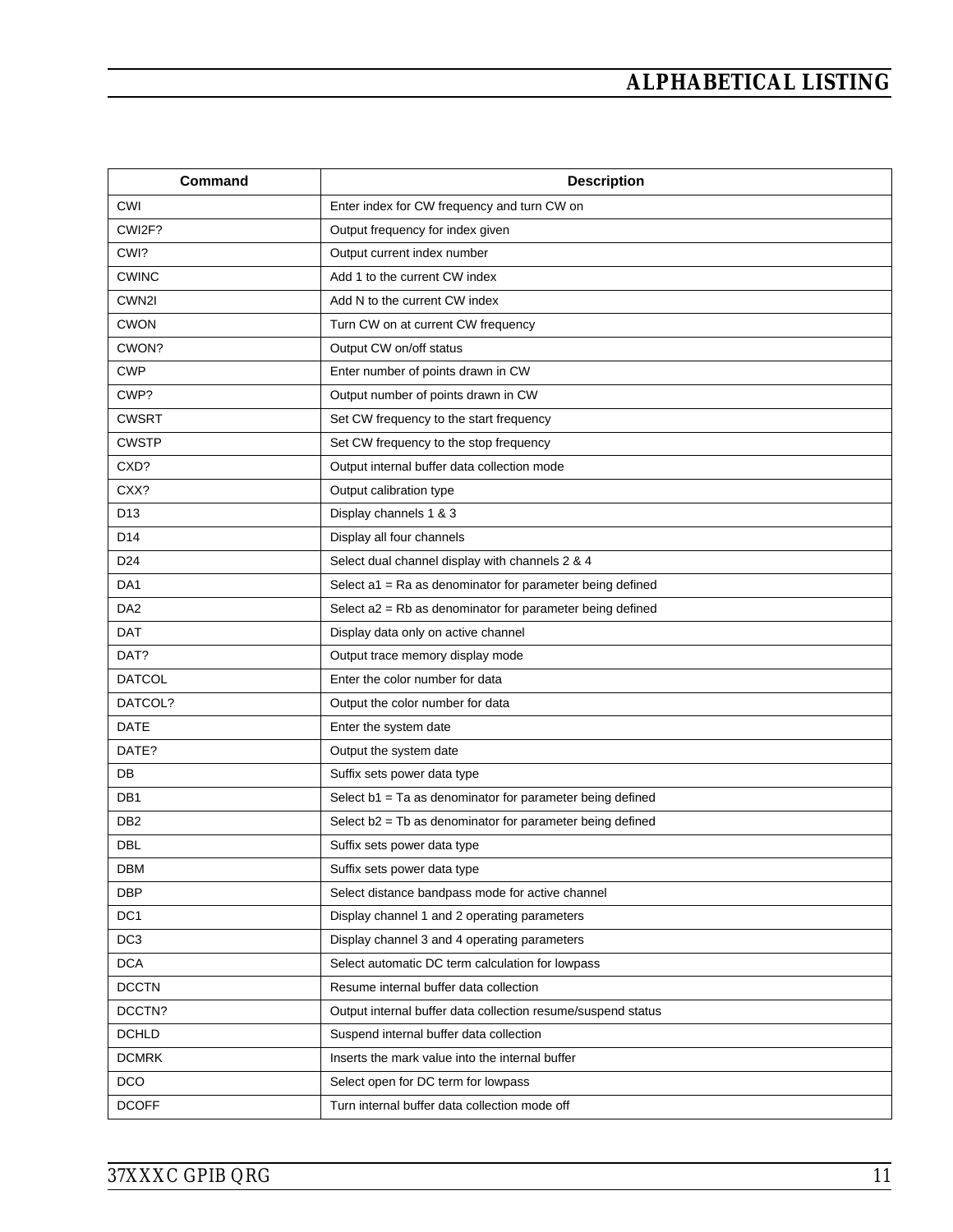| <b>Command</b>              | <b>Description</b>                                                               |
|-----------------------------|----------------------------------------------------------------------------------|
| <b>DCP</b>                  | Display calibration parameters 1st page                                          |
| DCP1                        | Display calibration parameters 1st page                                          |
| DCP <sub>2</sub>            | Display calibration parameters 2nd page                                          |
| DCPCUR?                     | Outputs the current point count in the collect buffer                            |
| DCPMAX?                     | Outputs the maximum number of points that can be collected in the collect buffer |
| <b>DCS</b>                  | Select short for DC term for lowpass                                             |
| <b>DCV</b>                  | Enter value for DC term for lowpass                                              |
| DCV?                        | Output lowpass DC term value                                                     |
| DCX?                        | Output lowpass DC term selection                                                 |
| <b>DCZ</b>                  | Select line impedance for DC term for lowpass                                    |
| D <sub>D</sub> <sub>0</sub> | Turn data drawing off                                                            |
| D <sub>D</sub> 1            | Turn data drawing on                                                             |
| DD <sub>1</sub> ?           | Output data drawing on/off status                                                |
| DDX?                        | Output active channel domain parameter frequency distance or time                |
| DE1                         | Select unity as denominator for parameter being defined                          |
| <b>DEG</b>                  | Suffix sets phase data type                                                      |
| <b>DEL</b>                  | Delete a file from disk                                                          |
| DEN?                        | Output denominator selection for parameter being defined                         |
| DF <sub>1</sub>             | Display 1.0 mm female connector information                                      |
| DF <sub>2</sub>             | Display 2.4mm female connector information                                       |
| DF <sub>3</sub>             | Display GPC-3.5 female connector information                                     |
| DF716                       | Display 7/16 female connector information                                        |
| <b>DFC</b>                  | Select discrete frequency calibration data points                                |
| <b>DFD</b>                  | Done specifying discrete frequency ranges                                        |
| <b>DFK</b>                  | Display K female connector information                                           |
| <b>DFN</b>                  | Display N female connector information                                           |
| DFN75                       | Display N Female 75-Ohm connector information                                    |
| <b>DFP</b>                  | Display Front panel instrument state                                             |
| DFQ                         | Enter single discrete frequency                                                  |
| <b>DFS</b>                  | Display SMA female connector information                                         |
| <b>DFSP</b>                 | Display Special Female connector information                                     |
| DFT                         | Display TNC female connector information                                         |
| <b>DFV</b>                  | Display V female connector information                                           |
| DG7                         | Display GPC-7 Male connector information                                         |
| <b>DGS</b>                  | Display GPIB status information                                                  |
| <b>DGT</b>                  | Display 1st CRT test pattern                                                     |
| DGT1                        | Display 1st CRT test pattern                                                     |
| DGT <sub>2</sub>            | Display 2nd CRT test pattern                                                     |
| DGT3                        | Display 3rd CRT test pattern                                                     |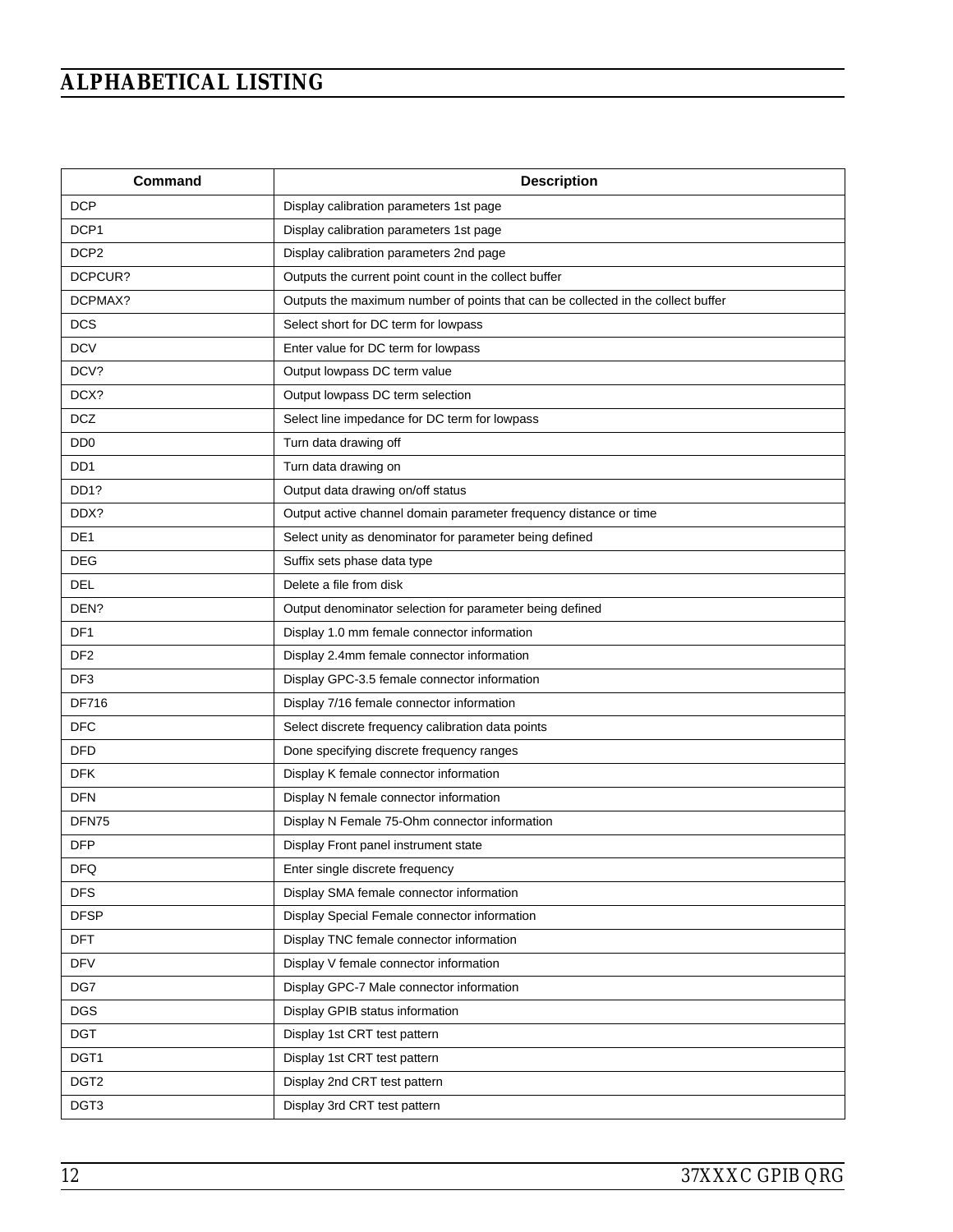| Command          | <b>Description</b>                                               |
|------------------|------------------------------------------------------------------|
| <b>DIA</b>       | Select air as active dielectric                                  |
| <b>DIE</b>       | Enter a dielectric value                                         |
| <b>DIM</b>       | Select microporous teflon as active dielectric                   |
| <b>DIP</b>       | Select polyethylene as active dielectric                         |
| <b>DIR</b>       | Output a directory listing to the GPIB                           |
| <b>DIS</b>       | Display active segmented limit                                   |
| DIS?             | Output active segmented limit on/off status                      |
| <b>DISKRD</b>    | Output disk file data to the GPIB                                |
| <b>DISKWR</b>    | Write GPIB data to a disk file                                   |
| DIT              | Select Teflon as active dielectric                               |
| <b>DIV</b>       | Select division as trace math for active channel                 |
| DIX?             | Output dielectric constant                                       |
| <b>DLA</b>       | Select group delay display for active channel                    |
| <b>DLP</b>       | Select distance lowpass mode for active channel                  |
| DM <sub>1</sub>  | Display 1.0 mm male connector information                        |
| DM <sub>2</sub>  | Display 2.4mm male connector information                         |
| DM3              | Display GPC-3.5 male connector information                       |
| <b>DM716</b>     | Display 7/16 male connector information                          |
| <b>DMK</b>       | Display K male connector information                             |
| <b>DMN</b>       | Display N male connector information                             |
| DMN75            | Display N Male 75-Ohm connector information                      |
| <b>DMS</b>       | Display SMA male connector information                           |
| <b>DMSP</b>      | Display Special Male connector information                       |
| <b>DMT</b>       | Display TNC male connector information                           |
| <b>DMV</b>       | Display V male connector information                             |
| <b>DNM</b>       | Display data normalized to trace memory on active channel        |
| <b>DOASF</b>     | Display band A special female connector offset-short information |
| <b>DOASM</b>     | Display band A special male connector offset-short information   |
| <b>DOBSF</b>     | Display band B special female connector offset-short information |
| <b>DOBSM</b>     | Display band B special male connector offset-short information   |
| <b>DOCSF</b>     | Display band C special female connector offset-short information |
| <b>DOCSM</b>     | Display band C special male connector offset-short information   |
| DOF <sub>1</sub> | Display 1.0 mm female connector offset-short information         |
| DOM <sub>1</sub> | Display 1.0 mm male connector offset-short information           |
| DPI              | Select distance phasor impulse mode for active channel           |
| <b>DPN</b>       | Enter pen number for data                                        |
| DPN?             | Output pen number for data                                       |
| DPR <sub>0</sub> | Visible data only OFD format                                     |
| DPR1             | Data pair always OFD format                                      |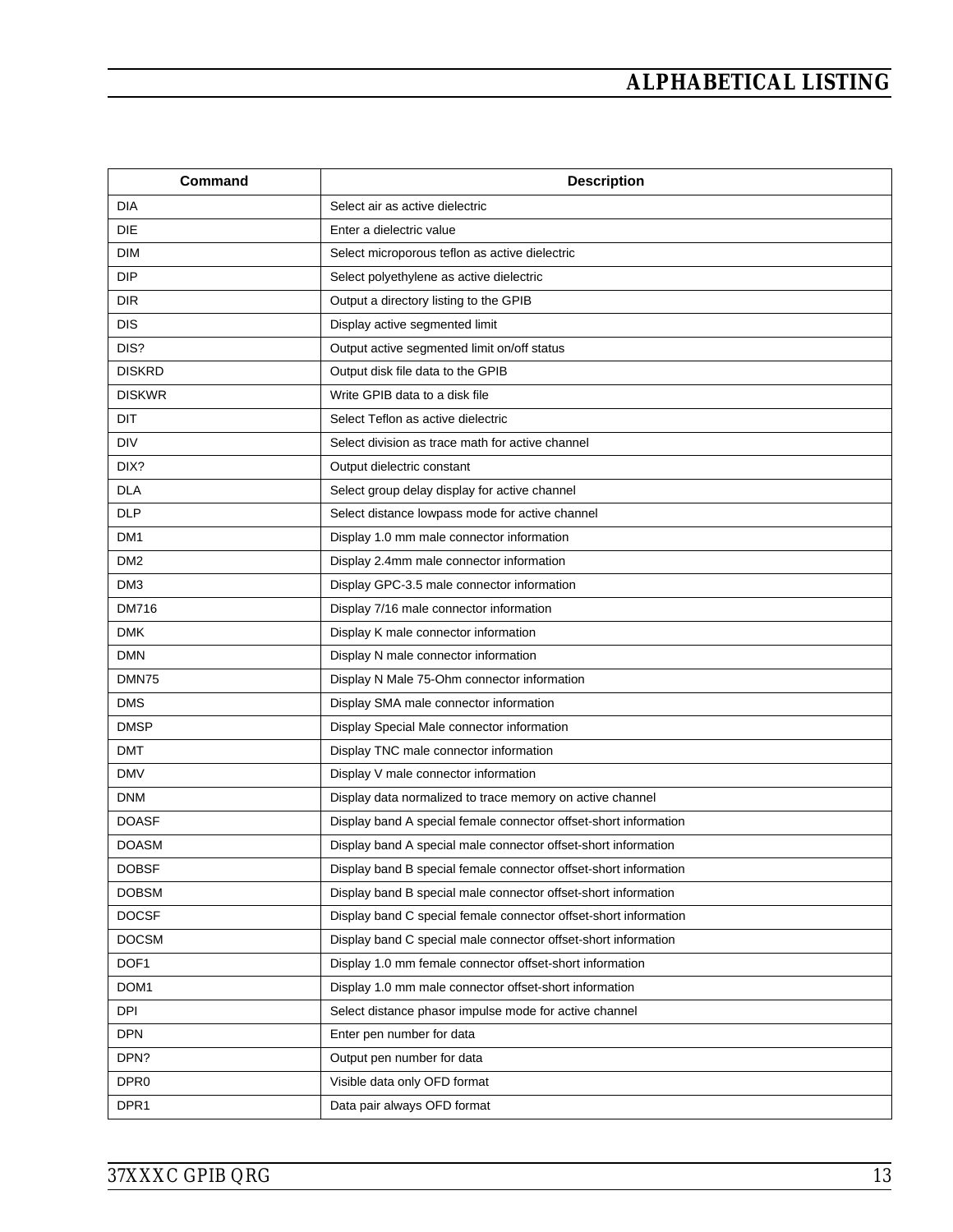| Command          | <b>Description</b>                                           |
|------------------|--------------------------------------------------------------|
| DPRX?            | Output data pair mode visible only or pair always            |
| DR <sub>1</sub>  | Select Marker 1 as Delta Reference Marker                    |
| DR <sub>2</sub>  | Select Marker 2 as Delta Reference Marker                    |
| DR <sub>3</sub>  | Select Marker 3 as Delta Reference Marker                    |
| DR4              | Select Marker 4 as Delta Reference Marker                    |
| DR <sub>5</sub>  | Select Marker 5 as Delta Reference Marker                    |
| DR <sub>6</sub>  | Select Marker 6 as Delta Reference Marker                    |
| <b>DRF</b>       | Turn delta reference mode on                                 |
| <b>DRL</b>       | Diagnostic read latch                                        |
| <b>DRO</b>       | Turn delta reference mode off                                |
| DRO?             | Output delta reference mode on/off status                    |
| DRX?             | Output delta reference marker number                         |
| DSF <sub>0</sub> | Disable filter shape factor calculation                      |
| DSF <sub>1</sub> | Enable filter shape factor calculation                       |
| DSFX?            | Output filter shape factor calculation enable/disable status |
| <b>DSP</b>       | Select single channel display                                |
| DSP?             | Output channel display mode                                  |
| DSPS21           | Select Gain Compression bottom graph displays S21            |
| DSPS21?          | Output Gain Compression bottom graph selection Normalized/S2 |
| DSQ0             | Disable filter Q calculation                                 |
| DSQ1             | Enable filter Q calculation                                  |
| DSQX?            | Output filter Q calculation enable/disable status            |
| <b>DTM</b>       | Display measurement data and trace memory on active channel  |
| <b>DVM</b>       | Enter DVM channel number                                     |
| <b>DWG</b>       | Display waveguide parameters                                 |
| <b>DWL</b>       | Diagnostic write latch                                       |
| E12              | Set Millimeter Wave band to E band (WR-12)                   |
| E12E             | Set Millimeter Wave band to E band (WR-12)                   |
| EANAIN           | Measure External Analog In on active channel                 |
| <b>ECW</b>       | Select CW operation for component being edited               |
| ED <sub>1</sub>  | Edit source 1 equation                                       |
| ED <sub>2</sub>  | Edit source 2 equation                                       |
| <b>EDG</b>       | End diagnostics mode                                         |
| <b>EDR</b>       | Edit receiver equation                                       |
| EDV              | Enter divisor value for equation being edited                |
| EDV?             | Output divisor value for equation being edited               |
| <b>EKT</b>       | Select external keyboard testing                             |
| EML              | Enter multiplier value for equation being edited             |
| EML?             | Output multiplier value for equation being edited            |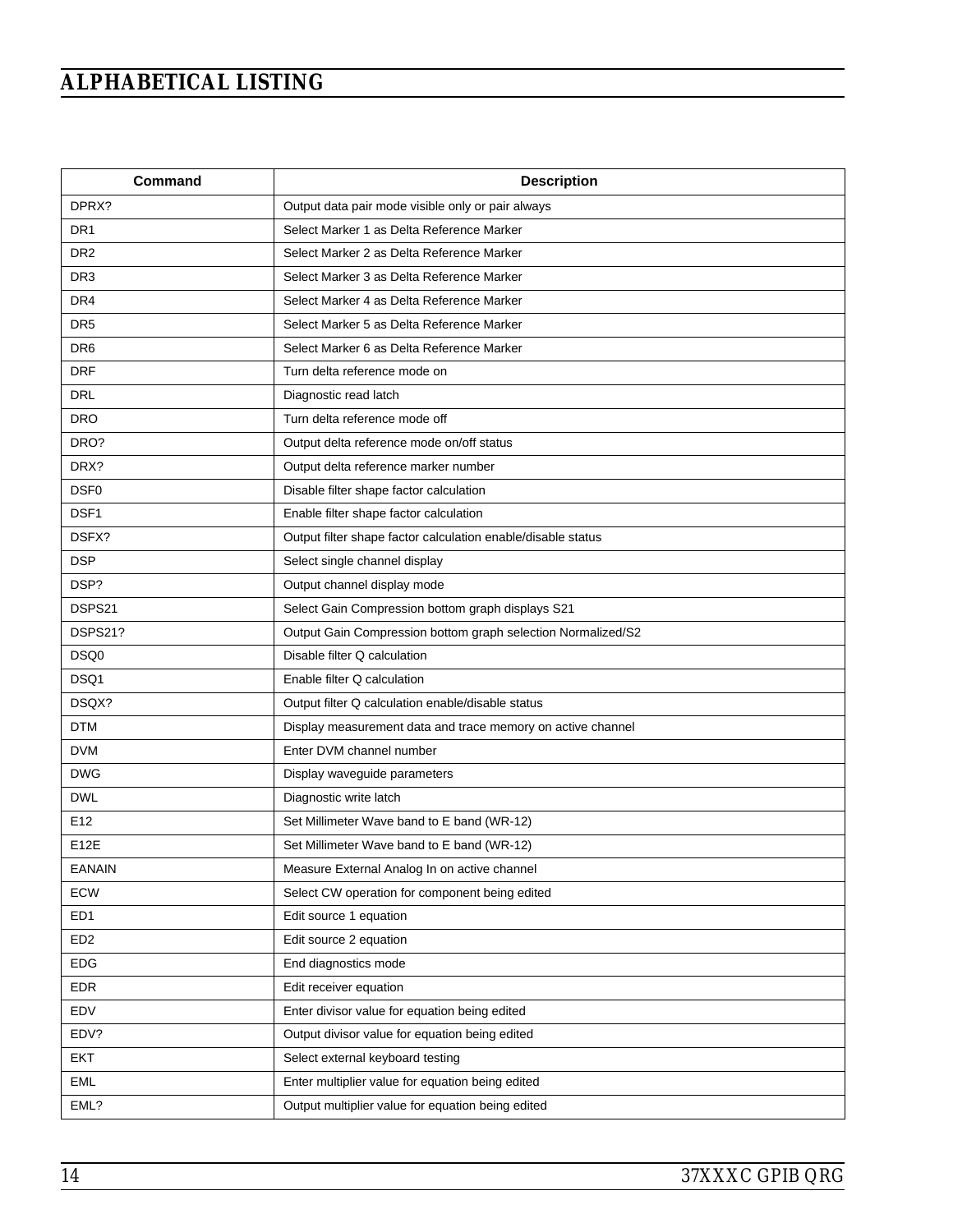| <b>Command</b>   | <b>Description</b>                                          |
|------------------|-------------------------------------------------------------|
| <b>EOS</b>       | Enter offset frequency for equation being edited            |
| EOS?             | Output offset frequency for equation being edited           |
| <b>ESW</b>       | Select sweep operation for component being edited           |
| EX1RF0           | Turn external source 1 rf off                               |
| EX1RF1           | Turn external source 1 rf on                                |
| EX2RF0           | Turn external source 2 rf off                               |
| EX2RF1           | Turn external source 2 rf on                                |
| <b>EXD</b>       | Display external A/D input                                  |
| EXISTD?          | Output directory existence information                      |
| EXISTF?          | Output file existence information                           |
| EXW?             | Output multiple source sweep flag for equation being edited |
| F08              | Set Millimeter Wave Band to F Band (WR-8)                   |
| FCW <sub>0</sub> | Turn fast CW measurement mode off                           |
| FCW1             | Turn fast CW measurement mode on                            |
| FCW <sub>2</sub> | Turn Fast CW mode 2 on                                      |
| FCWX?            | Output fast CW measurement mode on/off status               |
| FDE <sub>0</sub> | Disable Output Data End Message                             |
| FDE1             | Enable Output Data End Message                              |
| FDEX?            | Output Output Data End Message enable/disable status        |
| FDH <sub>0</sub> | Select variable length arbitrary block headers              |
| FDH1             | Select fixed length arbitrary block headers                 |
| FDH <sub>2</sub> | Select zero length arbitrary block headers                  |
| FDHX?            | Output arbitrary block header length selection              |
| <b>FFD</b>       | Send form feed to printer and stop print/plot               |
| <b>FGT</b>       | Select frequency with time gate for active channel          |
| FHI              | Set data points to 1601                                     |
| <b>FIL</b>       | Fill defined discrete frequency range                       |
| <b>FLC</b>       | Source frequency linearity internal calibration             |
| <b>FLO</b>       | Set data points to 101                                      |
| FLTBW?           | Output filter bandwidth                                     |
| FLTC?            | Output filter center frequency                              |
| FLTL?            | Output filter loss at reference value                       |
| FLTQ?            | Output filter Q                                             |
| FLTS?            | Output filter shape factor                                  |
| <b>FMA</b>       | Select ASCII data transfer format                           |
| <b>FMB</b>       | Select IEEE754 64 bit data transfer format                  |
| <b>FMC</b>       | Select IEEE754 32 bit data transfer format                  |
| <b>FME</b>       | Set data points to 401                                      |
| <b>FMKR</b>      | Select filter parameters marker mode                        |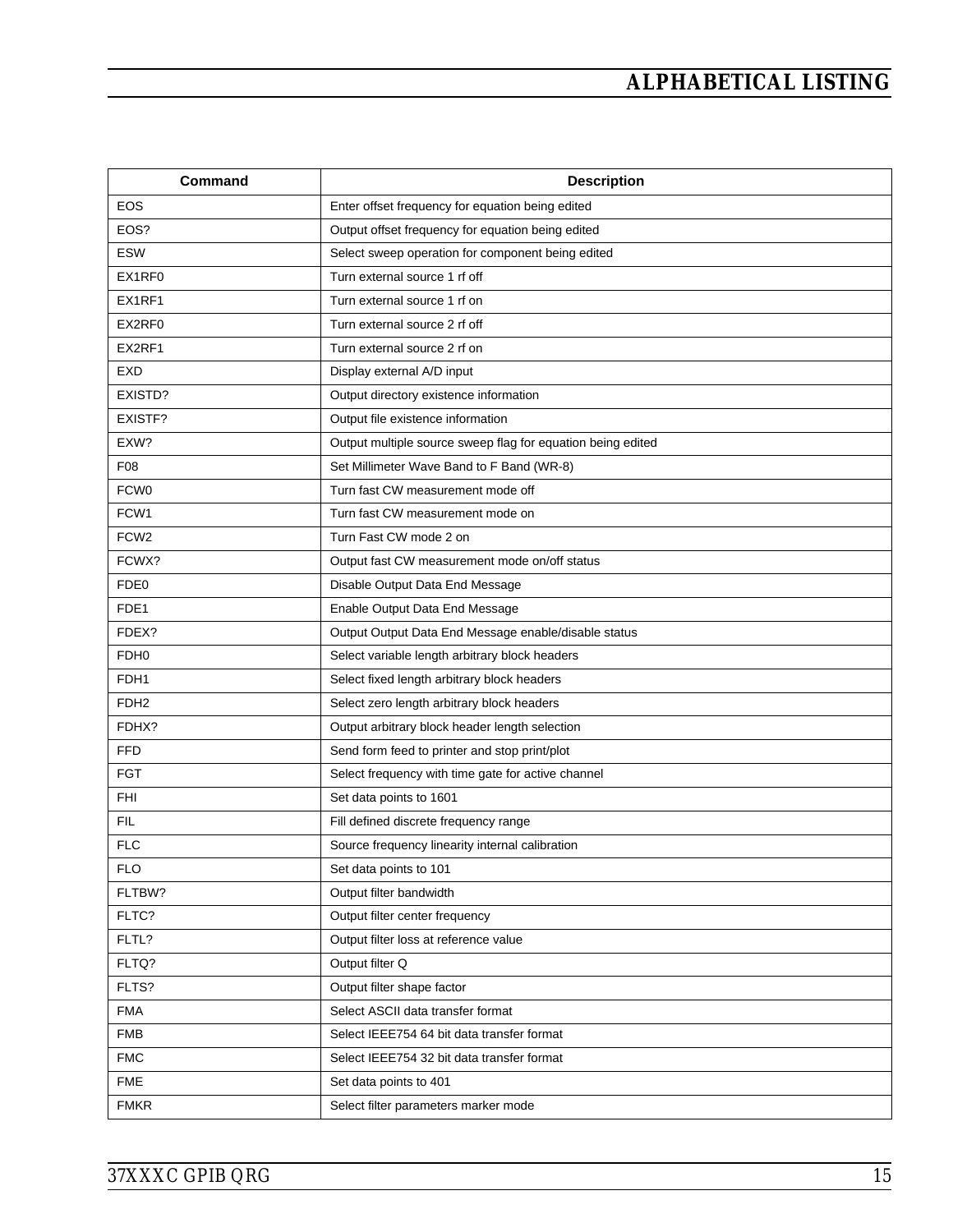| Command         | <b>Description</b>                                |
|-----------------|---------------------------------------------------|
| FMT0            | Select normal ascii data element delimiting       |
| FMT1            | Select enhanced ascii data element delimiting     |
| FMTX?           | Output ascii data element delimiting mode         |
| FMX?            | Output data output mode FMA FMB or FMC            |
| <b>FOF</b>      | Blank frequency information                       |
| <b>FON</b>      | Display frequency information                     |
| FOX?            | Output frequency information on/off status        |
| FP <sub>0</sub> | Turn flat power correction off                    |
| FP <sub>1</sub> | Turn flat power correction on                     |
| <b>FPT</b>      | Select front panel keypad testing                 |
| FPX?            | Output flat power correction on/off status        |
| <b>FQD</b>      | Select frequency domain for active channel        |
| <b>FRC</b>      | Clear all defined discrete frequency ranges       |
| <b>FRI</b>      | Enter Discrete Fill increment frequency           |
| <b>FRP</b>      | Enter Discrete Fill number of points              |
| <b>FRS</b>      | Enter Discrete Fill start frequency               |
| <b>GCMP</b>     | Enter gain compression point search value         |
| GCMP?           | Output gain compression point search value        |
| GCT             | Enter gate center value distance or time          |
| GCT?            | Output gate center value                          |
| GDS             | Gate symbols displayed on active channel          |
| GHZ             | Suffix sets frequency data type and scales by 1E9 |
| <b>GLS</b>      | Select low sidelobe gate shape                    |
| <b>GMS</b>      | Select minimum sidelobe gate shape                |
| <b>GNM</b>      | Select nominal gate shape                         |
| GOF             | Turn off gating on active channel                 |
| GOF?            | Output gating mode on active channel              |
| GON             | Turn on gating on active channel                  |
| GPN             | Enter pen number for graticule                    |
| GPN?            | Output pen number for graticule                   |
| GRF?            | Output graph type for active channel              |
| <b>GRT</b>      | Select Rectangular gate shape                     |
| <b>GRTCOL</b>   | Enter the color number for the graticule          |
| GRTCOL?         | Output the color number for the graticule         |
| <b>GSN</b>      | Enter gate span value distance or time            |
| GSN?            | Output gate span value                            |
| <b>GSP</b>      | Enter gate stop value distance or time            |
| GSP?            | Output gate stop value                            |
| <b>GST</b>      | Enter gate start value distance or time           |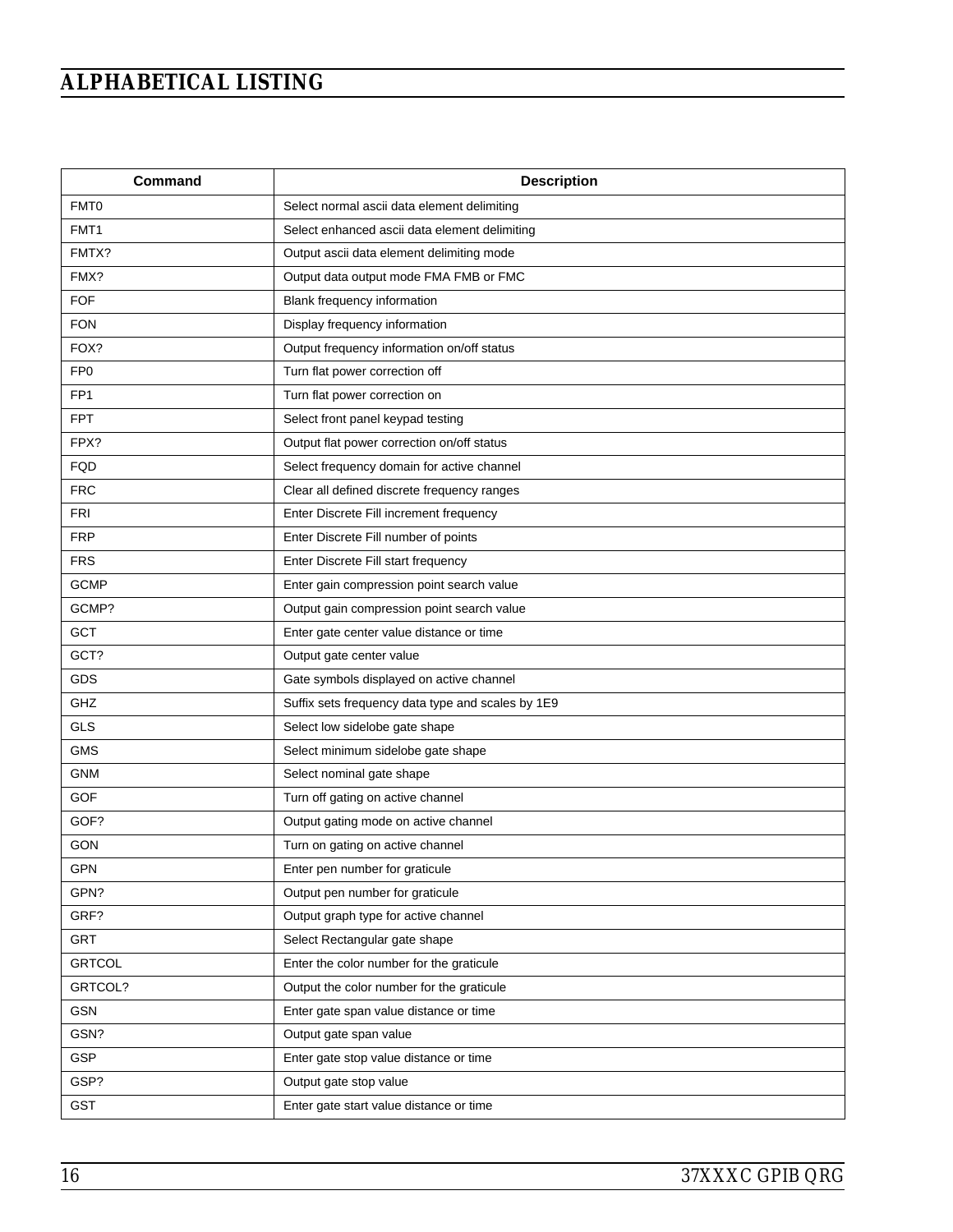| <b>Command</b>              | <b>Description</b>                                            |
|-----------------------------|---------------------------------------------------------------|
| GST?                        | Output gate start value                                       |
| GSX?                        | Output gate shape                                             |
| HC <sub>0</sub>             | Disable internal IF calibration                               |
| HC <sub>1</sub>             | Enable internal IF calibration and trigger an IF calibration  |
| <b>HCT</b>                  | Trigger an IF calibration                                     |
| HCX?                        | Output internal IF calibration enable/disable status          |
| H <sub>D</sub> <sub>0</sub> | Turn off tabular data headers and page formatting             |
| HD1                         | Turn on tabular data headers and page formatting              |
| <b>HID</b>                  | Hide active segmented limit                                   |
| <b>HIST0</b>                | Turns off GPIB history writing to disk                        |
| HIST <sub>1</sub>           | Turns on GPIB history writing to disk                         |
| HISTX?                      | Outputs the history writes to hard disk enable/disable status |
| <b>HLD</b>                  | Put sweep into hold mode                                      |
| HLD?                        | Output the sweep hold status                                  |
| HLDX?                       | Output hold mode (continue, restart, or single sweep)         |
| <b>HPN</b>                  | Enter pen number for header                                   |
| HPN?                        | Output pen number for header                                  |
| <b>HZ</b>                   | Suffix sets frequency data type                               |
| <b>IACCHAR</b>              | Input AutoCal characterization data from the GPIB             |
| <b>IARF</b>                 | Enter adapter removal data from GPIB and calibrate            |
| IC <sub>1</sub>             | Enter calibration coefficient 1                               |
| IC10                        | Enter calibration coefficient 10                              |
| IC11                        | Enter calibration coefficient 11                              |
| IC <sub>12</sub>            | Enter calibration coefficient 12                              |
| IC <sub>2</sub>             | Input Calibration Coefficient 2                               |
| IC <sub>3</sub>             | Enter calibration coefficient 3                               |
| IC4                         | Enter calibration coefficient 4                               |
| IC <sub>5</sub>             | Enter calibration coefficient 5                               |
| IC <sub>6</sub>             | Enter calibration coefficient 6                               |
| IC7                         | Enter calibration coefficient 7                               |
| IC <sub>8</sub>             | Enter calibration coefficient 8                               |
| IC <sub>9</sub>             | Enter calibration coefficient 9                               |
| <b>ICA</b>                  | Enter calibration coefficient 10                              |
| <b>ICB</b>                  | Enter calibration coefficient 11                              |
| ICC                         | Enter calibration coefficient 12                              |
| ICD                         | Enter corrected data for active channel parameter             |
| <b>ICF</b>                  | Enter front panel setup and calibration data                  |
| ICL                         | Enter all applicable calibration coefficients for cal type    |
| IEM                         | Enter extended status byte mask                               |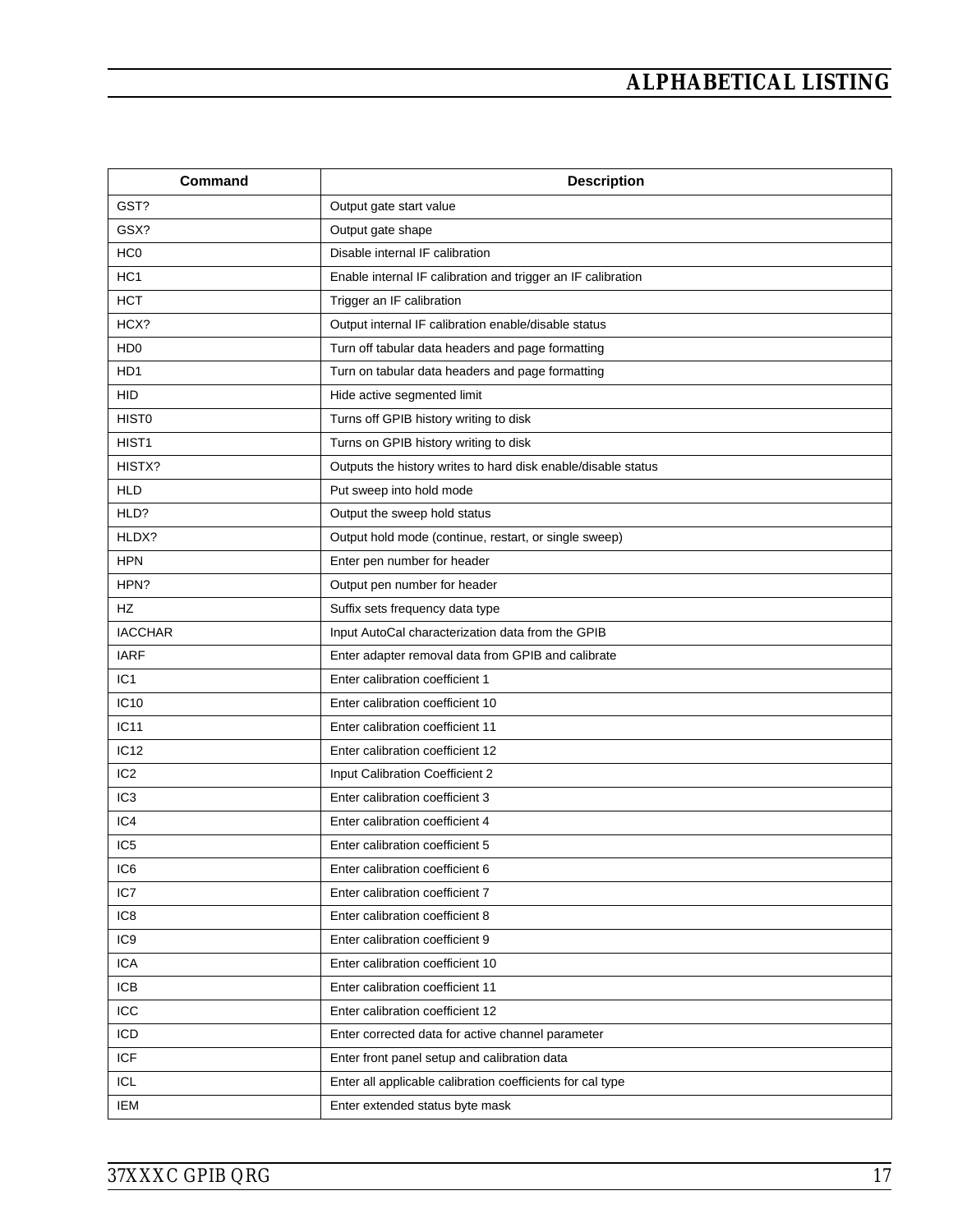| <b>Command</b>   | <b>Description</b>                                             |
|------------------|----------------------------------------------------------------|
| IF <sub>1</sub>  | Select 10 Hz IF bandwidth                                      |
| IF <sub>2</sub>  | Select 100 Hz IF bandwidth                                     |
| IF <sub>3</sub>  | Select 1 KHz IF bandwidth                                      |
| IF4              | Select 10 KHz IF bandwidth                                     |
| IFA              | Select 30 KHz IF bandwidth                                     |
| <b>IFB</b>       | Select 1st IF bandpass testing                                 |
| <b>IFD</b>       | Enter final data for active channel parameter                  |
| <b>IFM</b>       | Select 10 Hz IF bandwidth                                      |
| <b>IFN</b>       | Select 1 KHz IF bandwidth                                      |
| <b>IFP</b>       | Enter current front panel setup                                |
| <b>IFPC</b>      | Enter flat power coefficients                                  |
| <b>IFR</b>       | Select 100 Hz IF bandwidth                                     |
| <b>IFV</b>       | Enter frequency values                                         |
| IFX?             | Output IF bandwidth                                            |
| <b>IHDW</b>      | Enter hardware cal data from GPIB                              |
| <b>IKIT</b>      | Enter calkit data from GPIB                                    |
| <b>ILM</b>       | Enter limits status byte mask                                  |
| <b>IMCF</b>      | Enter merge calibration files from GPIB and combine            |
| <b>IMG</b>       | Select imaginary display for active channel                    |
| <b>IMU</b>       | Suffix sets imaginary data type                                |
| <b>IND</b>       | Input Normalization data                                       |
| <b>INRM</b>      | Enter normalization data from GPIB                             |
| <b>INT</b>       | Initialize (format) floppy disk                                |
| <b>INVER</b>     | Activate color configuration Inverse                           |
| <b>IODF</b>      | Enter the optical file data from GPIB and calibrate            |
| <b>IPM</b>       | Enter the 488.2 Service Request Enable mask                    |
| <b>IPSC</b>      | Enter power sweep linearity calibration coefficients           |
| IS <sub>1</sub>  | Enter front panel setup 1                                      |
| IS <sub>10</sub> | Enter front panel setup 10                                     |
| IS <sub>2</sub>  | Enter front panel setup 2                                      |
| IS <sub>3</sub>  | Enter front panel setup 3                                      |
| IS <sub>4</sub>  | Enter front panel setup 4                                      |
| IS <sub>5</sub>  | Enter front panel setup 5                                      |
| IS <sub>6</sub>  | Enter front panel setup 6                                      |
| IS7              | Enter front panel setup 7                                      |
| IS <sub>8</sub>  | Enter front panel setup 8                                      |
| IS9              | Enter front panel setup 9                                      |
| <b>ISC</b>       | Enter scale and select inverted compressed Smith Chart display |
| <b>ISE</b>       | Enter scale and select inverted expanded Smith Chart display   |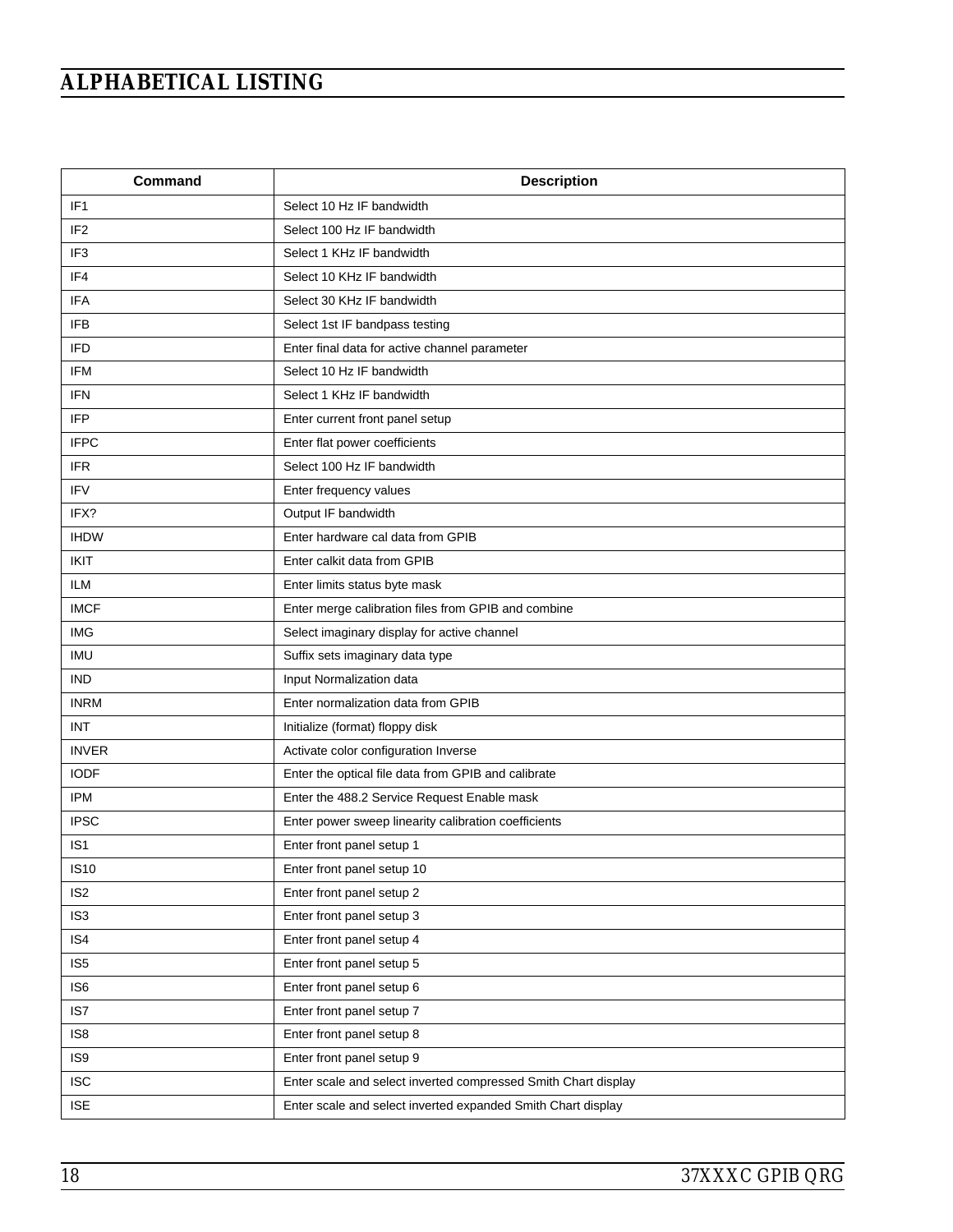| Command            | <b>Description</b>                                          |
|--------------------|-------------------------------------------------------------|
| <b>ISF</b>         | <b>Exclude isolation</b>                                    |
| <b>ISM</b>         | Select normal inverted Smith Chart for active channel       |
| <b>ISN</b>         | Include isolation                                           |
| <b>KEC</b>         | Keep existing calibration data                              |
| KHZ                | Suffix sets frequency data type and scales by 1E3           |
| L <sub>1</sub> C   | Perform LO1 internal calibration                            |
| L <sub>2</sub> C   | Perform LO2 internal calibration                            |
| LA <sub>1</sub>    | Select a1 = Ra as phase lock for parameter being defined    |
| LA <sub>2</sub>    | Select a2 = Rb as phase lock for parameter being defined    |
| LAND               | Select landscape mode for output plot                       |
| LAX?               | Output phase lock selection for parameter being defined     |
| LAYCOL             | Enter the color number for overlay data                     |
| LAYCOL?            | Output the color number for overlay data                    |
| LB <sub>0</sub>    | Turn limits testing beep on failure off                     |
| LB1                | Turn limits testing beep on failure on                      |
| LBX?               | Output limits testing beeper enable status                  |
| <b>LCM</b>         | Select LRL calibration method                               |
| LDARF              | Load adapter removal files from disk and calibrate          |
| <b>LDMCF</b>       | Load merge calibration files from disk and combine          |
| <b>LDODF</b>       | Load optical data files from disk and calibrate             |
| LDT <sub>0</sub>   | Disable printing date/time                                  |
| LDT <sub>1</sub>   | Enable printing date/time                                   |
| <b>LFD</b>         | Enter limit frequency readout delta value                   |
| LFD <sub>2</sub>   | Enter limit frequency readout delta value for bottom graph  |
| LFD <sub>2</sub> ? | Output limit frequency readout delta value for bottom graph |
| LFD?               | Output limit frequency readout delta value                  |
| <b>LFP</b>         | Select limit frequency readout for phase displays           |
| LFR                | Select limit frequency readout for active channel           |
| LID                | Enter string for DUT identity                               |
| LID?               | Output string for DUT identity                              |
| LIN                | Select linear magnitude display for active channel          |
| LKS0               | Disable lock search mode                                    |
| LKS1               | Enable lock search mode                                     |
| LKT                | Load calibration kit information from floppy disk           |
| LL1                | Enter length of line 1 for LRL calibration                  |
| LL <sub>2</sub>    | Enter length of line 2 for LRL calibration                  |
| LL3                | Enter length of line 3 for LRL calibration                  |
| LLM?               | Output limit line display mode single or segmented          |
| <b>LLO</b>         | Enter lower limit value for top graph on active channel     |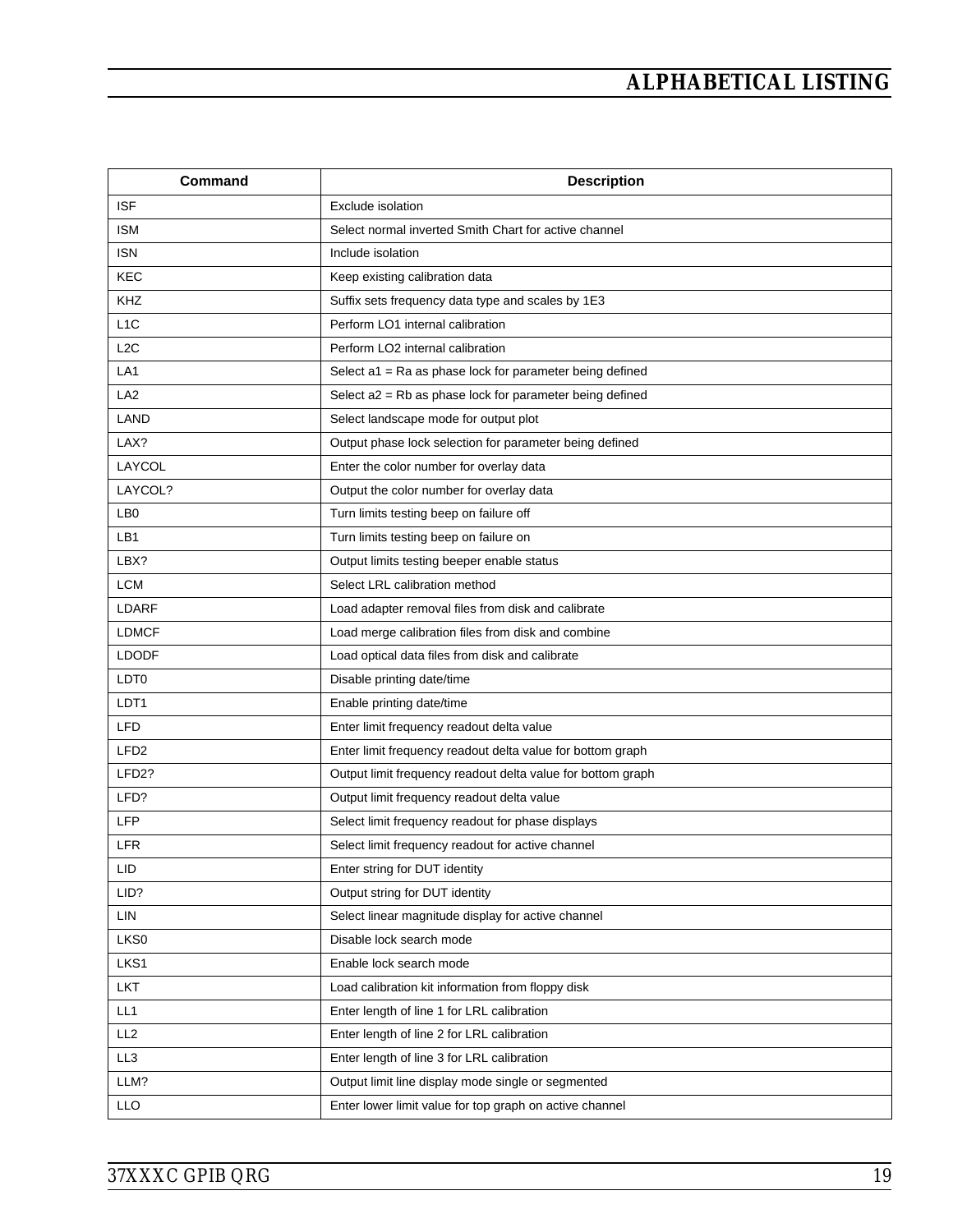| Command          | <b>Description</b>                                                 |
|------------------|--------------------------------------------------------------------|
| LLO <sub>2</sub> | Enter lower limit value for bottom graph on active channel         |
| <b>LLO2?</b>     | Output lower limit value for bottom graph on active channel        |
| LLO?             | Output lower limit value for top graph on active channel           |
| <b>LLZ</b>       | Enter line impedance for LRL calibration                           |
| LM <sub>2</sub>  | Select a match for the second device during a LRM type calibration |
| LM3              | Select a match for the third device during a LRM type calibration  |
| <b>LMS</b>       | Enter string for DUT model/serial number                           |
| LMS?             | Output string for DUT model/serial number                          |
| <b>LMZ</b>       | Enter match impedance for LRM calibration                          |
| LMZ?             | Output match impedance for LRM calibration                         |
| <b>LMZL</b>      | Enter match inductance for LRM calibration                         |
| LMZL?            | Output match inductance for LRM calibration                        |
| <b>LNM</b>       | Enter string for operator name                                     |
| LNM?             | Output string for operator name                                    |
| LO11             | Select LO1 phase lock voltage testing                              |
| LO12             | Select LO1 D/A voltage testing                                     |
| LO <sub>21</sub> | Select LO2 main phase lock voltage testing                         |
| LO <sub>22</sub> | Select LO2 offset phase lock voltage testing                       |
| LO23             | Select LO2 DDS phase lock voltage testing                          |
| LO <sub>24</sub> | Select LO2 main D/A voltage testing                                |
| LO <sub>25</sub> | Select LO2 offset D/A voltage testing                              |
| <b>LOC</b>       | Enter string for operator comment                                  |
| LOC?             | Output string for operator comment                                 |
| LOF              | Limits display off                                                 |
| LOGO0            | Turn hard copy logo off                                            |
| LOGO1            | Turn hard copy logo on                                             |
| LOGO?            | Output hard copy logo selection standard/user defined              |
| LOGOS            | Select standard hard copy logo                                     |
| <b>LOGOU</b>     | Select user defined hard copy logo                                 |
| LOGOX?           | Output hard copy logo on/off status                                |
| LOL <sub>0</sub> | Turn lower limit off                                               |
| LOL1             | Turn lower limit on at current value                               |
| LOL20            | Turn lower limit off for bottom graph                              |
| LOL21            | Turn lower limit on at current value for bottom graph              |
| LOL2X?           | Output lower limit on/off status for bottom graph                  |
| LOLX?            | Output lower limit on/off status                                   |
| <b>LON</b>       | Limits display on                                                  |
| LON?             | Output limits display on/off status                                |
| LPF1?            | Output limit test failure status on channel 1                      |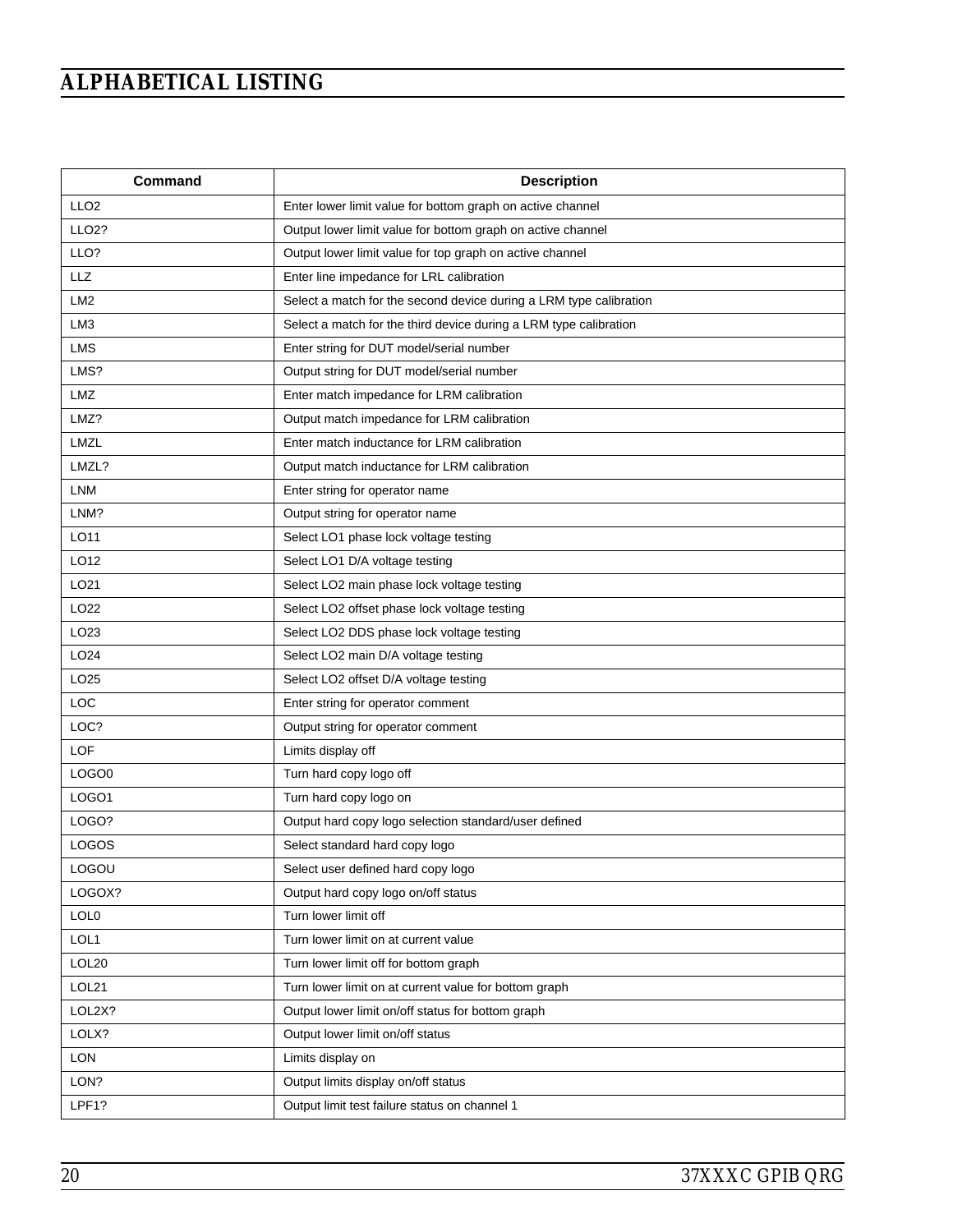| Command          | <b>Description</b>                                           |
|------------------|--------------------------------------------------------------|
| LPF2?            | Output limit test failure status on channel 2                |
| LPF3?            | Output limit test failure status on channel 3                |
| LPF4?            | Output limit test failure status on channel 4                |
| LPF?             | Output limit test failure status all channels                |
| LPH              | Select linear magnitude and phase display for active channel |
| LPI              | Select lowpass impulse response for active channel           |
| <b>LPS</b>       | Select lowpass step response for active channel              |
| LPSX?            | Output lowpass response for active channel impulse or step   |
| LR <sub>2</sub>  | Specify 2 line LRL calibration                               |
| LR <sub>3</sub>  | Specify 3 line LRL calibration                               |
| LS1              | Set lower segmented limit 100 as the active segment          |
| <b>LS10</b>      | Select lower segmented limit 10 as the active segment        |
| LS <sub>2</sub>  | Select lower segmented limit 2 as the active segment         |
| LS <sub>3</sub>  | Select lower segmented limit 3 as the active segment         |
| LS4              | Select lower segmented limit 4 as the active segment         |
| LS <sub>5</sub>  | Select lower segmented limit 5 as the active segment         |
| LS <sub>6</sub>  | Select lower segmented limit 6 as the active segment         |
| LS7              | Select lower segmented limit 7 as the active segment         |
| LS8              | Select lower segmented limit 8 as the active segment         |
| LS9              | Select lower segmented limit 9 as the active segment         |
| <b>LSB</b>       | Select least significant byte first binary transfer          |
| LSEG             | Select segmented limit line display mode                     |
| <b>LSNG</b>      | Select single limit line display mode                        |
| LSX?             | Output active segmented limit                                |
| LT <sub>0</sub>  | Turn limits testing off                                      |
| LT <sub>1</sub>  | Turn limits testing on                                       |
| LT1?             | Output limits testing enable status                          |
| <b>LTC</b>       | Select coaxial transmission line for calibration             |
| LTRD             | Output response data from the dedicated GPIB bus             |
| LTST             | Display the limits testing menu                              |
| LTU              | Select microstrip transmission line for calibration          |
| <b>LTW</b>       | Select waveguide transmission line for calibration           |
| <b>LTWRT</b>     | Send program data to the dedicated GPIB bus                  |
| LTX?             | Output line type                                             |
| LUP              | Enter upper limit value for top graph on active channel      |
| LUP <sub>2</sub> | Enter upper limit value for bottom graph on active channel   |
| LUP2?            | Output upper limit value for bottom graph on active channel  |
| LUP?             | Output upper limit value for top graph on active channel     |
| LVH              | Select high as limits testing TTL level                      |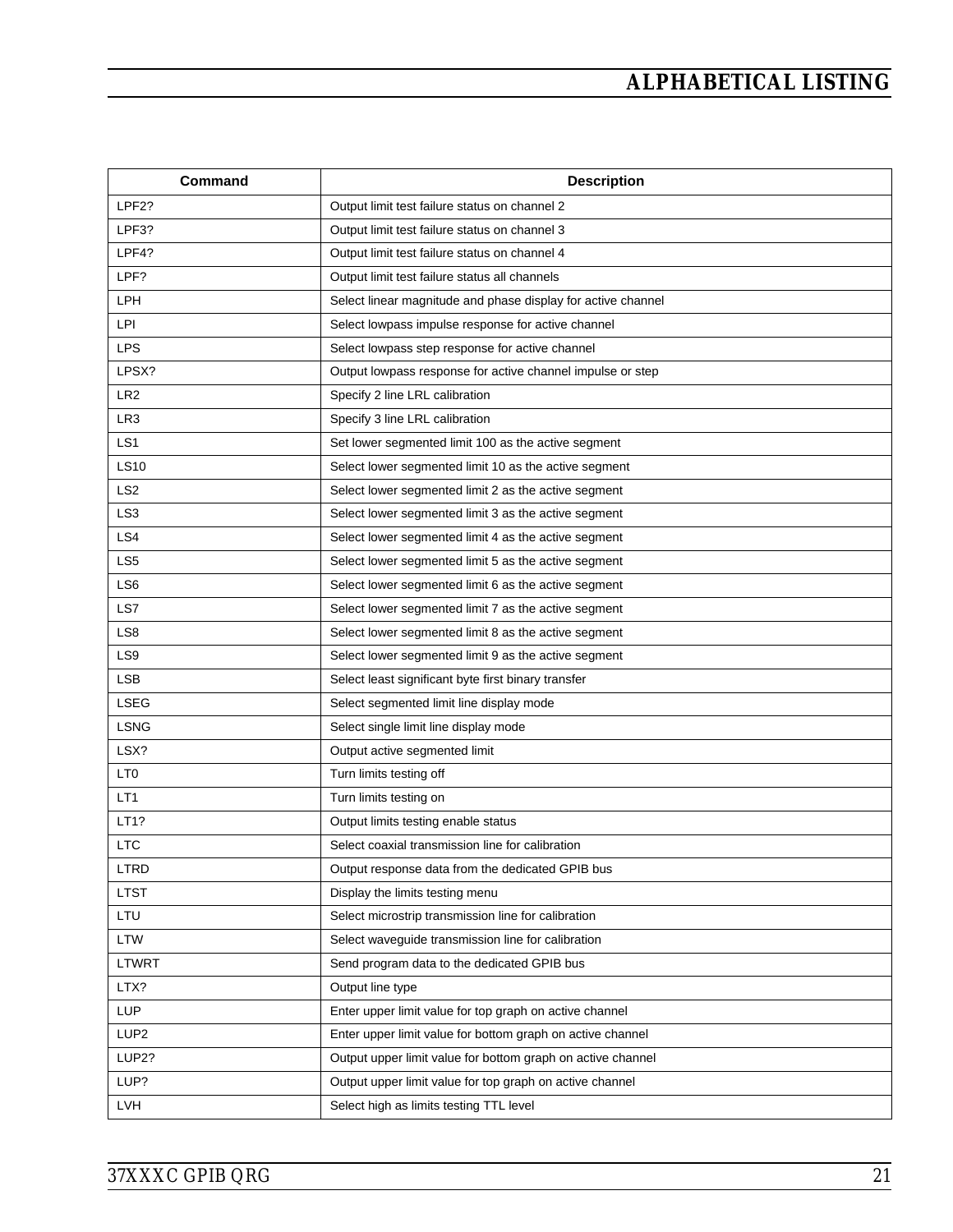| <b>Command</b>   | <b>Description</b>                                          |
|------------------|-------------------------------------------------------------|
| LVL              | Select low as limits testing TTL level                      |
| LVX?             | Output limits testing ttl level status                      |
| м                | Suffix sets distance data type                              |
| M <sub>1</sub> C | Set CW mode at marker 1 frequency                           |
| M <sub>1</sub> E | Set sweep/zoom end to marker 1 frequency distance or time   |
| M <sub>1</sub> S | Set sweep/zoom start to marker 1 frequency distance or time |
| M <sub>2</sub> C | Set CW mode at marker 2 frequency                           |
| M <sub>2</sub> E | Set sweep/zoom end to marker 2 frequency distance or time   |
| M <sub>2</sub> S | Set sweep/zoom start to marker 2 frequency distance or time |
| M <sub>3</sub> C | Set CW mode at marker 3 frequency                           |
| M3E              | Set sweep/zoom end to marker 3 frequency distance or time   |
| M <sub>3</sub> S | Set sweep/zoom start to marker 3 frequency distance or time |
| M <sub>4</sub> C | Set CW mode at marker 4 frequency                           |
| M4E              | Set sweep/zoom end to marker 4 frequency distance or time   |
| M4S              | Set sweep/zoom start to marker 4 frequency distance or time |
| M <sub>5</sub> C | Set CW mode at marker 5 frequency                           |
| M <sub>5</sub> E | Set sweep/zoom end to marker 5 frequency distance or time   |
| M <sub>5</sub> S | Set sweep/zoom start to marker 5 frequency distance or time |
| M <sub>6</sub> C | Set CW mode at marker 6 frequency                           |
| M6E              | Set sweep/zoom end to marker 6 frequency distance or time   |
| M6S              | Set sweep/zoom start to marker 6 frequency distance or time |
| <b>MAG</b>       | Select log magnitude display for active channel             |
| <b>MAT</b>       | Select matched reflective devices during cal                |
| <b>MD</b>        | Create a new disk directory                                 |
| <b>MEASDLY</b>   | Set Measurement Delay time                                  |
| MEASDLY0         | Disable Measurement Delay                                   |
| MEASDLY1         | <b>Enable Measurement Delay</b>                             |
| MEASDLY?         | Output Measurement Delay time                               |
| MEASDLYX?        | Output Measurement Delay on/off status                      |
| MEM              | Display trace memory on active channel                      |
| <b>MFGCT</b>     | Start multiple frequency swept power gain compression test  |
| MHZ              | Suffix sets frequency data type and scales by 1E6           |
| <b>MIN</b>       | Select subtraction as trace math for active channel         |
| <b>MIX</b>       | Select mixed reflective devices during calibration          |
| MK1              | Enter marker 1 frequency distance or time and turn on       |
| <b>MK1?</b>      | Output marker 1 frequency distance or time                  |
| MK <sub>2</sub>  | Enter marker 2 frequency distance or time and turn on       |
| MK2?             | Output marker 2 frequency distance or time                  |
| MK3              | Enter marker 3 frequency distance or time and turn on       |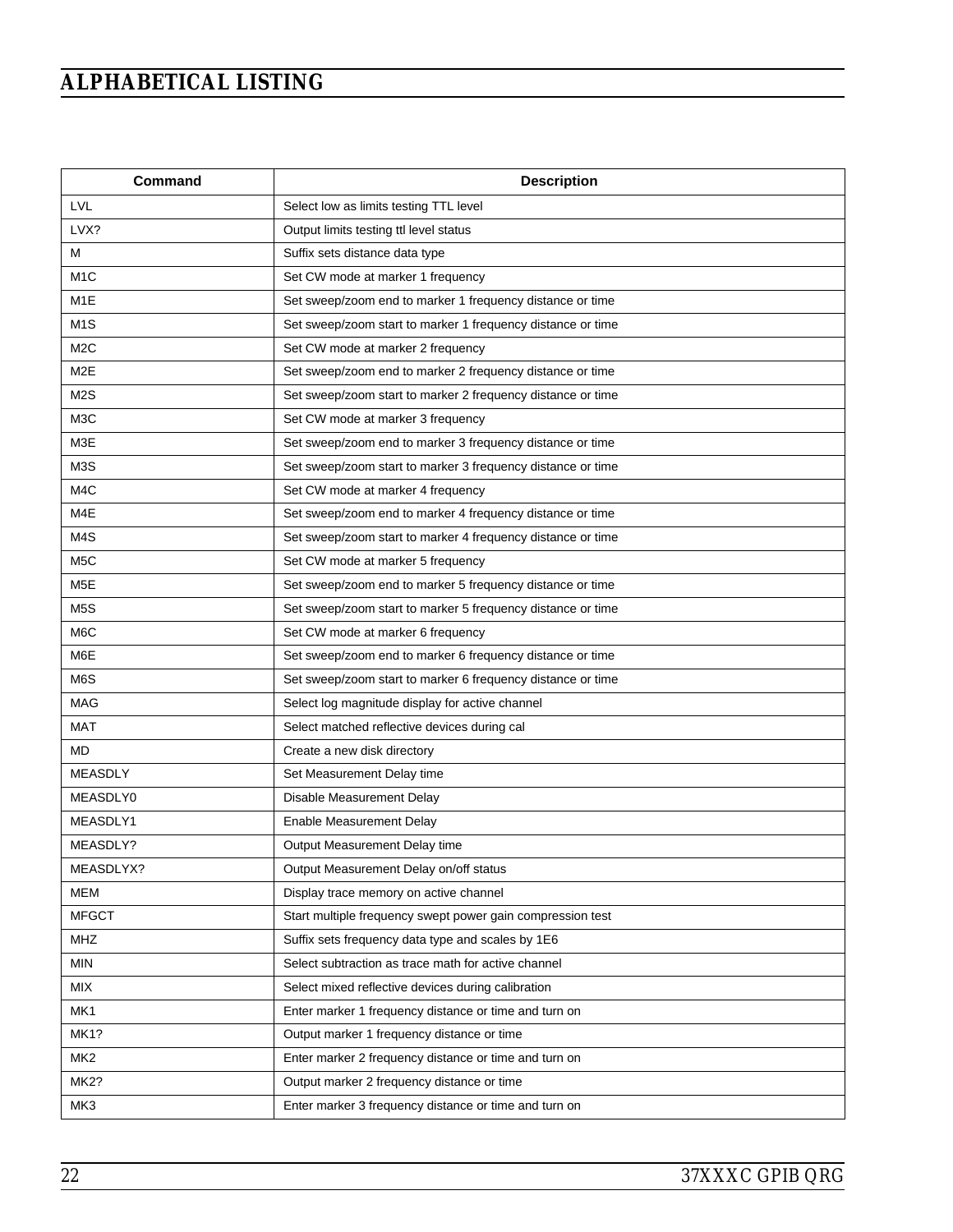| Command         | <b>Description</b>                                        |
|-----------------|-----------------------------------------------------------|
| MK3?            | Output marker 3 frequency distance or time                |
| MK4             | Enter marker 4 frequency distance or time and turn on     |
| <b>MK4?</b>     | Output marker 4 frequency distance or time                |
| MK <sub>5</sub> | Enter marker 5 frequency distance or time and turn on     |
| MK5?            | Output marker 5 frequency distance or time                |
| MK <sub>6</sub> | Enter marker 6 frequency distance or time and turn on     |
| MK6?            | Output marker 6 frequency distance or time                |
| <b>MKRC</b>     | Select interpolated marker functionality                  |
| <b>MKRCOL</b>   | Enter the color number for the markers                    |
| MKRCOL?         | Output the color number for the markers                   |
| <b>MKRD</b>     | Select discrete marker functionality                      |
| MKRX?           | Output interpolated/discrete marker functionality         |
| <b>MKSL</b>     | Marker search left                                        |
| <b>MKSR</b>     | Marker search right                                       |
| MKT0            | Turn marker tracking off                                  |
| MKT1            | Turn marker tracking on                                   |
| MKTX?           | Output marker tracking on/off status                      |
| <b>MM</b>       | Suffix sets distance data type and scales by 1E-3         |
| MMBX?           | Output Millimeter Wave band selection                     |
| <b>MMN</b>      | Move active marker to minimum trace value                 |
| <b>MMT</b>      | Suffix sets distance data type and scales by 1E-3         |
| <b>MMX</b>      | Move active marker to maximum trace value                 |
| <b>MNUCOL</b>   | Enter the color number for the menu headers               |
| MNUCOL?         | Output the color number for the menu headers              |
| MO <sub>1</sub> | Turn off marker 1                                         |
| MO <sub>2</sub> | Turn off marker 2                                         |
| MO <sub>3</sub> | Turn off marker 3                                         |
| MO <sub>4</sub> | Turn off marker 4                                         |
| MO <sub>5</sub> | Turn off marker 5                                         |
| MO <sub>6</sub> | Turn off marker 6                                         |
| <b>MOF</b>      | Turn marker display off                                   |
| <b>MON</b>      | Turn marker display on                                    |
| MON?            | Output marker display on/off status                       |
| <b>MOSET</b>    | Enter constant offset log magnitude for active channel    |
| MOSET?          | Output constant offset log magnitude for active channel   |
| <b>MPH</b>      | Select log magnitude and phase display for active channel |
| <b>MPN</b>      | Enter pen number for markers and limits                   |
| MPN?            | Output pen number for markers and limits                  |
| MR1             | Turn marker 1 on and make it the active marker            |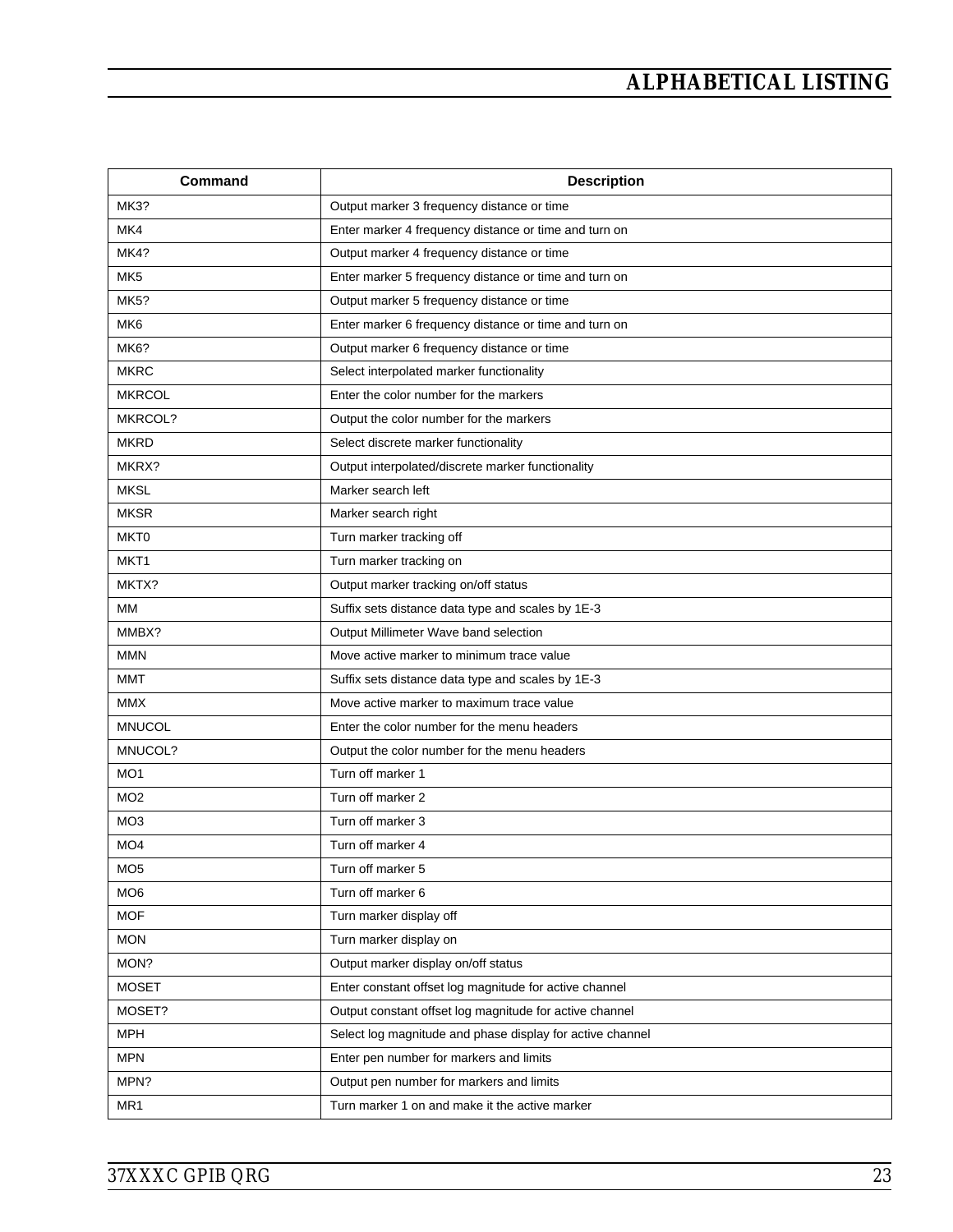| <b>Command</b>    | <b>Description</b>                                                                     |
|-------------------|----------------------------------------------------------------------------------------|
| MR1?              | Output marker 1 on/off status                                                          |
| MR <sub>2</sub>   | Turn marker 2 on and make it the active marker                                         |
| MR2?              | Output marker 2 on/off status                                                          |
| MR <sub>3</sub>   | Turn marker 3 on and make it the active marker                                         |
| MR3?              | Output marker 3 on/off status                                                          |
| MR4               | Turn marker 4 on and make it the active marker                                         |
| MR4?              | Output marker 4 on/off status                                                          |
| MR <sub>5</sub>   | Turn marker 5 on and make it the active marker                                         |
| MR5?              | Output marker 5 on/off status                                                          |
| MR <sub>6</sub>   | Turn marker 6 on and make it the active marker                                         |
| MR <sub>6</sub> ? | Output marker 6 on/off status                                                          |
| <b>MRM</b>        | Display the Marker Readout menu                                                        |
| <b>MRR</b>        | Restore original marker range                                                          |
| MRX?              | Output active marker number                                                            |
| <b>MS</b>         | Suffix sets time data type and scales by 1E-3                                          |
| MS <sub>0</sub>   | Turn multiple source mode off                                                          |
| MS <sub>1</sub>   | Turn multiple source mode on                                                           |
| <b>MSB</b>        | Select most significant byte first binary transfer                                     |
| <b>MSD</b>        | Select multiple source define mode                                                     |
| <b>MSFH</b>       | Enter high loss value for shape factor calculation                                     |
| MSFH?             | Output high loss value for shape factor calculation                                    |
| <b>MSFL</b>       | Enter low loss value for shape factor calculation                                      |
| MSFL?             | Output low loss value for shape factor calculation                                     |
| MSR <sub>0</sub>  | Select 0 as reference for marker search and bandwidth calculation                      |
| <b>MSRD</b>       | Select delta reference marker as reference for marker search and bandwidth calculation |
| <b>MSRM</b>       | Select maximum as reference for marker search and bandwidth calculation                |
| MSRX?             | Output reference selection for marker search and bandwidth calculation                 |
| MSX?              | Output multiple source mode on/off/define                                              |
| MTH?              | Output trace math math type                                                            |
| MTR.              | Suffix sets distance data type                                                         |
| <b>MUL</b>        | Select multiplication as trace math for active channel                                 |
| <b>MV</b>         | Suffix sets voltage data type and scales by 1E-3                                       |
| NA <sub>1</sub>   | Select a1 as numerator for parameter being defined                                     |
| NA <sub>2</sub>   | Select a2 as numerator for parameter being defined                                     |
| NB <sub>1</sub>   | Select b1 as numerator for parameter being defined                                     |
| NB <sub>2</sub>   | Select b2 as numerator for parameter being defined                                     |
| <b>NCS</b>        | Go to next calibration step                                                            |
| <b>NEWCO</b>      | Activate color configuration New                                                       |
| <b>NMKR</b>       | Select normal markers on active channel marker mode                                    |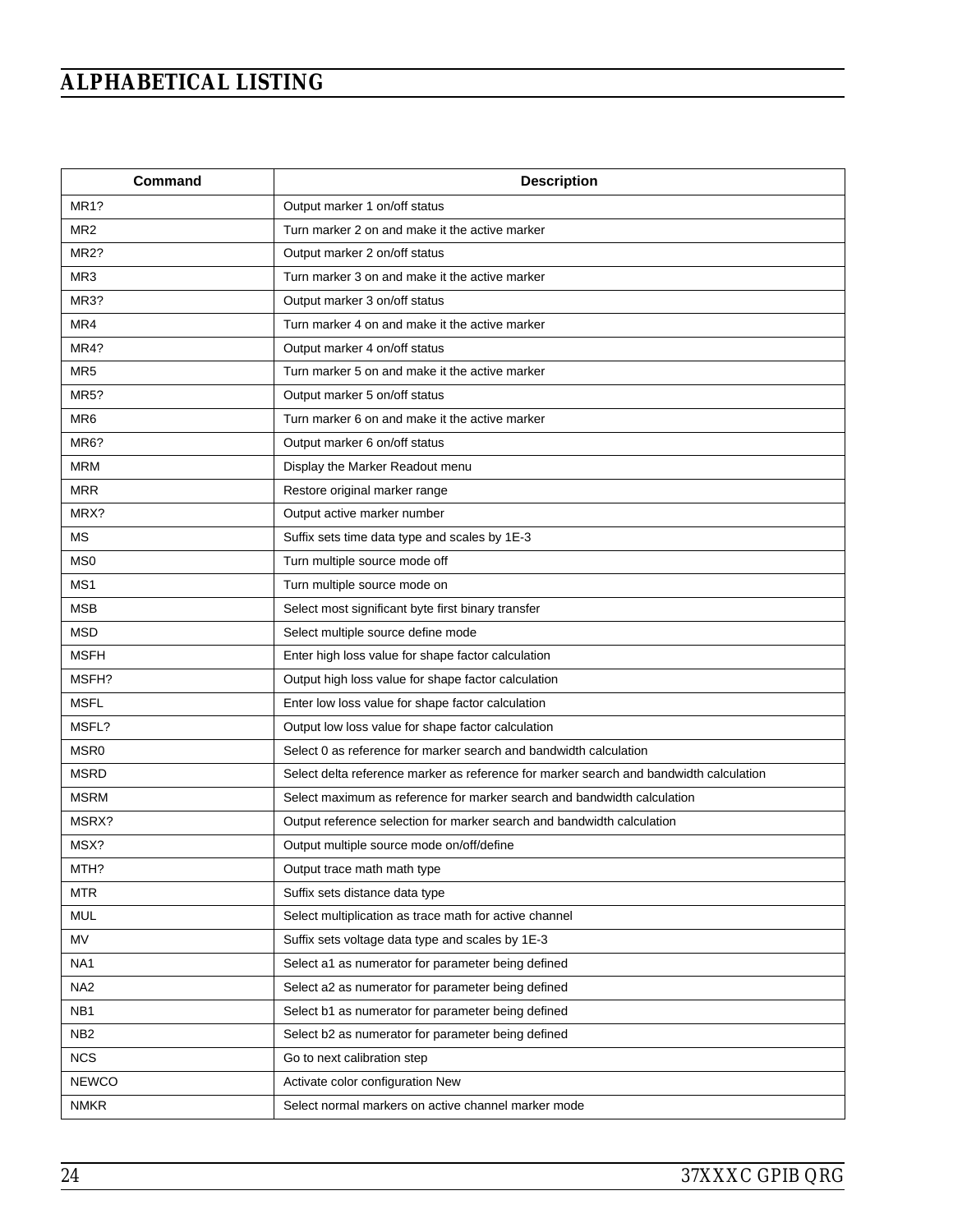| Command                       | <b>Description</b>                                           |
|-------------------------------|--------------------------------------------------------------|
| <b>NOC</b>                    | Select normal calibration data points                        |
| <b>NOFST</b>                  | Enter nominal offset value for external gain                 |
| NOFST?                        | Output nominal offset value for external gain                |
| <b>NP101</b>                  | Set data points to 101                                       |
| NP1601                        | Set data points to 1601                                      |
| <b>NP201</b>                  | Set data points to 201                                       |
| NP401                         | Set data points to 401                                       |
| <b>NP51</b>                   | Set data points to 51                                        |
| NP801                         | Set data points to 801                                       |
| <b>NRD</b>                    | Display non-ratioed parameters on 4 channels                 |
| <b>NRMS</b>                   | Normalize S21 for gain compression testing                   |
| NRMS21                        | Select Gain Compression bottom graph displays Normalized S21 |
| <b>NS</b>                     | Suffix sets time data type and scales by 1E-9                |
| <b>NSC</b>                    | Suffix sets time data type and scales by 1E-9                |
| NU <sub>1</sub>               | Select unity as numerator for parameter being defined        |
| NUM?                          | Output numerator selection for parameter being defined       |
| O3CM                          | Select Triple Offset Short calibration method                |
| O <sub>4</sub> F <sub>D</sub> | Output final data for all 4 channels to the GPIB             |
| O <sub>4</sub> SC             | Output corrected data for all four S-parameters              |
| O <sub>4</sub> SR             | Output raw data for all four S-parameters                    |
| <b>OACCHAR</b>                | Output AutoCal characterization data to the GPIB             |
| <b>OACSER</b>                 | Output auto-cal box serial number                            |
| <b>OACTYPE</b>                | Output auto-cal box type                                     |
| OAM1                          | Output channel 1 active marker value                         |
| OAM <sub>2</sub>              | Output channel 2 active marker value                         |
| OAM3                          | Output channel 3 active marker value                         |
| OAM4                          | Output channel 4 active marker value                         |
| <b>OBMP</b>                   | Output the display as a bitmap                               |
| OC <sub>1</sub>               | Output calibration coefficients 1                            |
| OC <sub>10</sub>              | Output calibration coefficients 10                           |
| OC <sub>11</sub>              | Output calibration coefficients 11                           |
| OC <sub>12</sub>              | Output calibration coefficients 12                           |
| OC <sub>2</sub>               | Output calibration coefficients 2                            |
| OC <sub>3</sub>               | Output calibration coefficients 3                            |
| OC4                           | Output calibration coefficients 4                            |
| OC <sub>5</sub>               | Output calibration coefficients 5                            |
| OC6                           | Output calibration coefficients 6                            |
| OC7                           | Output calibration coefficients 7                            |
| OC8                           | Output calibration coefficients 8                            |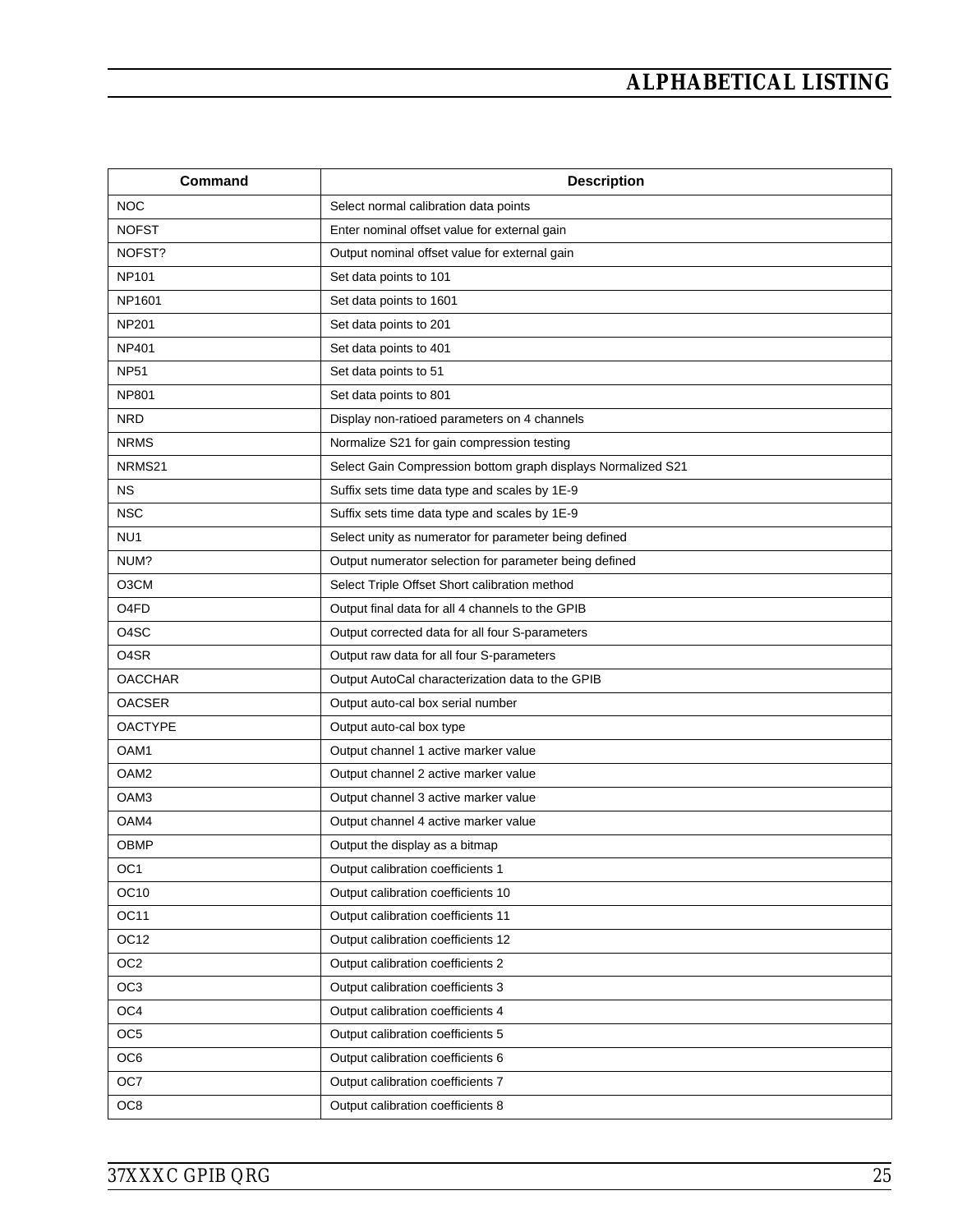| <b>Command</b>    | <b>Description</b>                                          |
|-------------------|-------------------------------------------------------------|
| OC <sub>9</sub>   | Output calibration coefficients 9                           |
| <b>OCA</b>        | Output calibration coefficient A                            |
| <b>OCB</b>        | Output calibration coefficient B                            |
| OCC               | Output calibration coefficient C                            |
| <b>OCD</b>        | Output corrected data for active channel parameter          |
| <b>OCF</b>        | Output front panel setup and calibration data               |
| OCL               | Output all applicable calibration coefficients for cal type |
| <b>OCM</b>        | Select offset short calibration method                      |
| <b>OCS</b>        | Output internal buffer collected data                       |
| <b>ODAT</b>       | Output hard copy tabular data to GPIB                       |
| <b>ODR</b>        | Output directory listing of the floppy drive                |
| <b>ODRH</b>       | Output directory listing of the hard drive                  |
| ODV               | Output distance values for time domain                      |
| OEB               | Output extended status byte                                 |
| <b>OEL</b>        | Output error list                                           |
| <b>OEM</b>        | Output extended status byte mask                            |
| <b>OFD</b>        | Output final data for active channel parameter              |
| OFD1              | Output final data for channel 1 parameter                   |
| OFD <sub>2</sub>  | Output final data for channel 2 parameter                   |
| OFD <sub>3</sub>  | Output final data for channel 3 parameter                   |
| OFD4              | Output final data for channel 4 parameter                   |
| <b>OFF</b>        | Enter offset value for top graph of active channel          |
| OFF <sub>2</sub>  | Enter offset value for bottom graph of active channel       |
| OFF <sub>2?</sub> | Output offset value for bottom graph of active channel      |
| OFF?              | Output offset value for top graph of active channel         |
| <b>OFP</b>        | Output current front panel setup                            |
| <b>OFPC</b>       | Output flat power coefficients                              |
| <b>OFV</b>        | Output frequency values                                     |
| OGCFD             | Output gain compression final data to GPIB                  |
| <b>OGCFV</b>      | Output gain compression frequency values to GPIB            |
| <b>OGCTXT</b>     | Output text format gain compression data to GPIB            |
| OGE               | Output extended description of current GPIB error           |
| OGL               | Output extended description of previous GPIB error          |
| OHDR              | Output hard copy header information to GPIB                 |
| OHDW              | Output hardware cal data to GPIB                            |
| OHGL              | Output HPGL format data to GPIB                             |
| OHM               | Suffix sets impedance data type                             |
| <b>OID</b>        | Output instrument identification string                     |
| OLB               | Output limits status byte                                   |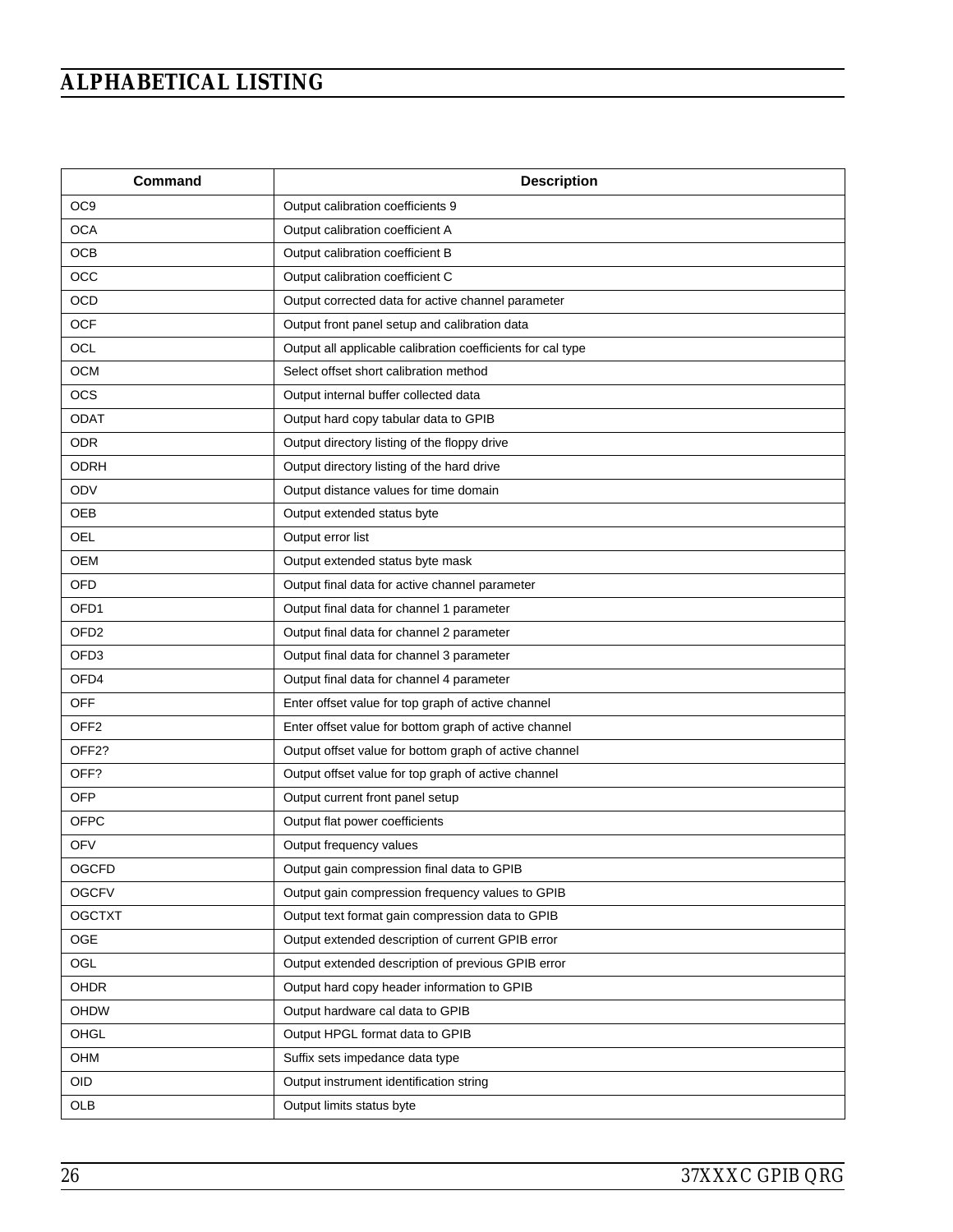| Command         | <b>Description</b>                                    |
|-----------------|-------------------------------------------------------|
| <b>OLM</b>      | Output limits status byte mask                        |
| OM <sub>1</sub> | Output marker 1 value                                 |
| OM <sub>2</sub> | Output marker 2 value                                 |
| OM <sub>3</sub> | Output marker 3 value                                 |
| OM4             | Output marker 4 value                                 |
| OM <sub>5</sub> | Output marker 5 value                                 |
| OM <sub>6</sub> | Output marker 6 value                                 |
| <b>ONCP</b>     | Output number of points for current calibration       |
| <b>ONCT</b>     | Output number of cal terms for current calibration    |
| <b>OND</b>      | Output Normalization data                             |
| <b>ONDF</b>     | Output number of discrete frequencies                 |
| <b>ONE</b>      | Output number of lines in the error list              |
| <b>ONP</b>      | Output number of points currently being measured      |
| <b>ONPV</b>     | Output the number of power sweep power values         |
| <b>ONRM</b>     | Output stored normalization data to GPIB              |
| OPB             | Output the 488.2 Status Byte value (same as *STB?)    |
| OPSC            | Output power sweep linearity calibration coefficients |
| <b>OPSV</b>     | Output power sweep power values                       |
| ORD             | Output raw data for active channel parameter          |
| OS <sub>1</sub> | Output front panel setup number 1                     |
| OS10            | Output front panel setup number 10                    |
| <b>OS11C</b>    | Output corrected S11 data                             |
| OS11R           | Output raw S11 data                                   |
| OS12C           | Output corrected S12 data                             |
| OS12R           | Output raw S12 data                                   |
| OS <sub>2</sub> | Output front panel setup number 2                     |
| <b>OS21C</b>    | Output corrected S21 data                             |
| OS21R           | Output raw S21 data                                   |
| OS22C           | Output corrected S22 data                             |
| OS22R           | Output raw S22 data                                   |
| OS2P            | Output S2P format data to GPIB                        |
| OS <sub>3</sub> | Output front panel setup number 3                     |
| OS4             | Output front panel setup number 4                     |
| OS <sub>5</sub> | Output front panel setup number 5                     |
| OS <sub>6</sub> | Output front panel setup number 6                     |
| OS7             | Output front panel setup number 7                     |
| OS8             | Output front panel setup number 8                     |
| OS9             | Output front panel setup number 9                     |
| OSL             | Output service log                                    |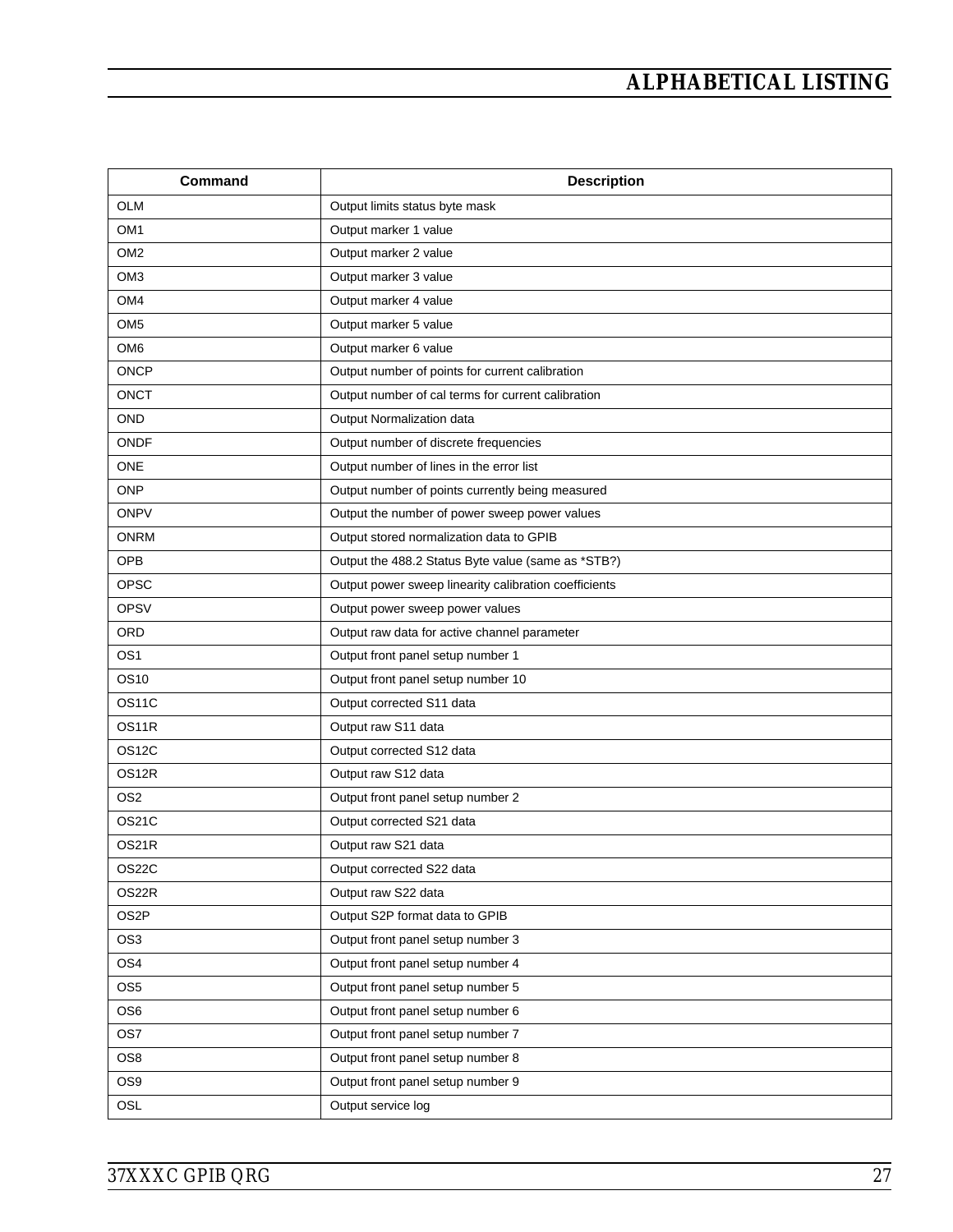| Command            | <b>Description</b>                                          |
|--------------------|-------------------------------------------------------------|
| <b>OTV</b>         | Output time values for time domain                          |
| <b>OTXT</b>        | Output text format data to GPIB                             |
| P <sub>1</sub> C   | Select port 1 for connector specification                   |
| P <sub>1C</sub> ?  | Output port 1 connector type                                |
| P1MMA              | Set Port 1 Millimeter Wave Head to Amplified (3742)         |
| P <sub>1</sub> MMN | Set Port 1 Millimeter Wave Head to None                     |
| P <sub>1</sub> MMR | Set Port 1 Millimeter Wave Head to Receiver (3741)          |
| P1MMT              | Set Port 1 Millimeter Wave Head to Transmit/Receiver (3740) |
| P1MMX?             | Output Port 1 Millimeter Wave Head type                     |
| P <sub>1P?</sub>   | Output approximate power level at port 1                    |
| P <sub>2</sub> ALC | Perform Port 2 ALC loop internal calibration                |
| P <sub>2</sub> C   | Select port 2 for connector specification                   |
| P <sub>2C</sub> ?  | Output port 2 connector type                                |
| P2MMA              | Set Port 2 Millimeter Wave Head to Amplified (3742)         |
| P2MMN              | Set Port 2 Millimeter Wave Head to none                     |
| P2MMR              | Set Port 2 Millimeter Wave Head to Receiver (3741)          |
| P2MMT              | Set Port 2 Millimeter Wave Head to Transmit/Receiver (3740) |
| P2MMX?             | Output Port 2 Millimeter Wave Head type                     |
| PBL                | Select 1/4 size plot bottom left corner                     |
| <b>PBR</b>         | Select 1/4 size plot bottom right corner                    |
| <b>PCP</b>         | Select measurement phase polar chart mode                   |
| <b>PCS</b>         | Select sweep position polar chart mode                      |
| PCX?               | Output polar chart mode                                     |
| <b>PDR</b>         | Print directory listing of the floppy drive                 |
| <b>PDRH</b>        | Print directory listing of the hard drive                   |
| PEL                | Print the error list                                        |
| PFL                | Select full-size plot                                       |
| <b>PFS</b>         | Print full screen image                                     |
| <b>PFSC</b>        | Configure for printing entire screen graphic image          |
| <b>PGR</b>         | Print graph area screen image                               |
| <b>PGRC</b>        | Configure for printing data area graphic image              |
| <b>PGT</b>         | Plot graticule                                              |
| <b>PGTC</b>        | Configure for plotting graticule                            |
| PHA                | Select phase display for active channel                     |
| PHO                | Enter phase offset for display channel                      |
| PHO?               | Output phase offset for display channel                     |
| <b>PLD</b>         | Plot data area only                                         |
| <b>PLDC</b>        | Configure for plotting data area                            |
| <b>PLG</b>         | Select log polar display for active channel                 |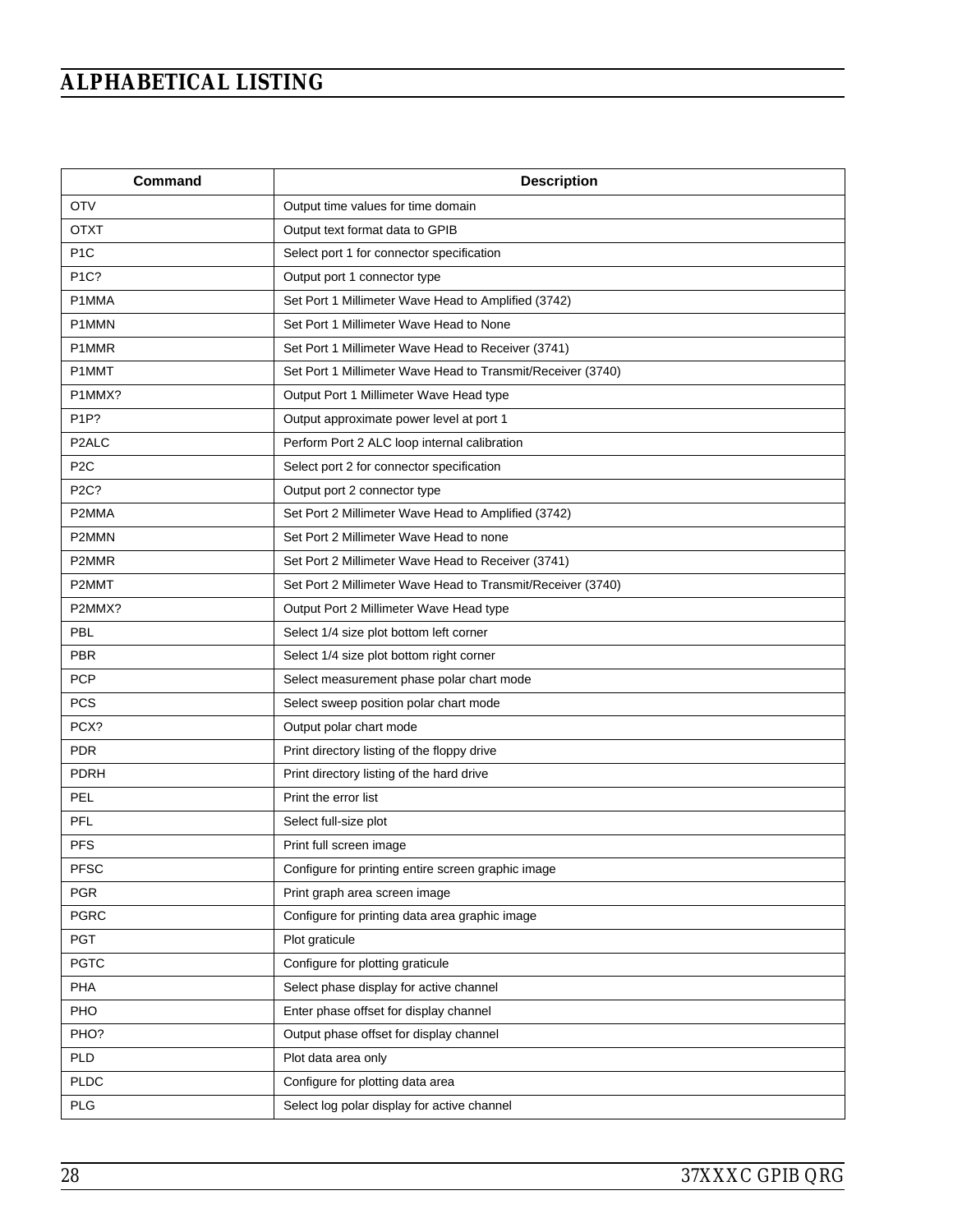| Command      | <b>Description</b>                                                 |
|--------------|--------------------------------------------------------------------|
| <b>PLH</b>   | Plot header                                                        |
| <b>PLHC</b>  | Configure for plotting header                                      |
| <b>PLM</b>   | Plot markers and limits                                            |
| <b>PLMC</b>  | Configure for plotting markers and limits                          |
| PLO?         | Output plot mode portrait or landscape                             |
| <b>PLR</b>   | Select linear polar display for active channel                     |
| <b>PLS</b>   | Plot entire screen                                                 |
| <b>PLSC</b>  | Configure for plotting entire screen                               |
| <b>PLT</b>   | Plot data traces only                                              |
| <b>PLTC</b>  | Configure for plotting data traces                                 |
| <b>PMK</b>   | Print tabular data for Markers                                     |
| <b>PMKC</b>  | Configure for printing tabular data for markers                    |
| <b>PMN</b>   | Plot menu                                                          |
| <b>PMNC</b>  | Configure for plotting menu                                        |
| <b>PMT</b>   | Print tabular data for traces and markers                          |
| <b>PMTC</b>  | Configure for printing tabular data for traces and markers         |
| <b>PORT</b>  | Select portrait mode for output plot                               |
| <b>POSET</b> | Enter constant offset phase for active channel                     |
| POSET?       | Output constant offset phase for active channel                    |
| <b>POW</b>   | Select power out display for active channel                        |
| PRT?         | Perform printer test and output status                             |
| <b>PS</b>    | Suffix sets time data type and scales by 1E02                      |
| <b>PSC</b>   | Suffix sets time data type and scales by 1E02                      |
| PSCNFRQ?     | Output the power sweep linearity cal number of frequency poi       |
| PSCNPWR?     | Output the power sweep linearity cal number of power points        |
| PSCSTEP?     | Output the power sweep linearity cal power step size               |
| <b>PSL</b>   | Print the service log                                              |
| <b>PSP</b>   | Enter number of power sweeps for flat power correction (obsolete)  |
| PSP?         | Output number of power sweeps for flat power correction (obsolete) |
| <b>PSPWR</b> | Enter power sweep off power level                                  |
| PSPWR?       | Output power sweep off power level                                 |
| <b>PST</b>   | Stop print/plot                                                    |
| <b>PSTEP</b> | Enter power sweep step size                                        |
| PSTEP?       | Output power sweep step size                                       |
| <b>PSTOP</b> | Enter power sweep stop power                                       |
| PSTOP?       | Output power sweep stop power                                      |
| <b>PSTRT</b> | Enter power sweep start power                                      |
| PSTRT?       | Output power sweep start power                                     |
| <b>PSWC</b>  | Perform power sweep linearity calibration                          |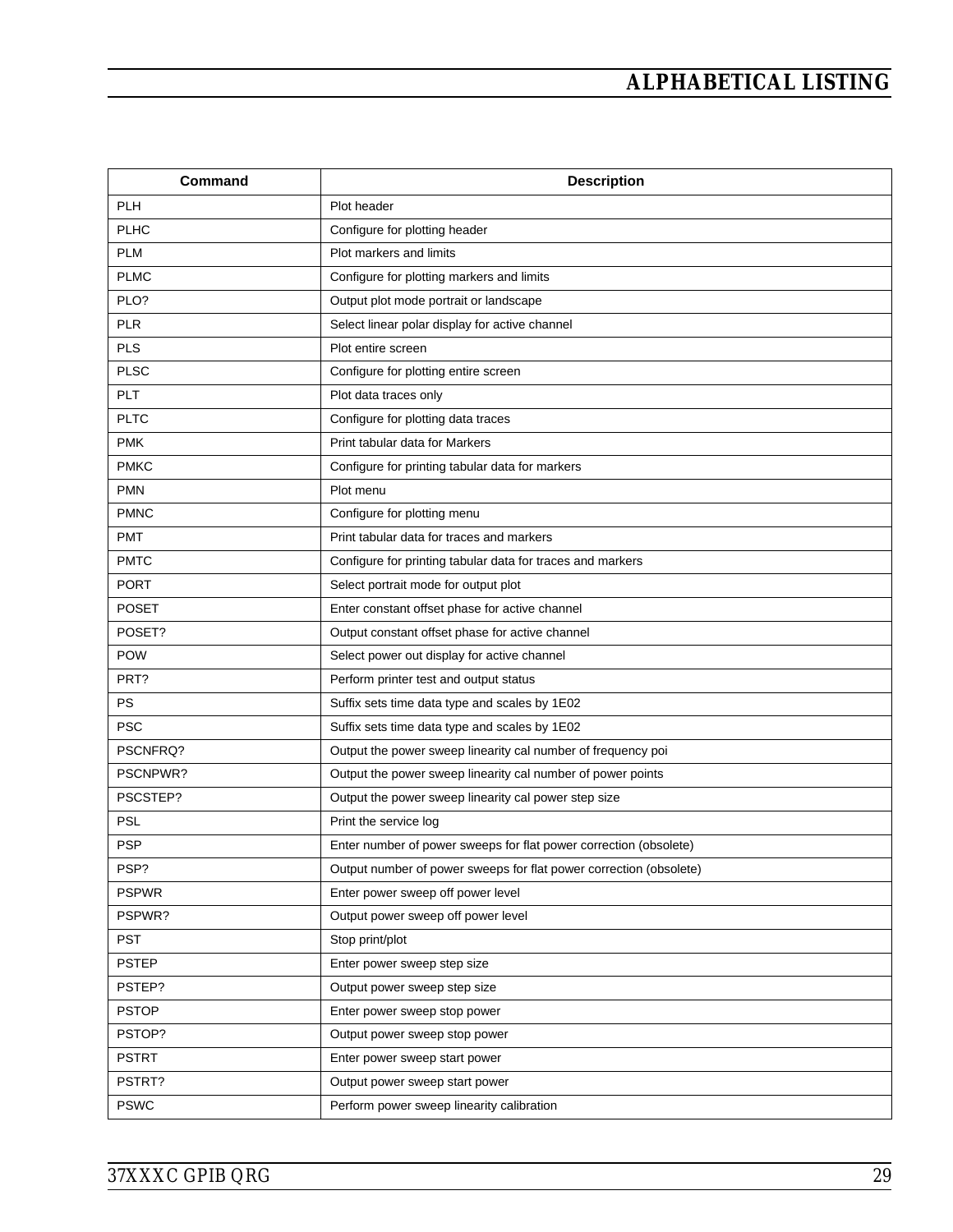| <b>Command</b>    | <b>Description</b>                                                 |
|-------------------|--------------------------------------------------------------------|
| PSWC0             | Turn power sweep linearity calibration off                         |
| PSWC1             | Turn power sweep linearity calibration on                          |
| PSWCX?            | Output power sweep linearity calibration on/off status             |
| PSWP0             | Turn power sweep off                                               |
| PSWP1             | Turn power sweep on                                                |
| PSWPX?            | Output power sweep on/off status                                   |
| PT <sub>0</sub>   | Set tabular printout points skipped to 0                           |
| PT <sub>1</sub>   | Set tabular printout points skipped to 1                           |
| PT <sub>2</sub>   | Set tabular printout points skipped to 2                           |
| PT <sub>3</sub>   | Set tabular printout points skipped to 3                           |
| PT <sub>4</sub>   | Set tabular printout points skipped to 4                           |
| PT <sub>5</sub>   | Set tabular printout points skipped to 5                           |
| PT <sub>6</sub>   | Set tabular printout points skipped to 6                           |
| PT7               | Set tabular printout points skipped to 7                           |
| PT <sub>8</sub>   | Set tabular printout points skipped to 8                           |
| PT <sub>9</sub>   | Set tabular printout points skipped to 9                           |
| <b>PTAVG</b>      | Set averaging type to point-by-point averaging                     |
| <b>PTB</b>        | Print tabular data for Traces                                      |
| <b>PTBC</b>       | Configure for printing tabular data for traces                     |
| <b>PTL</b>        | Select 1/4 size plot top left corner                               |
| <b>PTP</b>        | Enter the target power for flat power correction                   |
| PTP?              | Output the target power for flat power correction                  |
| <b>PTR</b>        | Select 1/4 size plot top right corner                              |
| <b>PTS</b>        | Enter number of points to be skipped during flat power correction  |
| PTS?              | Output number of points to be skipped during flat power correction |
| PW <sub>1</sub>   | Enter external source 1 power level                                |
| <b>PW1?</b>       | Output external source 1 power level                               |
| PW <sub>2</sub>   | Enter external source power level                                  |
| PW <sub>2</sub> ? | Output external source power level                                 |
| <b>PWR</b>        | Enter internal source power level                                  |
| PWR?              | Output internal source power level                                 |
| Q22               | Set Millimeter Wave Band to Q Band (WR-22)                         |
| <b>RAD</b>        | Suffix sets phase data type and scales by 180/pi                   |
| RC1               | Recall front panel setup number 1 from memory                      |
| <b>RC10</b>       | Recall front panel setup number 10 from memory                     |
| RC <sub>2</sub>   | Recall front panel setup number 2 from memory                      |
| RC3               | Recall front panel setup number 3 from memory                      |
| RC4               | Recall front panel setup number 4 from memory                      |
| RC <sub>5</sub>   | Recall front panel setup number 5 from memory                      |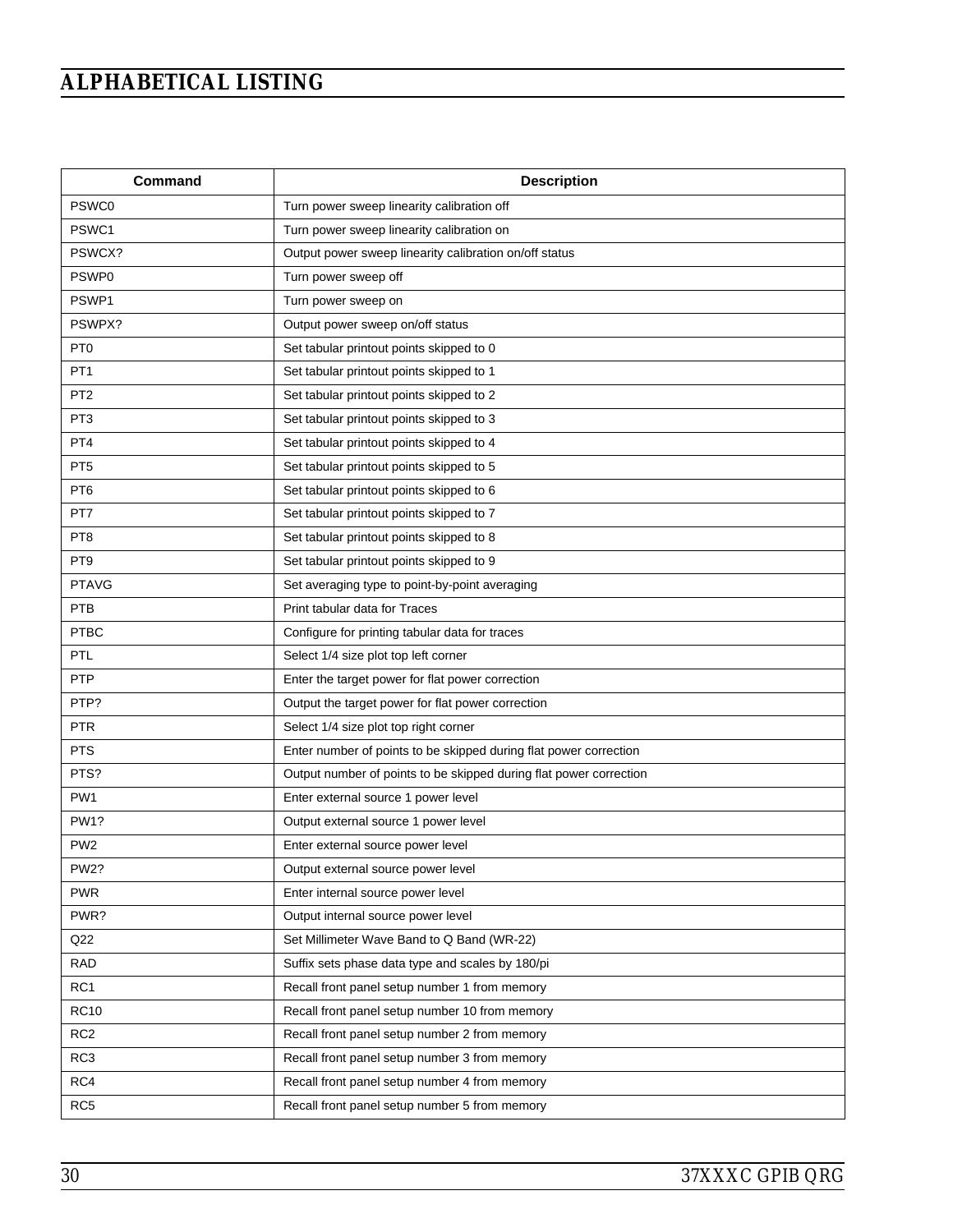| Command           | <b>Description</b>                                            |
|-------------------|---------------------------------------------------------------|
| RC <sub>6</sub>   | Recall front panel setup number 6 from memory                 |
| RC7               | Recall front panel setup number 7 from memory                 |
| RC <sub>8</sub>   | Recall front panel setup number 8 from memory                 |
| RC <sub>9</sub>   | Recall front panel setup number 9 from memory                 |
| <b>RD</b>         | Remove a disk directory                                       |
| <b>RDA</b>        | Select automatic reference delay calculation                  |
| <b>RDD</b>        | Enter reference delay in distance for active channel          |
| RDD?              | Output reference delay in distance for active channel         |
| <b>RDT</b>        | Enter reference delay in time for active channel              |
| RDT?              | Output reference delay in time for active channel             |
| <b>RECALL</b>     | Recall a data file from disk to a task                        |
| <b>REF</b>        | Enter reference line for top graph of active channel          |
| REF <sub>2</sub>  | Enter reference line for bottom graph of active channel       |
| REF <sub>2?</sub> | Output reference line for bottom graph of active channel      |
| REF?              | Output reference line for top graph of active channel         |
| <b>REL</b>        | Select real display for active channel                        |
| REU               | Suffix sets real data type                                    |
| <b>RGZ</b>        | Select reflective device greater than Z0                      |
| RH <sub>0</sub>   | Select RF off in hold mode                                    |
| RH <sub>1</sub>   | Select RF on in hold                                          |
| RHX?              | Output RF on/off during hold status                           |
| <b>RIM</b>        | Select real and imaginary display for active channel          |
| <b>RLZ</b>        | Select reflective device less than Z0                         |
| RM <sub>1</sub>   | Select reference plane at line 1 midpoint                     |
| <b>ROL</b>        | Enter reflective device offset length                         |
| <b>RPC</b>        | Repeat previous calibration                                   |
| <b>RPO</b>        | Enter rear panel dc voltage value                             |
| RPO?              | Output rear panel dc voltage value                            |
| <b>RRP</b>        | Select reference plane at reflection plane                    |
| <b>RST</b>        | Instrument reset (same as *RST)                               |
| RST <sub>0</sub>  | Reset instrument front panel memories and reserved parameters |
| RST1              | Reset instrument and front panel memories                     |
| <b>RSTAVG</b>     | Reset the sweep-by-sweep averaging sweep count                |
| <b>RSTCOL</b>     | Reset color configuration to default                          |
| <b>RSTGC</b>      | Reset gain compression parameters to default                  |
| RT <sub>0</sub>   | Turn retrace rf off                                           |
| RT <sub>1</sub>   | Turn retrace rf on                                            |
| RTL               | Return to local                                               |
| RTX?              | Output retrace rf on/off status                               |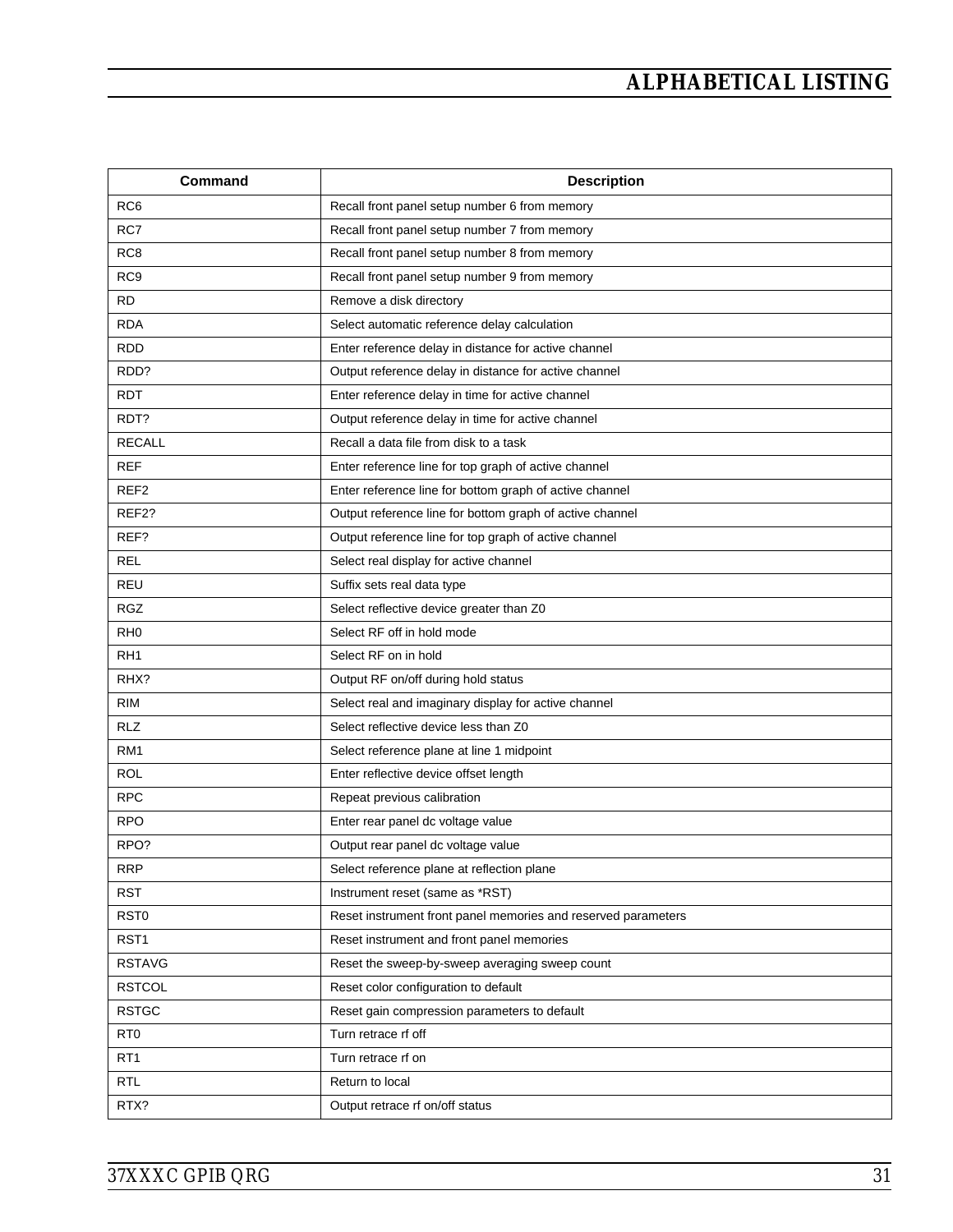| Command                     | <b>Description</b>                                         |
|-----------------------------|------------------------------------------------------------|
| R <sub>V</sub> <sub>0</sub> | Turn rear panel output voltage off                         |
| RV <sub>1</sub>             | Turn rear panel output voltage on                          |
| <b>RV1?</b>                 | Output rear panel output voltage on/off status             |
| <b>RVD</b>                  | Set rear panel output mode to dc value                     |
| <b>RVH</b>                  | Set rear panel output mode to horizontal                   |
| <b>RVL</b>                  | Set rear panel output mode to lock direction               |
| <b>RVV</b>                  | Set rear panel output mode to vertical                     |
| RVX?                        | Output rear panel output mode                              |
| $\mathbb S$                 | Suffix sets time data type                                 |
| S <sub>11</sub>             | Measure S11 on active channel                              |
| S <sub>12</sub>             | Measure S12 on active channel                              |
| S <sub>21</sub>             | Measure S21 on active channel                              |
| S <sub>22</sub>             | Measure S22 on active channel                              |
| SA <sub>1</sub>             | Enter port 1 source attenuator value                       |
| <b>SA1?</b>                 | Output port 1 source attenuator value                      |
| SA1MAX?                     | Output port 1 source attenuator max value                  |
| SAMP <sub>2</sub>           | Use 2 samplers for measurements                            |
| SAMP3                       | Use 3 samplers for measurements                            |
| SAMP?                       | Output the number of samplers used for measurements        |
| SAVE                        | Save a data file to disk                                   |
| <b>SAVEGC</b>               | Save text format gain compression data to disk             |
| <b>SBD</b>                  | Enter substrate dielectric for microstrip calibration      |
| <b>SBT</b>                  | Enter substrate thickness for microstrip calibration       |
| <b>SCL</b>                  | Enter Scale Resolution for top graph of active channel     |
| SCL <sub>2</sub>            | Enter Scale Resolution for bottom graph of active channel  |
| SCL <sub>2?</sub>           | Output Scale Resolution for bottom graph of active channel |
| SCL?                        | Output Scale Resolution for top graph of active channel    |
| <b>SCM</b>                  | Select standard calibration method                         |
| SDG                         | Start diagnostics mode                                     |
| <b>SDR</b>                  | Select standard receiver mode                              |
| SDR?                        | Output receiver mode                                       |
| SELBB                       | Select Broadband test set operation                        |
| <b>SELINT</b>               | Select Internal (normal) test set operation                |
| <b>SELMM</b>                | Select Millimeter Wave test set operation                  |
| <b>SELSP</b>                | Select S-parameter test set operation                      |
| SELXX?                      | Output the test set selection MMWave/Internal              |
| <b>SETUP</b>                | Display setup menu                                         |
| <b>SFC</b>                  | Perform flat test port calibration                         |
| <b>SFGCA</b>                | Select swept frequency gain compression application        |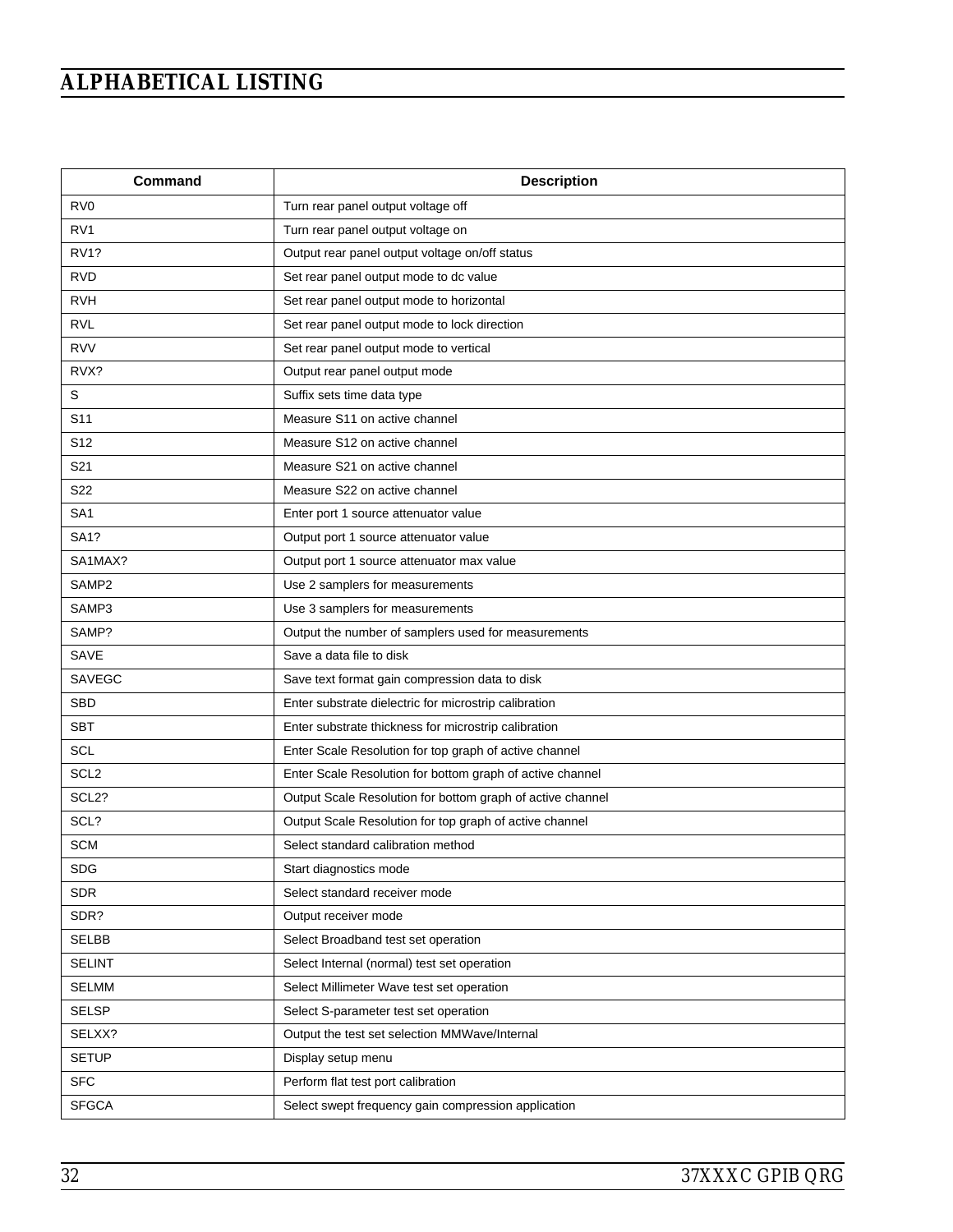| Command          | <b>Description</b>                                                 |
|------------------|--------------------------------------------------------------------|
| <b>SFGCT</b>     | Start swept frequency gain compression test                        |
| SH <sub>1</sub>  | Set offset short 1 or 2 offset length for offset short calibration |
| SH <sub>2</sub>  | Set offset short 1 or 2 offset length for offset short calibration |
| SL <sub>1</sub>  | Select source lock mode                                            |
| <b>SLC</b>       | Clear all segmented limits definitions                             |
| <b>SLD</b>       | Select sliding load for calibration                                |
| <b>SLH</b>       | Enter segmented limits horizontal offset                           |
| SLH?             | Output segmented limits horizontal offset                          |
| <b>SLL0</b>      | Turn lower segmented limits display off                            |
| SLL1             | Turn lower segmented limits display on                             |
| SLLX?            | Output lower segmented limits display on/off status                |
| <b>SLT</b>       | Perform SLT internal calibration                                   |
| SLU0             | Turn upper segmented limits display off                            |
| SLU1             | Turn upper segmented limits display on                             |
| SLUX?            | Output upper segmented limits display on/off status                |
| <b>SLV</b>       | Enter segmented limits vertical offset                             |
| SLV?             | Output segmented limits vertical offset                            |
| <b>SMC</b>       | Enter scale and select compressed Smith Chart display              |
| <b>SME</b>       | Enter scale and select expanded Smith Chart display                |
| SMI              | Select normal Smith Chart for active channel                       |
| <b>SMKR</b>      | Select marker search marker mode                                   |
| <b>SOF</b>       | Turn off smoothing                                                 |
| SOF?             | Output smoothing on/off status                                     |
| <b>SOFTCO</b>    | Activate color configuration Soft                                  |
| SON              | Enter smoothing value and turn on                                  |
| SON?             | Output smoothing value                                             |
| <b>SPAMPMT</b>   | Start swept power gain compression AM/PM test                      |
| <b>SPAN</b>      | Enter frequency span                                               |
| SPAN?            | Output frequency span                                              |
| <b>SPD</b>       | Enter pen speed percentage                                         |
| <b>SPGCA</b>     | Select swept power gain compression application                    |
| <b>SPGCT</b>     | Start swept power gain compression test                            |
| SPH              | Enter active segmented limit horizontal stop position              |
| SPH?             | Output active segmented limit horizontal stop position             |
| <b>SPLN</b>      | Select normal source lock polarity                                 |
| <b>SPLR</b>      | Select reverse source lock polarity                                |
| SPLX?            | Output source lock polarity normal/reverse status                  |
| SPR <sub>0</sub> | Turn spur reduction off                                            |
| SPR1             | Turn spur reduction on                                             |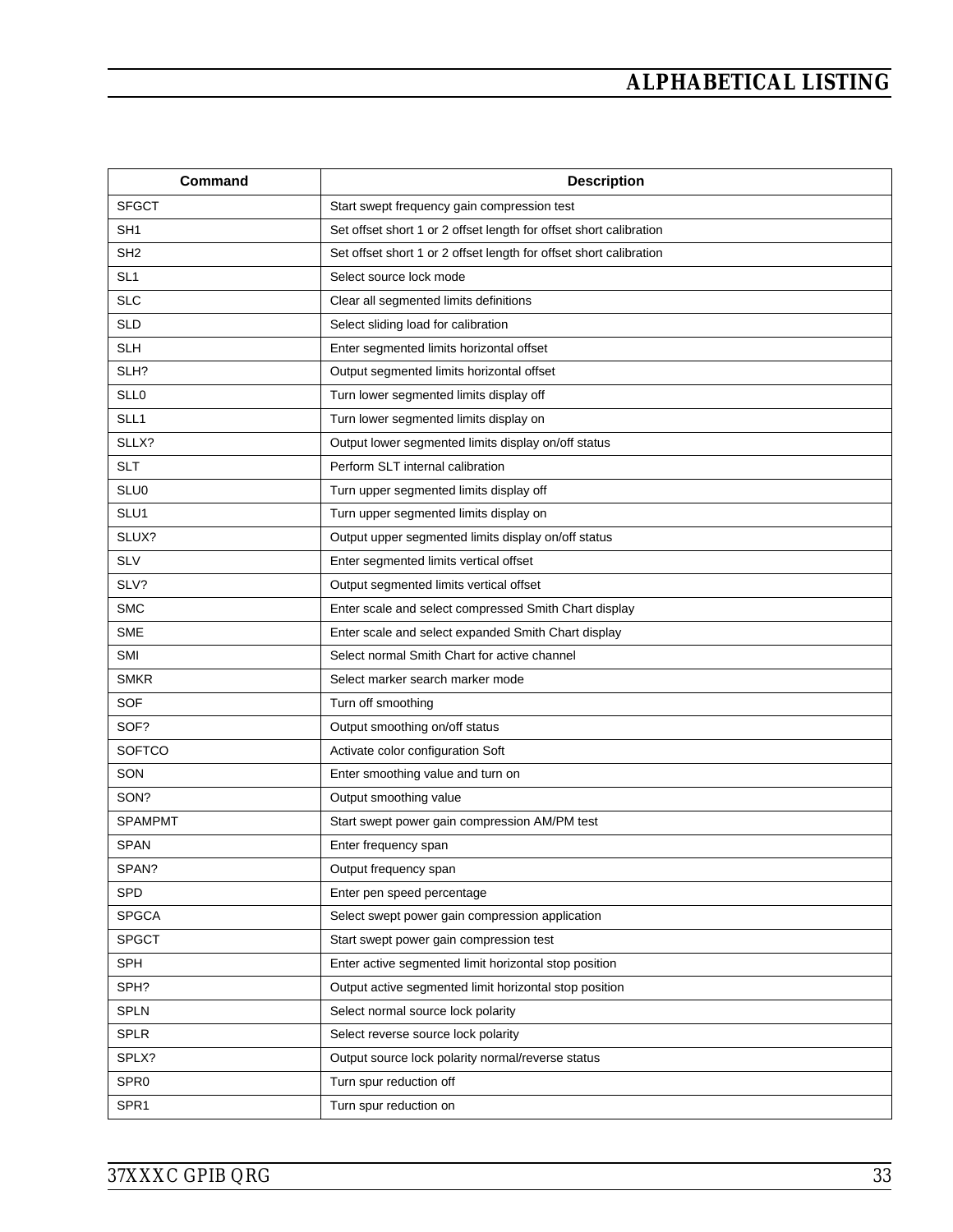| <b>Command</b>   | <b>Description</b>                                      |
|------------------|---------------------------------------------------------|
| SPRX?            | Output spur reduction on/off status                     |
| SPTS?            | Output number of smoothing points                       |
| <b>SPV</b>       | Enter active segmented limit vertical stop position     |
| SPV?             | Output active segmented limit vertical stop position    |
| SRC1             | Select source linearity voltage testing                 |
| SRC1?            | Output external source 1 existence information          |
| SRC1AC           | Select source 1 as active                               |
| SRC1AC?          | Output source 1 active/inactive status                  |
| SRC1ADD          | Enter external source 1 GPIB address                    |
| SRC1ADD?         | Output external source 1 GPIB address                   |
| SRC1EX           | Select source 1 as external                             |
| SRC1EX?          | Output source 1 external/internal status                |
| SRC1G0           | Turn source 1 GPIB control off                          |
| SRC1G1           | Turn source 1 GPIB control on                           |
| SRC1GX?          | Output source 1 GPIB control on/off status              |
| SRC1MOD?         | Output external source 1 model/version string           |
| SRC1NA           | Select source 1 as not active                           |
| SRC1NT           | Select source 1 as internal                             |
| SRC <sub>2</sub> | Select source power voltage testing                     |
| SRC2?            | Output external source 2 existence information          |
| SRC2AC           | Select source 2 as active                               |
| SRC2AC?          | Output source 2 active/inactive status                  |
| SRC2ADD          | Enter external source 2 GPIB address                    |
| SRC2ADD?         | Output external source 2 GPIB address                   |
| SRC2G0           | Turn source 2 GPIB control off                          |
| SRC2G1           | Turn source 2 GPIB control on                           |
| SRC2GX?          | Output source 2 GPIB control on/off status              |
| SRC2MOD?         | Output external Source 2 model/version string           |
| SRC2NA           | Select source 2 as not active                           |
| <b>SRCH</b>      | Enter marker search value                               |
| SRCH?            | Output marker search value                              |
| <b>SRT</b>       | Enter start frequency                                   |
| SRT?             | Output start frequency                                  |
| ST <sub>1</sub>  | Select set on mode                                      |
| <b>STD</b>       | Store trace to memory on active channel                 |
| <b>STH</b>       | Enter active segmented limit horizontal start position  |
| STH?             | Output active segmented limit horizontal start position |
| <b>STOCO</b>     | Store the current color configuration as Reset          |
| <b>STP</b>       | Enter stop frequency                                    |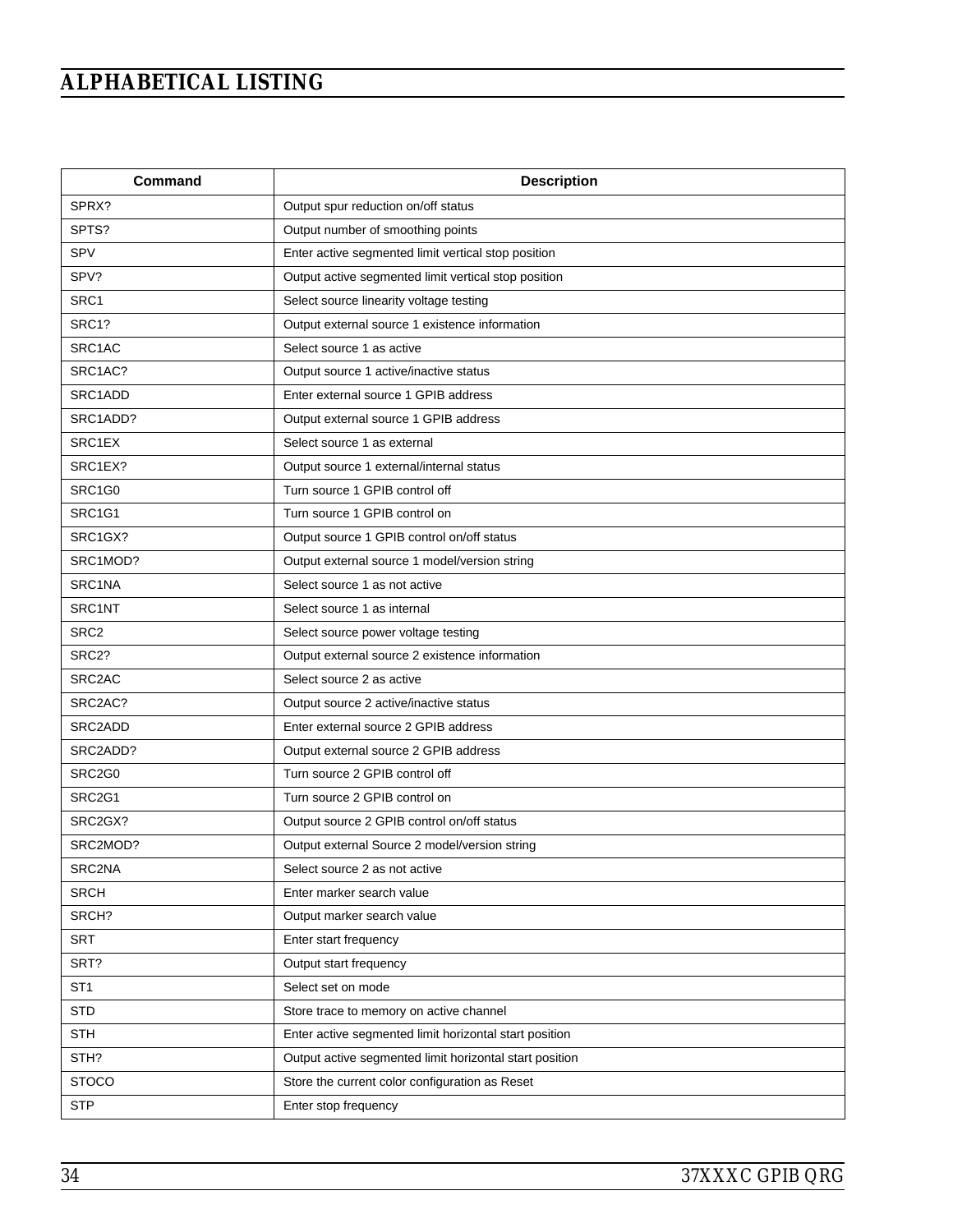| Command         | <b>Description</b>                                             |  |
|-----------------|----------------------------------------------------------------|--|
| STP?            | Output stop frequency                                          |  |
| <b>STV</b>      | Enter active segmented limit vertical start position           |  |
| STV?            | Output active segmented limit vertical start position          |  |
| SV <sub>1</sub> | Save front panel setup number 1 to memory                      |  |
| <b>SV10</b>     | Save front panel setup number 10 to memory                     |  |
| SV <sub>2</sub> | Save front panel setup number 2 to memory                      |  |
| SV <sub>3</sub> | Save front panel setup number 3 to memory                      |  |
| SV <sub>4</sub> | Save front panel setup number 4 to memory                      |  |
| SV <sub>5</sub> | Save front panel setup number 5 to memory                      |  |
| SV <sub>6</sub> | Save front panel setup number 6 to memory                      |  |
| SV7             | Save front panel setup number 7 to memory                      |  |
| SV <sub>8</sub> | Save front panel setup number 8 to memory                      |  |
| SV9             | Save front panel setup number 9 to memory                      |  |
| <b>SVB</b>      | Save current band definitions                                  |  |
| <b>SVBMM</b>    | Save and activate the new Millimeter Wave band definitions     |  |
| <b>SWAVG</b>    | Set averaging type to sweep-by-sweep averaging                 |  |
| SWAVG?          | Output averaging type (sweep-by-sweep or point-by-point)       |  |
| SWP             | Return to normal sweep mode                                    |  |
| SWP?            | Output sweep mode                                              |  |
| SWPDIR?         | Output instantaneous sweep direction forward/reverse           |  |
| <b>SWR</b>      | Select SWR display for active channel                          |  |
| SXX?            | Output s parameter or user defined parameter of active channel |  |
| T <sub>13</sub> | Select overlaid channel 1 and 3 display                        |  |
| T24             | Select overlaid channel 2 and 4 display                        |  |
| TA <sub>2</sub> | Enter port 2 test attenuator value                             |  |
| <b>TA2?</b>     | Output port 2 test attenuator value                            |  |
| TA2MAX?         | Output port 2 test attenuator max value                        |  |
| <b>TACD</b>     | Take AutoCal data                                              |  |
| TBP             | Select time bandpass mode for active channel                   |  |
| TC <sub>1</sub> | Take calibration data for port 1                               |  |
| TC <sub>2</sub> | Take calibration data for port 2                               |  |
| <b>TCD</b>      | Take calibration data on one or both ports as necessary        |  |
| <b>TCM</b>      | Select the TRM calibration method                              |  |
| <b>TDC</b>      | Select time domain harmonic frequency calibration data points  |  |
| <b>TDDIST</b>   | Set time domain parameter to distance for active channel       |  |
| TDDIST?         | Output active channel time domain parameter distance or time   |  |
| TDPI0           | Turn phasor impulse response off for active channel            |  |
| TDPI1           | Turn phasor impulse response on for active channel             |  |
| TDPIX?          | Output phasor impulse on/off status for active channel         |  |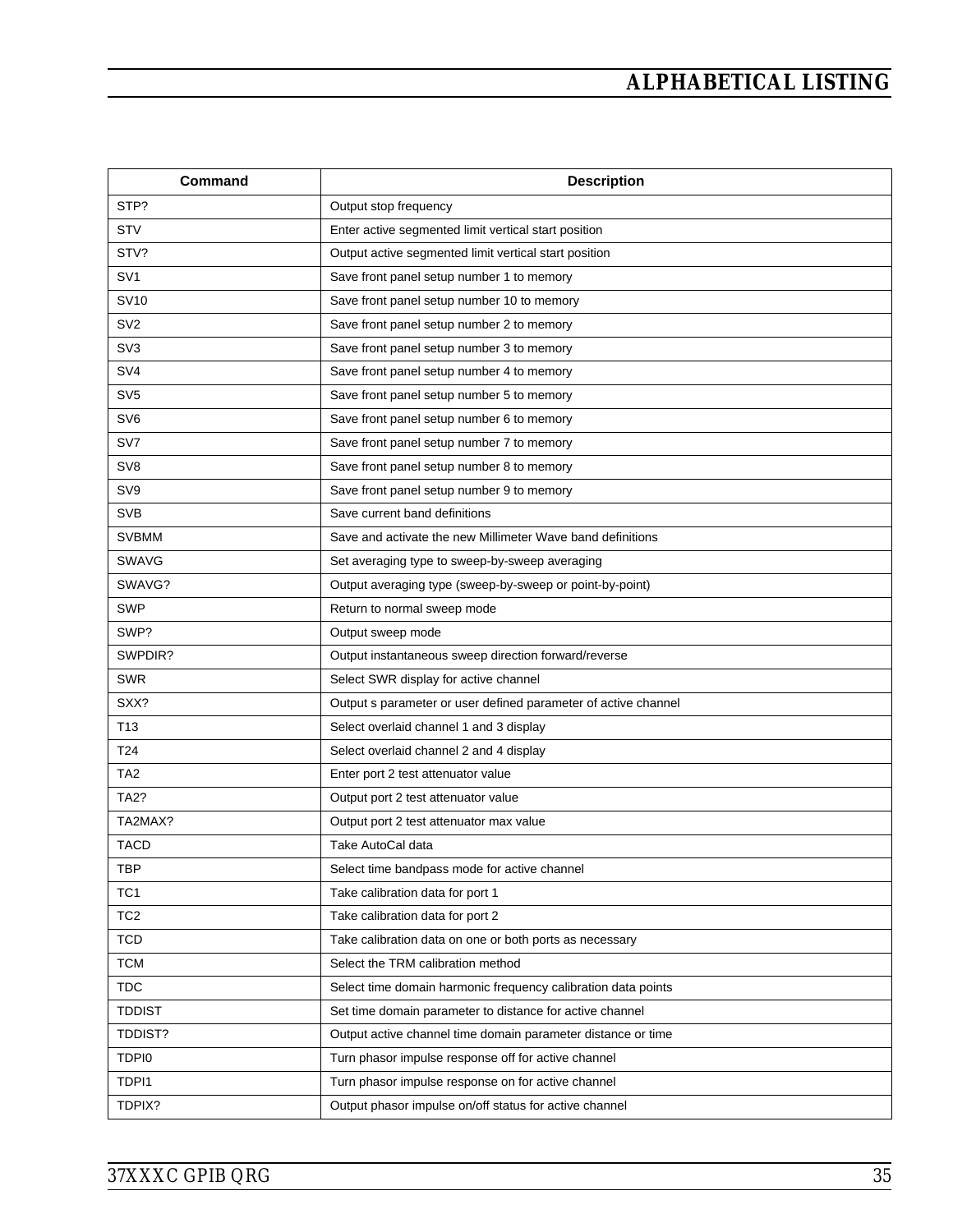| Command          | <b>Description</b>                                        |
|------------------|-----------------------------------------------------------|
| <b>TDTIME</b>    | Set time domain parameter to time for active channel      |
| TDX?             | Output domain mode for active channel                     |
| TEB              | Select external trigger and executes *DDT definition      |
| <b>TEX</b>       | Select external (rear panel) measurement triggering       |
| <b>TIB</b>       | Select GPIB measurement triggering                        |
| <b>TIME</b>      | Enter the system time                                     |
| TIME?            | Output the system time                                    |
| <b>TIN</b>       | Select internal measurement triggering                    |
| TK1              | Select tracking mode                                      |
| TLP              | Select time lowpass mode for active channel               |
| <b>TLZ</b>       | Enter through line impedance for calibration              |
| <b>TOL</b>       | Enter through offset length for calibration               |
| <b>TPI</b>       | Select time phasor impulse mode for active channel        |
| <b>TPN</b>       | Enter pen number for trace overlay data                   |
| TPN?             | Output pen number for trace overlay data                  |
| <b>TRCCOL</b>    | Enter the color number for memory data                    |
| TRCCOL?          | Output the color number for memory data                   |
| <b>TRS</b>       | Trigger/restart sweep                                     |
| <b>TST</b>       | Perform self test and output status (same as *TST?)       |
| TXX?             | Output trigger source internal/external/get/extddt status |
| U10              | Select 10 mil UTF calibration kit                         |
| U15              | Select 15 mil UTF calibration kit                         |
| U <sub>25</sub>  | Select 25 mil UTF calibration kit                         |
| <b>UNDOGC</b>    | Exit gain compression and undo changes                    |
| UPL <sub>0</sub> | Turn upper limit off                                      |
| UPL <sub>1</sub> | Turn upper limit on at current value                      |
| <b>UPL20</b>     | Turn upper limit off for bottom graph                     |
| UPL21            | Turn upper limit on at current value for bottom graph     |
| UPL2X?           | Output upper limit on/off status for bottom graph         |
| UPLX?            | Output upper limit on/off status                          |
| US               | Suffix sets time data type and scales by 1E-6             |
| US <sub>1</sub>  | Select upper segmented limit 1 as the active segment      |
| <b>US10</b>      | Select upper segmented limit 10 as the active segment     |
| US <sub>2</sub>  | Select upper segmented limit 2 as the active segment      |
| US <sub>3</sub>  | Select upper segmented limit 3 as the active segment      |
| US4              | Select upper segmented limit 4 as the active segment      |
| US5              | Select upper segmented limit 5 as the active segment      |
| US6              | Select upper segmented limit 6 as the active segment      |
| US7              | Select upper segmented limit 7 as the active segment      |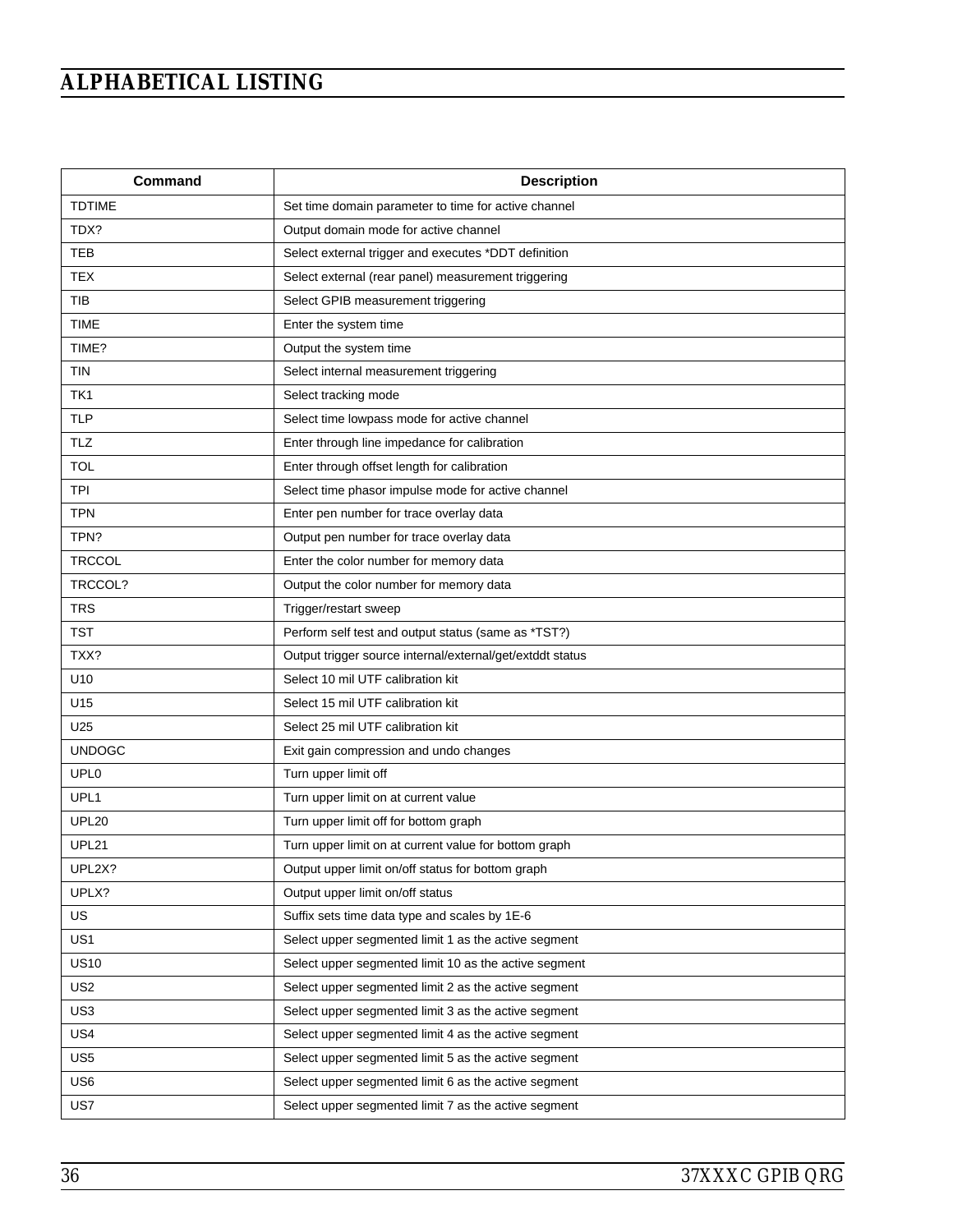| Command          | <b>Description</b>                                    |
|------------------|-------------------------------------------------------|
| US <sub>8</sub>  | Select upper segmented limit 8 as the active segment  |
| US <sub>9</sub>  | Select upper segmented limit 9 as the active segment  |
| <b>USC</b>       | Suffix sets time data type and scales by 1E-6         |
| <b>USE</b>       | Enter effective dielectric for microstrip calibration |
| <b>USL</b>       | Enter label string for user parameter being defined   |
| USL?             | Output label string for user parameter being defined  |
| USR1             | Measure user parameter 1 on active channel            |
| USR <sub>2</sub> | Measure user parameter 2 on active channel            |
| USR3             | Measure user parameter 3 on active channel            |
| USR4             | Measure user parameter 4 on active channel            |
| <b>USW</b>       | Enter microstrip width for microstrip calibration     |
| <b>USZ</b>       | Enter microstrip impedance for microstrip calibration |
| V                | Suffix sets voltage data type                         |
| V15              | Set Millimeter Wave Band to V Band (WR-15)            |
| <b>VLT</b>       | Suffix sets voltage data type                         |
| <b>VSP</b>       | Enter rear panel stop voltage value                   |
| VSP?             | Output rear panel stop voltage value                  |
| <b>VST</b>       | Enter rear panel start voltage value                  |
| VST?             | Output rear panel start voltage value                 |
| W <sub>10</sub>  | Set Millimeter Wave Band to W Band (WR-10)            |
| W10E             | Set Millimeter Wave Band to extended W Band (WR-10E)  |
| <b>WCO</b>       | Enter waveguide cutoff frequency for user defined kit |
| <b>WFS</b>       | Wait full sweep until all display data is valid       |
| <b>WIDE</b>      | Use entire display width for graphs                   |
| <b>WKD</b>       | Select user defined waveguide calibration kit         |
| WKI              | Select installed waveguide calibration kit            |
| <b>WLS</b>       | Select low sidelobe window shape                      |
| <b>WMS</b>       | Select minimum sidelobe window shape                  |
| <b>WNM</b>       | Select nominal window shape                           |
| <b>WRT</b>       | Select rectangular window shape                       |
| WSH1             | Enter waveguide short offset 1 for user defined kit   |
| WSH <sub>2</sub> | Enter waveguide short offset 2 for user defined kit   |
| WSH3             | Enter waveguide short 3 offset for user defined kit   |
| WSX?             | Output window shape                                   |
| XM <sub>3</sub>  | Suffix sets unitless data type and scales by 1E-3     |
| XMKR?            | Output marker mode                                    |
| XSB?             | Output byte order for output data LSB or MSB          |
| XX1              | Suffix sets unitless data type                        |
| XX3              | Suffix sets unitless data type and scales by 1E3      |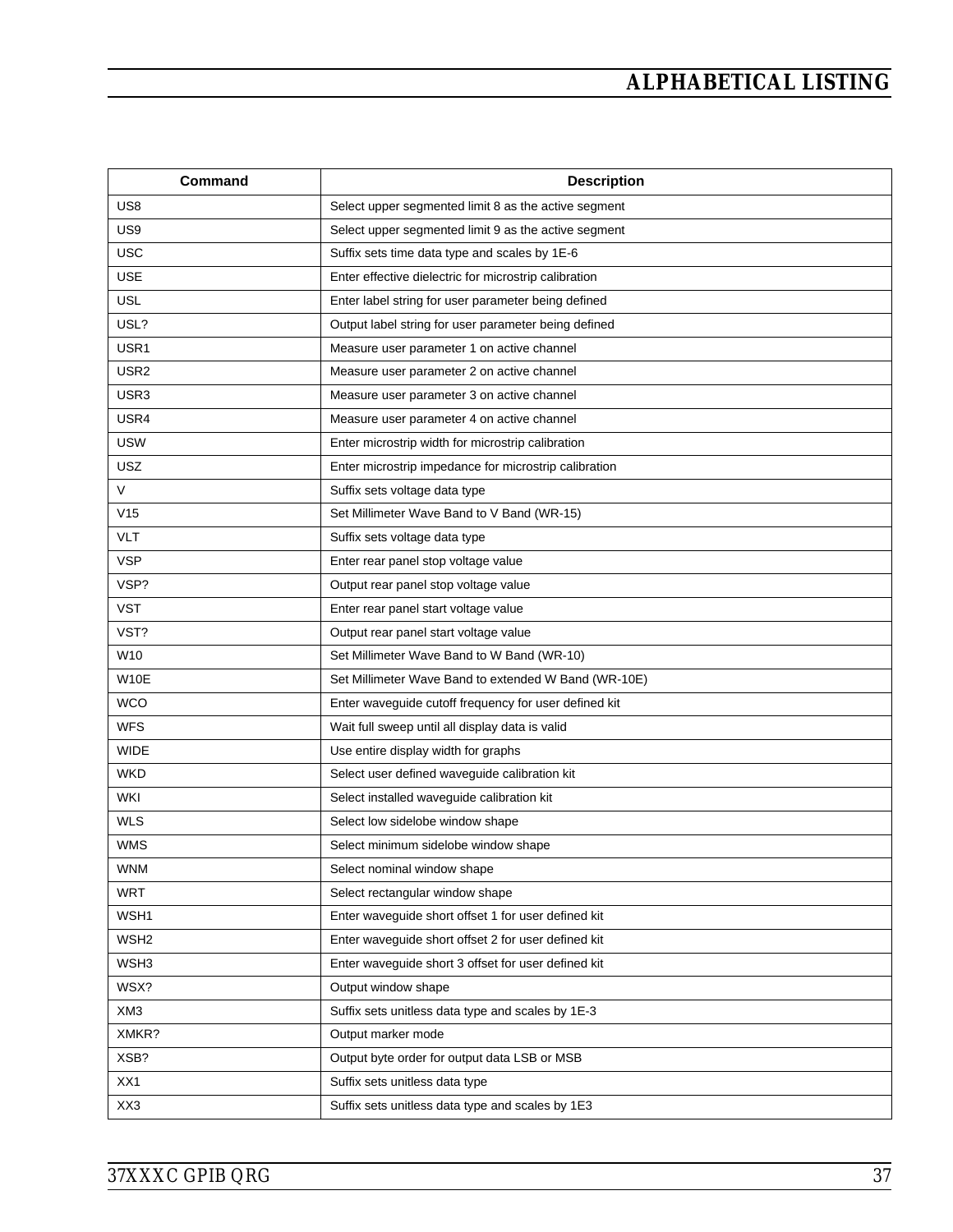| Command    | <b>Description</b>                             |
|------------|------------------------------------------------|
| <b>ZCT</b> | Enter zoom range center value time or distance |
| ZCT?       | Output zoom range center value                 |
| <b>ZSN</b> | Enter zoom range span value time or distance   |
| ZSN?       | Output zoom range span value                   |
| <b>ZSP</b> | Enter zoom range stop value time or distance   |
| ZSP?       | Output zoom range stop value                   |
| <b>ZST</b> | Enter zoom range start value time or distance  |
| ZST?       | Output zoom range start value                  |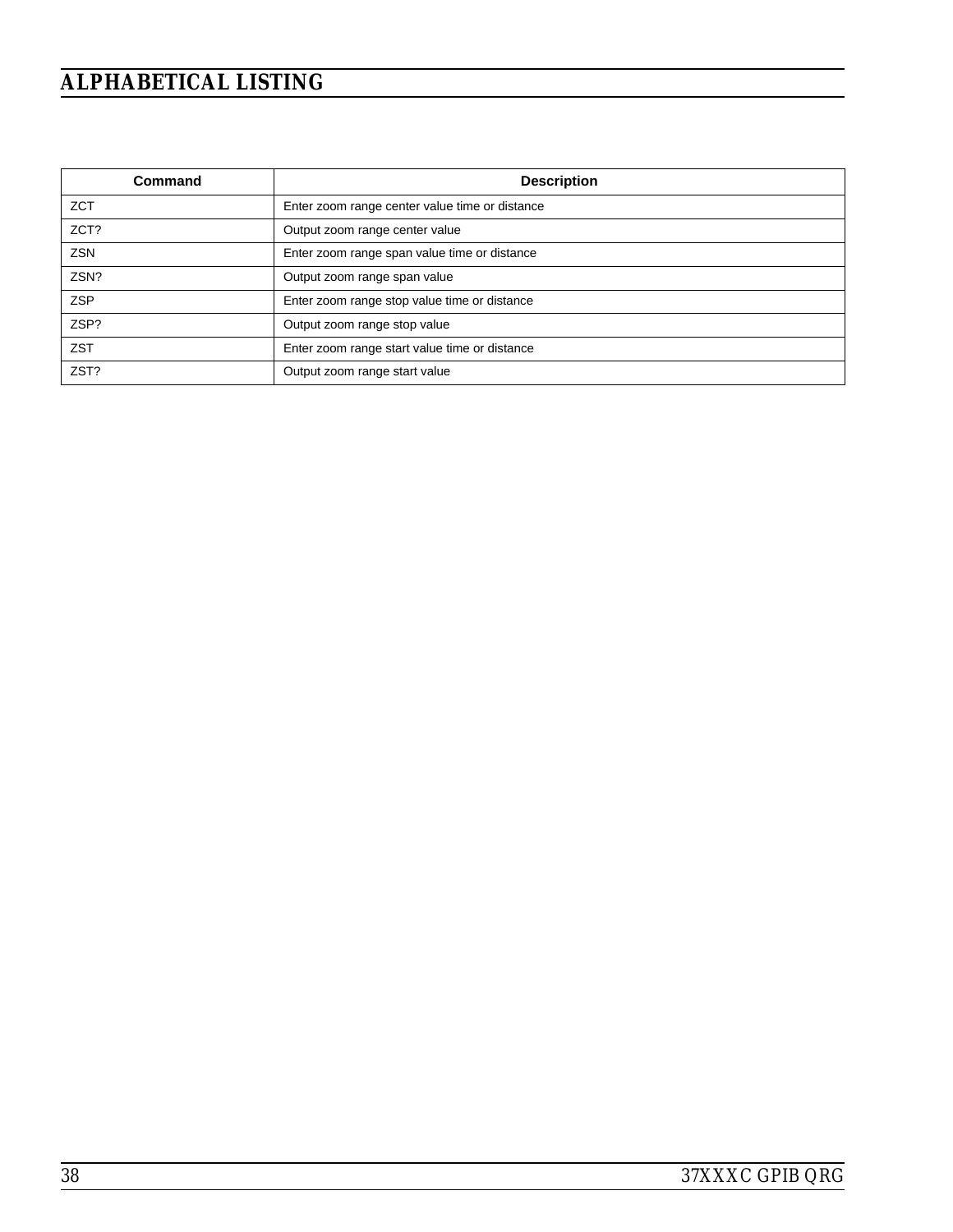| Command       | <b>Description</b>                                                         | Group                  |
|---------------|----------------------------------------------------------------------------|------------------------|
| <b>ADPL</b>   | Enter electrical length for adapter removal                                | ADAPTER REMOVAL (Ch 9) |
| ADPL?         | Output electrical length for adapter removal                               | ADAPTER REMOVAL (Ch 9) |
| <b>IARF</b>   | Enter adapter removal data from GPIB and calibrate                         | ADAPTER REMOVAL (Ch 9) |
| <b>ADDFC</b>  | Enter frequency counter GPIB address                                       | ADDRESSING (Ch 8)      |
| ADDFC?        | Output frequency counter GPIB address                                      | ADDRESSING (Ch 8)      |
| <b>ADDPLT</b> | Enter plotter GPIB address                                                 | ADDRESSING (Ch 8)      |
| ADDPLT?       | Output plotter GPIB address                                                | ADDRESSING (Ch 8)      |
| ADDPM         | Enter power meter GPIB address                                             | ADDRESSING (Ch 8)      |
| ADDPM?        | Output power meter GPIB address                                            | ADDRESSING (Ch 8)      |
| SRC1ADD?      | Output external source 1 GPIB address                                      | ADDRESSING (Ch 8)      |
| ABORTCAL      | Abort calibration in progress and keep existing calibra-<br>tion data      | AUTOCAL (Ch 5)         |
| <b>ACAA</b>   | Set AutoCal standard to assurance                                          | AUTOCAL (Ch 5)         |
| <b>ACADPL</b> | Enter AutoCal adapter length                                               | AUTOCAL (Ch 5)         |
| ACADPL?       | Output AutoCal adapter length                                              | AUTOCAL (Ch 5)         |
| <b>ACADR</b>  | Set AutoCal type to adapter removal                                        | AUTOCAL (Ch 5)         |
| ACAL1R2       | Set adapter removal port configuration to ADAPT & L=1<br>and $R=2$         | AUTOCAL (Ch 5)         |
| ACAR1L2       | Set adapter removal port configuration to ADAPT & R=1<br>and $L=2$         | AUTOCAL (Ch 5)         |
| ACARP?        | Output AutoCal adapter removal port configuration                          | AUTOCAL (Ch 5)         |
| <b>ACDEF</b>  | Select default AutoCal isolation averaging factor                          | AUTOCAL (Ch 5)         |
| ACF2P?        | Output AutoCal full 2 port configuration                                   | AUTOCAL (Ch 5)         |
| ACF2TC        | Set AutoCal 2 port thru type to calibrator                                 | AUTOCAL (Ch 5)         |
| ACF2TT        | Set AutoCal 2 port thru type to true thru                                  | AUTOCAL (Ch 5)         |
| ACF2TX?       | Output AutoCal 2 port thru type selection                                  | AUTOCAL (Ch 5)         |
| <b>ACHFD</b>  | Save AutoCal characterization data to floppy disk                          | AUTOCAL (Ch 5)         |
| <b>ACHHD</b>  | Save AutoCal characterization data to hard disk                            | AUTOCAL (Ch 5)         |
| <b>ACIAF</b>  | Enter user AutoCal isolation averaging factor                              | AUTOCAL (Ch 5)         |
| ACIAF?        | Output user AutoCal isolation averaging factor                             | AUTOCAL (Ch 5)         |
| ACIAX?        | Output AutoCal isolation averaging factor omit/de-<br>fault/user selection | AUTOCAL (Ch 5)         |
| <b>ACISO</b>  | Enter AutoCal isolation averaging number                                   | AUTOCAL (Ch 5)         |
| ACISO?        | Output AutoCal isolation averaging number                                  | AUTOCAL (Ch 5)         |
| ACL1AR2       | Set adapter removal port configuration to L=1 and<br>ADAPT & R=2           | AUTOCAL (Ch 5)         |
| ACL1R2        | Set AutoCal full 2 port configuration to L=1 and R=2                       | AUTOCAL (Ch 5)         |
| <b>ACLO</b>   | Enter AutoCal load averaging number                                        | AUTOCAL (Ch 5)         |
| ACLO?         | Output AutoCal load averaging number                                       | AUTOCAL (Ch 5)         |
| <b>ACLOAD</b> | Set AutoCal standard to load                                               | AUTOCAL (Ch 5)         |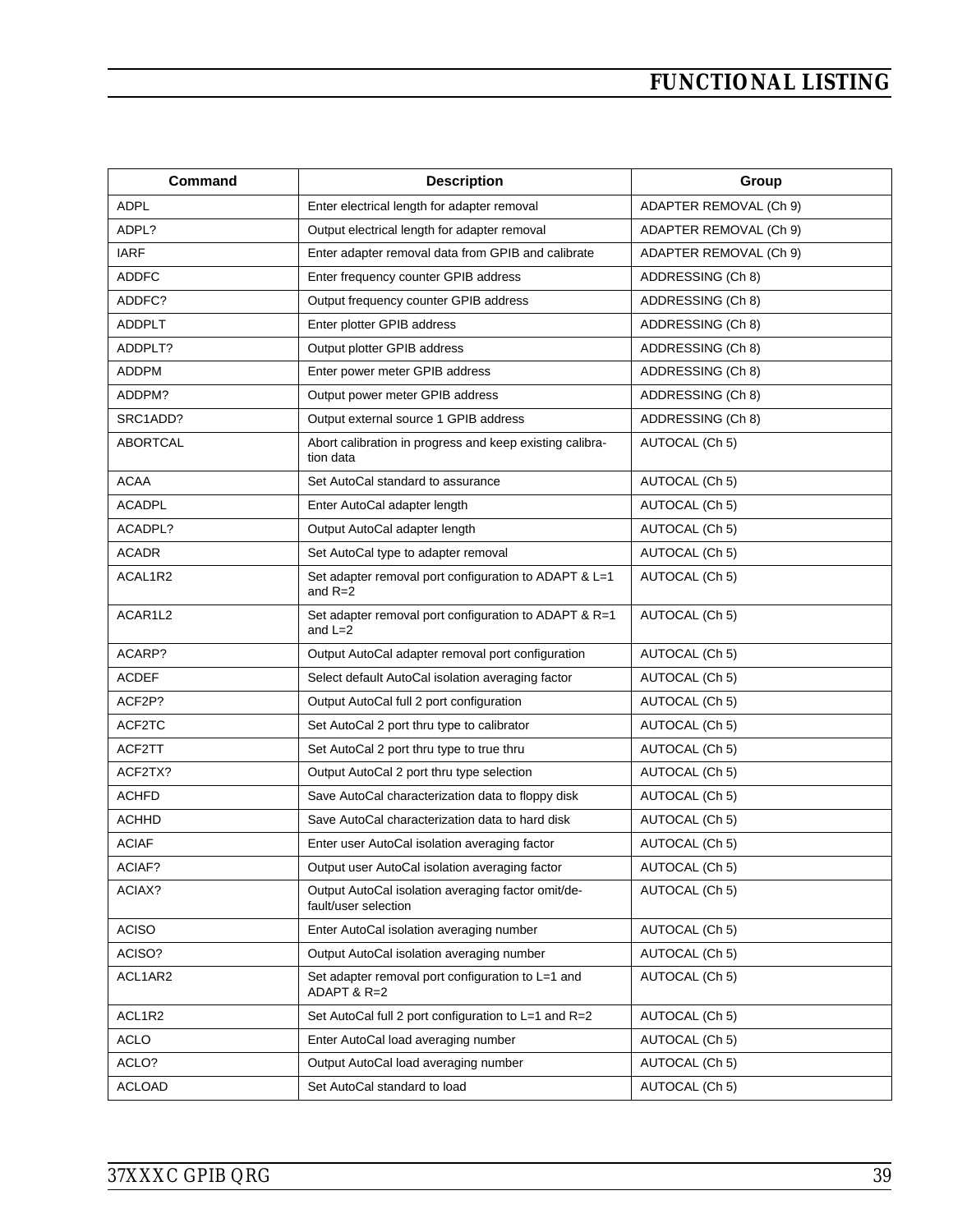| Command        | <b>Description</b>                                               | Group              |
|----------------|------------------------------------------------------------------|--------------------|
| <b>ACOMIT</b>  | Omit using AutoCal isolation averaging factor                    | AUTOCAL (Ch 5)     |
| <b>ACOPEN</b>  | Set AutoCal standard to open                                     | AUTOCAL (Ch 5)     |
| ACP1?          | Output AutoCal S11 port configuration                            | AUTOCAL (Ch 5)     |
| ACP1L          | Set AutoCal S11 port configuration to left                       | AUTOCAL (Ch 5)     |
| ACP1R          | Set AutoCal S11 port configuration to right                      | AUTOCAL (Ch 5)     |
| ACP2?          | Output AutoCal S22 port configuration                            | AUTOCAL (Ch 5)     |
| ACP2L          | Set AutoCal S22 port configuration to left                       | AUTOCAL (Ch 5)     |
| ACP2R          | Set AutoCal S22 port configuration to right                      | AUTOCAL (Ch 5)     |
| <b>ACPL</b>    | Set AutoCal S11 port configuration to left                       | AUTOCAL (Ch 5)     |
| <b>ACPR</b>    | Set AutoCal S11 port configuration to right                      | AUTOCAL (Ch 5)     |
| ACR1AL2        | Set adapter removal port configuration to R=1 and<br>ADAPT & L=2 | AUTOCAL (Ch 5)     |
| ACR1L2         | Set AutoCal full 2 port configuration to R=1 and L=2             | AUTOCAL (Ch 5)     |
| <b>ACRFL</b>   | Enter AutoCal reflection averaging number                        | AUTOCAL (Ch 5)     |
| ACRFL?         | Output AutoCal reflection averaging number                       | AUTOCAL (Ch 5)     |
| ACS11          | Set AutoCal type to S11                                          | AUTOCAL (Ch 5)     |
| ACS22          | Set AutoCal type to S22                                          | AUTOCAL (Ch 5)     |
| ACSF2P         | Set AutoCal type to full 2 port                                  | AUTOCAL (Ch 5)     |
| <b>ACSHORT</b> | Set AutoCal standard to short                                    | AUTOCAL (Ch 5)     |
| ACSTD?         | Output AutoCal standard                                          | AUTOCAL (Ch 5)     |
| <b>ACSW</b>    | Enter AutoCal switch averaging number                            | AUTOCAL (Ch 5)     |
| ACSW?          | Output AutoCal switch averaging number                           | AUTOCAL (Ch 5)     |
| ACTHRU         | Set AutoCal standard to thru                                     | AUTOCAL (Ch 5)     |
| <b>ACTU</b>    | Enter AutoCal thru averaging number                              | AUTOCAL (Ch 5)     |
| ACTU?          | Output AutoCal thru averaging number                             | AUTOCAL (Ch 5)     |
| <b>ACTUAVG</b> | Enter AutoCal thru update averaging number                       | AUTOCAL (Ch 5)     |
| ACTUAVG?       | Output AutoCal thru update averaging number                      | AUTOCAL (Ch 5)     |
| <b>ACTULS</b>  | Apply last thru update cal setup                                 | AUTOCAL (Ch 5)     |
| ACX?           | Output AutoCal type                                              | AUTOCAL (Ch 5)     |
| <b>BEGAC</b>   | <b>Start AutoCal</b>                                             | AUTOCAL (Ch 5)     |
| <b>BEGCH</b>   | Start AutoCal characterization                                   | AUTOCAL (Ch 5)     |
| <b>BEGTU</b>   | Start AutoCal thru update                                        | AUTOCAL (Ch 5)     |
| <b>IACCHAR</b> | Input AutoCal characterization data from the GPIB                | AUTOCAL (Ch 5)     |
| <b>OACCHAR</b> | Output AutoCal characterization data to the GPIB                 | AUTOCAL (Ch 5)     |
| <b>OACSER</b>  | Output auto-cal box serial number                                | AUTOCAL (Ch 5)     |
| <b>OACTYPE</b> | Output auto-cal box type                                         | AUTOCAL (Ch 5)     |
| <b>TACD</b>    | Take AutoCal data                                                | AUTOCAL (Ch 5)     |
| A12            | Simulate 12-term calibration                                     | CALIBRATION (Ch 5) |
| A8R            | Simulate 1-path 2-port calibration reverse path                  | CALIBRATION (Ch 5) |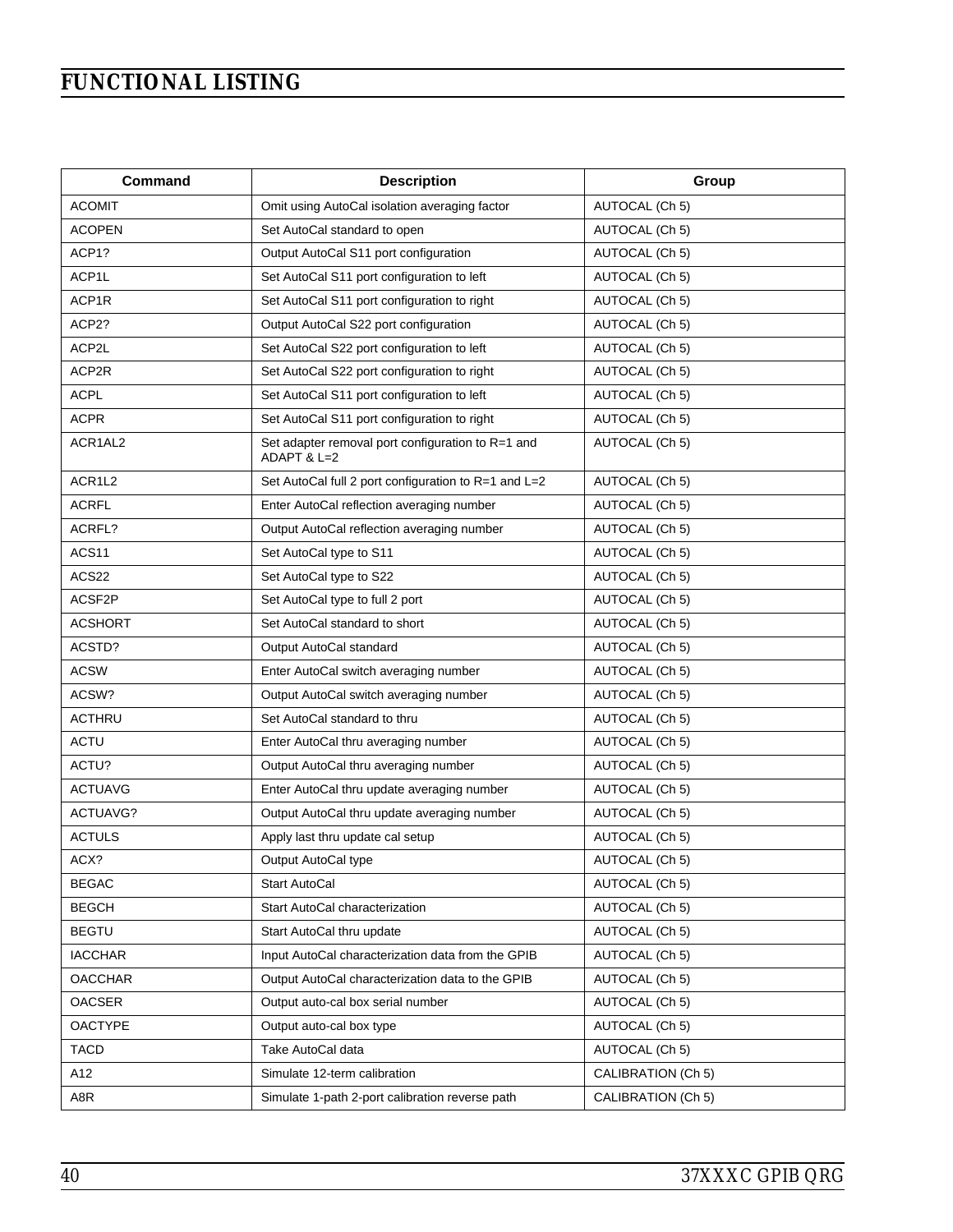| <b>Command</b>  | <b>Description</b>                                                   | Group                     |
|-----------------|----------------------------------------------------------------------|---------------------------|
| A8T             | Simulate 1-path 2-port calibration forward path                      | CALIBRATION (Ch 5)        |
| <b>ABT</b>      | Simulate trans freq response calibration forward and re-<br>verse    | CALIBRATION (Ch 5)        |
| <b>AFT</b>      | Simulate transmission frequency response calibration<br>forward path | CALIBRATION (Ch 5)        |
| ARB             | Simulate reflection only calibration both ports                      | CALIBRATION (Ch 5)        |
| <b>ARF</b>      | Simulate reflection only calibration port 1                          | CALIBRATION (Ch 5)        |
| <b>ARR</b>      | Simulate reflection only calibration port 2                          | CALIBRATION (Ch 5)        |
| <b>ART</b>      | Simulate trans freq response calibration reverse path                | CALIBRATION (Ch 5)        |
| <b>BBL</b>      | Select broadband load for calibration                                | CALIBRATION (Ch 5)        |
| <b>BBZ</b>      | Enter broadband load impedance for calibration                       | CALIBRATION (Ch 5)        |
| <b>BBZL</b>     | Enter broadband load inductance for calibration                      | CALIBRATION (Ch 5)        |
| <b>BEG</b>      | Begin taking calibration data                                        | CALIBRATION (Ch 5)        |
| <b>BPF</b>      | Enter break point frequency for 3 line LRL calibration               | CALIBRATION (Ch 5)        |
| C <sub>12</sub> | Select 12 term calibration                                           | <b>CALIBRATION (Ch 5)</b> |
| C8R             | Select 1-path 2-port calibration reverse path                        | CALIBRATION (Ch 5)        |
| C8T             | Select 1-path 2-port calibration forward path                        | CALIBRATION (Ch 5)        |
| <b>CBT</b>      | Select trans freq response calibration forward and re-<br>verse      | CALIBRATION (Ch 5)        |
| CC <sub>0</sub> | Enter capacitance coefficient 0 for open                             | CALIBRATION (Ch 5)        |
| CC <sub>1</sub> | Enter capacitance coefficient 1 for open                             | CALIBRATION (Ch 5)        |
| CC <sub>2</sub> | Enter capacitance coefficient 2 for open                             | CALIBRATION (Ch 5)        |
| CC <sub>3</sub> | Enter capacitance coefficient 3 for open                             | CALIBRATION (Ch 5)        |
| CF <sub>1</sub> | Select female 1.0 mm connector for current port                      | CALIBRATION (Ch 5)        |
| CF <sub>2</sub> | Select female 2.4mm connector for current port                       | CALIBRATION (Ch 5)        |
| CF <sub>3</sub> | Select female GPC-3.5 connector for current port                     | CALIBRATION (Ch 5)        |
| CF716           | Select female 7/16 connector for current port                        | CALIBRATION (Ch 5)        |
| <b>CFC</b>      | Select female TNC connector for current port                         | CALIBRATION (Ch 5)        |
| <b>CFK</b>      | Select female K connector for current port                           | CALIBRATION (Ch 5)        |
| <b>CFN</b>      | Select female Type N connector for current port                      | CALIBRATION (Ch 5)        |
| CFN75           | Select Female type N 75-ohm connector for current port               | CALIBRATION (Ch 5)        |
| <b>CFS</b>      | Select female SMA connector for current port                         | CALIBRATION (Ch 5)        |
| <b>CFSP</b>     | Select Special Female connector for current port                     | CALIBRATION (Ch 5)        |
| <b>CFSPA</b>    | Select Band A special female connector for current port              | CALIBRATION (Ch 5)        |
| <b>CFSPB</b>    | Select Band B special female connector for current port              | CALIBRATION (Ch 5)        |
| <b>CFSPC</b>    | Select Band C special female connector for current port              | CALIBRATION (Ch 5)        |
| <b>CFT</b>      | Select trans freq response calibration forward path                  | CALIBRATION (Ch 5)        |
| <b>CFV</b>      | Select female V connector for current port                           | CALIBRATION (Ch 5)        |
| CL <sub>0</sub> | Enter inductive coefficient 0 for short                              | CALIBRATION (Ch 5)        |
| CL <sub>1</sub> | Enter inductive coefficient 1 for short                              | CALIBRATION (Ch 5)        |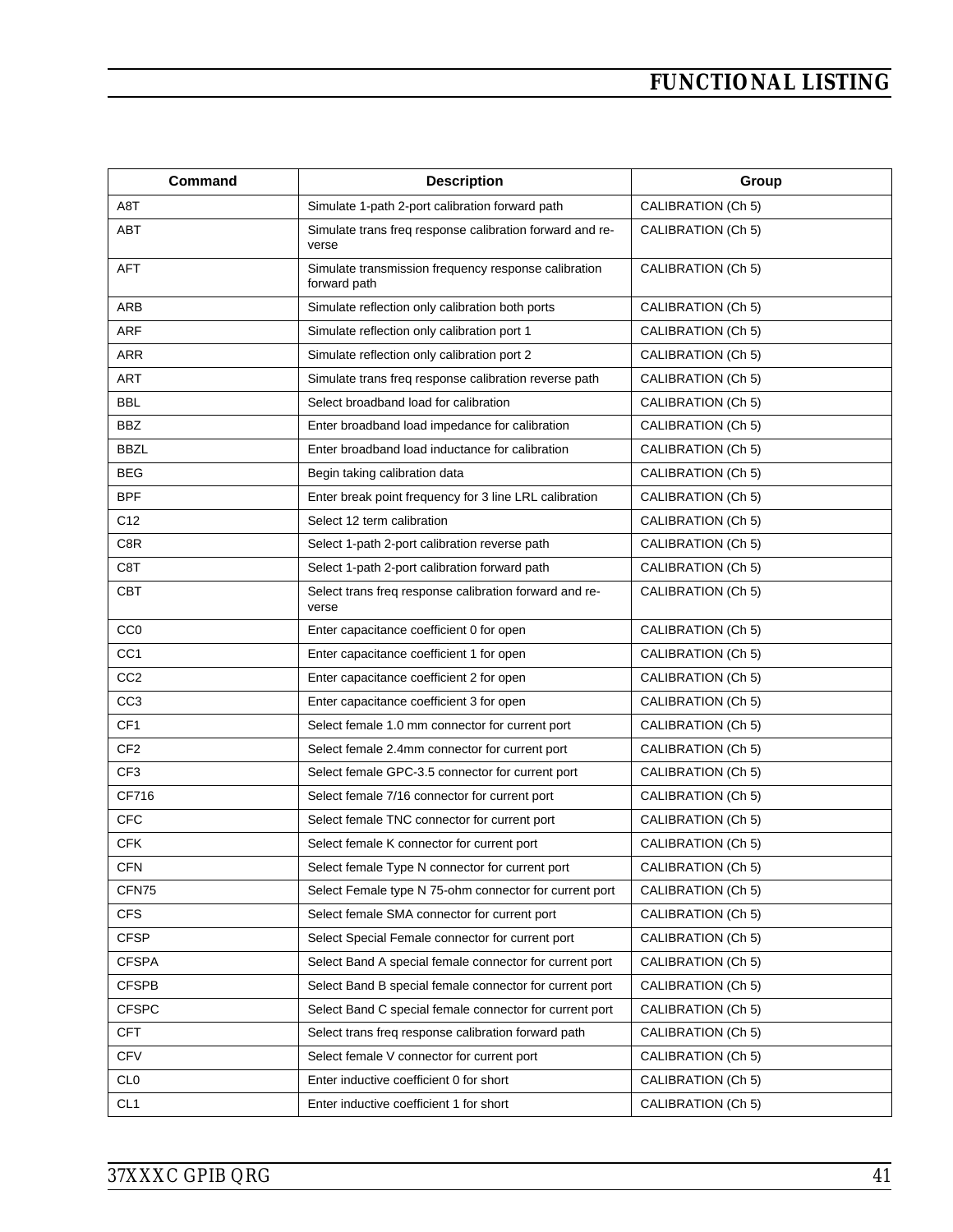| Command         | <b>Description</b>                                                             | Group              |
|-----------------|--------------------------------------------------------------------------------|--------------------|
| CL <sub>2</sub> | Enter inductive coefficient 2 for short                                        | CALIBRATION (Ch 5) |
| CL <sub>3</sub> | Enter inductive coefficient 3 for short                                        | CALIBRATION (Ch 5) |
| CM <sub>1</sub> | Select male 1.0 mm connector for current port                                  | CALIBRATION (Ch 5) |
| CM <sub>2</sub> | Select male 2.4mm connector for current port                                   | CALIBRATION (Ch 5) |
| CM <sub>3</sub> | Select male GPC-3.5 connector for current port                                 | CALIBRATION (Ch 5) |
| CM716           | Select male 7/16 connector for current port                                    | CALIBRATION (Ch 5) |
| <b>CMC</b>      | Select male TNC connector for current port                                     | CALIBRATION (Ch 5) |
| <b>CMK</b>      | Select male K connector for current port                                       | CALIBRATION (Ch 5) |
| <b>CMN</b>      | Select male N connector for current port                                       | CALIBRATION (Ch 5) |
| CMN75           | Select Male type N 75-Ohm connector for current port                           | CALIBRATION (Ch 5) |
| <b>CMS</b>      | Select male SMA connector for current port                                     | CALIBRATION (Ch 5) |
| <b>CMSP</b>     | Select Special Male connector for current port                                 | CALIBRATION (Ch 5) |
| <b>CMSPA</b>    | Select Band A special male connector for current port                          | CALIBRATION (Ch 5) |
| <b>CMSPB</b>    | Select Band B special male connector for current port                          | CALIBRATION (Ch 5) |
| <b>CMSPC</b>    | Select Band C special male connector for current port                          | CALIBRATION (Ch 5) |
| <b>CMV</b>      | Select male V connector for current port                                       | CALIBRATION (Ch 5) |
| CMX?            | Output calibration method                                                      | CALIBRATION (Ch 5) |
| <b>CND</b>      | Select user specified connector for current port                               | CALIBRATION (Ch 5) |
| <b>CNG</b>      | Select GPC-7 connector for current port                                        | CALIBRATION (Ch 5) |
| <b>COF</b>      | Turn error correction off                                                      | CALIBRATION (Ch 5) |
| CON             | Turn error correction on                                                       | CALIBRATION (Ch 5) |
| CON?            | Output error correction on/off status                                          | CALIBRATION (Ch 5) |
| COO             | Enter offset for open for user specified connector (Stan-<br>dard Calibration) | CALIBRATION (Ch 5) |
| COS             | Enter offset for short for user specified connector                            | CALIBRATION (Ch 5) |
| <b>CRB</b>      | Select reflection only calibration both ports                                  | CALIBRATION (Ch 5) |
| <b>CRF</b>      | Select reflection only calibration port 1                                      | CALIBRATION (Ch 5) |
| CRR             | Select reflection only calibration port 2                                      | CALIBRATION (Ch 5) |
| <b>CRT</b>      | Select trans freq response calibration reverse path                            | CALIBRATION (Ch 5) |
| CSF?            | Output cal start frequency                                                     | CALIBRATION (Ch 5) |
| CTF?            | Output cal stop frequency                                                      | CALIBRATION (Ch 5) |
| <b>CWC</b>      | Select CW frequency calibration data points                                    | CALIBRATION (Ch 5) |
| CXX?            | Output calibration type                                                        | CALIBRATION (Ch 5) |
| <b>DFC</b>      | Select discrete frequency calibration data points                              | CALIBRATION (Ch 5) |
| <b>DFD</b>      | Done specifying discrete frequency ranges                                      | CALIBRATION (Ch 5) |
| <b>DFQ</b>      | Enter single discrete frequency                                                | CALIBRATION (Ch 5) |
| <b>OCM</b>      | Select offset short calibration method                                         | CALIBRATION (Ch 5) |
| IC <sub>2</sub> | Input Calibration Coefficient 2                                                | CALIBRATION (Ch 5) |
| IC <sub>3</sub> | Enter calibration coefficient 3                                                | CALIBRATION (Ch 5) |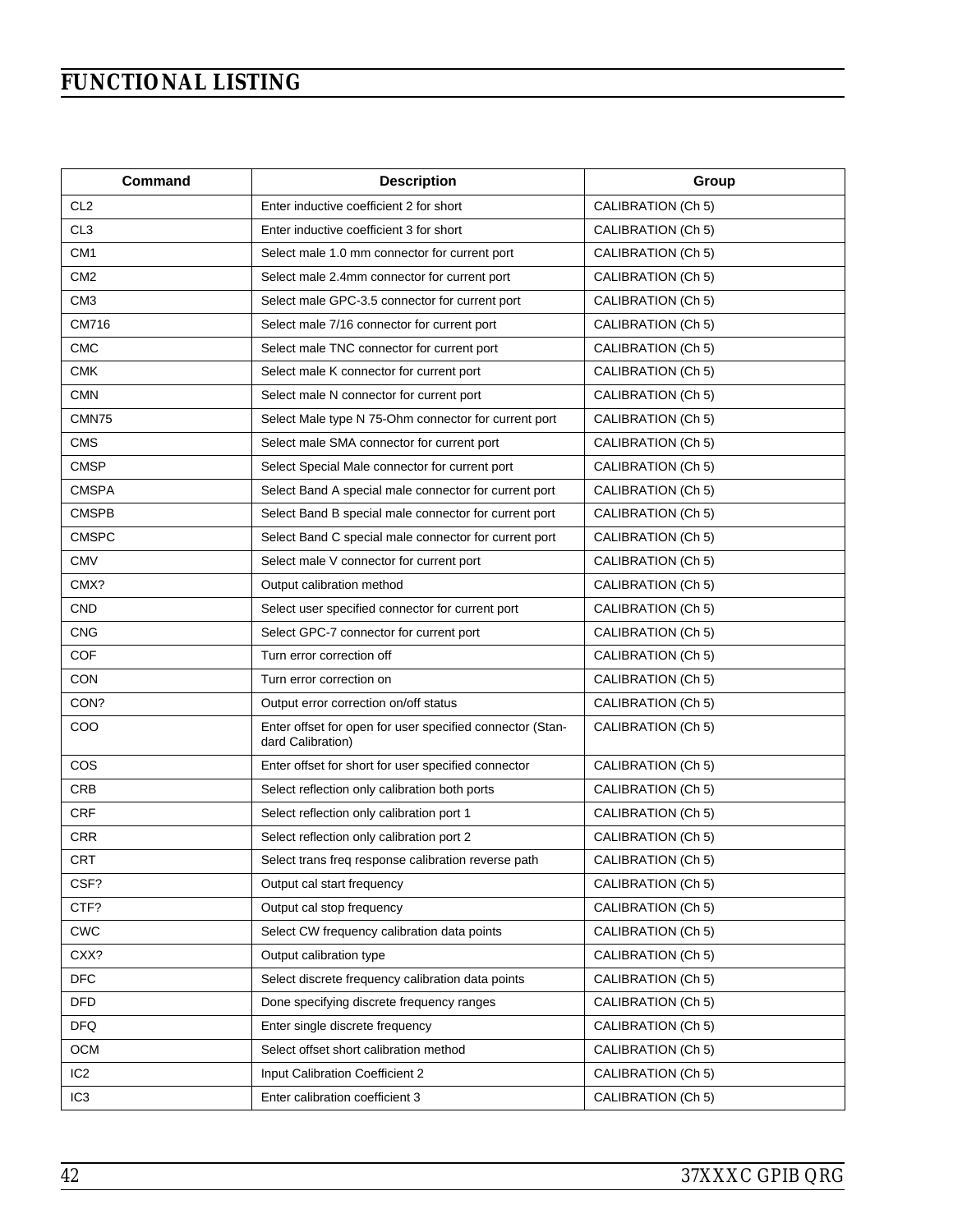| Command         | <b>Description</b>                                                    | Group                     |
|-----------------|-----------------------------------------------------------------------|---------------------------|
| IC4             | Enter calibration coefficient 4                                       | CALIBRATION (Ch 5)        |
| IC <sub>5</sub> | Enter calibration coefficient 5                                       | CALIBRATION (Ch 5)        |
| IC6             | Enter calibration coefficient 6                                       | CALIBRATION (Ch 5)        |
| IC7             | Enter calibration coefficient 7                                       | CALIBRATION (Ch 5)        |
| IC8             | Enter calibration coefficient 8                                       | CALIBRATION (Ch 5)        |
| IC <sub>9</sub> | Enter calibration coefficient 9                                       | CALIBRATION (Ch 5)        |
| <b>ICA</b>      | Enter calibration coefficient 10                                      | <b>CALIBRATION (Ch 5)</b> |
| <b>ICB</b>      | Enter calibration coefficient 11                                      | CALIBRATION (Ch 5)        |
| ICC             | Enter calibration coefficient 12                                      | CALIBRATION (Ch 5)        |
| ICD             | Enter corrected data for active channel parameter                     | CALIBRATION (Ch 5)        |
| <b>ICF</b>      | Enter front panel setup and calibration data                          | CALIBRATION (Ch 5)        |
| ICL             | Enter all applicable calibration coefficients for cal type            | CALIBRATION (Ch 5)        |
| <b>IFD</b>      | Enter final data for active channel parameter                         | CALIBRATION (Ch 5)        |
| <b>ISF</b>      | Exclude isolation                                                     | CALIBRATION (Ch 5)        |
| <b>ISN</b>      | Include isolation                                                     | CALIBRATION (Ch 5)        |
| KEC             | Keep existing calibration data                                        | CALIBRATION (Ch 5)        |
| <b>LCM</b>      | Select LRL calibration method                                         | CALIBRATION (Ch 5)        |
| LL1             | Enter length of line 1 for LRL calibration                            | <b>CALIBRATION (Ch 5)</b> |
| LL <sub>2</sub> | Enter length of line 2 for LRL calibration                            | CALIBRATION (Ch 5)        |
| LL <sub>3</sub> | Enter length of line 3 for LRL calibration                            | CALIBRATION (Ch 5)        |
| LLZ             | Enter line impedance for LRL calibration                              | CALIBRATION (Ch 5)        |
| LM <sub>2</sub> | Select a match for the second device during a LRM type<br>calibration | CALIBRATION (Ch 5)        |
| LM <sub>3</sub> | Select a match for the third device during a LRM type<br>calibration  | CALIBRATION (Ch 5)        |
| <b>LMZ</b>      | Enter match impedance for LRM calibration                             | CALIBRATION (Ch 5)        |
| LMZ?            | Output match impedance for LRM calibration                            | CALIBRATION (Ch 5)        |
| <b>LMZL</b>     | Enter match inductance for LRM calibration                            | CALIBRATION (Ch 5)        |
| LMZL?           | Output match inductance for LRM calibration                           | CALIBRATION (Ch 5)        |
| LR <sub>2</sub> | Specify 2 line LRL calibration                                        | CALIBRATION (Ch 5)        |
| LR <sub>3</sub> | Specify 3 line LRL calibration                                        | CALIBRATION (Ch 5)        |
| <b>LTC</b>      | Select coaxial transmission line for calibration                      | CALIBRATION (Ch 5)        |
| LTU             | Select microstrip transmission line for calibration                   | CALIBRATION (Ch 5)        |
| LTW             | Select waveguide transmission line for calibration                    | CALIBRATION (Ch 5)        |
| LTX?            | Output line type                                                      | CALIBRATION (Ch 5)        |
| <b>MAT</b>      | Select matched reflective devices during cal                          | CALIBRATION (Ch 5)        |
| MIX             | Select mixed reflective devices during calibration                    | CALIBRATION (Ch 5)        |
| <b>NCS</b>      | Go to next calibration step                                           | CALIBRATION (Ch 5)        |
| <b>NOC</b>      | Select normal calibration data points                                 | CALIBRATION (Ch 5)        |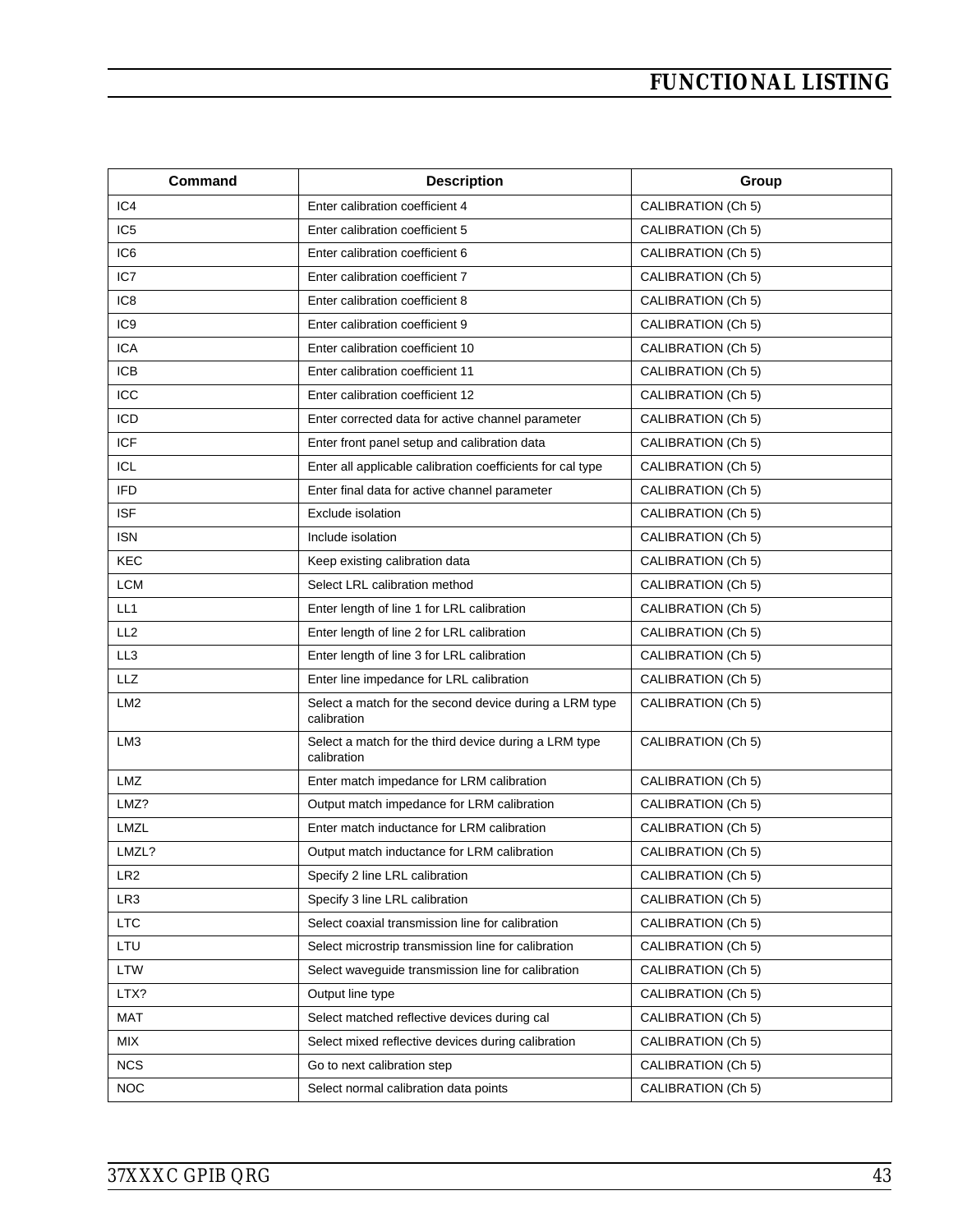| Command           | <b>Description</b>                                                      | Group                     |
|-------------------|-------------------------------------------------------------------------|---------------------------|
| O3CM              | Select Triple Offset Short calibration method                           | CALIBRATION (Ch 5)        |
| <b>ONCT</b>       | Output number of cal terms for current calibration                      | CALIBRATION (Ch 5)        |
| P <sub>1</sub> C  | Select port 1 for connector specification                               | CALIBRATION (Ch 5)        |
| P1C?              | Output port 1 connector type                                            | CALIBRATION (Ch 5)        |
| P <sub>1P</sub> ? | Output approximate power level at port 1                                | CALIBRATION (Ch 5)        |
| P <sub>2</sub> C  | Select port 2 for connector specification                               | CALIBRATION (Ch 5)        |
| P <sub>2</sub> C? | Output port 2 connector type                                            | CALIBRATION (Ch 5)        |
| <b>PSP</b>        | Enter number of power sweeps for flat power correction<br>(obsolete)    | CALIBRATION (Ch 5)        |
| PSP?              | Output number of power sweeps for flat power correction<br>(obsolete)   | CALIBRATION (Ch 5)        |
| <b>PTS</b>        | Enter number of points to be skipped during flat power<br>correction    | CALIBRATION (Ch 5)        |
| PTS?              | Output number of points to be skipped during flat power<br>correction   | CALIBRATION (Ch 5)        |
| <b>RGZ</b>        | Select reflective device greater than Z0                                | CALIBRATION (Ch 5)        |
| <b>RLZ</b>        | Select reflective device less than Z0                                   | CALIBRATION (Ch 5)        |
| RM <sub>1</sub>   | Select reference plane at line 1 midpoint                               | <b>CALIBRATION (Ch 5)</b> |
| ROL               | Enter reflective device offset length                                   | CALIBRATION (Ch 5)        |
| <b>RPC</b>        | Repeat previous calibration                                             | CALIBRATION (Ch 5)        |
| <b>RRP</b>        | Select reference plane at reflection plane                              | CALIBRATION (Ch 5)        |
| <b>SBD</b>        | Enter substrate dielectric for microstrip calibration                   | CALIBRATION (Ch 5)        |
| <b>SBT</b>        | Enter substrate thickness for microstrip calibration                    | CALIBRATION (Ch 5)        |
| <b>SCM</b>        | Select standard calibration method                                      | CALIBRATION (Ch 5)        |
| <b>SFC</b>        | Perform flat test port calibration                                      | CALIBRATION (Ch 5)        |
| SH <sub>1</sub>   | Set offset short 1 or 2 offset length for offset short cali-<br>bration | CALIBRATION (Ch 5)        |
| SH <sub>2</sub>   | Set offset short 1 or 2 offset length for offset short cali-<br>bration | CALIBRATION (Ch 5)        |
| <b>SLD</b>        | Select sliding load for calibration                                     | CALIBRATION (Ch 5)        |
| TC <sub>1</sub>   | Take calibration data for port 1                                        | <b>CALIBRATION (Ch 5)</b> |
| TC2               | Take calibration data for port 2                                        | CALIBRATION (Ch 5)        |
| <b>TCD</b>        | Take calibration data on one or both ports as necessary                 | CALIBRATION (Ch 5)        |
| <b>TCM</b>        | Select the TRM calibration method                                       | CALIBRATION (Ch 5)        |
| <b>TDC</b>        | Select time domain harmonic frequency calibration data<br>points        | CALIBRATION (Ch 5)        |
| TLZ               | Enter through line impedance for calibration                            | CALIBRATION (Ch 5)        |
| <b>TOL</b>        | Enter through offset length for calibration                             | CALIBRATION (Ch 5)        |
| U10               | Select 10 mil UTF calibration kit                                       | CALIBRATION (Ch 5)        |
| U15               | Select 15 mil UTF calibration kit                                       | CALIBRATION (Ch 5)        |
| U25               | Select 25 mil UTF calibration kit                                       | CALIBRATION (Ch 5)        |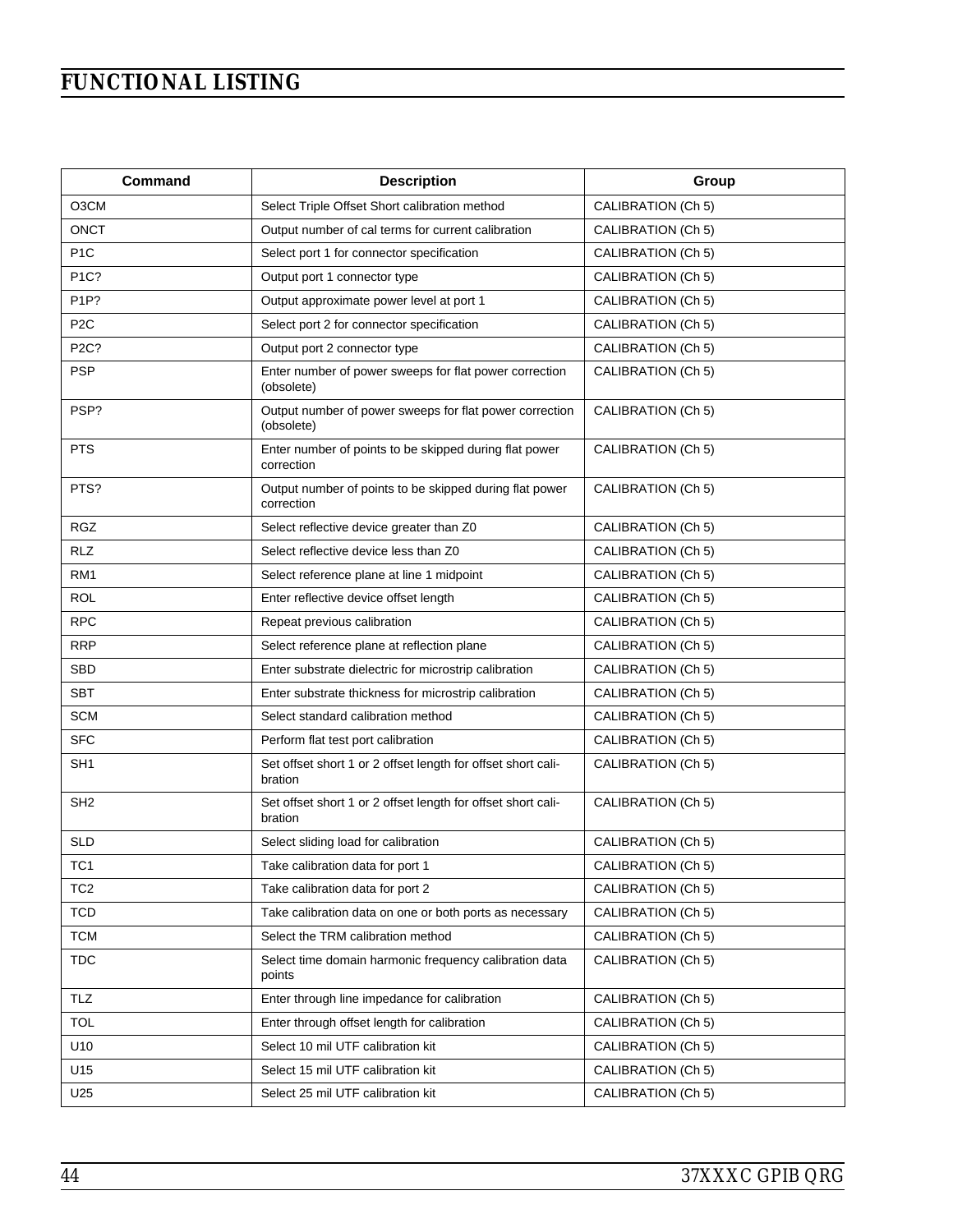| <b>Command</b>   | <b>Description</b>                                    | Group                      |
|------------------|-------------------------------------------------------|----------------------------|
| <b>USE</b>       | Enter effective dielectric for microstrip calibration | CALIBRATION (Ch 5)         |
| <b>USW</b>       | Enter microstrip width for microstrip calibration     | CALIBRATION (Ch 5)         |
| <b>USZ</b>       | Enter microstrip impedance for microstrip calibration | CALIBRATION (Ch 5)         |
| <b>WCO</b>       | Enter waveguide cutoff frequency for user defined kit | CALIBRATION (Ch 5)         |
| <b>WKD</b>       | Select user defined waveguide calibration kit         | CALIBRATION (Ch 5)         |
| <b>WKI</b>       | Select installed waveguide calibration kit            | CALIBRATION (Ch 5)         |
| WSH1             | Enter waveguide short offset 1 for user defined kit   | CALIBRATION (Ch 5)         |
| WSH <sub>2</sub> | Enter waveguide short offset 2 for user defined kit   | CALIBRATION (Ch 5)         |
| WSH3             | Enter wavequide short 3 offset for user defined kit   | CALIBRATION (Ch 5)         |
| CH <sub>1</sub>  | Make channel 1 the active channel                     | CHANNELS (Ch 4)            |
| CH <sub>2</sub>  | Make channel 2 the active channel                     | CHANNELS (Ch 4)            |
| CH <sub>3</sub>  | Make channel 3 the active channel                     | CHANNELS (Ch 4)            |
| CH <sub>4</sub>  | Make channel 4 the active channel                     | CHANNELS (Ch 4)            |
| CHX?             | Output active channel number                          | CHANNELS (Ch 4)            |
| D <sub>13</sub>  | Display channels 1 & 3                                | CHANNELS (Ch 4)            |
| D14              | Display all four channels                             | CHANNELS (Ch 4)            |
| D <sub>24</sub>  | Select dual channel display with channels 2 & 4       | CHANNELS (Ch 4)            |
| <b>DSP</b>       | Select single channel display                         | CHANNELS (Ch 4)            |
| DSP?             | Output channel display mode                           | CHANNELS (Ch 4)            |
| T <sub>13</sub>  | Select overlaid channel 1 and 3 display               | CHANNELS (Ch 4)            |
| T24              | Select overlaid channel 2 and 4 display               | CHANNELS (Ch 4)            |
| <b>CM</b>        | Suffix sets distance data type and scales by 1E-2     | DATA ENTRY SUFFIXES (Ch 4) |
| <b>CMT</b>       | Suffix sets distance data type and scales by 1E-2     | DATA ENTRY SUFFIXES (Ch 4) |
| DB               | Suffix sets power data type                           | DATA ENTRY SUFFIXES (Ch 4) |
| <b>DBL</b>       | Suffix sets power data type                           | DATA ENTRY SUFFIXES (Ch 4) |
| <b>DBM</b>       | Suffix sets power data type                           | DATA ENTRY SUFFIXES (Ch 4) |
| <b>DEG</b>       | Suffix sets phase data type                           | DATA ENTRY SUFFIXES (Ch 4) |
| <b>RAD</b>       | Suffix sets phase data type and scales by 180/pi      | DATA ENTRY SUFFIXES (Ch 4) |
| GHZ              | Suffix sets frequency data type and scales by 1E9     | DATA ENTRY SUFFIXES (Ch 4) |
| HZ               | Suffix sets frequency data type                       | DATA ENTRY SUFFIXES (Ch 4) |
| <b>IMU</b>       | Suffix sets imaginary data type                       | DATA ENTRY SUFFIXES (Ch 4) |
| KHZ              | Suffix sets frequency data type and scales by 1E3     | DATA ENTRY SUFFIXES (Ch 4) |
| м                | Suffix sets distance data type                        | DATA ENTRY SUFFIXES (Ch 4) |
| <b>MHZ</b>       | Suffix sets frequency data type and scales by 1E6     | DATA ENTRY SUFFIXES (Ch 4) |
| МM               | Suffix sets distance data type and scales by 1E-3     | DATA ENTRY SUFFIXES (Ch 4) |
| <b>MMT</b>       | Suffix sets distance data type and scales by 1E-3     | DATA ENTRY SUFFIXES (Ch 4) |
| MS.              | Suffix sets time data type and scales by 1E-3         | DATA ENTRY SUFFIXES (Ch 4) |
| <b>MTR</b>       | Suffix sets distance data type                        | DATA ENTRY SUFFIXES (Ch 4) |
| MV               | Suffix sets voltage data type and scales by 1E-3      | DATA ENTRY SUFFIXES (Ch 4) |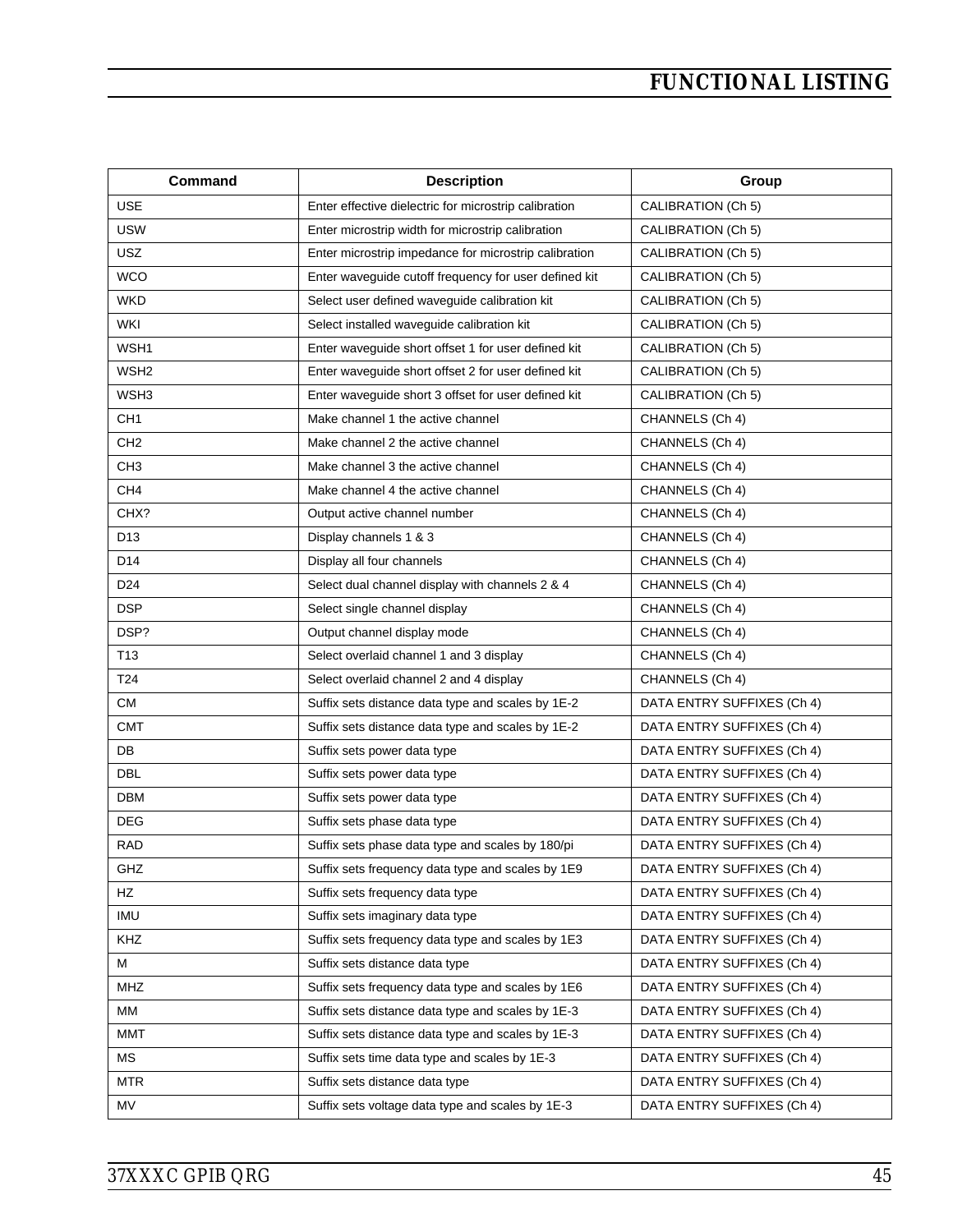| Command                       | <b>Description</b>                                          | Group                      |
|-------------------------------|-------------------------------------------------------------|----------------------------|
| <b>NS</b>                     | Suffix sets time data type and scales by 1E-9               | DATA ENTRY SUFFIXES (Ch 4) |
| <b>NSC</b>                    | Suffix sets time data type and scales by 1E-9               | DATA ENTRY SUFFIXES (Ch 4) |
| OHM                           | Suffix sets impedance data type                             | DATA ENTRY SUFFIXES (Ch 4) |
| <b>PS</b>                     | Suffix sets time data type and scales by 1E02               | DATA ENTRY SUFFIXES (Ch 4) |
| <b>PSC</b>                    | Suffix sets time data type and scales by 1E02               | DATA ENTRY SUFFIXES (Ch 4) |
| <b>REU</b>                    | Suffix sets real data type                                  | DATA ENTRY SUFFIXES (Ch 4) |
| S                             | Suffix sets time data type                                  | DATA ENTRY SUFFIXES (Ch 4) |
| US                            | Suffix sets time data type and scales by 1E-6               | DATA ENTRY SUFFIXES (Ch 4) |
| <b>USC</b>                    | Suffix sets time data type and scales by 1E-6               | DATA ENTRY SUFFIXES (Ch 4) |
| V                             | Suffix sets voltage data type                               | DATA ENTRY SUFFIXES (Ch 4) |
| <b>VLT</b>                    | Suffix sets voltage data type                               | DATA ENTRY SUFFIXES (Ch 4) |
| XM <sub>3</sub>               | Suffix sets unitless data type and scales by 1E-3           | DATA ENTRY SUFFIXES (Ch 4) |
| XX1                           | Suffix sets unitless data type                              | DATA ENTRY SUFFIXES (Ch 4) |
| XX3                           | Suffix sets unitless data type and scales by 1E3            | DATA ENTRY SUFFIXES (Ch 4) |
| DPR <sub>0</sub>              | Visible data only OFD format                                | DATA TRANSFER (Ch 7)       |
| DPR1                          | Data pair always OFD format                                 | DATA TRANSFER (Ch 7)       |
| FDE <sub>0</sub>              | Disable Output Data End Message                             | DATA TRANSFER (Ch 7)       |
| FDE1                          | Enable Output Data End Message                              | DATA TRANSFER (Ch 7)       |
| FDEX?                         | Output Output Data End Message enable/disable status        | DATA TRANSFER (Ch 7)       |
| <b>FMA</b>                    | Select ASCII data transfer format                           | DATA TRANSFER (Ch 7)       |
| <b>FMB</b>                    | Select IEEE754 64 bit data transfer format                  | DATA TRANSFER (Ch 7)       |
| <b>FMC</b>                    | Select IEEE754 32 bit data transfer format                  | DATA TRANSFER (Ch 7)       |
| FMX?                          | Output data output mode FMA FMB or FMC                      | DATA TRANSFER (Ch 7)       |
| <b>OCA</b>                    | Output calibration coefficient A                            | DATA TRANSFER (Ch 7)       |
| <b>OCB</b>                    | Output calibration coefficient B                            | DATA TRANSFER (Ch 7)       |
| OCC                           | Output calibration coefficient C                            | DATA TRANSFER (Ch 7)       |
| OCD                           | Output corrected data for active channel parameter          | DATA TRANSFER (Ch 7)       |
| OCF                           | Output front panel setup and calibration data               | DATA TRANSFER (Ch 7)       |
| OCL                           | Output all applicable calibration coefficients for cal type | DATA TRANSFER (Ch 7)       |
| IC <sub>1</sub>               | Enter calibration coefficient 1                             | DATA TRANSFER (Ch 7)       |
| IC <sub>10</sub>              | Enter calibration coefficient 10                            | DATA TRANSFER (Ch 7)       |
| IC11                          | Enter calibration coefficient 11                            | DATA TRANSFER (Ch 7)       |
| IC12                          | Enter calibration coefficient 12                            | DATA TRANSFER (Ch 7)       |
| <b>IFPC</b>                   | Enter flat power coefficients                               | DATA TRANSFER (Ch 7)       |
| <b>LSB</b>                    | Select least significant byte first binary transfer         | DATA TRANSFER (Ch 7)       |
| <b>MSB</b>                    | Select most significant byte first binary transfer          | DATA TRANSFER (Ch 7)       |
| O <sub>4</sub> F <sub>D</sub> | Output final data for all 4 channels to the GPIB            | DATA TRANSFER (Ch 7)       |
| O4SC                          | Output corrected data for all four S-parameters             | DATA TRANSFER (Ch 7)       |
| O4SR                          | Output raw data for all four S-parameters                   | DATA TRANSFER (Ch 7)       |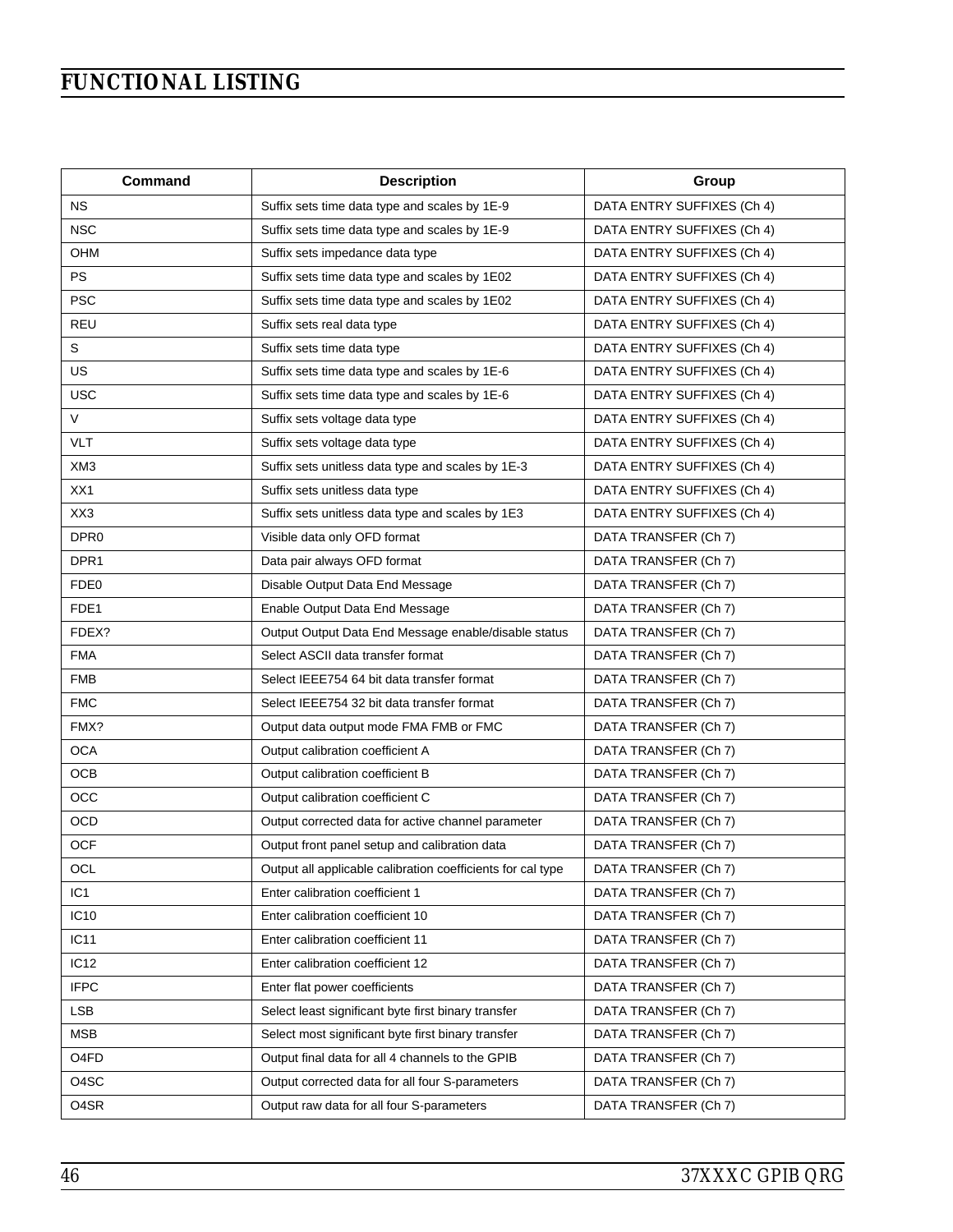| Command          | <b>Description</b>                                 | Group                |
|------------------|----------------------------------------------------|----------------------|
| OAM1             | Output channel 1 active marker value               | DATA TRANSFER (Ch 7) |
| OAM <sub>2</sub> | Output channel 2 active marker value               | DATA TRANSFER (Ch 7) |
| OAM3             | Output channel 3 active marker value               | DATA TRANSFER (Ch 7) |
| OAM4             | Output channel 4 active marker value               | DATA TRANSFER (Ch 7) |
| OC <sub>1</sub>  | Output calibration coefficients 1                  | DATA TRANSFER (Ch 7) |
| OC <sub>10</sub> | Output calibration coefficients 10                 | DATA TRANSFER (Ch 7) |
| OC <sub>11</sub> | Output calibration coefficients 11                 | DATA TRANSFER (Ch 7) |
| OC <sub>12</sub> | Output calibration coefficients 12                 | DATA TRANSFER (Ch 7) |
| OC <sub>2</sub>  | Output calibration coefficients 2                  | DATA TRANSFER (Ch 7) |
| OC <sub>3</sub>  | Output calibration coefficients 3                  | DATA TRANSFER (Ch 7) |
| OC4              | Output calibration coefficients 4                  | DATA TRANSFER (Ch 7) |
| OC <sub>5</sub>  | Output calibration coefficients 5                  | DATA TRANSFER (Ch 7) |
| OC6              | Output calibration coefficients 6                  | DATA TRANSFER (Ch 7) |
| OC7              | Output calibration coefficients 7                  | DATA TRANSFER (Ch 7) |
| OC8              | Output calibration coefficients 8                  | DATA TRANSFER (Ch 7) |
| OC <sub>9</sub>  | Output calibration coefficients 9                  | DATA TRANSFER (Ch 7) |
| <b>ODR</b>       | Output directory listing of the floppy drive       | DATA TRANSFER (Ch 7) |
| <b>ODRH</b>      | Output directory listing of the hard drive         | DATA TRANSFER (Ch 7) |
| ODV              | Output distance values for time domain             | DATA TRANSFER (Ch 7) |
| OEL              | Output error list                                  | DATA TRANSFER (Ch 7) |
| <b>OFD</b>       | Output final data for active channel parameter     | DATA TRANSFER (Ch 7) |
| OFD1             | Output final data for channel 1 parameter          | DATA TRANSFER (Ch 7) |
| OFD <sub>2</sub> | Output final data for channel 2 parameter          | DATA TRANSFER (Ch 7) |
| OFD <sub>3</sub> | Output final data for channel 3 parameter          | DATA TRANSFER (Ch 7) |
| OFD4             | Output final data for channel 4 parameter          | DATA TRANSFER (Ch 7) |
| <b>OFP</b>       | Output current front panel setup                   | DATA TRANSFER (Ch 7) |
| <b>OFPC</b>      | Output flat power coefficients                     | DATA TRANSFER (Ch 7) |
| <b>OFV</b>       | Output frequency values                            | DATA TRANSFER (Ch 7) |
| OGE              | Output extended description of current GPIB error  | DATA TRANSFER (Ch 7) |
| OGL              | Output extended description of previous GPIB error | DATA TRANSFER (Ch 7) |
| OID.             | Output instrument identification string            | DATA TRANSFER (Ch 7) |
| <b>OLM</b>       | Output limits status byte mask                     | DATA TRANSFER (Ch 7) |
| OM <sub>1</sub>  | Output marker 1 value                              | DATA TRANSFER (Ch 7) |
| OM <sub>2</sub>  | Output marker 2 value                              | DATA TRANSFER (Ch 7) |
| OM <sub>3</sub>  | Output marker 3 value                              | DATA TRANSFER (Ch 7) |
| OM4              | Output marker 4 value                              | DATA TRANSFER (Ch 7) |
| OM <sub>5</sub>  | Output marker 5 value                              | DATA TRANSFER (Ch 7) |
| OM <sub>6</sub>  | Output marker 6 value                              | DATA TRANSFER (Ch 7) |
| <b>ONCP</b>      | Output number of points for current calibration    | DATA TRANSFER (Ch 7) |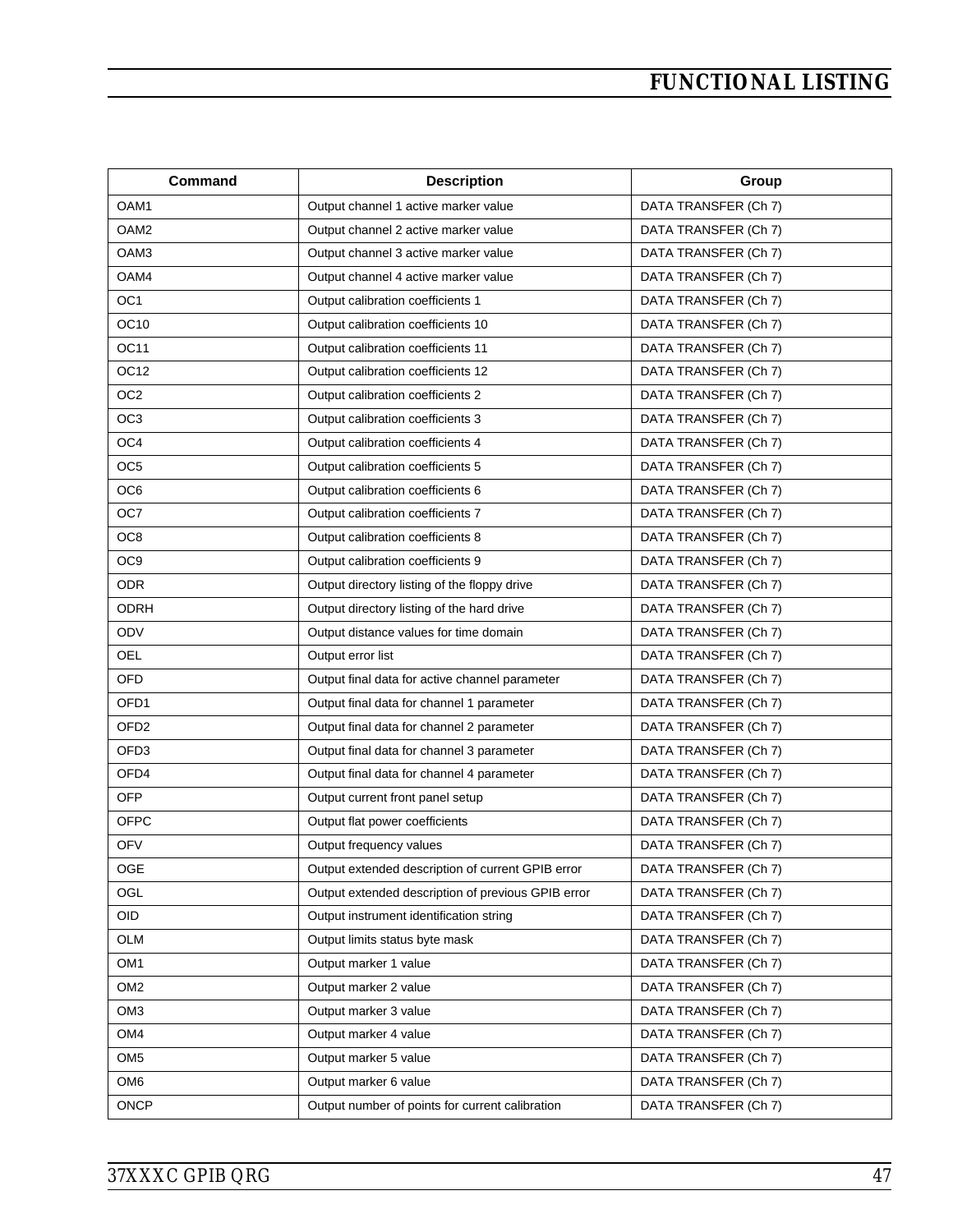| <b>Command</b>   | <b>Description</b>                               | Group                |
|------------------|--------------------------------------------------|----------------------|
| <b>OND</b>       | Output Normalization data                        | DATA TRANSFER (Ch 7) |
| <b>ONE</b>       | Output number of lines in the error list         | DATA TRANSFER (Ch 7) |
| ORD              | Output raw data for active channel parameter     | DATA TRANSFER (Ch 7) |
| OS <sub>1</sub>  | Output front panel setup number 1                | DATA TRANSFER (Ch 7) |
| OS <sub>10</sub> | Output front panel setup number 10               | DATA TRANSFER (Ch 7) |
| OS <sub>2</sub>  | Output front panel setup number 2                | DATA TRANSFER (Ch 7) |
| OS <sub>3</sub>  | Output front panel setup number 3                | DATA TRANSFER (Ch 7) |
| OS <sub>4</sub>  | Output front panel setup number 4                | DATA TRANSFER (Ch 7) |
| OS <sub>5</sub>  | Output front panel setup number 5                | DATA TRANSFER (Ch 7) |
| OS <sub>6</sub>  | Output front panel setup number 6                | DATA TRANSFER (Ch 7) |
| OS7              | Output front panel setup number 7                | DATA TRANSFER (Ch 7) |
| OS <sub>8</sub>  | Output front panel setup number 8                | DATA TRANSFER (Ch 7) |
| OS <sub>9</sub>  | Output front panel setup number 9                | DATA TRANSFER (Ch 7) |
| OSL              | Output service log                               | DATA TRANSFER (Ch 7) |
| XSB?             | Output byte order for output data LSB or MSB     | DATA TRANSFER (Ch 7) |
| <b>ALC</b>       | Perform ALC loop internal calibration            | DIAGNOSTICS (Ch 8)   |
| <b>DBP</b>       | Select distance bandpass mode for active channel | DIAGNOSTICS (Ch 8)   |
| <b>DCA</b>       | Select automatic DC term calculation for lowpass | DIAGNOSTICS (Ch 8)   |
| <b>DCO</b>       | Select open for DC term for lowpass              | DIAGNOSTICS (Ch 8)   |
| <b>DLP</b>       | Select distance lowpass mode for active channel  | DIAGNOSTICS (Ch 8)   |
| <b>DRL</b>       | Diagnostic read latch                            | DIAGNOSTICS (Ch 8)   |
| <b>DVM</b>       | Enter DVM channel number                         | DIAGNOSTICS (Ch 8)   |
| <b>DWL</b>       | Diagnostic write latch                           | DIAGNOSTICS (Ch 8)   |
| <b>EDG</b>       | End diagnostics mode                             | DIAGNOSTICS (Ch 8)   |
| <b>EXD</b>       | Display external A/D input                       | DIAGNOSTICS (Ch 8)   |
| <b>FLC</b>       | Source frequency linearity internal calibration  | DIAGNOSTICS (Ch 8)   |
| FPX?             | Output flat power correction on/off status       | DIAGNOSTICS (Ch 8)   |
| LO <sub>25</sub> | Select LO2 offset D/A voltage testing            | DIAGNOSTICS (Ch 8)   |
| <b>IFB</b>       | Select 1st IF bandpass testing                   | DIAGNOSTICS (Ch 8)   |
| L <sub>1</sub> C | Perform LO1 internal calibration                 | DIAGNOSTICS (Ch 8)   |
| L2C              | Perform LO2 internal calibration                 | DIAGNOSTICS (Ch 8)   |
| LKS0             | Disable lock search mode                         | DIAGNOSTICS (Ch 8)   |
| LKS1             | Enable lock search mode                          | DIAGNOSTICS (Ch 8)   |
| LO11             | Select LO1 phase lock voltage testing            | DIAGNOSTICS (Ch 8)   |
| LO12             | Select LO1 D/A voltage testing                   | DIAGNOSTICS (Ch 8)   |
| LO <sub>21</sub> | Select LO2 main phase lock voltage testing       | DIAGNOSTICS (Ch 8)   |
| LO <sub>22</sub> | Select LO2 offset phase lock voltage testing     | DIAGNOSTICS (Ch 8)   |
| LO <sub>23</sub> | Select LO2 DDS phase lock voltage testing        | DIAGNOSTICS (Ch 8)   |
| LO <sub>24</sub> | Select LO2 main D/A voltage testing              | DIAGNOSTICS (Ch 8)   |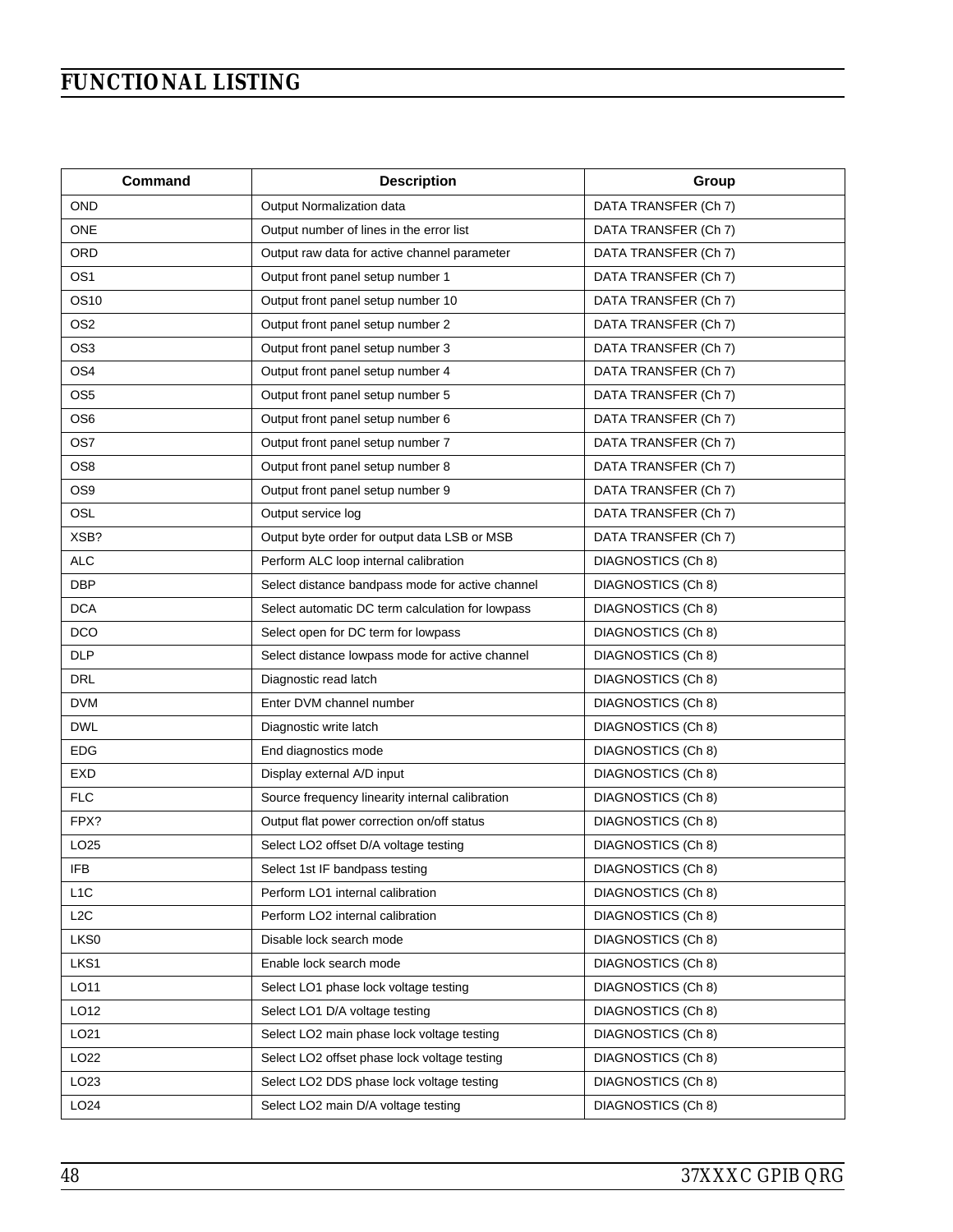| <b>Command</b>     | <b>Description</b>                                    | Group                       |
|--------------------|-------------------------------------------------------|-----------------------------|
| <b>NRD</b>         | Display non-ratioed parameters on 4 channels          | DIAGNOSTICS (Ch 8)          |
| P <sub>2</sub> ALC | Perform Port 2 ALC loop internal calibration          | DIAGNOSTICS (Ch 8)          |
| <b>PSL</b>         | Print the service log                                 | DIAGNOSTICS (Ch 8)          |
| <b>SDG</b>         | Start diagnostics mode                                | DIAGNOSTICS (Ch 8)          |
| <b>SDR</b>         | Select standard receiver mode                         | DIAGNOSTICS (Ch 8)          |
| <b>SLT</b>         | Perform SLT internal calibration                      | DIAGNOSTICS (Ch 8)          |
| SRC1               | Select source linearity voltage testing               | DIAGNOSTICS (Ch 8)          |
| ADRIVE             | Select the floppy drive as the default drive          | <b>DISK FUNCTION (Ch 8)</b> |
| CD                 | Change default directory                              | <b>DISK FUNCTION (Ch 8)</b> |
| <b>CDRIVE</b>      | Select the hard disk as the default drive             | DISK FUNCTION (Ch 8)        |
| <b>COPY</b>        | Copy a files contents to another file                 | DISK FUNCTION (Ch 8)        |
| CWD?               | Output current working directory string               | DISK FUNCTION (Ch 8)        |
| <b>DEL</b>         | Delete a file from disk                               | <b>DISK FUNCTION (Ch 8)</b> |
| <b>DIR</b>         | Output a directory listing to the GPIB                | DISK FUNCTION (Ch 8)        |
| <b>DISKRD</b>      | Output disk file data to the GPIB                     | DISK FUNCTION (Ch 8)        |
| <b>DISKWR</b>      | Write GPIB data to a disk file                        | DISK FUNCTION (Ch 8)        |
| EXISTD?            | Output directory existence information                | DISK FUNCTION (Ch 8)        |
| EXISTF?            | Output file existence information                     | DISK FUNCTION (Ch 8)        |
| <b>INT</b>         | Initialize (format) floppy disk                       | DISK FUNCTION (Ch 8)        |
| LDARF              | Load adapter removal files from disk and calibrate    | <b>DISK FUNCTION (Ch 8)</b> |
| <b>LKT</b>         | Load calibration kit information from floppy disk     | DISK FUNCTION (Ch 8)        |
| <b>MD</b>          | Create a new disk directory                           | DISK FUNCTION (Ch 8)        |
| <b>PDR</b>         | Print directory listing of the floppy drive           | DISK FUNCTION (Ch 8)        |
| <b>PDRH</b>        | Print directory listing of the hard drive             | <b>DISK FUNCTION (Ch 8)</b> |
| <b>PGT</b>         | Plot graticule                                        | DISK FUNCTION (Ch 8)        |
| <b>RD</b>          | Remove a disk directory                               | <b>DISK FUNCTION (Ch 8)</b> |
| <b>RECALL</b>      | Recall a data file from disk to a task                | <b>DISK FUNCTION (Ch 8)</b> |
| SAVE               | Save a data file to disk                              | <b>DISK FUNCTION (Ch 8)</b> |
| <b>SAVEGC</b>      | Save text format gain compression data to disk        | DISK FUNCTION (Ch 8)        |
| ADD                | Select addition as trace math for active channel      | DISPLAY (Ch 4)              |
| APR                | Enter group delay aperture setting on active channel  | DISPLAY (Ch 4)              |
| APR?               | Output group delay aperture setting on active channel | DISPLAY (Ch 4)              |
| ASC                | Autoscale the active channel display                  | DISPLAY (Ch 4)              |
| <b>ASP</b>         | Enter polar stop sweep position angle                 | DISPLAY (Ch 4)              |
| ASP?               | Output polar stop sweep position angle                | DISPLAY (Ch 4)              |
| AST                | Enter polar start sweep position angle                | DISPLAY (Ch 4)              |
| AST?               | Output polar start sweep position angle               | DISPLAY (Ch 4)              |
| <b>DAT</b>         | Display data only on active channel                   | DISPLAY (Ch 4)              |
| DAT?               | Output trace memory display mode                      | DISPLAY (Ch 4)              |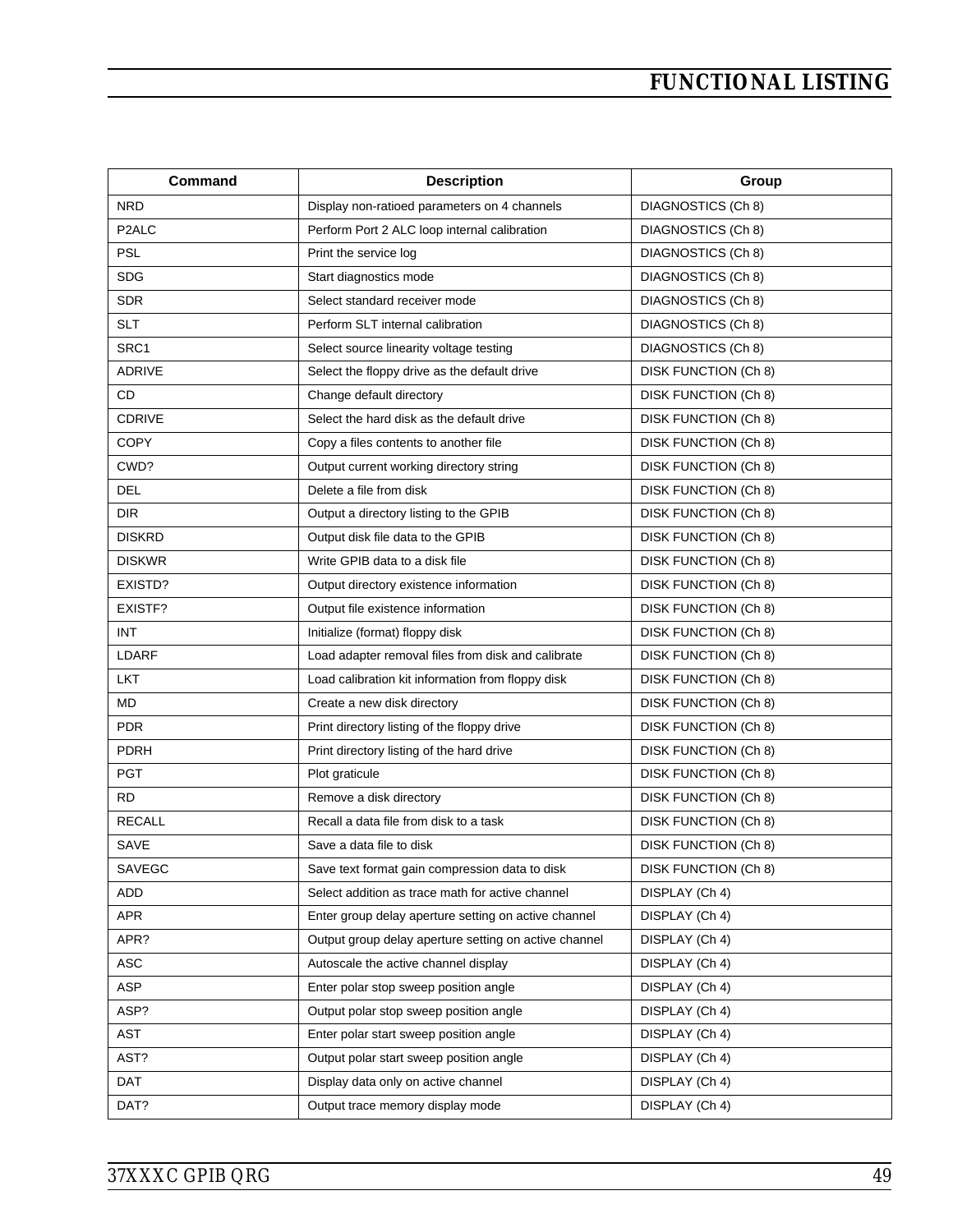| Command           | <b>Description</b>                                                | Group          |
|-------------------|-------------------------------------------------------------------|----------------|
| <b>DIA</b>        | Select air as active dielectric                                   | DISPLAY (Ch 4) |
| <b>DIE</b>        | Enter a dielectric value                                          | DISPLAY (Ch 4) |
| <b>DIM</b>        | Select microporous teflon as active dielectric                    | DISPLAY (Ch 4) |
| <b>DIP</b>        | Select polyethylene as active dielectric                          | DISPLAY (Ch 4) |
| DIT               | Select Teflon as active dielectric                                | DISPLAY (Ch 4) |
| <b>DIV</b>        | Select division as trace math for active channel                  | DISPLAY (Ch 4) |
| DIX?              | Output dielectric constant                                        | DISPLAY (Ch 4) |
| <b>DLA</b>        | Select group delay display for active channel                     | DISPLAY (Ch 4) |
| <b>DNM</b>        | Display data normalized to trace memory on active chan-<br>nel    | DISPLAY (Ch 4) |
| <b>DTM</b>        | Display measurement data and trace memory on active<br>channel    | DISPLAY (Ch 4) |
| GRF?              | Output graph type for active channel                              | DISPLAY (Ch 4) |
| <b>IMG</b>        | Select imaginary display for active channel                       | DISPLAY (Ch 4) |
| <b>ISC</b>        | Enter scale and select inverted compressed Smith Chart<br>display | DISPLAY (Ch 4) |
| <b>ISE</b>        | Enter scale and select inverted expanded Smith Chart<br>display   | DISPLAY (Ch 4) |
| <b>ISM</b>        | Select normal inverted Smith Chart for active channel             | DISPLAY (Ch 4) |
| <b>LIN</b>        | Select linear magnitude display for active channel                | DISPLAY (Ch 4) |
| LPH               | Select linear magnitude and phase display for active<br>channel   | DISPLAY (Ch 4) |
| MAG               | Select log magnitude display for active channel                   | DISPLAY (Ch 4) |
| <b>MEM</b>        | Display trace memory on active channel                            | DISPLAY (Ch 4) |
| <b>MIN</b>        | Select subtraction as trace math for active channel               | DISPLAY (Ch 4) |
| <b>MOSET</b>      | Enter constant offset log magnitude for active channel            | DISPLAY (Ch 4) |
| MOSET?            | Output constant offset log magnitude for active channel           | DISPLAY (Ch 4) |
| <b>MPH</b>        | Select log magnitude and phase display for active chan-<br>nel    | DISPLAY (Ch 4) |
| MTH?              | Output trace math math type                                       | DISPLAY (Ch 4) |
| <b>MUL</b>        | Select multiplication as trace math for active channel            | DISPLAY (Ch 4) |
| OFF               | Enter offset value for top graph of active channel                | DISPLAY (Ch 4) |
| OFF?              | Output offset value for top graph of active channel               | DISPLAY (Ch 4) |
| OFF <sub>2</sub>  | Enter offset value for bottom graph of active channel             | DISPLAY (Ch 4) |
| OFF <sub>2?</sub> | Output offset value for bottom graph of active channel            | DISPLAY (Ch 4) |
| PCP               | Select measurement phase polar chart mode                         | DISPLAY (Ch 4) |
| <b>PCS</b>        | Select sweep position polar chart mode                            | DISPLAY (Ch 4) |
| PCX?              | Output polar chart mode                                           | DISPLAY (Ch 4) |
| PHA               | Select phase display for active channel                           | DISPLAY (Ch 4) |
| <b>PHO</b>        | Enter phase offset for display channel                            | DISPLAY (Ch 4) |
| PHO?              | Output phase offset for display channel                           | DISPLAY (Ch 4) |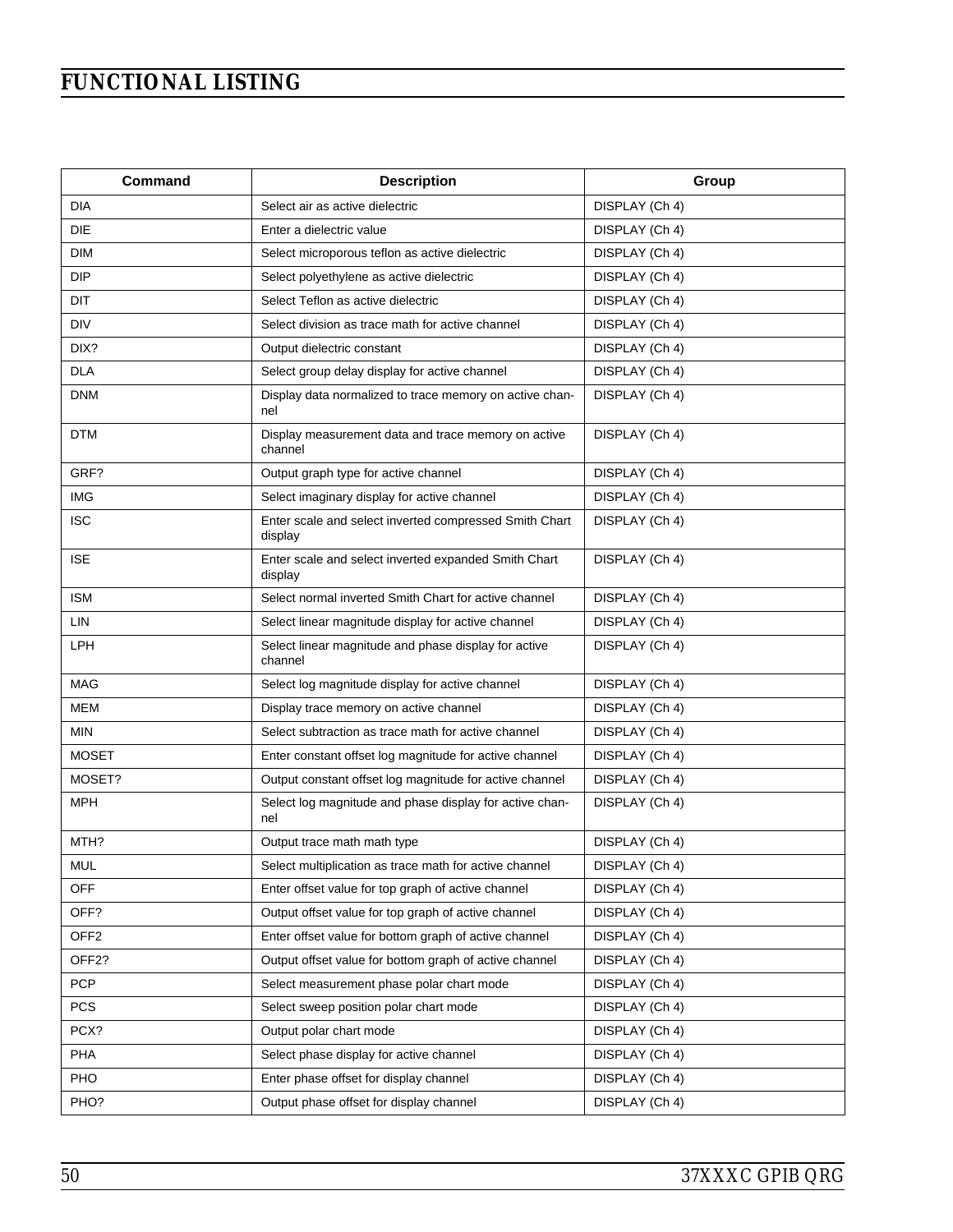| Command           | <b>Description</b>                                              | Group                     |
|-------------------|-----------------------------------------------------------------|---------------------------|
| <b>PLG</b>        | Select log polar display for active channel                     | DISPLAY (Ch 4)            |
| <b>PLR</b>        | Select linear polar display for active channel                  | DISPLAY (Ch 4)            |
| <b>POSET</b>      | Enter constant offset phase for active channel                  | DISPLAY (Ch 4)            |
| POSET?            | Output constant offset phase for active channel                 | DISPLAY (Ch 4)            |
| <b>POW</b>        | Select power out display for active channel                     | DISPLAY (Ch 4)            |
| <b>RDA</b>        | Select automatic reference delay calculation                    | DISPLAY (Ch 4)            |
| <b>RDD</b>        | Enter reference delay in distance for active channel            | DISPLAY (Ch 4)            |
| RDD?              | Output reference delay in distance for active channel           | DISPLAY (Ch 4)            |
| <b>RDT</b>        | Enter reference delay in time for active channel                | DISPLAY (Ch 4)            |
| RDT?              | Output reference delay in time for active channel               | DISPLAY (Ch 4)            |
| <b>REF</b>        | Enter reference line for top graph of active channel            | DISPLAY (Ch 4)            |
| REF?              | Output reference line for top graph of active channel           | DISPLAY (Ch 4)            |
| REF <sub>2</sub>  | Enter reference line for bottom graph of active channel         | DISPLAY (Ch 4)            |
| REF2?             | Output reference line for bottom graph of active channel        | DISPLAY (Ch 4)            |
| <b>REL</b>        | Select real display for active channel                          | DISPLAY (Ch 4)            |
| <b>RIM</b>        | Select real and imaginary display for active channel            | DISPLAY (Ch 4)            |
| <b>SCL</b>        | Enter Scale Resolution for top graph of active channel          | DISPLAY (Ch 4)            |
| SCL?              | Output Scale Resolution for top graph of active channel         | DISPLAY (Ch 4)            |
| SCL <sub>2</sub>  | Enter Scale Resolution for bottom graph of active chan-<br>nel  | DISPLAY (Ch 4)            |
| SCL <sub>2?</sub> | Output Scale Resolution for bottom graph of active chan-<br>nel | DISPLAY (Ch 4)            |
| <b>SETUP</b>      | Display setup menu                                              | DISPLAY (Ch 4)            |
| <b>SMC</b>        | Enter scale and select compressed Smith Chart display           | DISPLAY (Ch 4)            |
| <b>SME</b>        | Enter scale and select expanded Smith Chart display             | DISPLAY (Ch 4)            |
| SMI               | Select normal Smith Chart for active channel                    | DISPLAY (Ch 4)            |
| STD.              | Store trace to memory on active channel                         | DISPLAY (Ch 4)            |
| <b>SWR</b>        | Select SWR display for active channel                           | DISPLAY (Ch 4)            |
| AOF               | Turn averaging off                                              | <b>ENHANCEMENT (Ch 4)</b> |
| AOF?              | Output averaging on/off status                                  | <b>ENHANCEMENT (Ch 4)</b> |
| <b>AON</b>        | Turn averaging on                                               | <b>ENHANCEMENT (Ch 4)</b> |
| AVG               | Enter averaging count and turn on                               | ENHANCEMENT (Ch 4)        |
| AVG?              | Output averaging count                                          | <b>ENHANCEMENT (Ch 4)</b> |
| IF <sub>1</sub>   | Select 10 Hz IF bandwidth                                       | ENHANCEMENT (Ch 4)        |
| IF <sub>2</sub>   | Select 100 Hz IF bandwidth                                      | <b>ENHANCEMENT (Ch 4)</b> |
| IF <sub>3</sub>   | Select 1 KHz IF bandwidth                                       | ENHANCEMENT (Ch 4)        |
| IF4               | Select 10 KHz IF bandwidth                                      | ENHANCEMENT (Ch 4)        |
| IFA               | Select 30 KHz IF bandwidth                                      | ENHANCEMENT (Ch 4)        |
| IFM               | Select 10 Hz IF bandwidth                                       | ENHANCEMENT (Ch 4)        |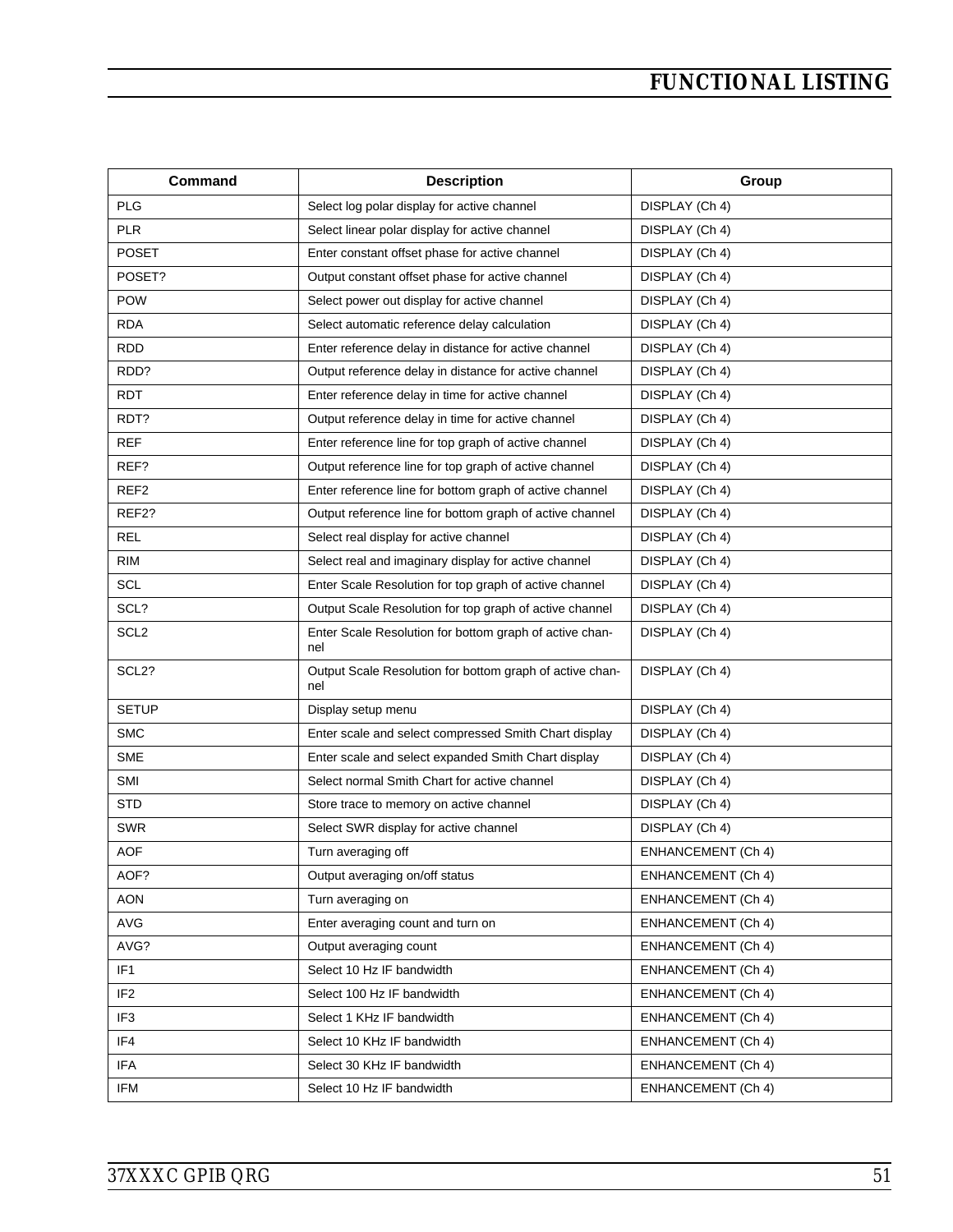| Command          | <b>Description</b>                                                | Group                          |
|------------------|-------------------------------------------------------------------|--------------------------------|
| IFN              | Select 1 KHz IF bandwidth                                         | <b>ENHANCEMENT (Ch 4)</b>      |
| <b>IFR</b>       | Select 100 Hz IF bandwidth                                        | <b>ENHANCEMENT (Ch 4)</b>      |
| IFX?             | Output IF bandwidth                                               | <b>ENHANCEMENT (Ch 4)</b>      |
| <b>MEASDLY</b>   | Set Measurement Delay time                                        | <b>ENHANCEMENT (Ch 4)</b>      |
| MEASDLY?         | Output Measurement Delay time                                     | ENHANCEMENT (Ch 4)             |
| MEASDLY0         | Disable Measurement Delay                                         | <b>ENHANCEMENT (Ch 4)</b>      |
| MEASDLY1         | <b>Enable Measurement Delay</b>                                   | <b>ENHANCEMENT (Ch 4)</b>      |
| MEASDLYX?        | Output Measurement Delay on/off status                            | <b>ENHANCEMENT (Ch 4)</b>      |
| <b>PTAVG</b>     | Set averaging type to point-by-point averaging                    | ENHANCEMENT (Ch 4)             |
| <b>RSTAVG</b>    | Reset the sweep-by-sweep averaging sweep count                    | <b>ENHANCEMENT (Ch 4)</b>      |
| <b>SOF</b>       | Turn off smoothing                                                | <b>ENHANCEMENT (Ch 4)</b>      |
| SOF?             | Output smoothing on/off status                                    | ENHANCEMENT (Ch 4)             |
| SON              | Enter smoothing value and turn on                                 | <b>ENHANCEMENT (Ch 4)</b>      |
| SON?             | Output smoothing value                                            | <b>ENHANCEMENT (Ch 4)</b>      |
| <b>SPLN</b>      | Select normal source lock polarity                                | <b>ENHANCEMENT (Ch 4)</b>      |
| <b>SPLR</b>      | Select reverse source lock polarity                               | <b>ENHANCEMENT (Ch 4)</b>      |
| SPLX?            | Output source lock polarity normal/reverse status                 | <b>ENHANCEMENT (Ch 4)</b>      |
| SPR <sub>0</sub> | Turn spur reduction off                                           | <b>ENHANCEMENT (Ch 4)</b>      |
| SPR1             | Turn spur reduction on                                            | <b>ENHANCEMENT (Ch 4)</b>      |
| SPRX?            | Output spur reduction on/off status                               | <b>ENHANCEMENT (Ch 4)</b>      |
| <b>SWAVG</b>     | Set averaging type to sweep-by-sweep averaging                    | <b>ENHANCEMENT (Ch 4)</b>      |
| SWAVG?           | Output averaging type (sweep-by-sweep or<br>point-by-point)       | <b>ENHANCEMENT (Ch 4)</b>      |
| FCW <sub>0</sub> | Turn fast CW measurement mode off                                 | FAST CW (Ch 7)                 |
| FCW <sub>1</sub> | Turn fast CW measurement mode on                                  | FAST CW (Ch 7)                 |
| FCW <sub>2</sub> | Turn Fast CW mode 2 on                                            | FAST CW (Ch 7)                 |
| FCWX?            | Output fast CW measurement mode on/off status                     | FAST CW (Ch 7)                 |
| CALR             | Perform receiver cal for gain compression testing                 | <b>GAIN COMPRESSION (Ch 9)</b> |
| DSPS21           | Select Gain Compression bottom graph displays S21                 | GAIN COMPRESSION (Ch 9)        |
| DSPS21?          | Output Gain Compression bottom graph selection Nor-<br>malized/S2 | GAIN COMPRESSION (Ch 9)        |
| <b>GCMP</b>      | Enter gain compression point search value                         | GAIN COMPRESSION (Ch 9)        |
| GCMP?            | Output gain compression point search value                        | GAIN COMPRESSION (Ch 9)        |
| <b>IPSC</b>      | Enter power sweep linearity calibration coefficients              | GAIN COMPRESSION (Ch 9)        |
| <b>MFGCT</b>     | Start multiple frequency swept power gain compression<br>test     | GAIN COMPRESSION (Ch 9)        |
| <b>NOFST</b>     | Enter nominal offset value for external gain                      | GAIN COMPRESSION (Ch 9)        |
| NOFST?           | Output nominal offset value for external gain                     | GAIN COMPRESSION (Ch 9)        |
| <b>NRMS</b>      | Normalize S21 for gain compression testing                        | GAIN COMPRESSION (Ch 9)        |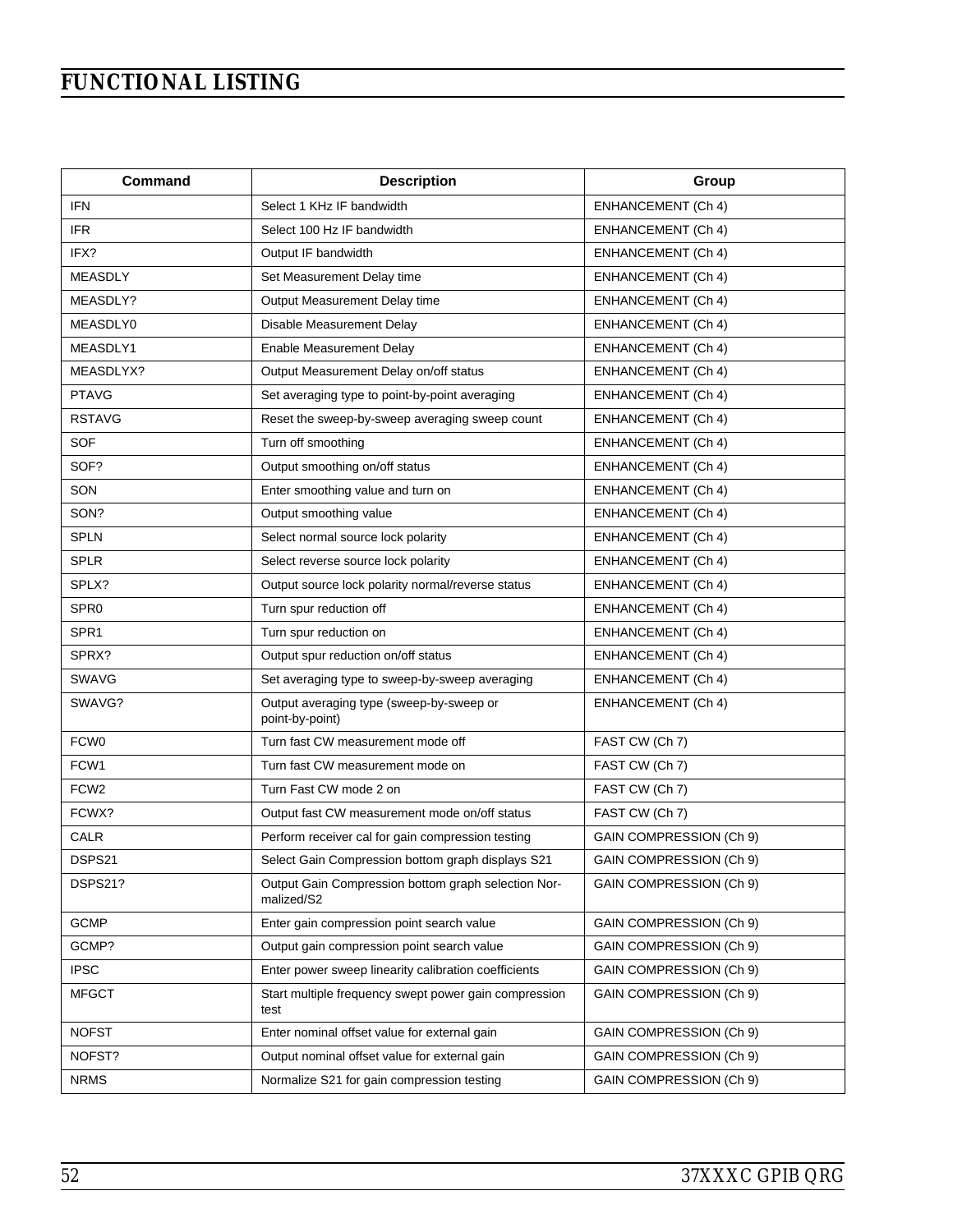| Command        | <b>Description</b>                                                | Group                   |
|----------------|-------------------------------------------------------------------|-------------------------|
| NRMS21         | Select Gain Compression bottom graph displays Normal-<br>ized S21 | GAIN COMPRESSION (Ch 9) |
| <b>OPSC</b>    | Output power sweep linearity calibration coefficients             | GAIN COMPRESSION (Ch 9) |
| PSCNFRQ?       | Output the power sweep linearity cal number of fre-<br>quency poi | GAIN COMPRESSION (Ch 9) |
| PSCNPWR?       | Output the power sweep linearity cal number of power<br>points    | GAIN COMPRESSION (Ch 9) |
| PSCSTEP?       | Output the power sweep linearity cal power step size              | GAIN COMPRESSION (Ch 9) |
| <b>PSPWR</b>   | Enter power sweep off power level                                 | GAIN COMPRESSION (Ch 9) |
| PSPWR?         | Output power sweep off power level                                | GAIN COMPRESSION (Ch 9) |
| <b>PSTEP</b>   | Enter power sweep step size                                       | GAIN COMPRESSION (Ch 9) |
| PSTEP?         | Output power sweep step size                                      | GAIN COMPRESSION (Ch 9) |
| <b>PSTOP</b>   | Enter power sweep stop power                                      | GAIN COMPRESSION (Ch 9) |
| PSTOP?         | Output power sweep stop power                                     | GAIN COMPRESSION (Ch 9) |
| <b>PSTRT</b>   | Enter power sweep start power                                     | GAIN COMPRESSION (Ch 9) |
| PSTRT?         | Output power sweep start power                                    | GAIN COMPRESSION (Ch 9) |
| <b>PSWC</b>    | Perform power sweep linearity calibration                         | GAIN COMPRESSION (Ch 9) |
| PSWC0          | Turn power sweep linearity calibration off                        | GAIN COMPRESSION (Ch 9) |
| PSWC1          | Turn power sweep linearity calibration on                         | GAIN COMPRESSION (Ch 9) |
| PSWCX?         | Output power sweep linearity calibration on/off status            | GAIN COMPRESSION (Ch 9) |
| PSWP0          | Turn power sweep off                                              | GAIN COMPRESSION (Ch 9) |
| PSWP1          | Turn power sweep on                                               | GAIN COMPRESSION (Ch 9) |
| PSWPX?         | Output power sweep on/off status                                  | GAIN COMPRESSION (Ch 9) |
| <b>RSTGC</b>   | Reset gain compression parameters to default                      | GAIN COMPRESSION (Ch 9) |
| <b>SFGCA</b>   | Select swept frequency gain compression application               | GAIN COMPRESSION (Ch 9) |
| <b>SFGCT</b>   | Start swept frequency gain compression test                       | GAIN COMPRESSION (Ch 9) |
| <b>SPAMPMT</b> | Start swept power gain compression AM/PM test                     | GAIN COMPRESSION (Ch 9) |
| <b>SPGCA</b>   | Select swept power gain compression application                   | GAIN COMPRESSION (Ch 9) |
| <b>SPGCT</b>   | Start swept power gain compression test                           | GAIN COMPRESSION (Ch 9) |
| <b>UNDOGC</b>  | Exit gain compression and undo changes                            | GAIN COMPRESSION (Ch 9) |
| <b>BMPB</b>    | Select Black on White as bitmap type                              | HARD COPY (Ch 8)        |
| <b>BMPC</b>    | Select Color on White as bitmap type                              | HARD COPY (Ch 8)        |
| <b>BMPT</b>    | Select true color as bitmap type                                  | HARD COPY (Ch 8)        |
| <b>DPN</b>     | Enter pen number for data                                         | HARD COPY (Ch 8)        |
| DPN?           | Output pen number for data                                        | HARD COPY (Ch 8)        |
| <b>FFD</b>     | Send form feed to printer and stop print/plot                     | HARD COPY (Ch 8)        |
| LOC            | Enter string for operator comment                                 | HARD COPY (Ch 8)        |
| LOC?           | Output string for operator comment                                | HARD COPY (Ch 8)        |
| LOGO?          | Output hard copy logo selection standard/user defined             | HARD COPY (Ch 8)        |
| LOGO0          | Turn hard copy logo off                                           | HARD COPY (Ch 8)        |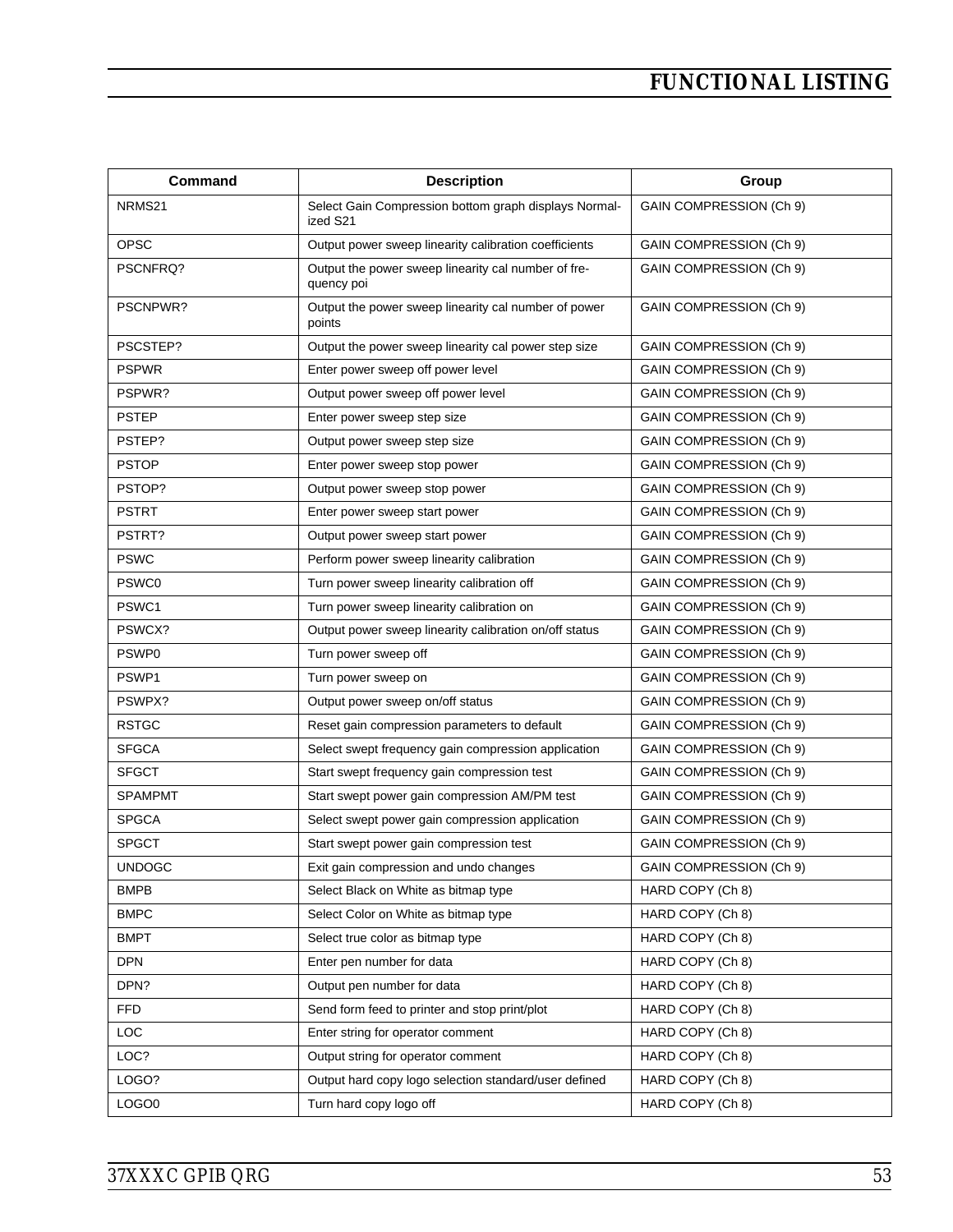| Command           | <b>Description</b>                                               | Group            |
|-------------------|------------------------------------------------------------------|------------------|
| LOGO1             | Turn hard copy logo on                                           | HARD COPY (Ch 8) |
| <b>LOGOS</b>      | Select standard hard copy logo                                   | HARD COPY (Ch 8) |
| LOGOU             | Select user defined hard copy logo                               | HARD COPY (Ch 8) |
| LOGOX?            | Output hard copy logo on/off status                              | HARD COPY (Ch 8) |
| <b>ODAT</b>       | Output hard copy tabular data to GPIB                            | HARD COPY (Ch 8) |
| <b>GPN</b>        | Enter pen number for graticule                                   | HARD COPY (Ch 8) |
| GPN?              | Output pen number for graticule                                  | HARD COPY (Ch 8) |
| HD <sub>0</sub>   | Turn off tabular data headers and page formatting                | HARD COPY (Ch 8) |
| HD1               | Turn on tabular data headers and page formatting                 | HARD COPY (Ch 8) |
| <b>HIST0</b>      | Turns off GPIB history writing to disk                           | HARD COPY (Ch 8) |
| HIST1             | Turns on GPIB history writing to disk                            | HARD COPY (Ch 8) |
| HISTX?            | Outputs the history writes to hard disk enable/disable<br>status | HARD COPY (Ch 8) |
| <b>HPN</b>        | Enter pen number for header                                      | HARD COPY (Ch 8) |
| HPN?              | Output pen number for header                                     | HARD COPY (Ch 8) |
| LAND              | Select landscape mode for output plot                            | HARD COPY (Ch 8) |
| LDT <sub>0</sub>  | Disable printing date/time                                       | HARD COPY (Ch 8) |
| LDT1              | Enable printing date/time                                        | HARD COPY (Ch 8) |
| <b>LMS</b>        | Enter string for DUT model/serial number                         | HARD COPY (Ch 8) |
| LMS?              | Output string for DUT model/serial number                        | HARD COPY (Ch 8) |
| <b>LNM</b>        | Enter string for operator name                                   | HARD COPY (Ch 8) |
| LNM?              | Output string for operator name                                  | HARD COPY (Ch 8) |
| <b>MPN</b>        | Enter pen number for markers and limits                          | HARD COPY (Ch 8) |
| MPN?              | Output pen number for markers and limits                         | HARD COPY (Ch 8) |
| OBMP              | Output the display as a bitmap                                   | HARD COPY (Ch 8) |
| <b>OGCTXT</b>     | Output text format gain compression data to GPIB                 | HARD COPY (Ch 8) |
| OHDR              | Output hard copy header information to GPIB                      | HARD COPY (Ch 8) |
| OHGL              | Output HPGL format data to GPIB                                  | HARD COPY (Ch 8) |
| OS <sub>2</sub> P | Output S2P format data to GPIB                                   | HARD COPY (Ch 8) |
| <b>OTXT</b>       | Output text format data to GPIB                                  | HARD COPY (Ch 8) |
| <b>PBL</b>        | Select 1/4 size plot bottom left corner                          | HARD COPY (Ch 8) |
| <b>PBR</b>        | Select 1/4 size plot bottom right corner                         | HARD COPY (Ch 8) |
| <b>PFL</b>        | Select full-size plot                                            | HARD COPY (Ch 8) |
| <b>PFS</b>        | Print full screen image                                          | HARD COPY (Ch 8) |
| <b>PFSC</b>       | Configure for printing entire screen graphic image               | HARD COPY (Ch 8) |
| <b>PGR</b>        | Print graph area screen image                                    | HARD COPY (Ch 8) |
| <b>PGRC</b>       | Configure for printing data area graphic image                   | HARD COPY (Ch 8) |
| <b>PGTC</b>       | Configure for plotting graticule                                 | HARD COPY (Ch 8) |
| <b>PLD</b>        | Plot data area only                                              | HARD COPY (Ch 8) |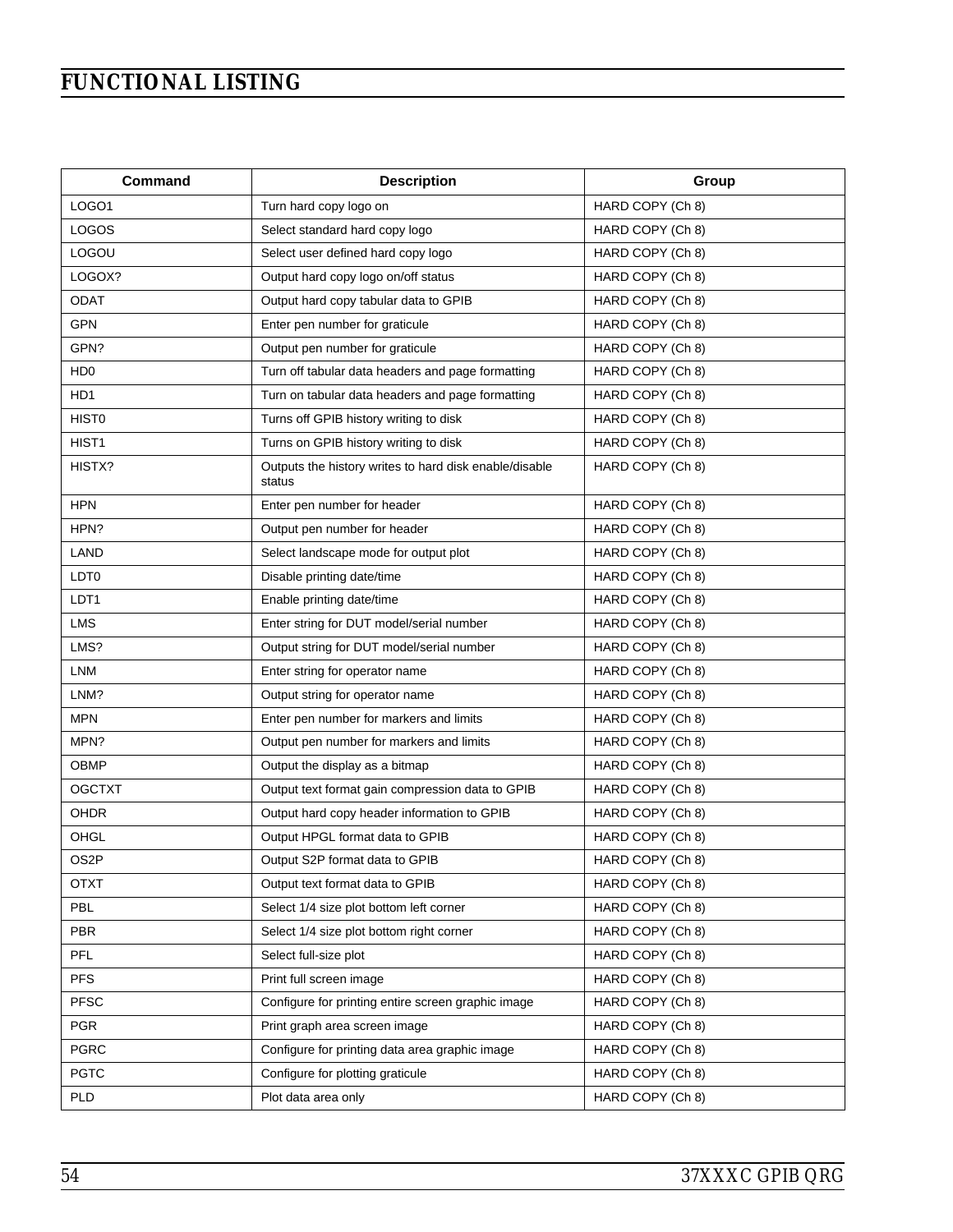| Command         | <b>Description</b>                                         | Group             |
|-----------------|------------------------------------------------------------|-------------------|
| <b>PLDC</b>     | Configure for plotting data area                           | HARD COPY (Ch 8)  |
| <b>PLH</b>      | Plot header                                                | HARD COPY (Ch 8)  |
| <b>PLHC</b>     | Configure for plotting header                              | HARD COPY (Ch 8)  |
| <b>PLM</b>      | Plot markers and limits                                    | HARD COPY (Ch 8)  |
| <b>PLMC</b>     | Configure for plotting markers and limits                  | HARD COPY (Ch 8)  |
| PLO?            | Output plot mode portrait or landscape                     | HARD COPY (Ch 8)  |
| <b>PLS</b>      | Plot entire screen                                         | HARD COPY (Ch 8)  |
| <b>PLSC</b>     | Configure for plotting entire screen                       | HARD COPY (Ch 8)  |
| PLT             | Plot data traces only                                      | HARD COPY (Ch 8)  |
| <b>PLTC</b>     | Configure for plotting data traces                         | HARD COPY (Ch 8)  |
| <b>PMK</b>      | Print tabular data for Markers                             | HARD COPY (Ch 8)  |
| <b>PMKC</b>     | Configure for printing tabular data for markers            | HARD COPY (Ch 8)  |
| <b>PMN</b>      | Plot menu                                                  | HARD COPY (Ch 8)  |
| <b>PMNC</b>     | Configure for plotting menu                                | HARD COPY (Ch 8)  |
| <b>PMT</b>      | Print tabular data for traces and markers                  | HARD COPY (Ch 8)  |
| <b>PMTC</b>     | Configure for printing tabular data for traces and markers | HARD COPY (Ch 8)  |
| <b>PORT</b>     | Select portrait mode for output plot                       | HARD COPY (Ch 8)  |
| <b>PST</b>      | Stop print/plot                                            | HARD COPY (Ch 8)  |
| PT <sub>0</sub> | Set tabular printout points skipped to 0                   | HARD COPY (Ch 8)  |
| PT <sub>1</sub> | Set tabular printout points skipped to 1                   | HARD COPY (Ch 8)  |
| PT <sub>2</sub> | Set tabular printout points skipped to 2                   | HARD COPY (Ch 8)  |
| PT <sub>3</sub> | Set tabular printout points skipped to 3                   | HARD COPY (Ch 8)  |
| PT4             | Set tabular printout points skipped to 4                   | HARD COPY (Ch 8)  |
| PT <sub>5</sub> | Set tabular printout points skipped to 5                   | HARD COPY (Ch 8)  |
| PT <sub>6</sub> | Set tabular printout points skipped to 6                   | HARD COPY (Ch 8)  |
| PT7             | Set tabular printout points skipped to 7                   | HARD COPY (Ch 8)  |
| PT <sub>8</sub> | Set tabular printout points skipped to 8                   | HARD COPY (Ch 8)  |
| PT <sub>9</sub> | Set tabular printout points skipped to 9                   | HARD COPY (Ch 8)  |
| <b>PTB</b>      | Print tabular data for Traces                              | HARD COPY (Ch 8)  |
| <b>PTBC</b>     | Configure for printing tabular data for traces             | HARD COPY (Ch 8)  |
| PTL             | Select 1/4 size plot top left corner                       | HARD COPY (Ch 8)  |
| <b>PTR</b>      | Select 1/4 size plot top right corner                      | HARD COPY (Ch 8)  |
| SPD             | Enter pen speed percentage                                 | HARD COPY (Ch 8)  |
| <b>TPN</b>      | Enter pen number for trace overlay data                    | HARD COPY (Ch 8)  |
| TPN?            | Output pen number for trace overlay data                   | HARD COPY (Ch 8)  |
| *CLS            | Clear status bytes and structures                          | IEEE 488.2 (Ch 7) |
| *DDT            | Enter the 488.2 Define Device Trigger command string       | IEEE 488.2 (Ch 7) |
| *DDT?           | Output the 488.2 Define Device Trigger command string      | IEEE 488.2 (Ch 7) |
| *ESE            | Enter the 488.2 Standard Event Status Enable mask          | IEEE 488.2 (Ch 7) |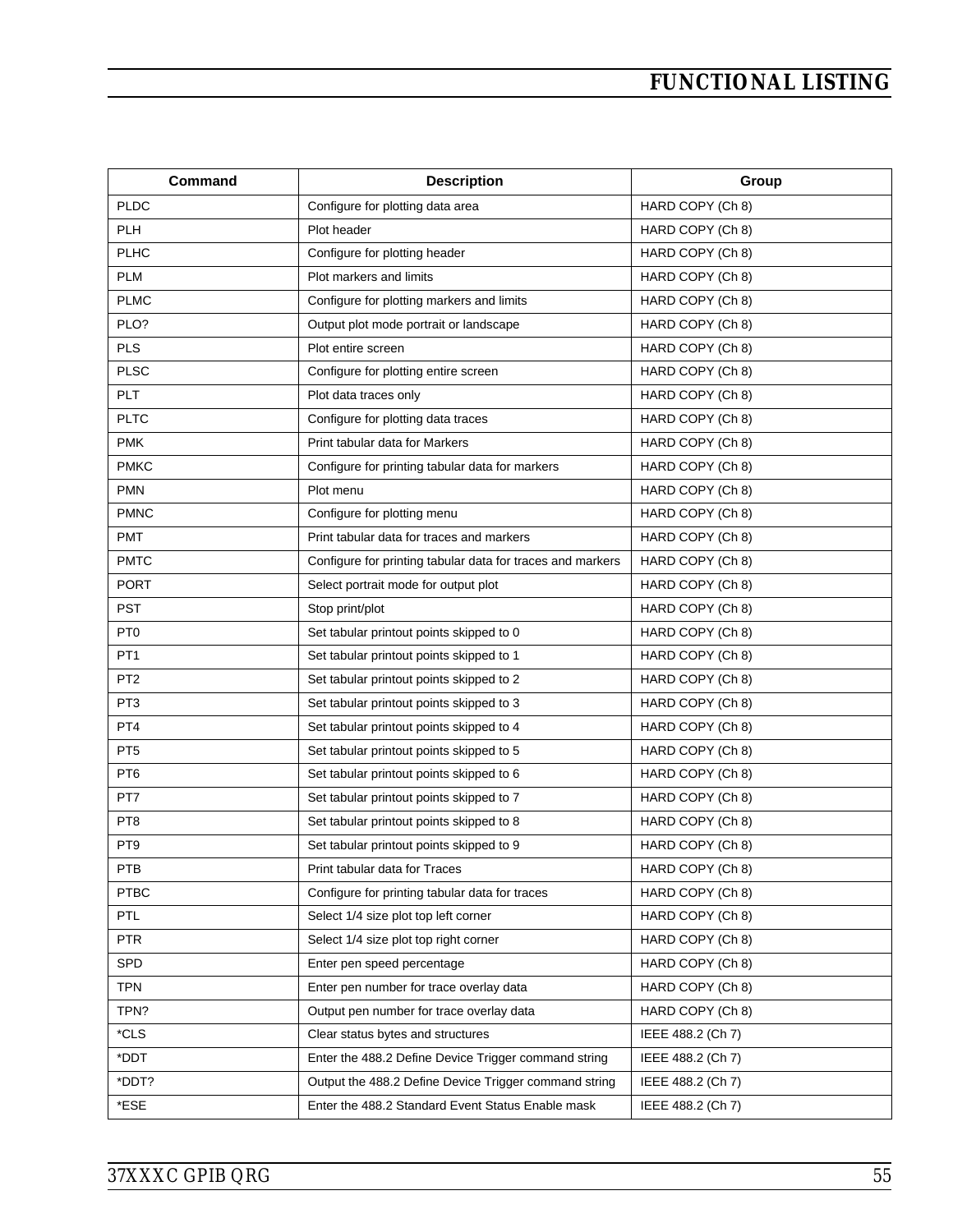| Command      | <b>Description</b>                                                                    | Group                         |
|--------------|---------------------------------------------------------------------------------------|-------------------------------|
| *ESE?        | Output the 488.2 Standard Event Status Enable mask                                    | IEEE 488.2 (Ch 7)             |
| *ESR?        | Output the 488.2 Standard Event Status Register value                                 | IEEE 488.2 (Ch 7)             |
| *IDN?        | Output the 488.2 instrument identification string                                     | IEEE 488.2 (Ch 7)             |
| *IST?        | Output the value of the ist message                                                   | IEEE 488.2 (Ch 7)             |
| *OPC         | Initiate the 488.2 Operation Complete sequence                                        | IEEE 488.2 (Ch 7)             |
| *OPC?        | Initiate the 488.2 Operation Complete Query sequence                                  | IEEE 488.2 (Ch 7)             |
| *PRE         | Enter the 488.2 Parallel Poll Register Enable mask                                    | IEEE 488.2 (Ch 7)             |
| *PRE?        | Output the 488.2 Parallel Poll Register Enable mask                                   | IEEE 488.2 (Ch 7)             |
| *RST         | Instrument reset                                                                      | IEEE 488.2 (Ch 7)             |
| *SRE         | Enter the 488.2 Service Request Enable mask                                           | IEEE 488.2 (Ch 7)             |
| *SRE?        | Output the 488.2 Service Request Enable mask                                          | IEEE 488.2 (Ch 7)             |
| *STB?        | Output the 488.2 Status Byte value                                                    | IEEE 488.2 (Ch 7)             |
| *TRG         | Initiate a Group Execute Trigger sequence                                             | IEEE 488.2 (Ch 7)             |
| *TST?        | Perform self test and output status                                                   | IEEE 488.2 (Ch 7)             |
| *WAI         | Wait to continue                                                                      | IEEE 488.2 (Ch 7)             |
| <b>OPB</b>   | Output the 488.2 Status Byte value (same as *STB?)                                    | IEEE 488.2 (Ch 7)             |
| <b>TST</b>   | Perform self test and output status (same as *TST?)                                   | IEEE 488.2 (Ch 7)             |
| CCD          | Collect corrected data in an internal buffer                                          | INT. BUFFER DATA COLL. (Ch 7) |
| <b>CFD</b>   | Collect final data in an internal buffer                                              | INT. BUFFER DATA COLL. (Ch 7) |
| CRD          | Collect raw data in an internal buffer                                                | INT. BUFFER DATA COLL. (Ch 7) |
| CXD?         | Output internal buffer data collection mode                                           | INT. BUFFER DATA COLL. (Ch 7) |
| <b>DCCTN</b> | Resume internal buffer data collection                                                | INT. BUFFER DATA COLL. (Ch 7) |
| DCCTN?       | Output internal buffer data collection resume/suspend<br>status                       | INT. BUFFER DATA COLL. (Ch 7) |
| <b>DCHLD</b> | Suspend internal buffer data collection                                               | INT. BUFFER DATA COLL. (Ch 7) |
| <b>DCMRK</b> | Inserts the mark value into the internal buffer                                       | INT. BUFFER DATA COLL. (Ch 7) |
| <b>DCOFF</b> | Turn internal buffer data collection mode off                                         | INT. BUFFER DATA COLL. (Ch 7) |
| DCPCUR?      | Outputs the current point count in the collect buffer                                 | INT. BUFFER DATA COLL. (Ch 7) |
| DCPMAX?      | Outputs the maximum number of points that can be col-<br>lected in the collect buffer | INT. BUFFER DATA COLL. (Ch 7) |
| <b>OCS</b>   | Output internal buffer collected data                                                 | INT. BUFFER DATA COLL. (Ch 7) |
| <b>ATTN</b>  | Attach next segment and make the active segment                                       | LIMITS (Ch 6)                 |
| <b>BEGN</b>  | Begin next segment and make it the active segment                                     | LIMITS (Ch 6)                 |
| CAS          | Clear active segmented limit vertical/horizontal defini-<br>tions                     | LIMITS (Ch 6)                 |
| <b>DIS</b>   | Display active segmented limit                                                        | LIMITS (Ch 6)                 |
| DIS?         | Output active segmented limit on/off status                                           | LIMITS (Ch 6)                 |
| LOF          | Limits display off                                                                    | LIMITS (Ch 6)                 |
| LOL0         | Turn lower limit off                                                                  | LIMITS (Ch 6)                 |
| LOL1         | Turn lower limit on at current value                                                  | LIMITS (Ch 6)                 |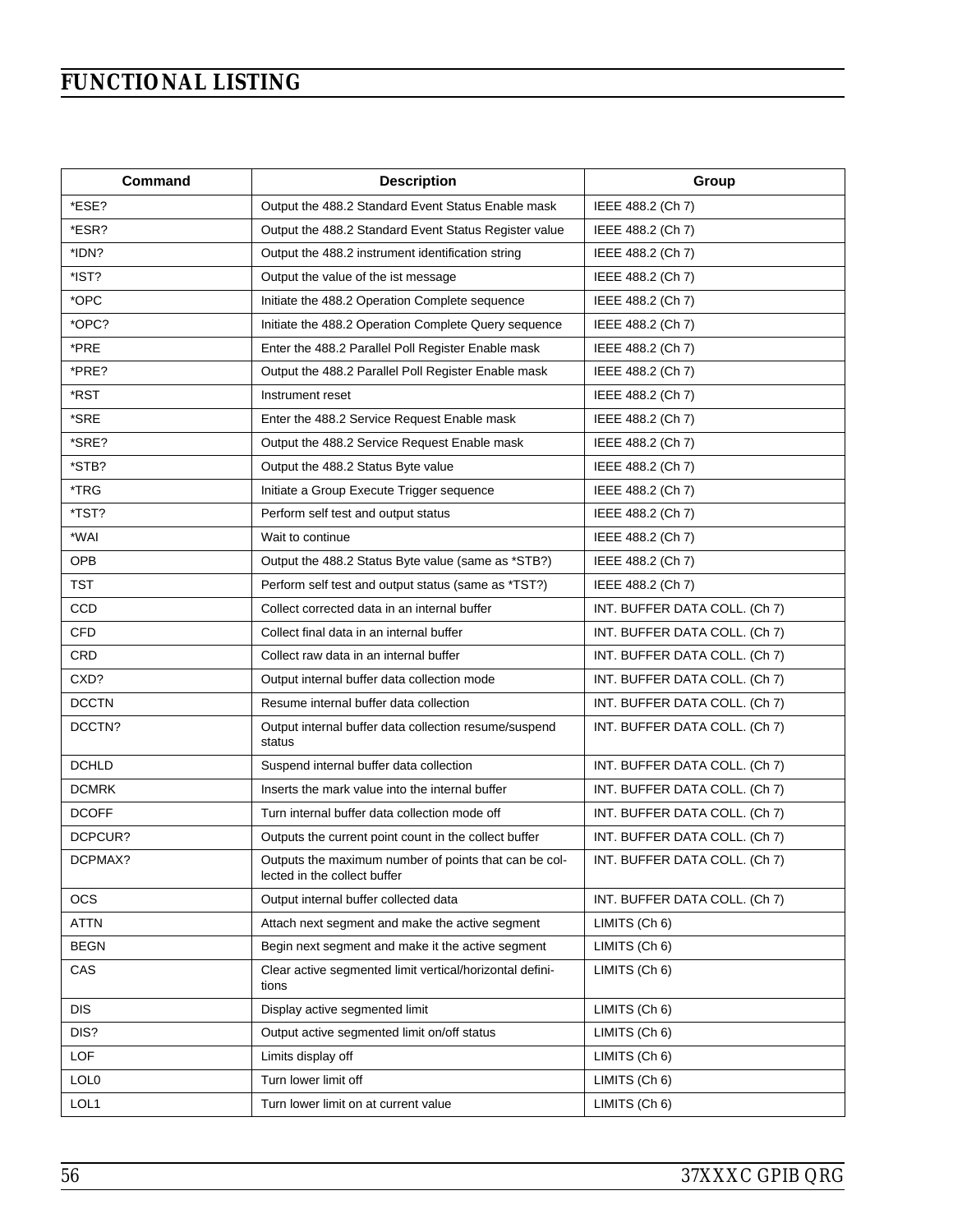| <b>Command</b>     | <b>Description</b>                                               | Group         |
|--------------------|------------------------------------------------------------------|---------------|
| LOL <sub>20</sub>  | Turn lower limit off for bottom graph                            | LIMITS (Ch 6) |
| LOL21              | Turn lower limit on at current value for bottom graph            | LIMITS (Ch 6) |
| LOL2X?             | Output lower limit on/off status for bottom graph                | LIMITS (Ch 6) |
| LOLX?              | Output lower limit on/off status                                 | LIMITS (Ch 6) |
| <b>STV</b>         | Enter active segmented limit vertical start position             | LIMITS (Ch 6) |
| STV?               | Output active segmented limit vertical start position            | LIMITS (Ch 6) |
| <b>HID</b>         | Hide active segmented limit                                      | LIMITS (Ch 6) |
| LB <sub>0</sub>    | Turn limits testing beep on failure off                          | LIMITS (Ch 6) |
| LB1                | Turn limits testing beep on failure on                           | LIMITS (Ch 6) |
| LBX?               | Output limits testing beeper enable status                       | LIMITS (Ch 6) |
| <b>LFD</b>         | Enter limit frequency readout delta value                        | LIMITS (Ch 6) |
| LFD?               | Output limit frequency readout delta value                       | LIMITS (Ch 6) |
| LFD <sub>2</sub>   | Enter limit frequency readout delta value for bottom<br>graph    | LIMITS (Ch 6) |
| LFD <sub>2</sub> ? | Output limit frequency readout delta value for bottom<br>graph   | LIMITS (Ch 6) |
| <b>LFP</b>         | Select limit frequency readout for phase displays                | LIMITS (Ch 6) |
| <b>LFR</b>         | Select limit frequency readout for active channel                | LIMITS (Ch 6) |
| LLM?               | Output limit line display mode single or segmented               | LIMITS (Ch 6) |
| <b>LLO</b>         | Enter lower limit value for top graph on active channel          | LIMITS (Ch 6) |
| LLO?               | Output lower limit value for top graph on active channel         | LIMITS (Ch 6) |
| LLO <sub>2</sub>   | Enter lower limit value for bottom graph on active chan-<br>nel  | LIMITS (Ch 6) |
| <b>LLO2?</b>       | Output lower limit value for bottom graph on active chan-<br>nel | LIMITS (Ch 6) |
| <b>LON</b>         | Limits display on                                                | LIMITS (Ch 6) |
| LON?               | Output limits display on/off status                              | LIMITS (Ch 6) |
| LPF?               | Output limit test failure status all channels                    | LIMITS (Ch 6) |
| LPF1?              | Output limit test failure status on channel 1                    | LIMITS (Ch 6) |
| LPF2?              | Output limit test failure status on channel 2                    | LIMITS (Ch 6) |
| LPF3?              | Output limit test failure status on channel 3                    | LIMITS (Ch 6) |
| LPF4?              | Output limit test failure status on channel 4                    | LIMITS (Ch 6) |
| LS1                | Set lower segmented limit 100 as the active segment              | LIMITS (Ch 6) |
| <b>LS10</b>        | Select lower segmented limit 10 as the active segment            | LIMITS (Ch 6) |
| LS <sub>2</sub>    | Select lower segmented limit 2 as the active segment             | LIMITS (Ch 6) |
| LS3                | Select lower segmented limit 3 as the active segment             | LIMITS (Ch 6) |
| LS4                | Select lower segmented limit 4 as the active segment             | LIMITS (Ch 6) |
| LS5                | Select lower segmented limit 5 as the active segment             | LIMITS (Ch 6) |
| LS <sub>6</sub>    | Select lower segmented limit 6 as the active segment             | LIMITS (Ch 6) |
| LS7                | Select lower segmented limit 7 as the active segment             | LIMITS (Ch 6) |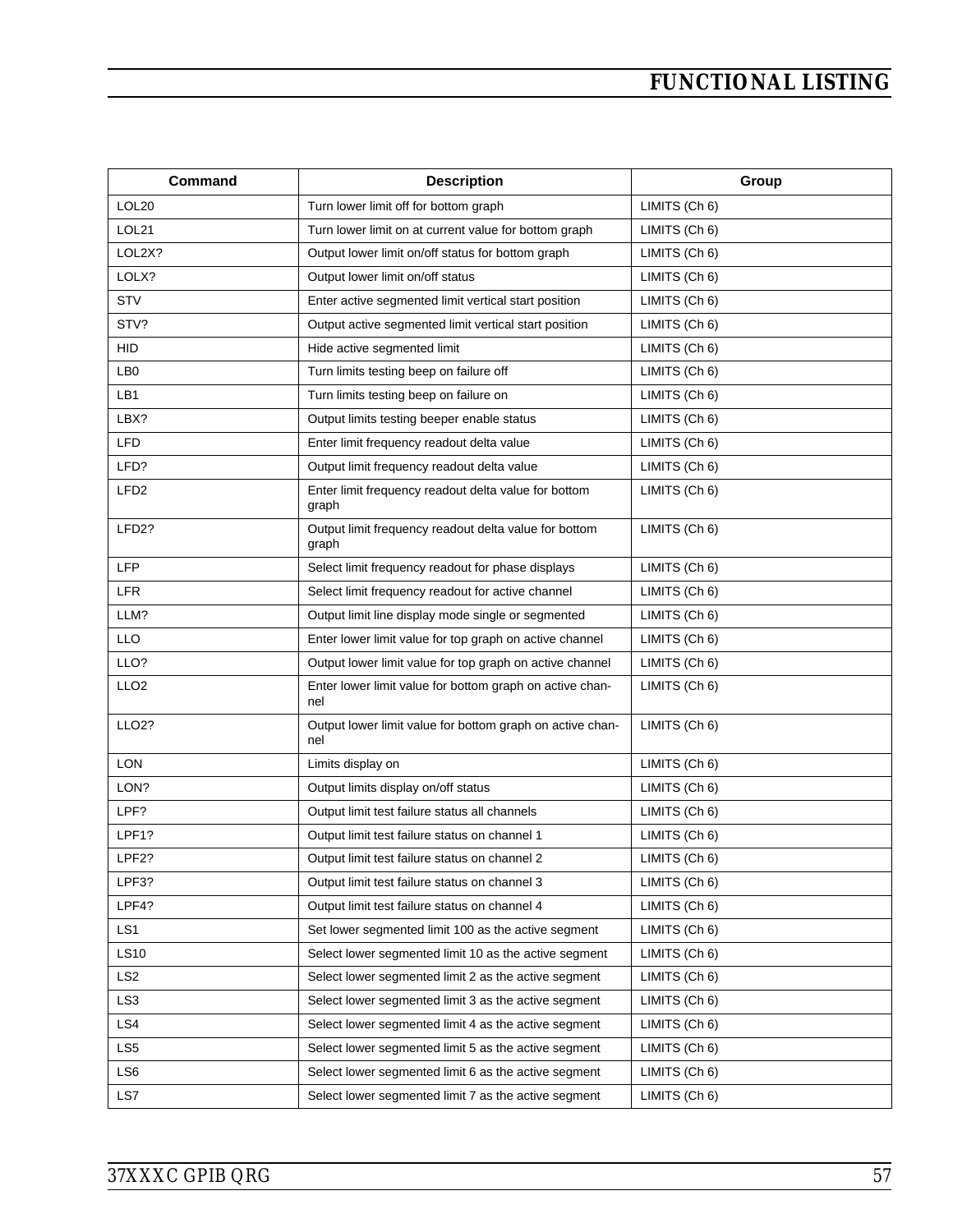| Command          | <b>Description</b>                                               | Group         |
|------------------|------------------------------------------------------------------|---------------|
| LS8              | Select lower segmented limit 8 as the active segment             | LIMITS (Ch 6) |
| LS9              | Select lower segmented limit 9 as the active segment             | LIMITS (Ch 6) |
| <b>LSEG</b>      | Select segmented limit line display mode                         | LIMITS (Ch 6) |
| <b>LSNG</b>      | Select single limit line display mode                            | LIMITS (Ch 6) |
| LSX?             | Output active segmented limit                                    | LIMITS (Ch 6) |
| LT <sub>0</sub>  | Turn limits testing off                                          | LIMITS (Ch 6) |
| LT1              | Turn limits testing on                                           | LIMITS (Ch 6) |
| LT1?             | Output limits testing enable status                              | LIMITS (Ch 6) |
| <b>LTST</b>      | Display the limits testing menu                                  | LIMITS (Ch 6) |
| LUP              | Enter upper limit value for top graph on active channel          | LIMITS (Ch 6) |
| LUP?             | Output upper limit value for top graph on active channel         | LIMITS (Ch 6) |
| LUP <sub>2</sub> | Enter upper limit value for bottom graph on active chan-<br>nel  | LIMITS (Ch 6) |
| LUP2?            | Output upper limit value for bottom graph on active chan-<br>nel | LIMITS (Ch 6) |
| LVH              | Select high as limits testing TTL level                          | LIMITS (Ch 6) |
| <b>LVL</b>       | Select low as limits testing TTL level                           | LIMITS (Ch 6) |
| LVX?             | Output limits testing ttl level status                           | LIMITS (Ch 6) |
| <b>SLC</b>       | Clear all segmented limits definitions                           | LIMITS (Ch 6) |
| <b>SLH</b>       | Enter segmented limits horizontal offset                         | LIMITS (Ch 6) |
| SLH?             | Output segmented limits horizontal offset                        | LIMITS (Ch 6) |
| <b>SLLO</b>      | Turn lower segmented limits display off                          | LIMITS (Ch 6) |
| SLL1             | Turn lower segmented limits display on                           | LIMITS (Ch 6) |
| SLLX?            | Output lower segmented limits display on/off status              | LIMITS (Ch 6) |
| SLU0             | Turn upper segmented limits display off                          | LIMITS (Ch 6) |
| SLU1             | Turn upper segmented limits display on                           | LIMITS (Ch 6) |
| <b>SLV</b>       | Enter segmented limits vertical offset                           | LIMITS (Ch 6) |
| SLV?             | Output segmented limits vertical offset                          | LIMITS (Ch 6) |
| <b>SPH</b>       | Enter active segmented limit horizontal stop position            | LIMITS (Ch 6) |
| SPH?             | Output active segmented limit horizontal stop position           | LIMITS (Ch 6) |
| SPV              | Enter active segmented limit vertical stop position              | LIMITS (Ch 6) |
| SPV?             | Output active segmented limit vertical stop position             | LIMITS (Ch 6) |
| <b>STH</b>       | Enter active segmented limit horizontal start position           | LIMITS (Ch 6) |
| STH?             | Output active segmented limit horizontal start position          | LIMITS (Ch 6) |
| UPL <sub>0</sub> | Turn upper limit off                                             | LIMITS (Ch 6) |
| UPL1             | Turn upper limit on at current value                             | LIMITS (Ch 6) |
| <b>UPL20</b>     | Turn upper limit off for bottom graph                            | LIMITS (Ch 6) |
| UPL21            | Turn upper limit on at current value for bottom graph            | LIMITS (Ch 6) |
| UPL2X?           | Output upper limit on/off status for bottom graph                | LIMITS (Ch 6) |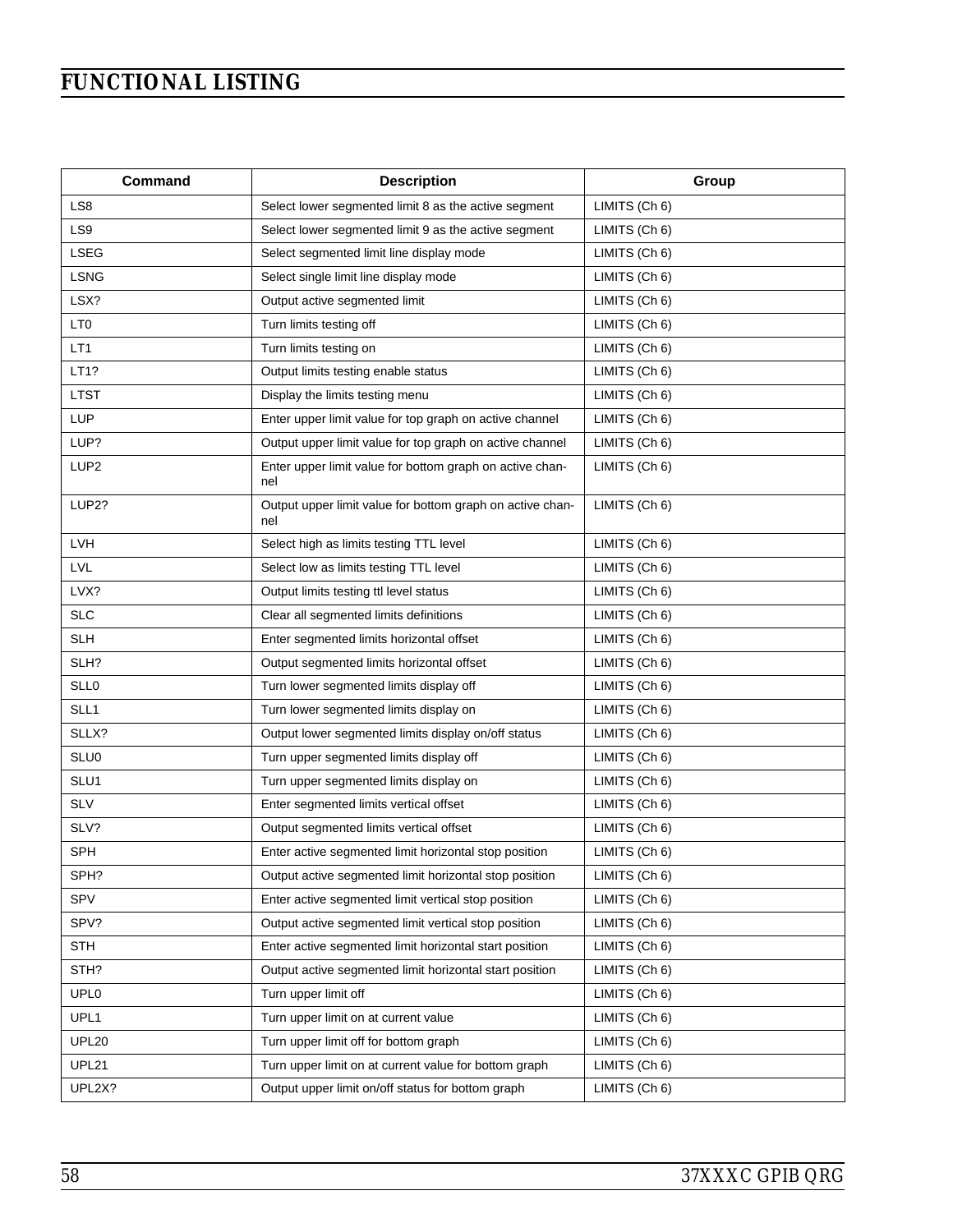| Command         | <b>Description</b>                                                | Group          |
|-----------------|-------------------------------------------------------------------|----------------|
| UPLX?           | Output upper limit on/off status                                  | LIMITS (Ch 6)  |
| US <sub>1</sub> | Select upper segmented limit 1 as the active segment              | LIMITS (Ch 6)  |
| <b>US10</b>     | Select upper segmented limit 10 as the active segment             | LIMITS (Ch 6)  |
| US <sub>2</sub> | Select upper segmented limit 2 as the active segment              | LIMITS (Ch 6)  |
| US <sub>3</sub> | Select upper segmented limit 3 as the active segment              | LIMITS (Ch 6)  |
| US4             | Select upper segmented limit 4 as the active segment              | LIMITS (Ch 6)  |
| US5             | Select upper segmented limit 5 as the active segment              | LIMITS (Ch 6)  |
| US <sub>6</sub> | Select upper segmented limit 6 as the active segment              | LIMITS (Ch 6)  |
| US7             | Select upper segmented limit 7 as the active segment              | LIMITS (Ch 6)  |
| US <sub>8</sub> | Select upper segmented limit 8 as the active segment              | LIMITS (Ch 6)  |
| US9             | Select upper segmented limit 9 as the active segment              | LIMITS (Ch 6)  |
| SLUX?           | Output upper segmented limits display on/off status               | LMITS (Ch 7)   |
| <b>AMKR</b>     | Select active marker on all channels marker mode                  | MARKERS (Ch 6) |
| BWL3            | Set bandwidth loss value to 3 dB                                  | MARKERS (Ch 6) |
| <b>BWLS</b>     | Enter bandwidth loss value                                        | MARKERS (Ch 6) |
| BWLS?           | Output bandwidth loss value                                       | MARKERS (Ch 6) |
| DR <sub>1</sub> | Select Marker 1 as Delta Reference Marker                         | MARKERS (Ch 6) |
| DR <sub>2</sub> | Select Marker 2 as Delta Reference Marker                         | MARKERS (Ch 6) |
| DR <sub>3</sub> | Select Marker 3 as Delta Reference Marker                         | MARKERS (Ch 6) |
| DR4             | Select Marker 4 as Delta Reference Marker                         | MARKERS (Ch 6) |
| DR <sub>5</sub> | Select Marker 5 as Delta Reference Marker                         | MARKERS (Ch 6) |
| DR <sub>6</sub> | Select Marker 6 as Delta Reference Marker                         | MARKERS (Ch 6) |
| <b>DRF</b>      | Turn delta reference mode on                                      | MARKERS (Ch 6) |
| <b>DRO</b>      | Turn delta reference mode off                                     | MARKERS (Ch 6) |
| DRO?            | Output delta reference mode on/off status                         | MARKERS (Ch 6) |
| DRX?            | Output delta reference marker number                              | MARKERS (Ch 6) |
| DSF0            | Disable filter shape factor calculation                           | MARKERS (Ch 6) |
| DSF1            | Enable filter shape factor calculation                            | MARKERS (Ch 6) |
| DSFX?           | Output filter shape factor calculation enable/disable sta-<br>tus | MARKERS (Ch 6) |
| DSQ0            | Disable filter Q calculation                                      | MARKERS (Ch 6) |
| DSQ1            | Enable filter Q calculation                                       | MARKERS (Ch 6) |
| DSQX?           | Output filter Q calculation enable/disable status                 | MARKERS (Ch 6) |
| FLTBW?          | Output filter bandwidth                                           | MARKERS (Ch 6) |
| FLTC?           | Output filter center frequency                                    | MARKERS (Ch 6) |
| FLTL?           | Output filter loss at reference value                             | MARKERS (Ch 6) |
| FLTQ?           | Output filter Q                                                   | MARKERS (Ch 6) |
| FLTS?           | Output filter shape factor                                        | MARKERS (Ch 6) |
| <b>FMKR</b>     | Select filter parameters marker mode                              | MARKERS (Ch 6) |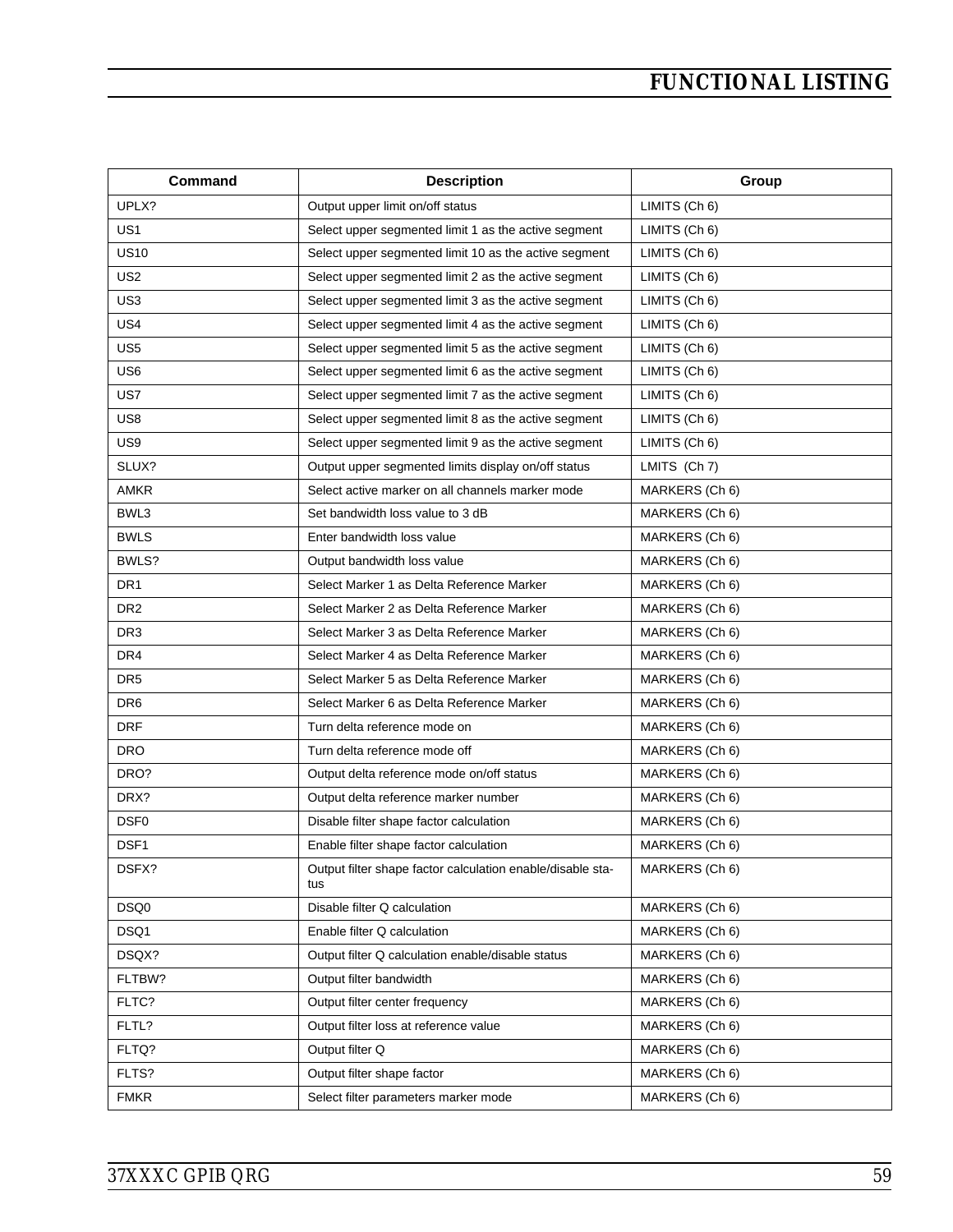| <b>Command</b>   | <b>Description</b>                                             | Group          |
|------------------|----------------------------------------------------------------|----------------|
| M <sub>1</sub> C | Set CW mode at marker 1 frequency                              | MARKERS (Ch 6) |
| M1E              | Set sweep/zoom end to marker 1 frequency distance or<br>time   | MARKERS (Ch 6) |
| M <sub>1</sub> S | Set sweep/zoom start to marker 1 frequency distance or<br>time | MARKERS (Ch 6) |
| M <sub>2</sub> C | Set CW mode at marker 2 frequency                              | MARKERS (Ch 6) |
| M2E              | Set sweep/zoom end to marker 2 frequency distance or<br>time   | MARKERS (Ch 6) |
| M2S              | Set sweep/zoom start to marker 2 frequency distance or<br>time | MARKERS (Ch 6) |
| M <sub>3</sub> C | Set CW mode at marker 3 frequency                              | MARKERS (Ch 6) |
| M3E              | Set sweep/zoom end to marker 3 frequency distance or<br>time   | MARKERS (Ch 6) |
| M3S              | Set sweep/zoom start to marker 3 frequency distance or<br>time | MARKERS (Ch 6) |
| M4C              | Set CW mode at marker 4 frequency                              | MARKERS (Ch 6) |
| M4E              | Set sweep/zoom end to marker 4 frequency distance or<br>time   | MARKERS (Ch 6) |
| M4S              | Set sweep/zoom start to marker 4 frequency distance or<br>time | MARKERS (Ch 6) |
| M <sub>5</sub> C | Set CW mode at marker 5 frequency                              | MARKERS (Ch 6) |
| M <sub>5</sub> E | Set sweep/zoom end to marker 5 frequency distance or<br>time   | MARKERS (Ch 6) |
| M5S              | Set sweep/zoom start to marker 5 frequency distance or<br>time | MARKERS (Ch 6) |
| M <sub>6</sub> C | Set CW mode at marker 6 frequency                              | MARKERS (Ch 6) |
| M6E              | Set sweep/zoom end to marker 6 frequency distance or<br>time   | MARKERS (Ch 6) |
| M6S              | Set sweep/zoom start to marker 6 frequency distance or<br>time | MARKERS (Ch 6) |
| MK1              | Enter marker 1 frequency distance or time and turn on          | MARKERS (Ch 6) |
| <b>MK1?</b>      | Output marker 1 frequency distance or time                     | MARKERS (Ch 6) |
| MK <sub>2</sub>  | Enter marker 2 frequency distance or time and turn on          | MARKERS (Ch 6) |
| MK2?             | Output marker 2 frequency distance or time                     | MARKERS (Ch 6) |
| MK3              | Enter marker 3 frequency distance or time and turn on          | MARKERS (Ch 6) |
| MK3?             | Output marker 3 frequency distance or time                     | MARKERS (Ch 6) |
| MK4              | Enter marker 4 frequency distance or time and turn on          | MARKERS (Ch 6) |
| MK4?             | Output marker 4 frequency distance or time                     | MARKERS (Ch 6) |
| MK <sub>5</sub>  | Enter marker 5 frequency distance or time and turn on          | MARKERS (Ch 6) |
| MK5?             | Output marker 5 frequency distance or time                     | MARKERS (Ch 6) |
| MK <sub>6</sub>  | Enter marker 6 frequency distance or time and turn on          | MARKERS (Ch 6) |
| MK6?             | Output marker 6 frequency distance or time                     | MARKERS (Ch 6) |
| <b>MKRC</b>      | Select interpolated marker functionality                       | MARKERS (Ch 6) |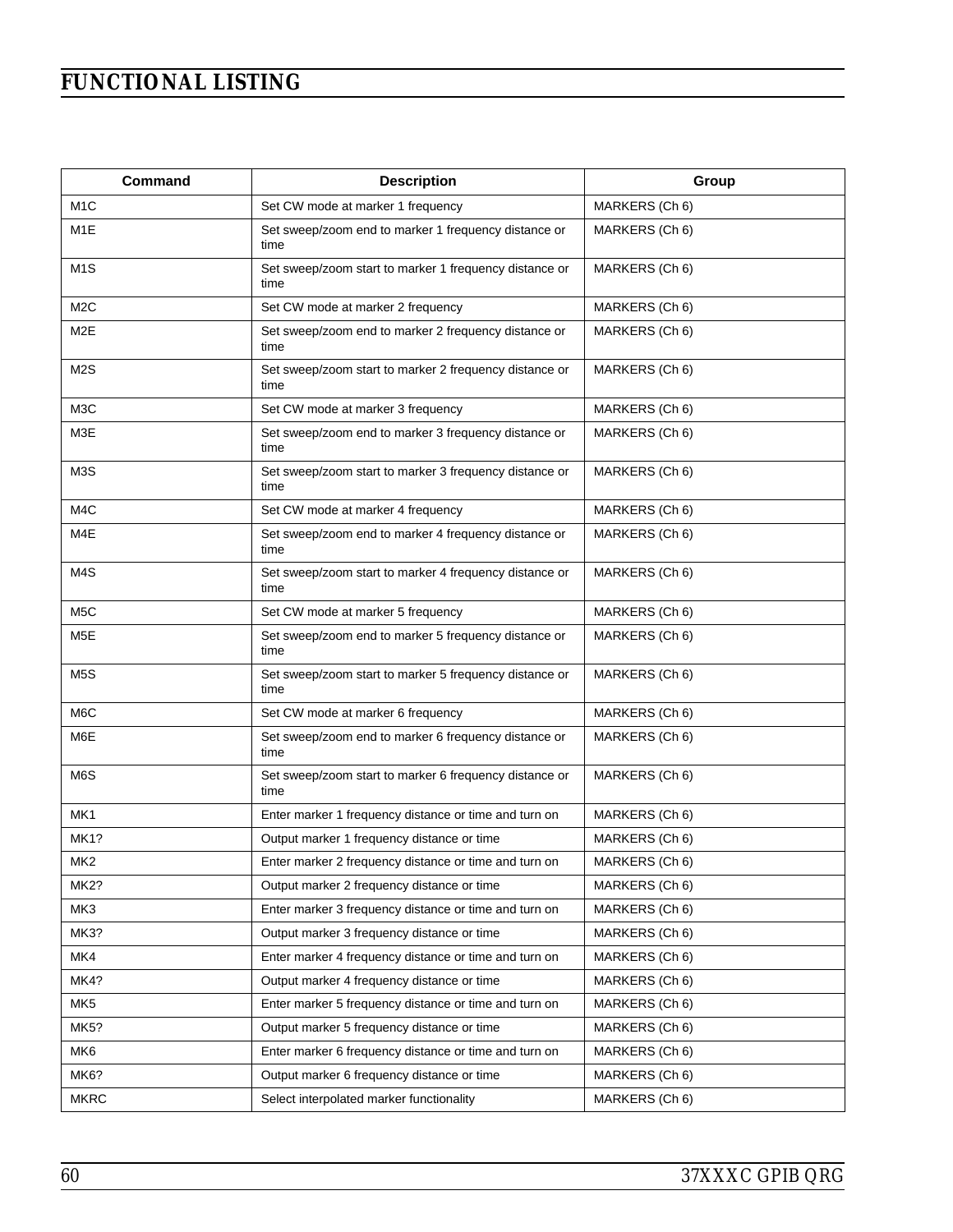| Command           | <b>Description</b>                                                   | Group          |
|-------------------|----------------------------------------------------------------------|----------------|
| <b>MKRD</b>       | Select discrete marker functionality                                 | MARKERS (Ch 6) |
| MKRX?             | Output interpolated/discrete marker functionality                    | MARKERS (Ch 6) |
| <b>MKSL</b>       | Marker search left                                                   | MARKERS (Ch 6) |
| <b>MKSR</b>       | Marker search right                                                  | MARKERS (Ch 6) |
| MKT0              | Turn marker tracking off                                             | MARKERS (Ch 6) |
| MKT <sub>1</sub>  | Turn marker tracking on                                              | MARKERS (Ch 6) |
| MKTX?             | Output marker tracking on/off status                                 | MARKERS (Ch 6) |
| <b>MMN</b>        | Move active marker to minimum trace value                            | MARKERS (Ch 6) |
| <b>MMX</b>        | Move active marker to maximum trace value                            | MARKERS (Ch 6) |
| MO <sub>1</sub>   | Turn off marker 1                                                    | MARKERS (Ch 6) |
| MO <sub>2</sub>   | Turn off marker 2                                                    | MARKERS (Ch 6) |
| MO <sub>3</sub>   | Turn off marker 3                                                    | MARKERS (Ch 6) |
| MO <sub>4</sub>   | Turn off marker 4                                                    | MARKERS (Ch 6) |
| MO <sub>5</sub>   | Turn off marker 5                                                    | MARKERS (Ch 6) |
| MO <sub>6</sub>   | Turn off marker 6                                                    | MARKERS (Ch 6) |
| <b>MOF</b>        | Turn marker display off                                              | MARKERS (Ch 6) |
| <b>MON</b>        | Turn marker display on                                               | MARKERS (Ch 6) |
| MON?              | Output marker display on/off status                                  | MARKERS (Ch 6) |
| MR1               | Turn marker 1 on and make it the active marker                       | MARKERS (Ch 6) |
| MR <sub>1</sub> ? | Output marker 1 on/off status                                        | MARKERS (Ch 6) |
| MR <sub>2</sub>   | Turn marker 2 on and make it the active marker                       | MARKERS (Ch 6) |
| MR2?              | Output marker 2 on/off status                                        | MARKERS (Ch 6) |
| MR3               | Turn marker 3 on and make it the active marker                       | MARKERS (Ch 6) |
| MR3?              | Output marker 3 on/off status                                        | MARKERS (Ch 6) |
| MR4               | Turn marker 4 on and make it the active marker                       | MARKERS (Ch 6) |
| MR4?              | Output marker 4 on/off status                                        | MARKERS (Ch 6) |
| MR <sub>5</sub>   | Turn marker 5 on and make it the active marker                       | MARKERS (Ch 6) |
| MR5?              | Output marker 5 on/off status                                        | MARKERS (Ch 6) |
| MR <sub>6</sub>   | Turn marker 6 on and make it the active marker                       | MARKERS (Ch 6) |
| MR <sub>6</sub> ? | Output marker 6 on/off status                                        | MARKERS (Ch 6) |
| <b>MRM</b>        | Display the Marker Readout menu                                      | MARKERS (Ch 6) |
| MRX?              | Output active marker number                                          | MARKERS (Ch 6) |
| <b>MSFH</b>       | Enter high loss value for shape factor calculation                   | MARKERS (Ch 6) |
| MSFH?             | Output high loss value for shape factor calculation                  | MARKERS (Ch 6) |
| <b>MSFL</b>       | Enter low loss value for shape factor calculation                    | MARKERS (Ch 6) |
| MSFL?             | Output low loss value for shape factor calculation                   | MARKERS (Ch 6) |
| MSR0              | Select 0 as reference for marker search and bandwidth<br>calculation | MARKERS (Ch 6) |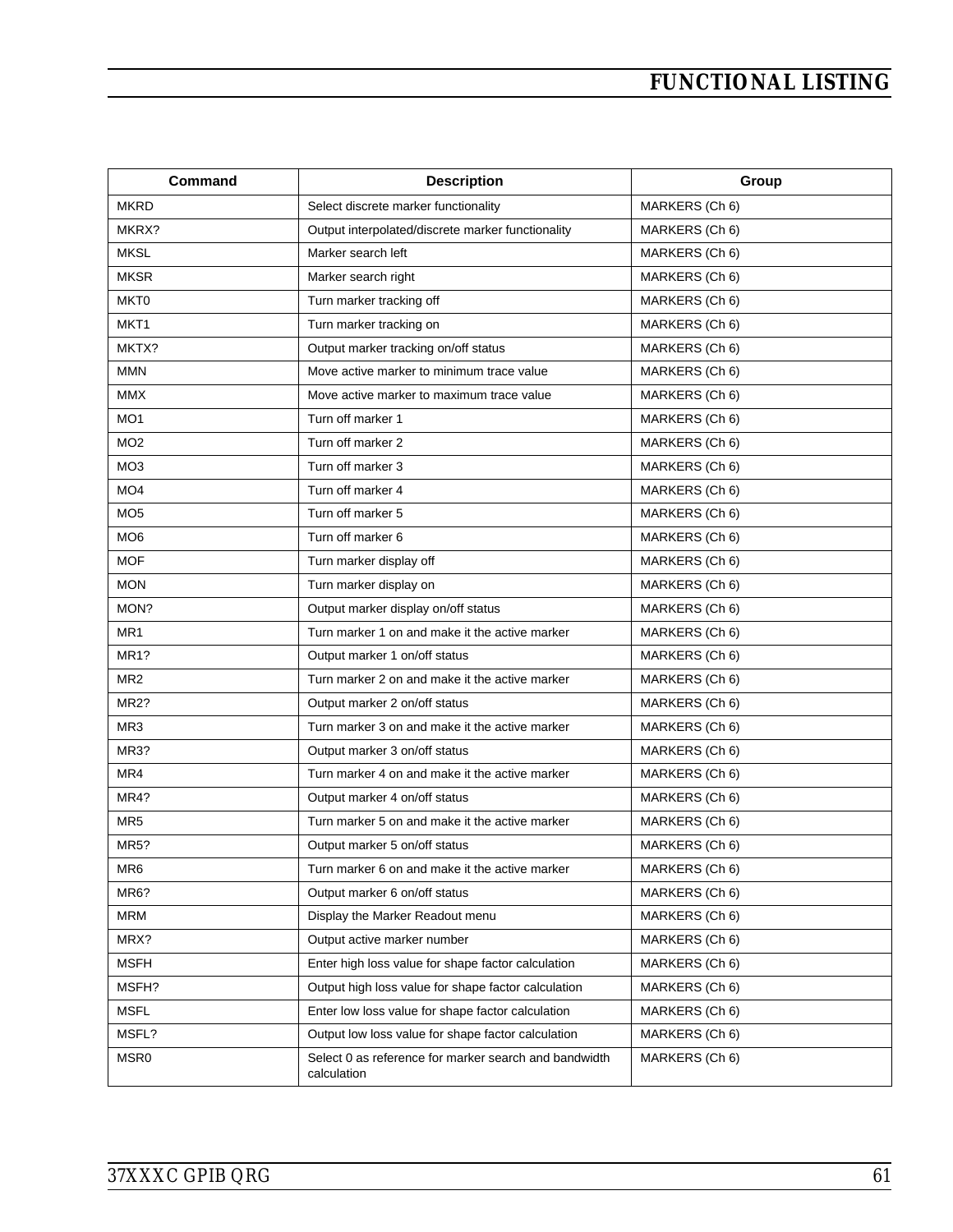| Command         | <b>Description</b>                                                                        | Group                     |
|-----------------|-------------------------------------------------------------------------------------------|---------------------------|
| <b>MSRD</b>     | Select delta reference marker as reference for marker<br>search and bandwidth calculation | MARKERS (Ch 6)            |
| <b>MSRM</b>     | Select maximum as reference for marker search and<br>bandwidth calculation                | MARKERS (Ch 6)            |
| MSRX?           | Output reference selection for marker search and band-<br>width calculation               | MARKERS (Ch 6)            |
| <b>NMKR</b>     | Select normal markers on active channel marker mode                                       | MARKERS (Ch 6)            |
| <b>SMKR</b>     | Select marker search marker mode                                                          | MARKERS (Ch 6)            |
| <b>SRCH</b>     | Enter marker search value                                                                 | MARKERS (Ch 6)            |
| SRCH?           | Output marker search value                                                                | MARKERS (Ch 6)            |
| XMKR?           | Output marker mode                                                                        | MARKERS (Ch 6)            |
| AH0             | Turn automatic DUT protection off                                                         | MEASUREMENT (Ch 4)        |
| AH <sub>1</sub> | Turn automatic DUT protection on                                                          | <b>MEASUREMENT (Ch 4)</b> |
| AHX?            | Output automatic DUT protection on/off status                                             | MEASUREMENT (Ch 4)        |
| AVGCNT?         | Output the current sweep-by-sweep average sweep<br>count                                  | <b>MEASUREMENT (Ch 4)</b> |
| BH <sub>0</sub> | Turn bias off while in hold                                                               | MEASUREMENT (Ch 4)        |
| BH1             | Turn bias on while in hold                                                                | MEASUREMENT (Ch 4)        |
| BHX?            | Output bias on/off during hold status                                                     | MEASUREMENT (Ch 4)        |
| <b>CNTR</b>     | Enter center frequency                                                                    | <b>MEASUREMENT (Ch 4)</b> |
| CNTR?           | Output center frequency                                                                   | <b>MEASUREMENT (Ch 4)</b> |
| <b>CTN</b>      | Continue sweeping from current point                                                      | <b>MEASUREMENT (Ch 4)</b> |
| <b>CWDEC</b>    | Subtract 1 from the current CW index                                                      | MEASUREMENT (Ch 4)        |
| <b>CWF</b>      | Enter CW frequency and turn CW on                                                         | MEASUREMENT (Ch 4)        |
| CWF?            | Output CW frequency                                                                       | <b>MEASUREMENT (Ch 4)</b> |
| CWF2I?          | Output index for frequency given                                                          | <b>MEASUREMENT (Ch 4)</b> |
| CWI             | Enter index for CW frequency and turn CW on                                               | <b>MEASUREMENT (Ch 4)</b> |
| CWI?            | Output current index number                                                               | <b>MEASUREMENT (Ch 4)</b> |
| CWI2F?          | Output frequency for index given                                                          | <b>MEASUREMENT (Ch 4)</b> |
| <b>CWINC</b>    | Add 1 to the current CW index                                                             | MEASUREMENT (Ch 4)        |
| CWN2I           | Add N to the current CW index                                                             | MEASUREMENT (Ch 4)        |
| <b>CWON</b>     | Turn CW on at current CW frequency                                                        | <b>MEASUREMENT (Ch 4)</b> |
| CWON?           | Output CW on/off status                                                                   | MEASUREMENT (Ch 4)        |
| <b>CWP</b>      | Enter number of points drawn in CW                                                        | MEASUREMENT (Ch 4)        |
| CWP?            | Output number of points drawn in CW                                                       | MEASUREMENT (Ch 4)        |
| <b>CWSRT</b>    | Set CW frequency to the start frequency                                                   | MEASUREMENT (Ch 4)        |
| <b>CWSTP</b>    | Set CW frequency to the stop frequency                                                    | <b>MEASUREMENT (Ch 4)</b> |
| <b>EANAIN</b>   | Measure External Analog In on active channel                                              | MEASUREMENT (Ch 4)        |
| <b>FHI</b>      | Set data points to 1601                                                                   | <b>MEASUREMENT (Ch 4)</b> |
| <b>FIL</b>      | Fill defined discrete frequency range                                                     | MEASUREMENT (Ch 4)        |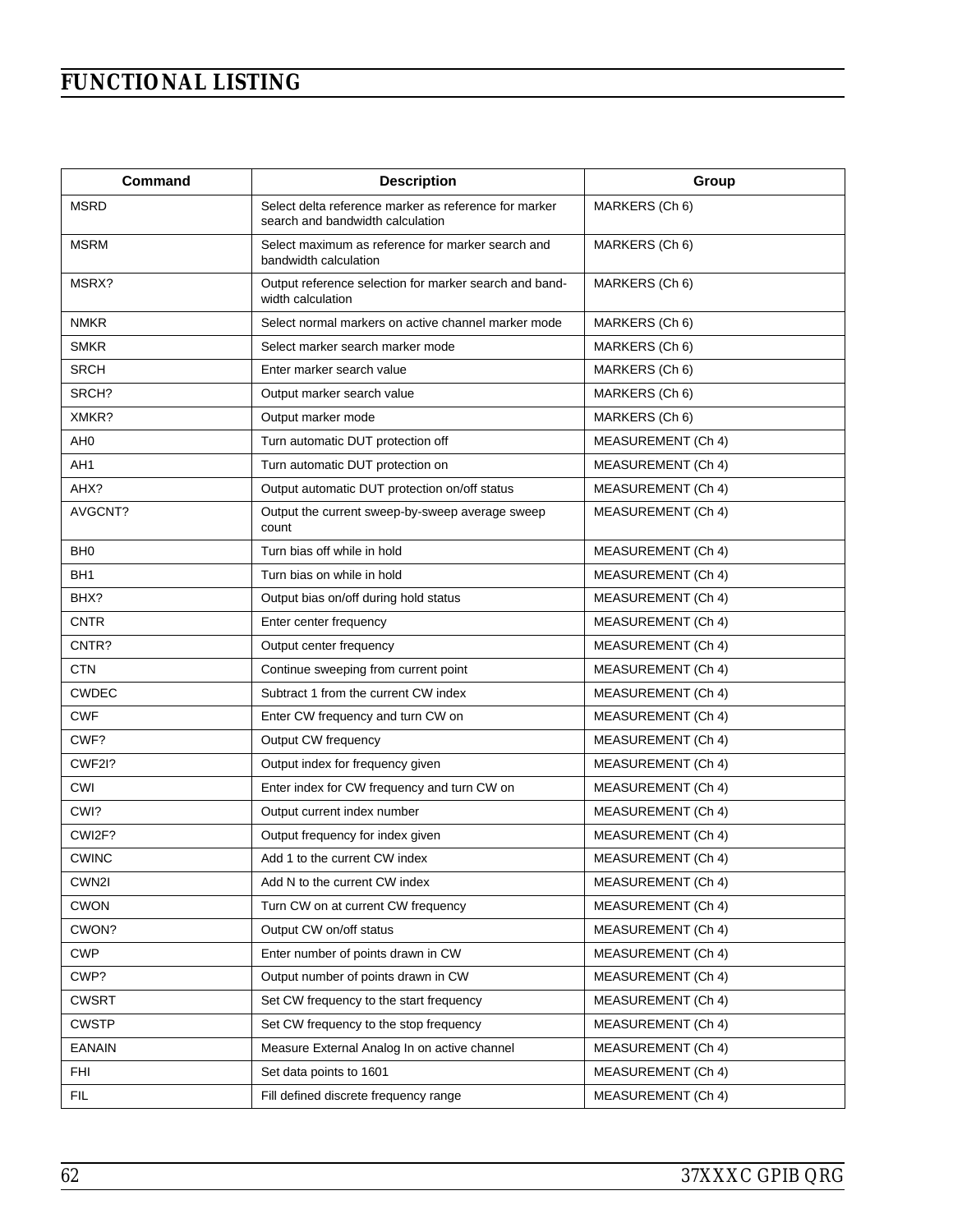| Command         | <b>Description</b>                                            | Group                     |
|-----------------|---------------------------------------------------------------|---------------------------|
| <b>FLO</b>      | Set data points to 101                                        | <b>MEASUREMENT (Ch 4)</b> |
| <b>FME</b>      | Set data points to 401                                        | <b>MEASUREMENT (Ch 4)</b> |
| FP <sub>0</sub> | Turn flat power correction off                                | MEASUREMENT (Ch 4)        |
| FP <sub>1</sub> | Turn flat power correction on                                 | <b>MEASUREMENT (Ch 4)</b> |
| <b>FRC</b>      | Clear all defined discrete frequency ranges                   | MEASUREMENT (Ch 4)        |
| <b>FRI</b>      | Enter Discrete Fill increment frequency                       | MEASUREMENT (Ch 4)        |
| <b>FRP</b>      | Enter Discrete Fill number of points                          | MEASUREMENT (Ch 4)        |
| <b>STP</b>      | Enter stop frequency                                          | MEASUREMENT (Ch 4)        |
| STP?            | Output stop frequency                                         | MEASUREMENT (Ch 4)        |
| <b>FRS</b>      | Enter Discrete Fill start frequency                           | MEASUREMENT (Ch 4)        |
| HC <sub>0</sub> | Disable internal IF calibration                               | <b>MEASUREMENT (Ch 4)</b> |
| HC <sub>1</sub> | Enable internal IF calibration and trigger an IF calibration  | MEASUREMENT (Ch 4)        |
| <b>HCT</b>      | Trigger an IF calibration                                     | MEASUREMENT (Ch 4)        |
| HCX?            | Output internal IF calibration enable/disable status          | MEASUREMENT (Ch 4)        |
| <b>HLD</b>      | Put sweep into hold mode                                      | <b>MEASUREMENT (Ch 4)</b> |
| HLD?            | Output the sweep hold status                                  | MEASUREMENT (Ch 4)        |
| HLDX?           | Output hold mode (continue, restart, or single sweep)         | <b>MEASUREMENT (Ch 4)</b> |
| <b>IFP</b>      | Enter current front panel setup                               | MEASUREMENT (Ch 4)        |
| <b>IFV</b>      | Enter frequency values                                        | MEASUREMENT (Ch 4)        |
| IS <sub>1</sub> | Enter front panel setup 1                                     | MEASUREMENT (Ch 4)        |
| <b>IS10</b>     | Enter front panel setup 10                                    | MEASUREMENT (Ch 4)        |
| IS <sub>2</sub> | Enter front panel setup 2                                     | MEASUREMENT (Ch 4)        |
| IS <sub>3</sub> | Enter front panel setup 3                                     | MEASUREMENT (Ch 4)        |
| IS4             | Enter front panel setup 4                                     | <b>MEASUREMENT (Ch 4)</b> |
| IS <sub>5</sub> | Enter front panel setup 5                                     | <b>MEASUREMENT (Ch 4)</b> |
| IS <sub>6</sub> | Enter front panel setup 6                                     | <b>MEASUREMENT (Ch 4)</b> |
| IS7             | Enter front panel setup 7                                     | MEASUREMENT (Ch 4)        |
| IS <sub>8</sub> | Enter front panel setup 8                                     | <b>MEASUREMENT (Ch 4)</b> |
| IS9             | Enter front panel setup 9                                     | MEASUREMENT (Ch 4)        |
| LA1             | Select a1 = Ra as phase lock for parameter being de-<br>fined | MEASUREMENT (Ch 4)        |
| LA <sub>2</sub> | Select a2 = Rb as phase lock for parameter being de-<br>fined | MEASUREMENT (Ch 4)        |
| LAX?            | Output phase lock selection for parameter being defined       | MEASUREMENT (Ch 4)        |
| <b>NP101</b>    | Set data points to 101                                        | MEASUREMENT (Ch 4)        |
| NP1601          | Set data points to 1601                                       | MEASUREMENT (Ch 4)        |
| <b>NP201</b>    | Set data points to 201                                        | MEASUREMENT (Ch 4)        |
| <b>NP401</b>    | Set data points to 401                                        | MEASUREMENT (Ch 4)        |
| <b>NP51</b>     | Set data points to 51                                         | MEASUREMENT (Ch 4)        |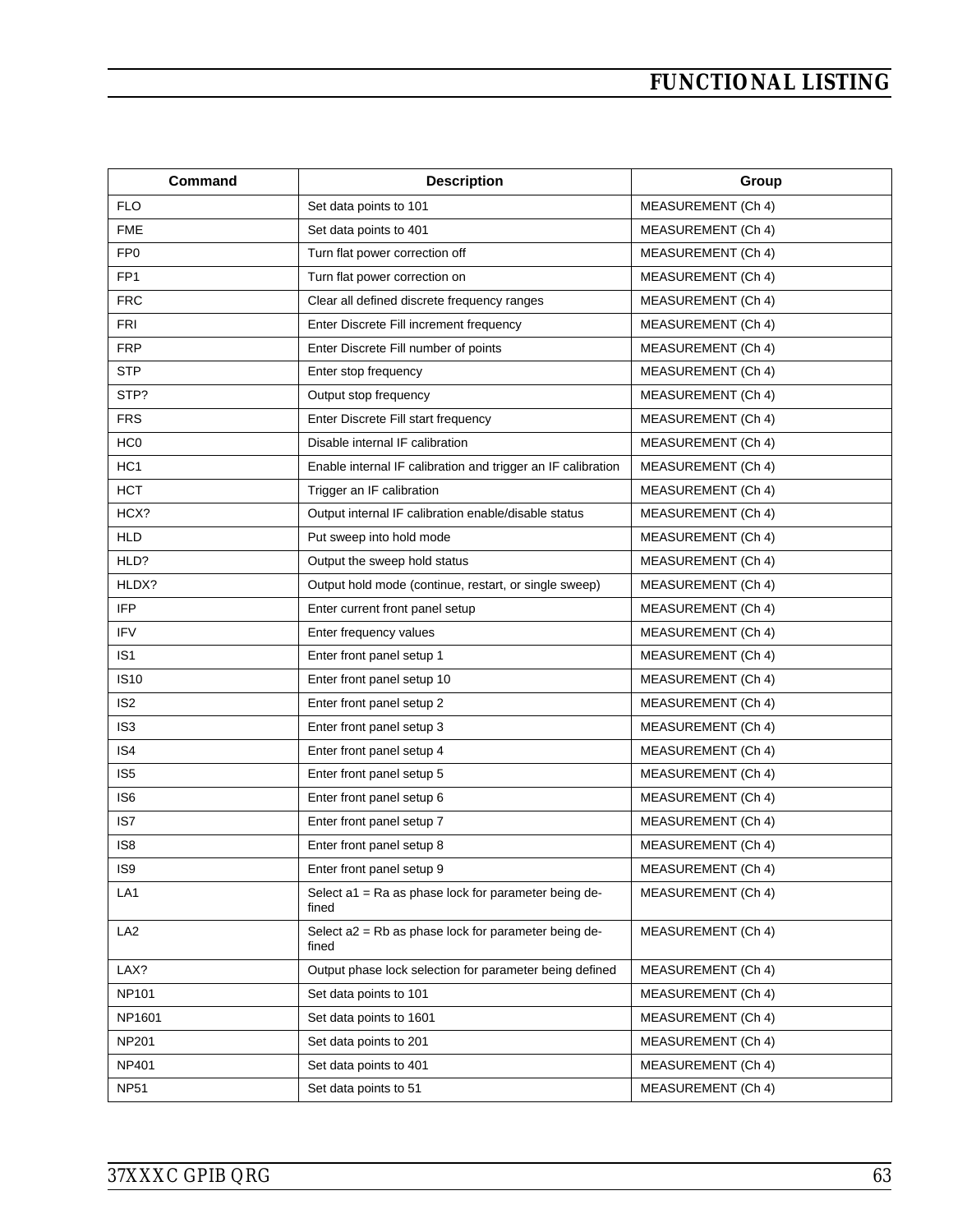| Command           | <b>Description</b>                                                | Group                     |
|-------------------|-------------------------------------------------------------------|---------------------------|
| <b>NP801</b>      | Set data points to 801                                            | <b>MEASUREMENT (Ch 4)</b> |
| <b>ONDF</b>       | Output number of discrete frequencies                             | <b>MEASUREMENT (Ch 4)</b> |
| <b>PTP</b>        | Enter the target power for flat power correction                  | <b>MEASUREMENT (Ch 4)</b> |
| PTP?              | Output the target power for flat power correction                 | <b>MEASUREMENT (Ch 4)</b> |
| PW <sub>1</sub>   | Enter external source 1 power level                               | MEASUREMENT (Ch 4)        |
| <b>PW1?</b>       | Output external source 1 power level                              | MEASUREMENT (Ch 4)        |
| PW <sub>2</sub>   | Enter external source power level                                 | MEASUREMENT (Ch 4)        |
| <b>PW2?</b>       | Output external source power level                                | MEASUREMENT (Ch 4)        |
| <b>PWR</b>        | Enter internal source power level                                 | MEASUREMENT (Ch 4)        |
| PWR?              | Output internal source power level                                | <b>MEASUREMENT (Ch 4)</b> |
| RH <sub>0</sub>   | Select RF off in hold mode                                        | <b>MEASUREMENT (Ch 4)</b> |
| RH <sub>1</sub>   | Select RF on in hold                                              | <b>MEASUREMENT (Ch 4)</b> |
| RHX?              | Output RF on/off during hold status                               | MEASUREMENT (Ch 4)        |
| R <sub>T0</sub>   | Turn retrace rf off                                               | <b>MEASUREMENT (Ch 4)</b> |
| RT <sub>1</sub>   | Turn retrace rf on                                                | <b>MEASUREMENT (Ch 4)</b> |
| RTX?              | Output retrace rf on/off status                                   | <b>MEASUREMENT (Ch 4)</b> |
| S <sub>11</sub>   | Measure S11 on active channel                                     | <b>MEASUREMENT (Ch 4)</b> |
| S <sub>12</sub>   | Measure S12 on active channel                                     | <b>MEASUREMENT (Ch 4)</b> |
| S21               | Measure S21 on active channel                                     | <b>MEASUREMENT (Ch 4)</b> |
| S <sub>22</sub>   | Measure S22 on active channel                                     | MEASUREMENT (Ch 4)        |
| SA <sub>1</sub>   | Enter port 1 source attenuator value                              | <b>MEASUREMENT (Ch 4)</b> |
| SA1?              | Output port 1 source attenuator value                             | <b>MEASUREMENT (Ch 4)</b> |
| SA1MAX?           | Output port 1 source attenuator max value                         | MEASUREMENT (Ch 4)        |
| SAMP?             | Output the number of samplers used for measurements               | <b>MEASUREMENT (Ch 4)</b> |
| SAMP <sub>2</sub> | Use 2 samplers for measurements                                   | <b>MEASUREMENT (Ch 4)</b> |
| SAMP3             | Use 3 samplers for measurements                                   | MEASUREMENT (Ch 4)        |
| <b>SPAN</b>       | Enter frequency span                                              | <b>MEASUREMENT (Ch 4)</b> |
| SPAN?             | Output frequency span                                             | <b>MEASUREMENT (Ch 4)</b> |
| SRC2?             | Output external source 2 existence information                    | <b>MEASUREMENT (Ch 4)</b> |
| <b>SRT</b>        | Enter start frequency                                             | <b>MEASUREMENT (Ch 4)</b> |
| SRT?              | Output start frequency                                            | MEASUREMENT (Ch 4)        |
| <b>SWP</b>        | Return to normal sweep mode                                       | <b>MEASUREMENT (Ch 4)</b> |
| SWP?              | Output sweep mode                                                 | MEASUREMENT (Ch 4)        |
| SWPDIR?           | Output instantaneous sweep direction forward/reverse              | <b>MEASUREMENT (Ch 4)</b> |
| SXX?              | Output s parameter or user defined parameter of active<br>channel | <b>MEASUREMENT (Ch 4)</b> |
| TA <sub>2</sub>   | Enter port 2 test attenuator value                                | <b>MEASUREMENT (Ch 4)</b> |
| TA2?              | Output port 2 test attenuator value                               | <b>MEASUREMENT (Ch 4)</b> |
| TA2MAX?           | Output port 2 test attenuator max value                           | <b>MEASUREMENT (Ch 4)</b> |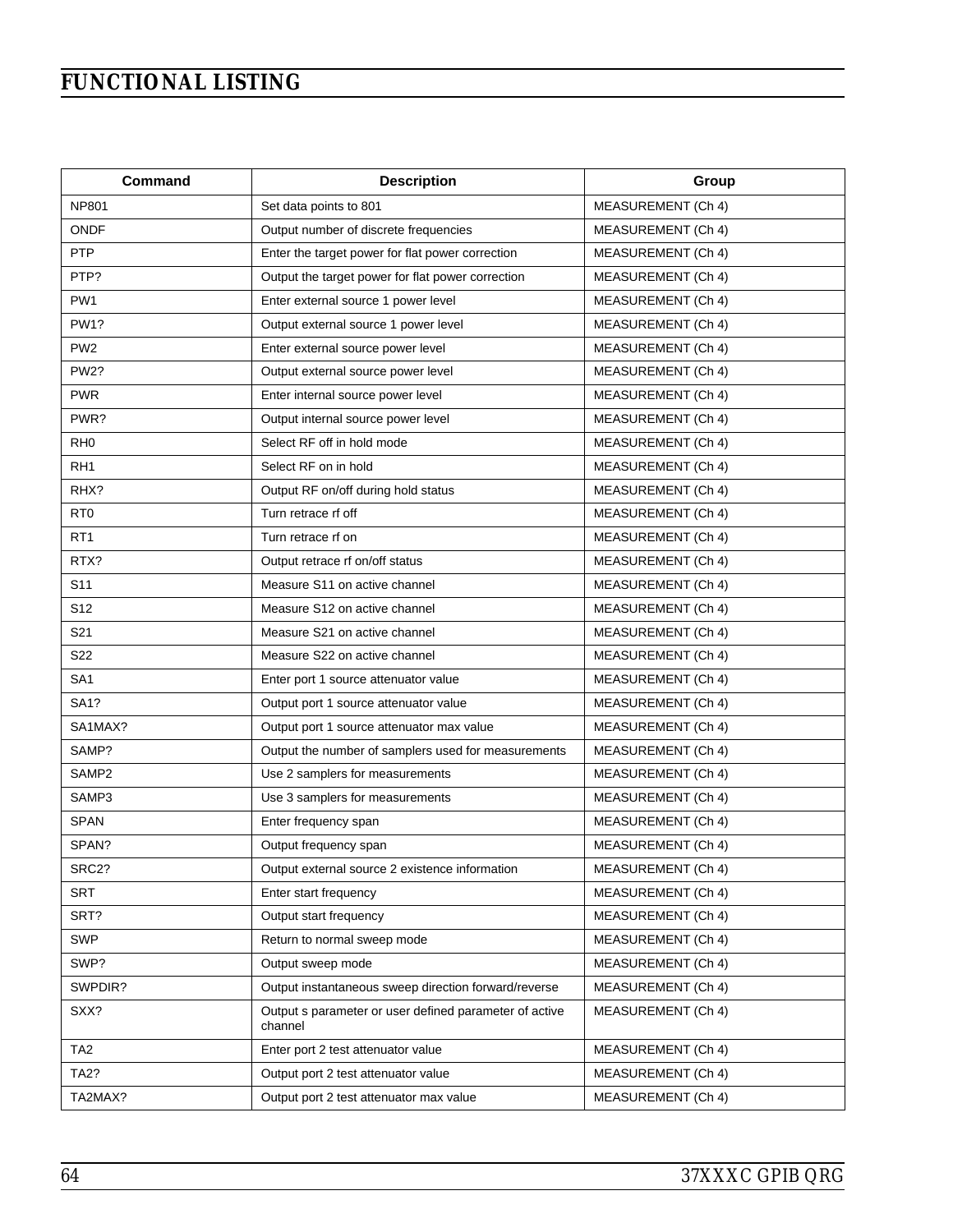| <b>Command</b> | <b>Description</b>                                             | Group                          |
|----------------|----------------------------------------------------------------|--------------------------------|
| <b>TEX</b>     | Select external (rear panel) measurement triggering            | MEASUREMENT (Ch 4)             |
| <b>TIN</b>     | Select internal measurement triggering                         | MEASUREMENT (Ch 4)             |
| <b>TRS</b>     | Trigger/restart sweep                                          | <b>MEASUREMENT (Ch 4)</b>      |
| TXX?           | Output trigger source internal/external/get/extddt status      | MEASUREMENT (Ch 4)             |
| <b>WFS</b>     | Wait full sweep until all display data is valid                | MEASUREMENT (Ch 4)             |
| DPRX?          | Output data pair mode visible only or pair always              | <b>MEASUREMENT DATA (Ch 7)</b> |
| <b>OGCFD</b>   | Output gain compression final data to GPIB                     | MEASUREMENT DATA (Ch 7)        |
| <b>OGCFV</b>   | Output gain compression frequency values to GPIB               | MEASUREMENT DATA (Ch 7)        |
| <b>ONP</b>     | Output number of points currently being measured               | MEASUREMENT DATA (Ch 7)        |
| <b>ONPV</b>    | Output the number of power sweep power values                  | MEASUREMENT DATA (Ch 7)        |
| <b>OPSV</b>    | Output power sweep power values                                | MEASUREMENT DATA (Ch 7)        |
| OS11C          | Output corrected S11 data                                      | MEASUREMENT DATA (Ch 7)        |
| OS11R          | Output raw S11 data                                            | MEASUREMENT DATA (Ch 7)        |
| OS12C          | Output corrected S12 data                                      | MEASUREMENT DATA (Ch 7)        |
| OS12R          | Output raw S12 data                                            | MEASUREMENT DATA (Ch 7)        |
| OS21C          | Output corrected S21 data                                      | MEASUREMENT DATA (Ch 7)        |
| OS21R          | Output raw S21 data                                            | MEASUREMENT DATA (Ch 7)        |
| OS22C          | Output corrected S22 data                                      | MEASUREMENT DATA (Ch 7)        |
| OS22R          | Output raw S22 data                                            | MEASUREMENT DATA (Ch 7)        |
| <b>OTV</b>     | Output time values for time domain                             | MEASUREMENT DATA (Ch 7)        |
| <b>IMCF</b>    | Enter merge calibration files from GPIB and combine            | MERGE CAL FILES (Ch 9)         |
| <b>LDMCF</b>   | Load merge calibration files from disk and combine             | MERGE CAL FILES (Ch 9)         |
| <b>BDMM</b>    | Define Millimeter Wave band equations                          | MILLIMETER WAVE (Ch 9)         |
| <b>BSP</b>     | Enter band stop frequency                                      | MILLIMETER WAVE (Ch 9)         |
| BSP?           | Output band stop frequency                                     | MILLIMETER WAVE (Ch 9)         |
| <b>BST</b>     | Enter band start frequency                                     | MILLIMETER WAVE (Ch 9)         |
| BST?           | Output band start frequency                                    | MILLIMETER WAVE (Ch 9)         |
| <b>CLBMM</b>   | Clear the new Millimeter Wave band definitions                 | MILLIMETER WAVE (Ch 9)         |
| E12            | Set Millimeter Wave band to E band (WR-12)                     | MILLIMETER WAVE (Ch 9)         |
| E12E           | Set Millimeter Wave band to E band (WR-12)                     | MILLIMETER WAVE (Ch 9)         |
| F08            | Set Millimeter Wave Band to F Band (WR-8)                      | MILLIMETER WAVE (Ch 9)         |
| Q22            | Set Millimeter Wave Band to Q Band (WR-22)                     | MILLIMETER WAVE (Ch 9)         |
| MMBX?          | Output Millimeter Wave band selection                          | MILLIMETER WAVE (Ch 9)         |
| P1MMA          | Set Port 1 Millimeter Wave Head to Amplified (3742)            | MILLIMETER WAVE (Ch 9)         |
| P1MMN          | Set Port 1 Millimeter Wave Head to None                        | MILLIMETER WAVE (Ch 9)         |
| P1MMR          | Set Port 1 Millimeter Wave Head to Receiver (3741)             | MILLIMETER WAVE (Ch 9)         |
| P1MMT          | Set Port 1 Millimeter Wave Head to Transmit/Receiver<br>(3740) | MILLIMETER WAVE (Ch 9)         |
| P1MMX?         | Output Port 1 Millimeter Wave Head type                        | MILLIMETER WAVE (Ch 9)         |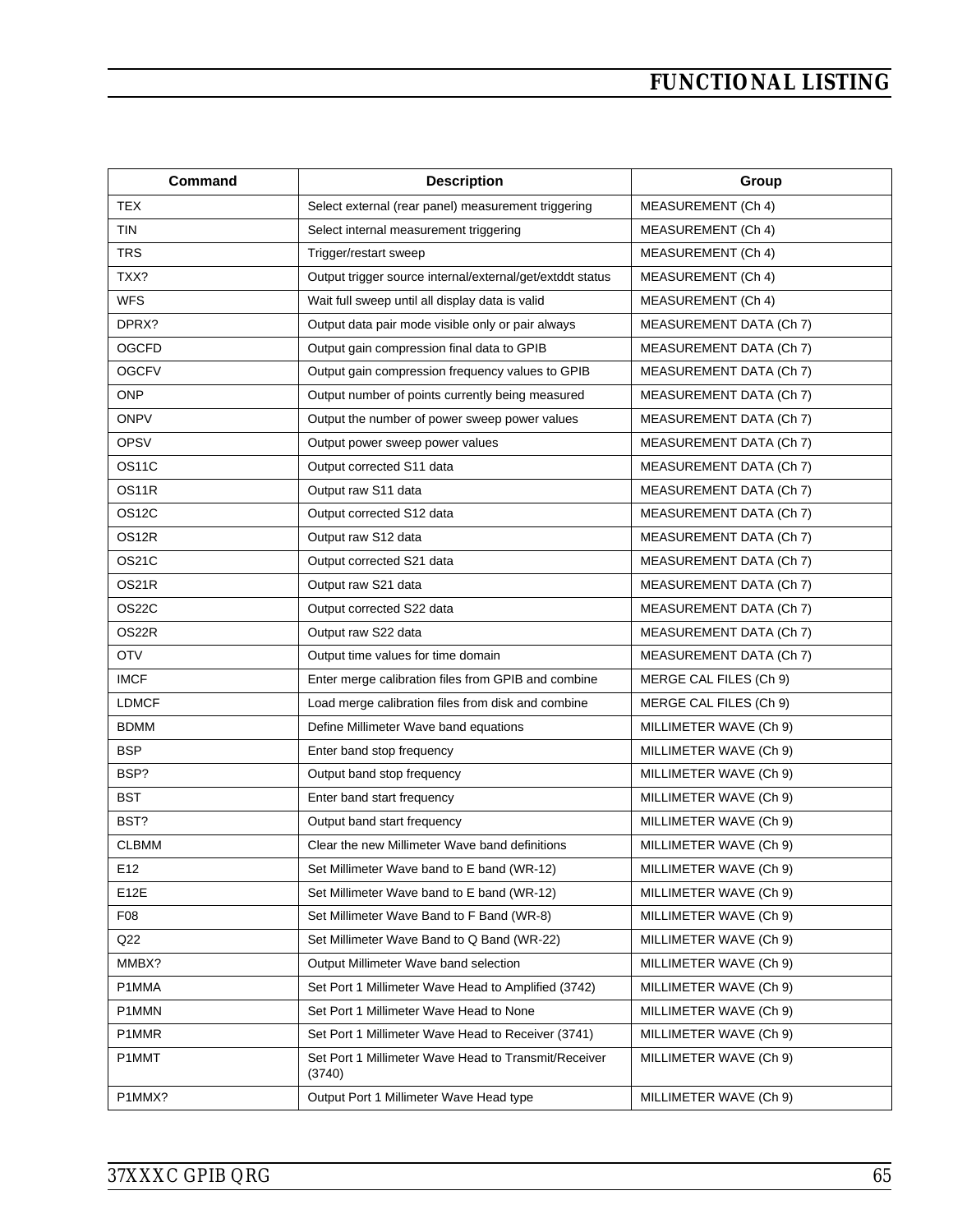| Command         | <b>Description</b>                                              | Group                          |
|-----------------|-----------------------------------------------------------------|--------------------------------|
| P2MMA           | Set Port 2 Millimeter Wave Head to Amplified (3742)             | MILLIMETER WAVE (Ch 9)         |
| P2MMN           | Set Port 2 Millimeter Wave Head to none                         | MILLIMETER WAVE (Ch 9)         |
| P2MMR           | Set Port 2 Millimeter Wave Head to Receiver (3741)              | MILLIMETER WAVE (Ch 9)         |
| P2MMT           | Set Port 2 Millimeter Wave Head to Transmit/Receiver<br>(3740)  | MILLIMETER WAVE (Ch 9)         |
| P2MMX?          | Output Port 2 Millimeter Wave Head type                         | MILLIMETER WAVE (Ch 9)         |
| <b>SELBB</b>    | Select Broadband test set operation                             | MILLIMETER WAVE (Ch 9)         |
| <b>SELINT</b>   | Select Internal (normal) test set operation                     | MILLIMETER WAVE (Ch 9)         |
| SELMM           | Select Millimeter Wave test set operation                       | MILLIMETER WAVE (Ch 9)         |
| <b>SELSP</b>    | Select S-parameter test set operation                           | MILLIMETER WAVE (Ch 9)         |
| SELXX?          | Output the test set selection MMWave/Internal                   | MILLIMETER WAVE (Ch 9)         |
| <b>SVBMM</b>    | Save and activate the new Millimeter Wave band defini-<br>tions | MILLIMETER WAVE (Ch 9)         |
| V15             | Set Millimeter Wave Band to V Band (WR-15)                      | MILLIMETER WAVE (Ch 9)         |
| W10             | Set Millimeter Wave Band to W Band (WR-10)                      | MILLIMETER WAVE (Ch 9)         |
| W10E            | Set Millimeter Wave Band to extended W Band<br>(WR-10E)         | MILLIMETER WAVE (Ch 9)         |
| <b>IHDW</b>     | Enter hardware cal data from GPIB                               | MISCELLANEOUS (Ch 7)           |
| <b>IKIT</b>     | Enter calkit data from GPIB                                     | MISCELLANEOUS (Ch 7)           |
| <b>IND</b>      | Input Normalization data                                        | MISCELLANEOUS (Ch 7)           |
| <b>INRM</b>     | Enter normalization data from GPIB                              | MISCELLANEOUS (Ch 7)           |
| <b>LID</b>      | Enter string for DUT identity                                   | MISCELLANEOUS (Ch 7)           |
| LID?            | Output string for DUT identity                                  | MISCELLANEOUS (Ch 7)           |
| OHDW            | Output hardware cal data to GPIB                                | MISCELLANEOUS (Ch 7)           |
| <b>ONRM</b>     | Output stored normalization data to GPIB                        | MISCELLANEOUS (Ch 7)           |
| BD <sub>1</sub> | Select band 1 for definition                                    | MULTIPLE SOURCE CONTROL (Ch 9) |
| BD <sub>2</sub> | Select band 2 for definition                                    | MULTIPLE SOURCE CONTROL (Ch 9) |
| BD <sub>3</sub> | Select band 3 for definition                                    | MULTIPLE SOURCE CONTROL (Ch 9) |
| BD4             | Select band 4 for definition                                    | MULTIPLE SOURCE CONTROL (Ch 9) |
| BD <sub>5</sub> | Select band 5 for definition                                    | MULTIPLE SOURCE CONTROL (Ch 9) |
| CLB             | Clear all multiple source band definitions                      | MULTIPLE SOURCE CONTROL (Ch 9) |
| <b>ECW</b>      | Select CW operation for component being edited                  | MULTIPLE SOURCE CONTROL (Ch 9) |
| ED <sub>1</sub> | Edit source 1 equation                                          | MULTIPLE SOURCE CONTROL (Ch 9) |
| ED <sub>2</sub> | Edit source 2 equation                                          | MULTIPLE SOURCE CONTROL (Ch 9) |
| <b>EDR</b>      | Edit receiver equation                                          | MULTIPLE SOURCE CONTROL (Ch 9) |
| EDV             | Enter divisor value for equation being edited                   | MULTIPLE SOURCE CONTROL (Ch 9) |
| EDV?            | Output divisor value for equation being edited                  | MULTIPLE SOURCE CONTROL (Ch 9) |
| EML             | Enter multiplier value for equation being edited                | MULTIPLE SOURCE CONTROL (Ch 9) |
| EML?            | Output multiplier value for equation being edited               | MULTIPLE SOURCE CONTROL (Ch 9) |
| <b>EOS</b>      | Enter offset frequency for equation being edited                | MULTIPLE SOURCE CONTROL (Ch 9) |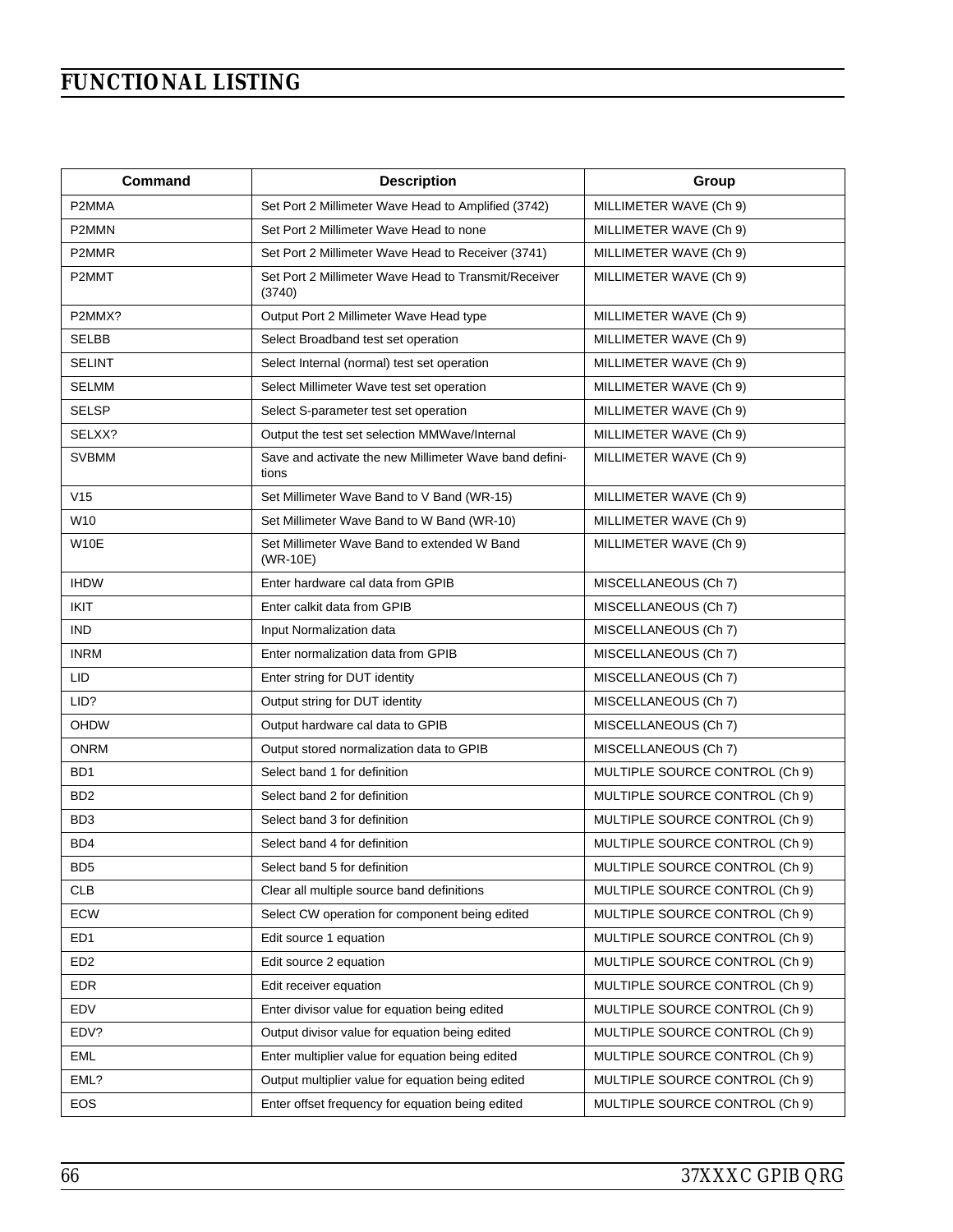| Command          | <b>Description</b>                                               | Group                          |
|------------------|------------------------------------------------------------------|--------------------------------|
| EOS?             | Output offset frequency for equation being edited                | MULTIPLE SOURCE CONTROL (Ch 9) |
| ESW              | Select sweep operation for component being edited                | MULTIPLE SOURCE CONTROL (Ch 9) |
| EX1RF0           | Turn external source 1 rf off                                    | MULTIPLE SOURCE CONTROL (Ch 9) |
| EX1RF1           | Turn external source 1 rf on                                     | MULTIPLE SOURCE CONTROL (Ch 9) |
| EX2RF0           | Turn external source 2 rf off                                    | MULTIPLE SOURCE CONTROL (Ch 9) |
| EX2RF1           | Turn external source 2 rf on                                     | MULTIPLE SOURCE CONTROL (Ch 9) |
| EXW?             | Output multiple source sweep flag for equation being ed-<br>ited | MULTIPLE SOURCE CONTROL (Ch 9) |
| <b>LTRD</b>      | Output response data from the dedicated GPIB bus                 | MULTIPLE SOURCE CONTROL (Ch 9) |
| <b>LTWRT</b>     | Send program data to the dedicated GPIB bus                      | MULTIPLE SOURCE CONTROL (Ch 9) |
| MS <sub>0</sub>  | Turn multiple source mode off                                    | MULTIPLE SOURCE CONTROL (Ch 9) |
| MS1              | Turn multiple source mode on                                     | MULTIPLE SOURCE CONTROL (Ch 9) |
| <b>MSD</b>       | Select multiple source define mode                               | MULTIPLE SOURCE CONTROL (Ch 9) |
| MSX?             | Output multiple source mode on/off/define                        | MULTIPLE SOURCE CONTROL (Ch 9) |
| SRC1?            | Output external source 1 existence information                   | MULTIPLE SOURCE CONTROL (Ch 9) |
| SRC1AC           | Select source 1 as active                                        | MULTIPLE SOURCE CONTROL (Ch 9) |
| SRC1AC?          | Output source 1 active/inactive status                           | MULTIPLE SOURCE CONTROL (Ch 9) |
| SRC1ADD          | Enter external source 1 GPIB address                             | MULTIPLE SOURCE CONTROL (Ch 9) |
| SRC1EX           | Select source 1 as external                                      | MULTIPLE SOURCE CONTROL (Ch 9) |
| SRC1EX?          | Output source 1 external/internal status                         | MULTIPLE SOURCE CONTROL (Ch 9) |
| SRC1G0           | Turn source 1 GPIB control off                                   | MULTIPLE SOURCE CONTROL (Ch 9) |
| SRC1G1           | Turn source 1 GPIB control on                                    | MULTIPLE SOURCE CONTROL (Ch 9) |
| SRC1GX?          | Output source 1 GPIB control on/off status                       | MULTIPLE SOURCE CONTROL (Ch 9) |
| SRC1MOD?         | Output external source 1 model/version string                    | MULTIPLE SOURCE CONTROL (Ch 9) |
| SRC1NA           | Select source 1 as not active                                    | MULTIPLE SOURCE CONTROL (Ch 9) |
| SRC1NT           | Select source 1 as internal                                      | MULTIPLE SOURCE CONTROL (Ch 9) |
| SRC <sub>2</sub> | Select source power voltage testing                              | MULTIPLE SOURCE CONTROL (Ch 9) |
| SRC2AC           | Select source 2 as active                                        | MULTIPLE SOURCE CONTROL (Ch 9) |
| SRC2AC?          | Output source 2 active/inactive status                           | MULTIPLE SOURCE CONTROL (Ch 9) |
| SRC2ADD          | Enter external source 2 GPIB address                             | MULTIPLE SOURCE CONTROL (Ch 9) |
| SRC2ADD?         | Output external source 2 GPIB address                            | MULTIPLE SOURCE CONTROL (Ch 9) |
| SRC2G0           | Turn source 2 GPIB control off                                   | MULTIPLE SOURCE CONTROL (Ch 9) |
| SRC2G1           | Turn source 2 GPIB control on                                    | MULTIPLE SOURCE CONTROL (Ch 9) |
| SRC2GX?          | Output source 2 GPIB control on/off status                       | MULTIPLE SOURCE CONTROL (Ch 9) |
| SRC2MOD?         | Output external Source 2 model/version string                    | MULTIPLE SOURCE CONTROL (Ch 9) |
| SRC2NA           | Select source 2 as not active                                    | MULTIPLE SOURCE CONTROL (Ch 9) |
| <b>SVB</b>       | Save current band definitions                                    | MULTIPLE SOURCE CONTROL (Ch 9) |
| <b>IODF</b>      | Enter the optical file data from GPIB and calibrate              | OPTICAL APPLICATION (Ch 9)     |
| <b>LDODF</b>     | Load optical data files from disk and calibrate                  | OPTICAL APPLICATION (Ch 9)     |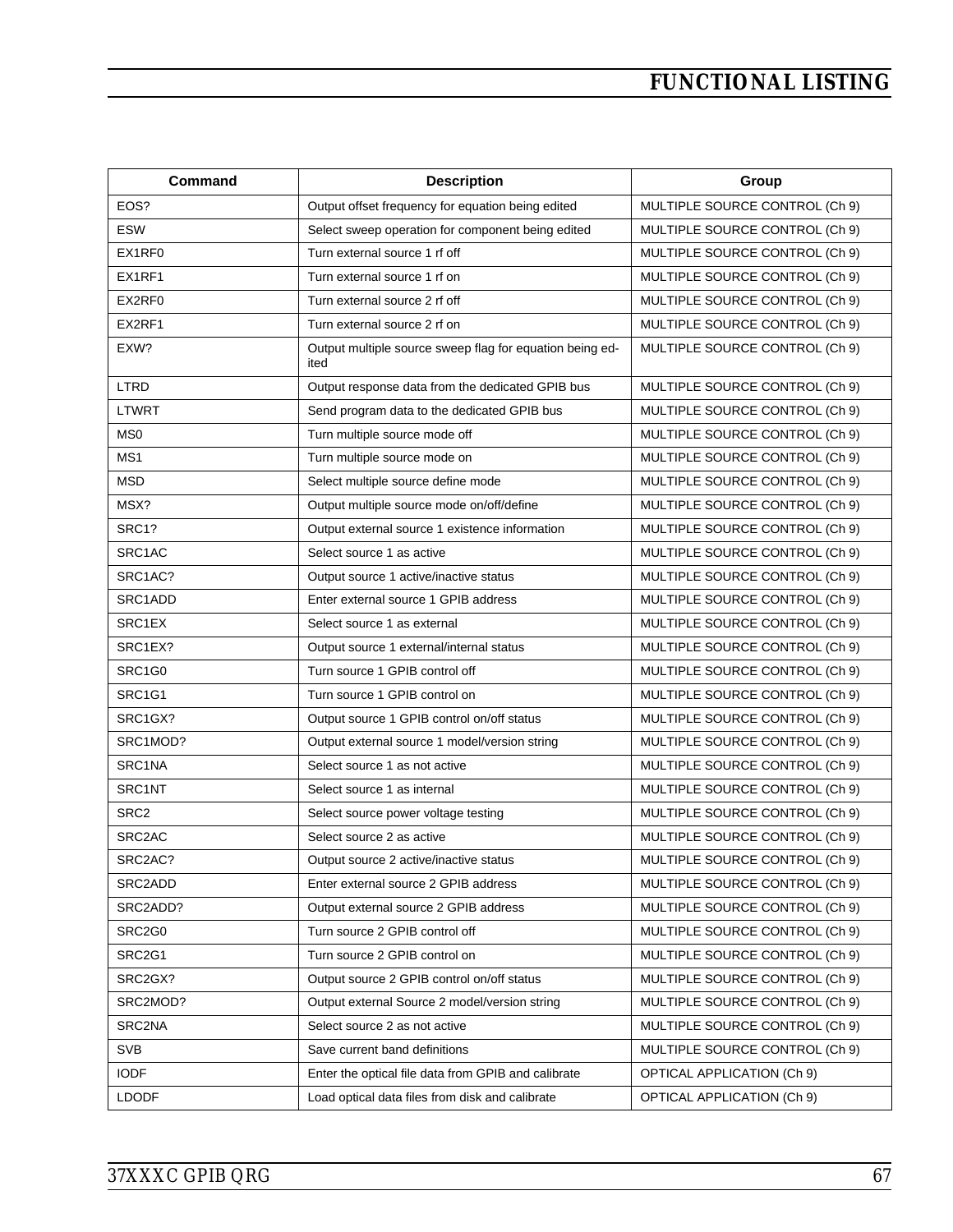| Command          | <b>Description</b>                             | Group                    |
|------------------|------------------------------------------------|--------------------------|
| <b>DGT</b>       | Display 1st CRT test pattern                   | PERIPHERAL TESTS (Ch 8)  |
| DGT <sub>1</sub> | Display 1st CRT test pattern                   | PERIPHERAL TESTS (Ch 8)  |
| DGT <sub>2</sub> | Display 2nd CRT test pattern                   | PERIPHERAL TESTS (Ch 8)  |
| DGT3             | Display 3rd CRT test pattern                   | PERIPHERAL TESTS (Ch 8)  |
| EKT              | Select external keyboard testing               | PERIPHERAL TESTS (Ch 8)  |
| <b>FPT</b>       | Select front panel keypad testing              | PERIPHERAL TESTS (Ch 8)  |
| PRT?             | Perform printer test and output status         | PERIPHERAL TESTS (Ch 8)  |
| <b>RPO</b>       | Enter rear panel dc voltage value              | REAR PANEL OUTPUT (Ch 9) |
| RPO?             | Output rear panel dc voltage value             | REAR PANEL OUTPUT (Ch 9) |
| RV <sub>0</sub>  | Turn rear panel output voltage off             | REAR PANEL OUTPUT (Ch 9) |
| RV1              | Turn rear panel output voltage on              | REAR PANEL OUTPUT (Ch 9) |
| <b>RV1?</b>      | Output rear panel output voltage on/off status | REAR PANEL OUTPUT (Ch 9) |
| <b>RVD</b>       | Set rear panel output mode to dc value         | REAR PANEL OUTPUT (Ch 9) |
| <b>RVH</b>       | Set rear panel output mode to horizontal       | REAR PANEL OUTPUT (Ch 9) |
| <b>RVL</b>       | Set rear panel output mode to lock direction   | REAR PANEL OUTPUT (Ch 9) |
| <b>RVV</b>       | Set rear panel output mode to vertical         | REAR PANEL OUTPUT (Ch 9) |
| RVX?             | Output rear panel output mode                  | REAR PANEL OUTPUT (Ch 9) |
| <b>VSP</b>       | Enter rear panel stop voltage value            | REAR PANEL OUTPUT (Ch 9) |
| VSP?             | Output rear panel stop voltage value           | REAR PANEL OUTPUT (Ch 9) |
| VST              | Enter rear panel start voltage value           | REAR PANEL OUTPUT (Ch 9) |
| VST?             | Output rear panel start voltage value          | REAR PANEL OUTPUT (Ch 9) |
| SDR?             | Output receiver mode                           | RECEIVER MODE (Ch 9)     |
| SL <sub>1</sub>  | Select source lock mode                        | RECEIVER MODE (Ch 9)     |
| ST <sub>1</sub>  | Select set on mode                             | RECEIVER MODE (Ch 9)     |
| TK1              | Select tracking mode                           | RECEIVER MODE (Ch 9)     |
| RC1              | Recall front panel setup number 1 from memory  | SAVE/RECALL (Ch 8)       |
| <b>RC10</b>      | Recall front panel setup number 10 from memory | SAVE/RECALL (Ch 8)       |
| RC <sub>2</sub>  | Recall front panel setup number 2 from memory  | SAVE/RECALL (Ch 8)       |
| RC <sub>3</sub>  | Recall front panel setup number 3 from memory  | SAVE/RECALL (Ch 8)       |
| RC4              | Recall front panel setup number 4 from memory  | SAVE/RECALL (Ch 8)       |
| RC <sub>5</sub>  | Recall front panel setup number 5 from memory  | SAVE/RECALL (Ch 8)       |
| RC <sub>6</sub>  | Recall front panel setup number 6 from memory  | SAVE/RECALL (Ch 8)       |
| RC7              | Recall front panel setup number 7 from memory  | SAVE/RECALL (Ch 8)       |
| RC <sub>8</sub>  | Recall front panel setup number 8 from memory  | SAVE/RECALL (Ch 8)       |
| RC <sub>9</sub>  | Recall front panel setup number 9 from memory  | SAVE/RECALL (Ch 8)       |
| SV <sub>1</sub>  | Save front panel setup number 1 to memory      | SAVE/RECALL (Ch 8)       |
| SV <sub>10</sub> | Save front panel setup number 10 to memory     | SAVE/RECALL (Ch 8)       |
| SV <sub>2</sub>  | Save front panel setup number 2 to memory      | SAVE/RECALL (Ch 8)       |
| SV <sub>3</sub>  | Save front panel setup number 3 to memory      | SAVE/RECALL (Ch 8)       |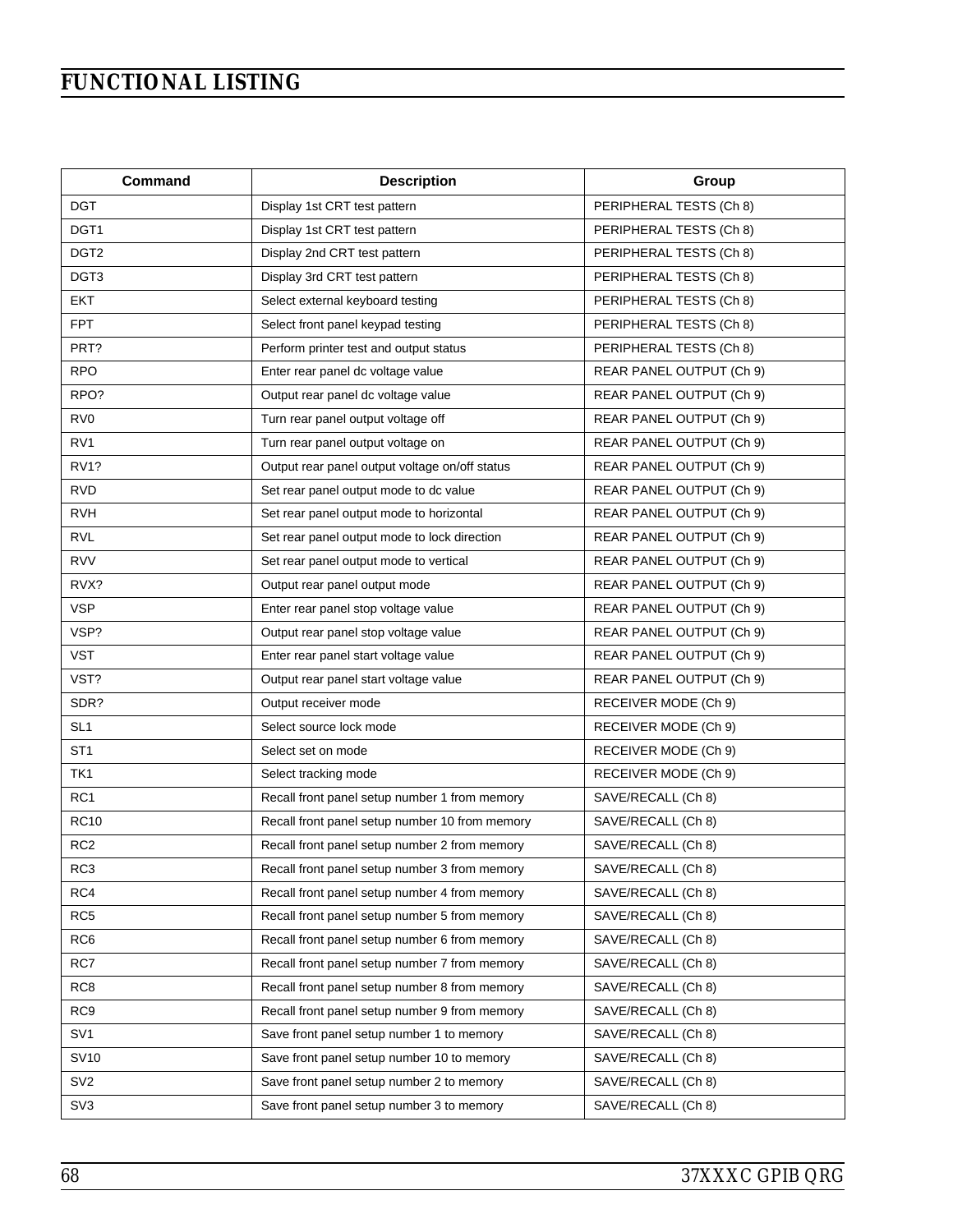| <b>Command</b>   | <b>Description</b>                                   | Group                   |
|------------------|------------------------------------------------------|-------------------------|
| SV <sub>4</sub>  | Save front panel setup number 4 to memory            | SAVE/RECALL (Ch 8)      |
| SV <sub>5</sub>  | Save front panel setup number 5 to memory            | SAVE/RECALL (Ch 8)      |
| SV <sub>6</sub>  | Save front panel setup number 6 to memory            | SAVE/RECALL (Ch 8)      |
| SV7              | Save front panel setup number 7 to memory            | SAVE/RECALL (Ch 8)      |
| SV <sub>8</sub>  | Save front panel setup number 8 to memory            | SAVE/RECALL (Ch 8)      |
| SV9              | Save front panel setup number 9 to memory            | SAVE/RECALL (Ch 8)      |
| *OPT?            | Output the 488.2 options installed string            | SERVICE LOG (Ch 8)      |
| CSL              | Clear service log                                    | SERVICE LOG (Ch 8)      |
| <b>PEL</b>       | Print the error list                                 | SERVICE LOG (Ch 8)      |
| <b>ILM</b>       | Enter limits status byte mask                        | STATUS BYTE (Ch 7)      |
| <b>IPM</b>       | Enter the 488.2 Service Request Enable mask          | STATUS BYTE (Ch 7)      |
| IEM              | Enter extended status byte mask                      | STATUS BYTE (Ch 8)      |
| <b>CSB</b>       | Clear status bytes and structures (same as *CLS)     | STATUS REPORTING (Ch 7) |
| OEB              | Output extended status byte                          | STATUS REPORTING (Ch 7) |
| <b>OEM</b>       | Output extended status byte mask                     | STATUS REPORTING (Ch 7) |
| OLB              | Output limits status byte                            | STATUS REPORTING (Ch 7) |
| <b>ANNCOL</b>    | Enter the color number for annotation and menu text  | SYSTEM STATE (Ch 8)     |
| ANNCOL?          | Output the color number for annotation and menu text | SYSTEM STATE (Ch 8)     |
| BC <sub>0</sub>  | Turn CRT display off (disabled)                      | SYSTEM STATE (Ch 8)     |
| BC <sub>1</sub>  | Turn CRT display on (disabled)                       | SYSTEM STATE (Ch 8)     |
| <b>BCKCOL</b>    | Enter the color number for background                | SYSTEM STATE (Ch 8)     |
| BCKCOL?          | Output the color number for background               | SYSTEM STATE (Ch 8)     |
| BCX?             | Output CRT display on/off status                     | SYSTEM STATE (Ch 8)     |
| BEEP0            | Disable the instrument beeper on GPIB errors         | SYSTEM STATE (Ch 8)     |
| BEEP1            | Enable the instrument beeper on GPIB errors          | SYSTEM STATE (Ch 8)     |
| BEEPX?           | Output GPIB beep on error enable/disable status      | SYSTEM STATE (Ch 8)     |
| <b>BRILL</b>     | Activate color configuration Brilliant               | SYSTEM STATE (Ch 8)     |
| <b>CLASS</b>     | Activate color configuration Classic                 | SYSTEM STATE (Ch 8)     |
| DATCOL           | Enter the color number for data                      | SYSTEM STATE (Ch 8)     |
| DATCOL?          | Output the color number for data                     | SYSTEM STATE (Ch 8)     |
| <b>DATE</b>      | Enter the system date                                | SYSTEM STATE (Ch 8)     |
| DATE?            | Output the system date                               | SYSTEM STATE (Ch 8)     |
| DC <sub>1</sub>  | Display channel 1 and 2 operating parameters         | SYSTEM STATE (Ch 8)     |
| DC <sub>3</sub>  | Display channel 3 and 4 operating parameters         | SYSTEM STATE (Ch 8)     |
| <b>DCP</b>       | Display calibration parameters 1st page              | SYSTEM STATE (Ch 8)     |
| DCP <sub>1</sub> | Display calibration parameters 1st page              | SYSTEM STATE (Ch 8)     |
| DCP <sub>2</sub> | Display calibration parameters 2nd page              | SYSTEM STATE (Ch 8)     |
| DD <sub>0</sub>  | Turn data drawing off                                | SYSTEM STATE (Ch 8)     |
| DD <sub>1</sub>  | Turn data drawing on                                 | SYSTEM STATE (Ch 8)     |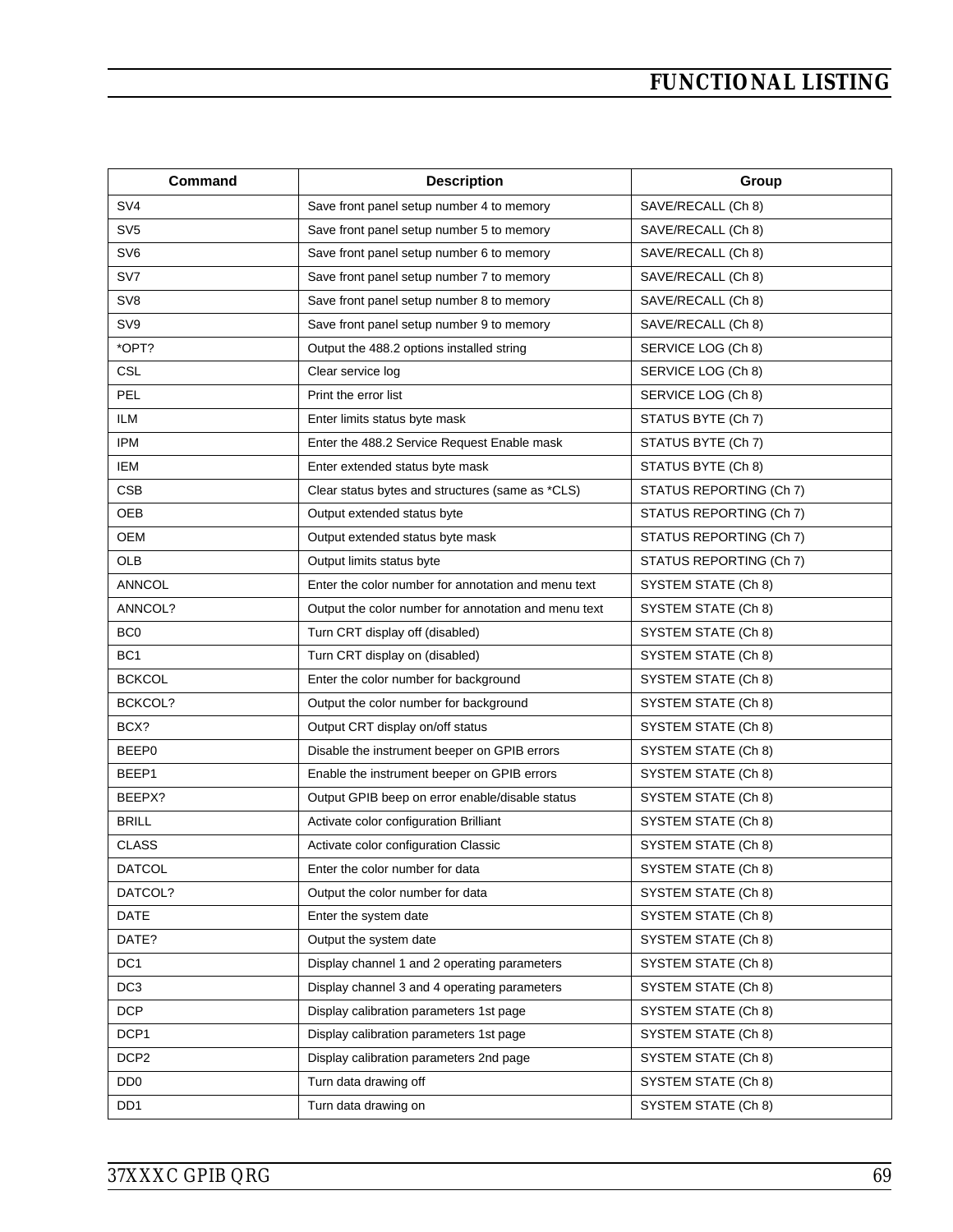| Command          | <b>Description</b>                                                    | Group               |
|------------------|-----------------------------------------------------------------------|---------------------|
| DD <sub>1?</sub> | Output data drawing on/off status                                     | SYSTEM STATE (Ch 8) |
| DF <sub>1</sub>  | Display 1.0 mm female connector information                           | SYSTEM STATE (Ch 8) |
| DF <sub>2</sub>  | Display 2.4mm female connector information                            | SYSTEM STATE (Ch 8) |
| DF <sub>3</sub>  | Display GPC-3.5 female connector information                          | SYSTEM STATE (Ch 8) |
| DF716            | Display 7/16 female connector information                             | SYSTEM STATE (Ch 8) |
| <b>DFK</b>       | Display K female connector information                                | SYSTEM STATE (Ch 8) |
| <b>DFN</b>       | Display N female connector information                                | SYSTEM STATE (Ch 8) |
| DFN75            | Display N Female 75-Ohm connector information                         | SYSTEM STATE (Ch 8) |
| <b>DFP</b>       | Display Front panel instrument state                                  | SYSTEM STATE (Ch 8) |
| <b>DFS</b>       | Display SMA female connector information                              | SYSTEM STATE (Ch 8) |
| <b>DFSP</b>      | Display Special Female connector information                          | SYSTEM STATE (Ch 8) |
| DFT              | Display TNC female connector information                              | SYSTEM STATE (Ch 8) |
| <b>DFV</b>       | Display V female connector information                                | SYSTEM STATE (Ch 8) |
| DG7              | Display GPC-7 Male connector information                              | SYSTEM STATE (Ch 8) |
| <b>DGS</b>       | Display GPIB status information                                       | SYSTEM STATE (Ch 8) |
| DM <sub>1</sub>  | Display 1.0 mm male connector information                             | SYSTEM STATE (Ch 8) |
| DM <sub>2</sub>  | Display 2.4mm male connector information                              | SYSTEM STATE (Ch 8) |
| DM <sub>3</sub>  | Display GPC-3.5 male connector information                            | SYSTEM STATE (Ch 8) |
| <b>DM716</b>     | Display 7/16 male connector information                               | SYSTEM STATE (Ch 8) |
| <b>DMK</b>       | Display K male connector information                                  | SYSTEM STATE (Ch 8) |
| <b>DMN</b>       | Display N male connector information                                  | SYSTEM STATE (Ch 8) |
| DMN75            | Display N Male 75-Ohm connector information                           | SYSTEM STATE (Ch 8) |
| <b>DMS</b>       | Display SMA male connector information                                | SYSTEM STATE (Ch 8) |
| <b>DMSP</b>      | Display Special Male connector information                            | SYSTEM STATE (Ch 8) |
| <b>DMT</b>       | Display TNC male connector information                                | SYSTEM STATE (Ch 8) |
| <b>DMV</b>       | Display V male connector information                                  | SYSTEM STATE (Ch 8) |
| <b>DOASF</b>     | Display band A special female connector offset-short in-<br>formation | SYSTEM STATE (Ch 8) |
| <b>DOASM</b>     | Display band A special male connector offset-short infor-<br>mation   | SYSTEM STATE (Ch 8) |
| <b>DOBSF</b>     | Display band B special female connector offset-short in-<br>formation | SYSTEM STATE (Ch 8) |
| <b>DOBSM</b>     | Display band B special male connector offset-short infor-<br>mation   | SYSTEM STATE (Ch 8) |
| <b>DOCSF</b>     | Display band C special female connector offset-short in-<br>formation | SYSTEM STATE (Ch 8) |
| <b>DOCSM</b>     | Display band C special male connector offset-short infor-<br>mation   | SYSTEM STATE (Ch 8) |
| DOF <sub>1</sub> | Display 1.0 mm female connector offset-short informa-<br>tion         | SYSTEM STATE (Ch 8) |
| DOM <sub>1</sub> | Display 1.0 mm male connector offset-short information                | SYSTEM STATE (Ch 8) |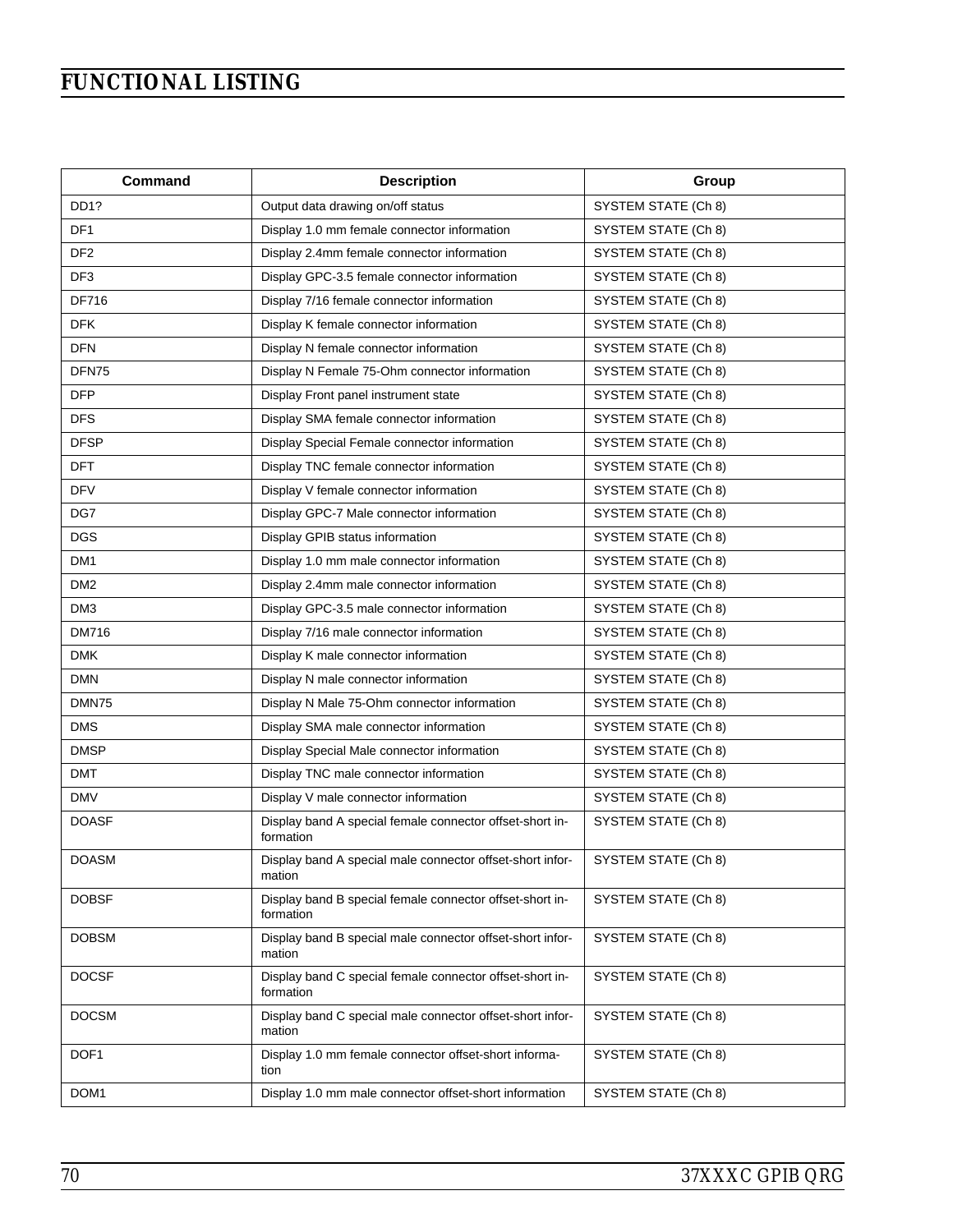## *FUNCTIONAL LISTING*

| Command          | <b>Description</b>                                                     | Group               |
|------------------|------------------------------------------------------------------------|---------------------|
| <b>DWG</b>       | Display waveguide parameters                                           | SYSTEM STATE (Ch 8) |
| <b>FOF</b>       | Blank frequency information                                            | SYSTEM STATE (Ch 8) |
| <b>FON</b>       | Display frequency information                                          | SYSTEM STATE (Ch 8) |
| FOX?             | Output frequency information on/off status                             | SYSTEM STATE (Ch 8) |
| <b>STOCO</b>     | Store the current color configuration as Reset                         | SYSTEM STATE (Ch 8) |
| <b>GRTCOL</b>    | Enter the color number for the graticule                               | SYSTEM STATE (Ch 8) |
| GRTCOL?          | Output the color number for the graticule                              | SYSTEM STATE (Ch 8) |
| <b>INVER</b>     | Activate color configuration Inverse                                   | SYSTEM STATE (Ch 8) |
| LAYCOL           | Enter the color number for overlay data                                | SYSTEM STATE (Ch 8) |
| LAYCOL?          | Output the color number for overlay data                               | SYSTEM STATE (Ch 8) |
| <b>MKRCOL</b>    | Enter the color number for the markers                                 | SYSTEM STATE (Ch 8) |
| MKRCOL?          | Output the color number for the markers                                | SYSTEM STATE (Ch 8) |
| <b>MNUCOL</b>    | Enter the color number for the menu headers                            | SYSTEM STATE (Ch 8) |
| MNUCOL?          | Output the color number for the menu headers                           | SYSTEM STATE (Ch 8) |
| <b>NEWCO</b>     | Activate color configuration New                                       | SYSTEM STATE (Ch 8) |
| <b>RST</b>       | Instrument reset (same as *RST)                                        | SYSTEM STATE (Ch 8) |
| RST <sub>0</sub> | Reset instrument front panel memories and reserved pa-<br>rameters     | SYSTEM STATE (Ch 8) |
| RST <sub>1</sub> | Reset instrument and front panel memories                              | SYSTEM STATE (Ch 8) |
| <b>RSTCOL</b>    | Reset color configuration to default                                   | SYSTEM STATE (Ch 8) |
| <b>RTL</b>       | Return to local                                                        | SYSTEM STATE (Ch 8) |
| <b>SOFTCO</b>    | Activate color configuration Soft                                      | SYSTEM STATE (Ch 8) |
| SPTS?            | Output number of smoothing points                                      | SYSTEM STATE (Ch 8) |
| <b>TIME</b>      | Enter the system time                                                  | SYSTEM STATE (Ch 8) |
| TIME?            | Output the system time                                                 | SYSTEM STATE (Ch 8) |
| <b>TRCCOL</b>    | Enter the color number for memory data                                 | SYSTEM STATE (Ch 8) |
| TRCCOL?          | Output the color number for memory data                                | SYSTEM STATE (Ch 8) |
| <b>WIDE</b>      | Use entire display width for graphs                                    | SYSTEM STATE (Ch 8) |
| <b>DCS</b>       | Select short for DC term for lowpass                                   | TIME DOMAIN (Ch 9)  |
| <b>DCV</b>       | Enter value for DC term for lowpass                                    | TIME DOMAIN (Ch 9)  |
| DCV?             | Output lowpass DC term value                                           | TIME DOMAIN (Ch 9)  |
| DCX?             | Output lowpass DC term selection                                       | TIME DOMAIN (Ch 9)  |
| <b>DCZ</b>       | Select line impedance for DC term for lowpass                          | TIME DOMAIN (Ch 9)  |
| DDX?             | Output active channel domain parameter frequency dis-<br>tance or time | TIME DOMAIN (Ch 9)  |
| DPI              | Select distance phasor impulse mode for active channel                 | TIME DOMAIN (Ch 9)  |
| <b>FGT</b>       | Select frequency with time gate for active channel                     | TIME DOMAIN (Ch 9)  |
| <b>FQD</b>       | Select frequency domain for active channel                             | TIME DOMAIN (Ch 9)  |
| GCT              | Enter gate center value distance or time                               | TIME DOMAIN (Ch 9)  |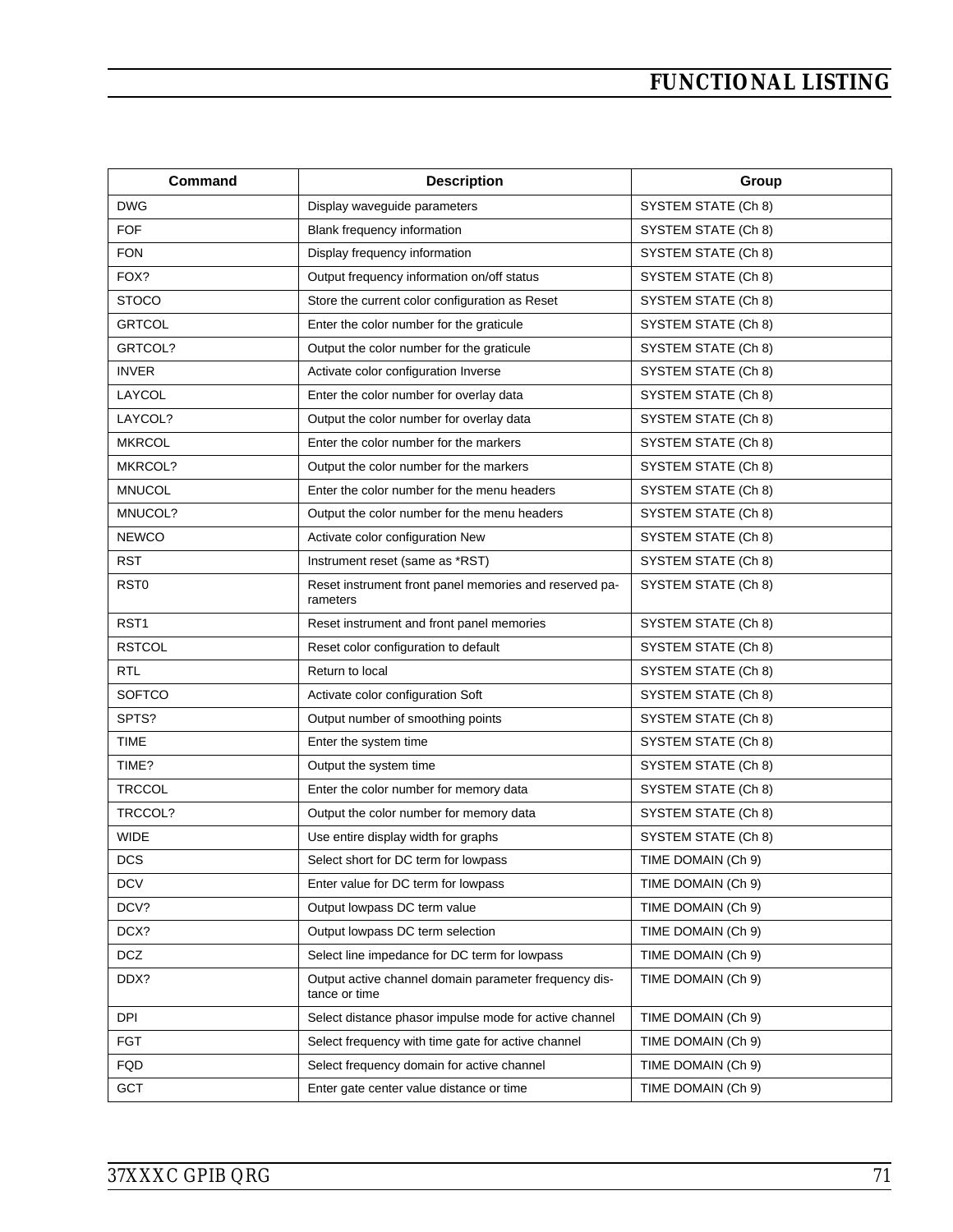## *FUNCTIONAL LISTING*

| Command       | <b>Description</b>                                              | Group              |
|---------------|-----------------------------------------------------------------|--------------------|
| GCT?          | Output gate center value                                        | TIME DOMAIN (Ch 9) |
| GDS           | Gate symbols displayed on active channel                        | TIME DOMAIN (Ch 9) |
| <b>GLS</b>    | Select low sidelobe gate shape                                  | TIME DOMAIN (Ch 9) |
| <b>GMS</b>    | Select minimum sidelobe gate shape                              | TIME DOMAIN (Ch 9) |
| <b>GNM</b>    | Select nominal gate shape                                       | TIME DOMAIN (Ch 9) |
| <b>GOF</b>    | Turn off gating on active channel                               | TIME DOMAIN (Ch 9) |
| GOF?          | Output gating mode on active channel                            | TIME DOMAIN (Ch 9) |
| <b>GON</b>    | Turn on gating on active channel                                | TIME DOMAIN (Ch 9) |
| GRT           | Select Rectangular gate shape                                   | TIME DOMAIN (Ch 9) |
| <b>GSN</b>    | Enter gate span value distance or time                          | TIME DOMAIN (Ch 9) |
| GSN?          | Output gate span value                                          | TIME DOMAIN (Ch 9) |
| <b>GSP</b>    | Enter gate stop value distance or time                          | TIME DOMAIN (Ch 9) |
| GSP?          | Output gate stop value                                          | TIME DOMAIN (Ch 9) |
| <b>GST</b>    | Enter gate start value distance or time                         | TIME DOMAIN (Ch 9) |
| GST?          | Output gate start value                                         | TIME DOMAIN (Ch 9) |
| GSX?          | Output gate shape                                               | TIME DOMAIN (Ch 9) |
| LPI           | Select lowpass impulse response for active channel              | TIME DOMAIN (Ch 9) |
| <b>LPS</b>    | Select lowpass step response for active channel                 | TIME DOMAIN (Ch 9) |
| LPSX?         | Output lowpass response for active channel impulse or<br>step   | TIME DOMAIN (Ch 9) |
| <b>MRR</b>    | Restore original marker range                                   | TIME DOMAIN (Ch 9) |
| TBP           | Select time bandpass mode for active channel                    | TIME DOMAIN (Ch 9) |
| <b>TDDIST</b> | Set time domain parameter to distance for active channel        | TIME DOMAIN (Ch 9) |
| TDDIST?       | Output active channel time domain parameter distance<br>or time | TIME DOMAIN (Ch 9) |
| TDPI0         | Turn phasor impulse response off for active channel             | TIME DOMAIN (Ch 9) |
| TDPI1         | Turn phasor impulse response on for active channel              | TIME DOMAIN (Ch 9) |
| TDPIX?        | Output phasor impulse on/off status for active channel          | TIME DOMAIN (Ch 9) |
| <b>TDTIME</b> | Set time domain parameter to time for active channel            | TIME DOMAIN (Ch 9) |
| TDX?          | Output domain mode for active channel                           | TIME DOMAIN (Ch 9) |
| <b>TLP</b>    | Select time lowpass mode for active channel                     | TIME DOMAIN (Ch 9) |
| <b>TPI</b>    | Select time phasor impulse mode for active channel              | TIME DOMAIN (Ch 9) |
| <b>WLS</b>    | Select low sidelobe window shape                                | TIME DOMAIN (Ch 9) |
| <b>WMS</b>    | Select minimum sidelobe window shape                            | TIME DOMAIN (Ch 9) |
| <b>WNM</b>    | Select nominal window shape                                     | TIME DOMAIN (Ch 9) |
| <b>WRT</b>    | Select rectangular window shape                                 | TIME DOMAIN (Ch 9) |
| WSX?          | Output window shape                                             | TIME DOMAIN (Ch 9) |
| ZCT           | Enter zoom range center value time or distance                  | TIME DOMAIN (Ch 9) |
| ZCT?          | Output zoom range center value                                  | TIME DOMAIN (Ch 9) |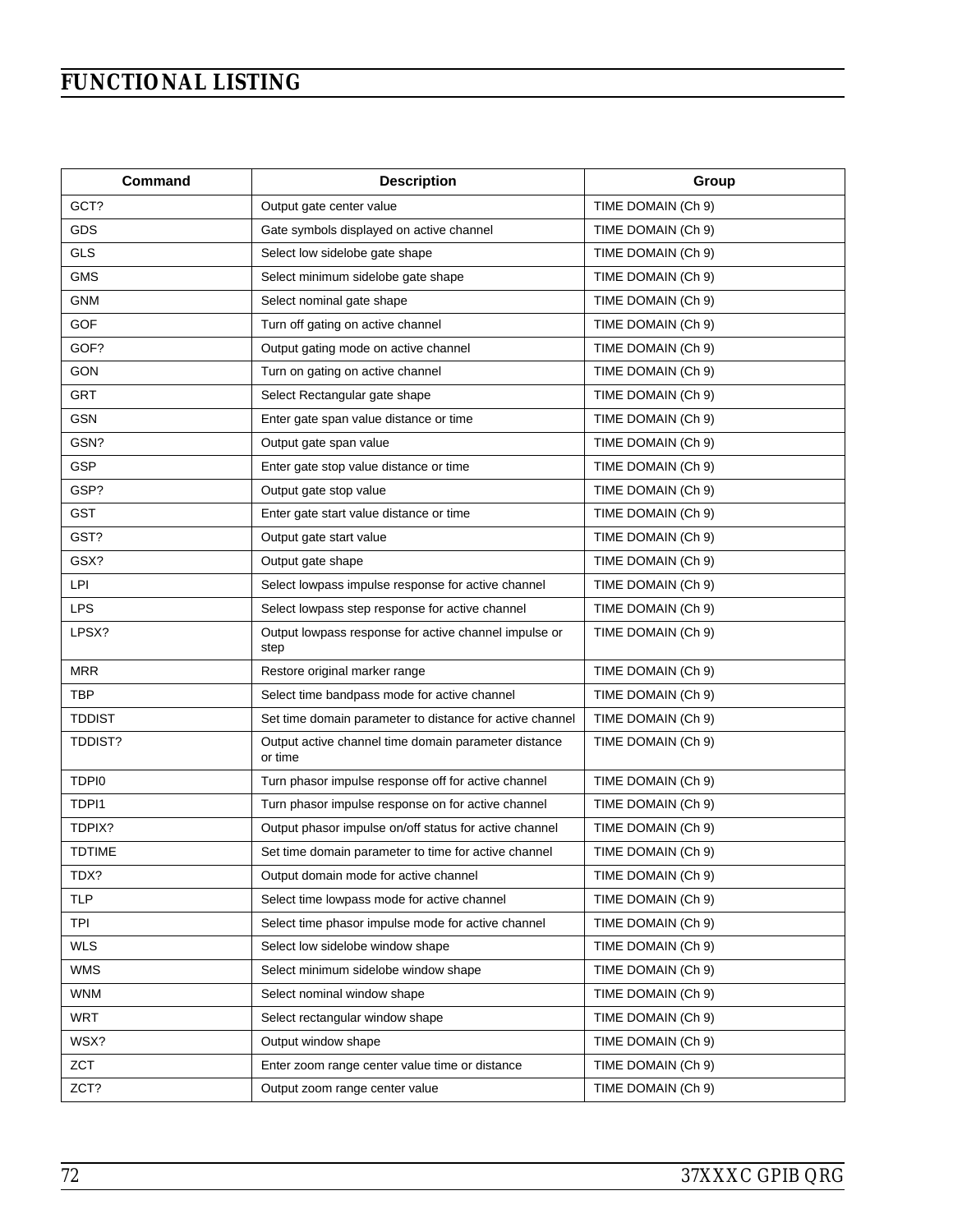## *FUNCTIONAL LISTING*

| Command          | <b>Description</b>                                               | Group                          |
|------------------|------------------------------------------------------------------|--------------------------------|
| <b>ZSN</b>       | Enter zoom range span value time or distance                     | TIME DOMAIN (Ch 9)             |
| ZSN?             | Output zoom range span value                                     | TIME DOMAIN (Ch 9)             |
| ZSP              | Enter zoom range stop value time or distance                     | TIME DOMAIN (Ch 9)             |
| ZSP?             | Output zoom range stop value                                     | TIME DOMAIN (Ch 9)             |
| <b>ZST</b>       | Enter zoom range start value time or distance                    | TIME DOMAIN (Ch 9)             |
| ZST?             | Output zoom range start value                                    | TIME DOMAIN (Ch 9)             |
| FDH <sub>0</sub> | Select variable length arbitrary block headers                   | TRANSMISSION METHODS (Ch 7)    |
| FDH1             | Select fixed length arbitrary block headers                      | TRANSMISSION METHODS (Ch 7)    |
| FDH <sub>2</sub> | Select zero length arbitrary block headers                       | TRANSMISSION METHODS (Ch 7)    |
| FDHX?            | Output arbitrary block header length selection                   | TRANSMISSION METHODS (Ch 7)    |
| FMT0             | Select normal ascii data element delimiting                      | TRANSMISSION METHODS (Ch 7)    |
| FMT1             | Select enhanced ascii data element delimiting                    | TRANSMISSION METHODS (Ch 7)    |
| FMTX?            | Output ascii data element delimiting mode                        | TRANSMISSION METHODS (Ch 7)    |
| <b>TEB</b>       | Select external trigger and executes *DDT definition             | TRIGGERS (Ch 7)                |
| TIB              | Select GPIB measurement triggering                               | TRIGGERS (Ch 7)                |
| DA <sub>1</sub>  | Select $a1 = Ra$ as denominator for parameter being de-<br>fined | USER DEFINED PARAMETERS (Ch 9) |
| DA <sub>2</sub>  | Select a2 = Rb as denominator for parameter being de-<br>fined   | USER DEFINED PARAMETERS (Ch 9) |
| DB <sub>1</sub>  | Select b1 = Ta as denominator for parameter being de-<br>fined   | USER DEFINED PARAMETERS (Ch 9) |
| DB <sub>2</sub>  | Select b2 = Tb as denominator for parameter being de-<br>fined   | USER DEFINED PARAMETERS (Ch 9) |
| DE <sub>1</sub>  | Select unity as denominator for parameter being defined          | USER DEFINED PARAMETERS (Ch 9) |
| DEN?             | Output denominator selection for parameter being de-<br>fined    | USER DEFINED PARAMETERS (Ch 9) |
| NA1              | Select a1 as numerator for parameter being defined               | USER DEFINED PARAMETERS (Ch 9) |
| NA <sub>2</sub>  | Select a2 as numerator for parameter being defined               | USER DEFINED PARAMETERS (Ch 9) |
| NB <sub>1</sub>  | Select b1 as numerator for parameter being defined               | USER DEFINED PARAMETERS (Ch 9) |
| NB <sub>2</sub>  | Select b2 as numerator for parameter being defined               | USER DEFINED PARAMETERS (Ch 9) |
| NU <sub>1</sub>  | Select unity as numerator for parameter being defined            | USER DEFINED PARAMETERS (Ch 9) |
| NUM?             | Output numerator selection for parameter being defined           | USER DEFINED PARAMETERS (Ch 9) |
| <b>USL</b>       | Enter label string for user parameter being defined              | USER DEFINED PARAMETERS (Ch 9) |
| USL?             | Output label string for user parameter being defined             | USER DEFINED PARAMETERS (Ch 9) |
| USR1             | Measure user parameter 1 on active channel                       | USER DEFINED PARAMETERS (Ch 9) |
| USR <sub>2</sub> | Measure user parameter 2 on active channel                       | USER DEFINED PARAMETERS (Ch 9) |
| USR3             | Measure user parameter 3 on active channel                       | USER DEFINED PARAMETERS (Ch 9) |
| USR4             | Measure user parameter 4 on active channel                       | USER DEFINED PARAMETERS (Ch 9) |